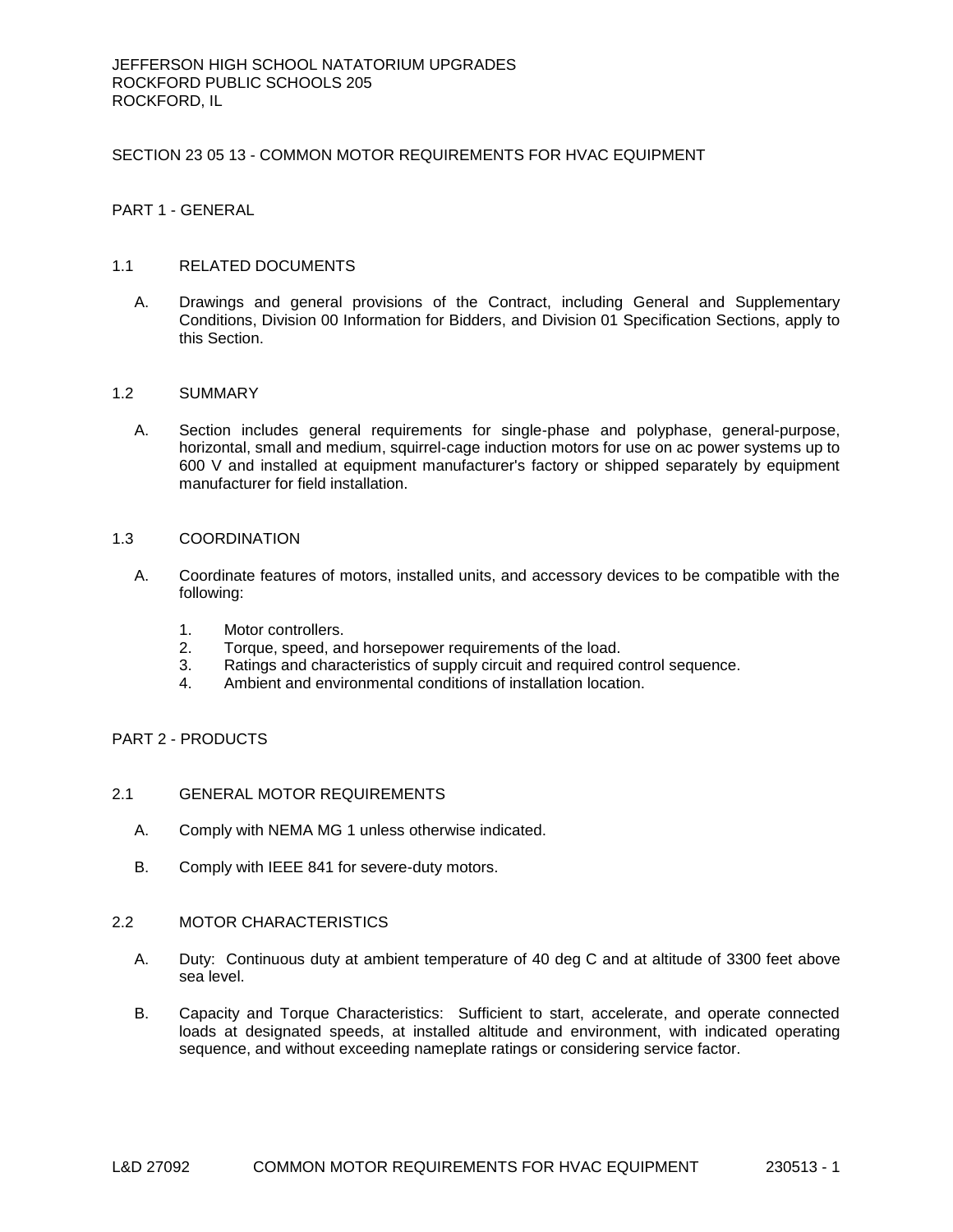## 2.3 POLYPHASE MOTORS

- A. Description: NEMA MG 1, Design B, medium induction motor.
- B. Efficiency: Energy efficient, as defined in NEMA MG 1.
- C. Service Factor: 1.15.
- D. Multispeed Motors: Variable torque.
	- 1. For motors with 2:1 speed ratio, consequent pole, single winding.
	- 2. For motors with other than 2:1 speed ratio, separate winding for each speed.
- E. Multispeed Motors: Separate winding for each speed.
- F. Rotor: Random-wound, squirrel cage.
- G. Bearings: Regreasable, shielded, antifriction ball bearings suitable for radial and thrust loading.
- H. Temperature Rise: Match insulation rating.
- I. Insulation: Class F.
- J. Code Letter Designation:
	- 1. Motors 15 HP and Larger: NEMA starting Code F or Code G.
	- 2. Motors Smaller than 15 HP: Manufacturer's standard starting characteristic.
- K. Enclosure Material: Cast iron for motor frame sizes 324T and larger; rolled steel for motor frame sizes smaller than 324T.

## 2.4 POLYPHASE MOTORS WITH ADDITIONAL REQUIREMENTS

- A. Motors Used with Reduced-Voltage and Multispeed Controllers: Match wiring connection requirements for controller with required motor leads. Provide terminals in motor terminal box, suited to control method.
- B. Motors Used with Variable Frequency Controllers: Ratings, characteristics, and features coordinated with and approved by controller manufacturer.
	- 1. Windings: Copper magnet wire with moisture-resistant insulation varnish, designed and tested to resist transient spikes, high frequencies, and short time rise pulses produced by pulse-width modulated inverters.
	- 2. Energy- and Premium-Efficient Motors: Class B temperature rise; Class F insulation.
	- 3. Inverter-Duty Motors: Class F temperature rise; Class H insulation.
	- 4. Thermal Protection: Comply with NEMA MG 1 requirements for thermally protected motors.
- C. Severe-Duty Motors: Comply with IEEE 841, with 1.15 minimum service factor.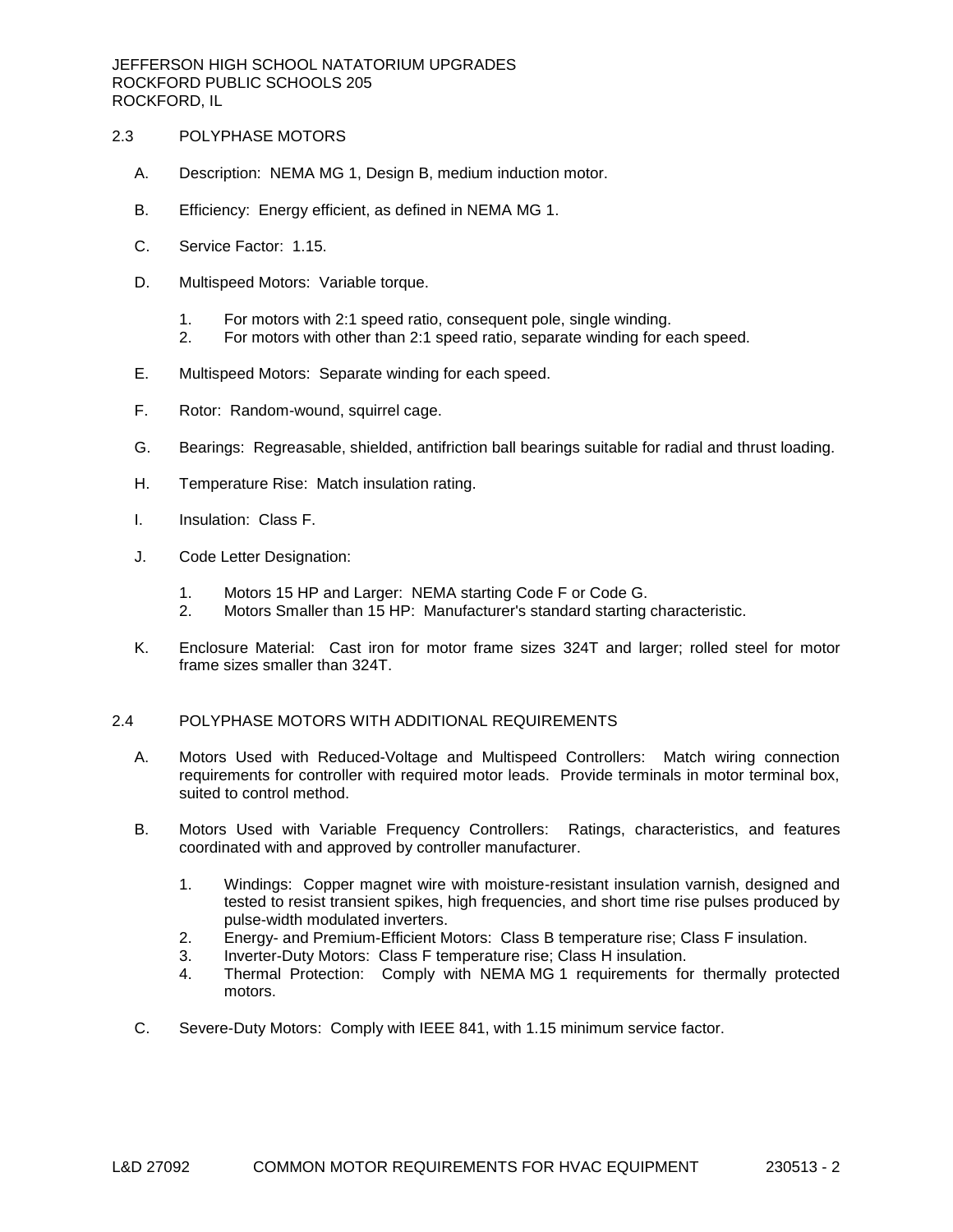## 2.5 SINGLE-PHASE MOTORS

- A. Motors larger than 1/20 hp shall be one of the following, to suit starting torque and requirements of specific motor application:
	- 1. Permanent-split capacitor.
	- 2. Split phase.
	- 3. Capacitor start, inductor run.
	- 4. Capacitor start, capacitor run.
- B. Multispeed Motors: Variable-torque, permanent-split-capacitor type.
- C. Bearings: Prelubricated, antifriction ball bearings or sleeve bearings suitable for radial and thrust loading.
- D. Motors 1/20 HP and Smaller: Shaded-pole type.
- E. Thermal Protection: Internal protection to automatically open power supply circuit to motor when winding temperature exceeds a safe value calibrated to temperature rating of motor insulation. Thermal-protection device shall automatically reset when motor temperature returns to normal range.

PART 3 - EXECUTION (Not Applicable)

END OF SECTION 23 05 13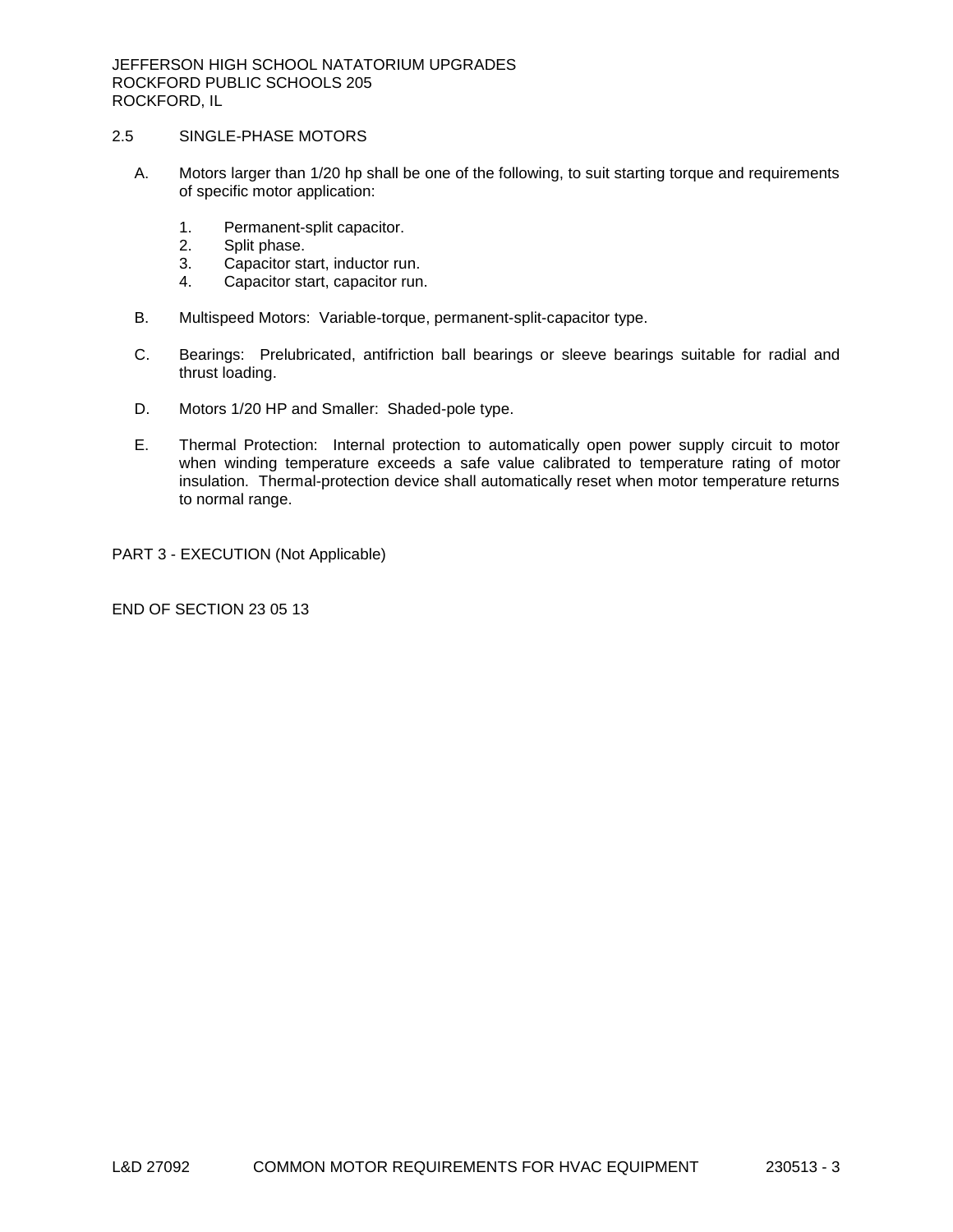# SECTION 23 05 19 - METERS AND GAGES FOR HVAC PIPING

PART 1 - GENERAL

# 1.1 RELATED DOCUMENTS

A. Drawings and general provisions of the Contract, including General and Supplementary Conditions, Division 00 Information for Bidders, and Division 01 Specification Sections, apply to this Section.

## 1.2 SUMMARY

- A. Section Includes:
	- 1. Filled-system thermometers.
	- 2. Liquid-in-glass thermometers.
	- 3. Thermowells.
	- 4. Dial-type pressure gages.
	- 5. Gage attachments.
	- 6. Test plugs.
	- 7. Test-plug kits.
- B. Related Sections:
	- 1. Section 23 11 23 "Facility Natural-Gas Piping" for gas meters.

# 1.3 ACTION SUBMITTALS

A. Product Data: For each type of product indicated.

#### 1.4 CLOSEOUT SUBMITTALS

A. Operation and Maintenance Data: For meters and gages to include in operation and maintenance manuals.

## PART 2 - PRODUCTS

# 2.1 FILLED-SYSTEM THERMOMETERS

- A. Direct-Mounted, Metal-Case, Vapor-Actuated Thermometers:
	- 1. Manufacturers: Subject to compliance with requirements, provide products by one of the following:
		- a. [Ashcroft Inc.](http://www.specagent.com/LookUp/?uid=123456811699&mf=04&src=wd)
		- b. [Marsh Bellofram.](http://www.specagent.com/LookUp/?uid=123456811700&mf=04&src=wd)
		- c. [Miljoco Corporation.](http://www.specagent.com/LookUp/?uid=123456811701&mf=04&src=wd)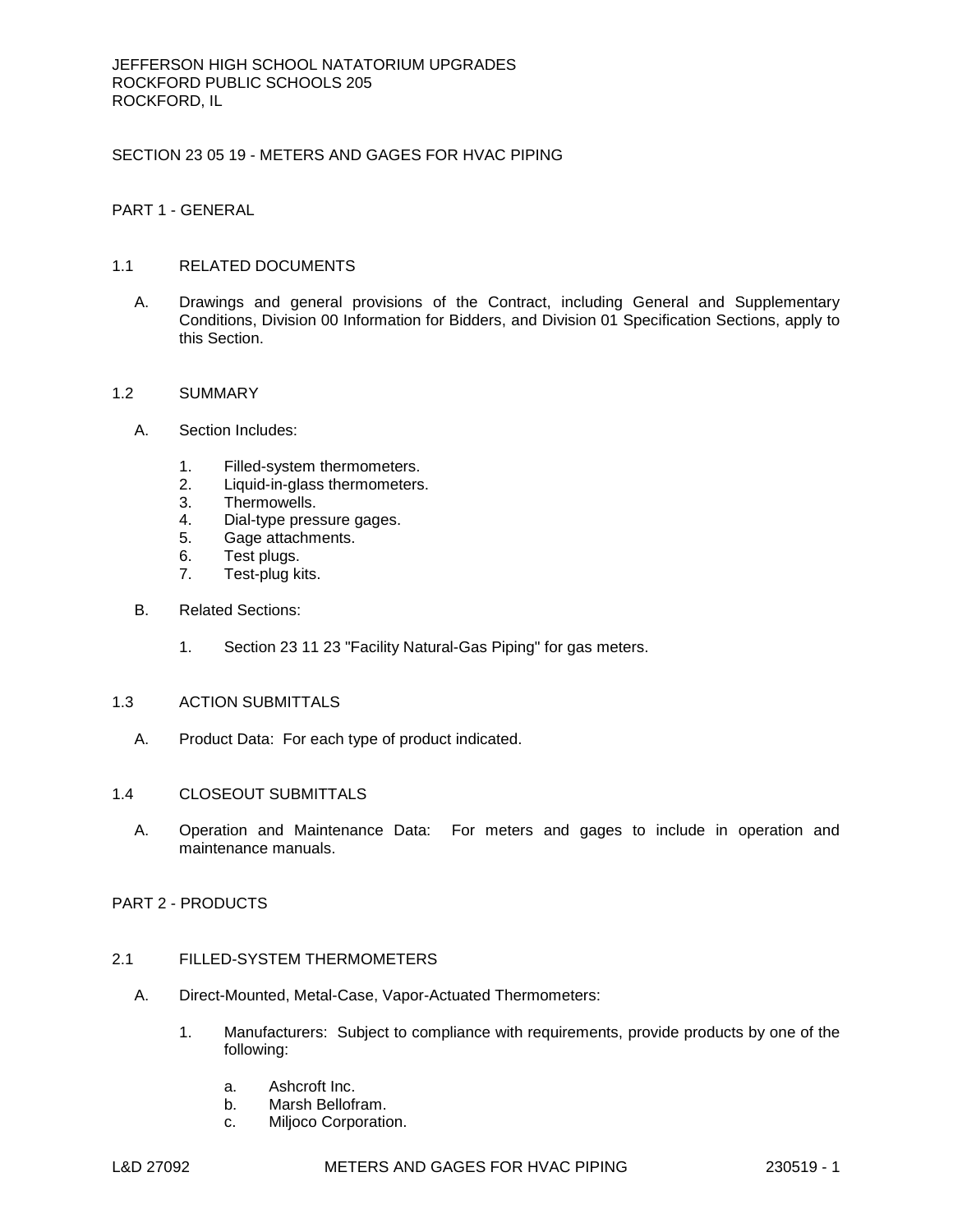- d. [Palmer Wahl Instrumentation Group.](http://www.specagent.com/LookUp/?uid=123456811702&mf=04&src=wd)
- e. [REOTEMP Instrument Corporation.](http://www.specagent.com/LookUp/?uid=123456811703&mf=04&src=wd)
- f. [Trerice, H. O. Co.](http://www.specagent.com/LookUp/?uid=123456811704&mf=04&src=wd)
- g. [Weiss Instruments, Inc.](http://www.specagent.com/LookUp/?uid=123456811705&mf=04&src=wd)
- 2. Standard: ASME B40.200.
- 3. Case: Sealed type, cast aluminum or drawn steel; 4-1/2-inch nominal diameter.
- 4. Element: Bourdon tube or other type of pressure element.
- 5. Movement: Mechanical, dampening type, with link to pressure element and connection to pointer.
- 6. Dial: Nonreflective aluminum with permanently etched scale markings graduated in deg F and deg C.
- 7. Pointer: Dark-colored metal.
- 8. Window: Glass or plastic.
- 9. Ring: Metal.
- 10. Connector Type(s): Union joint, adjustable, 180 degrees in vertical plane, 360 degrees in horizontal plane, with locking device rigid, back and rigid, bottom; with ASME B1.1 screw threads.
- 11. Thermal System: Liquid-filled bulb in copper-plated steel, aluminum, or brass stem and of length to suit installation.
	- a. Design for Air-Duct Installation: With ventilated shroud.
	- b. Design for Thermowell Installation: Bare stem.
- 12. Accuracy: Plus or minus 1 percent of scale range.
- B. Direct-Mounted, Plastic-Case, Vapor-Actuated Thermometers:
	- 1. Manufacturers: Subject to compliance with requirements, provide products by one of the following:
		- a. [Ashcroft Inc.](http://www.specagent.com/LookUp/?uid=123456811706&mf=04&src=wd)
		- b. [Miljoco Corporation.](http://www.specagent.com/LookUp/?uid=123456811707&mf=04&src=wd)
		- c. [REOTEMP Instrument Corporation.](http://www.specagent.com/LookUp/?uid=123456811708&mf=04&src=wd)
	- 2. Standard: ASME B40.200.
	- 3. Case: Sealed type, plastic; 4-1/2-inch nominal diameter.
	- 4. Element: Bourdon tube or other type of pressure element.
	- 5. Movement: Mechanical, with link to pressure element and connection to pointer.
	- 6. Dial: Nonreflective aluminum with permanently etched scale markings graduated in deg F.
	- 7. Pointer: Dark-colored metal.
	- 8. Window: Glass or plastic.
	- 9. Ring: Metal or plastic.
	- 10. Connector Type(s): Union joint, adjustable, 180 degrees in vertical plane, 360 degrees in horizontal plane, with locking device; with ASME B1.1 screw threads.
	- 11. Thermal System: Liquid-filled bulb in copper-plated steel, aluminum, or brass stem and of length to suit installation.
		- a. Design for Air-Duct Installation: With ventilated shroud.
		- b. Design for Thermowell Installation: Bare stem.
	- 12. Accuracy: Plus or minus 1 percent of scale range.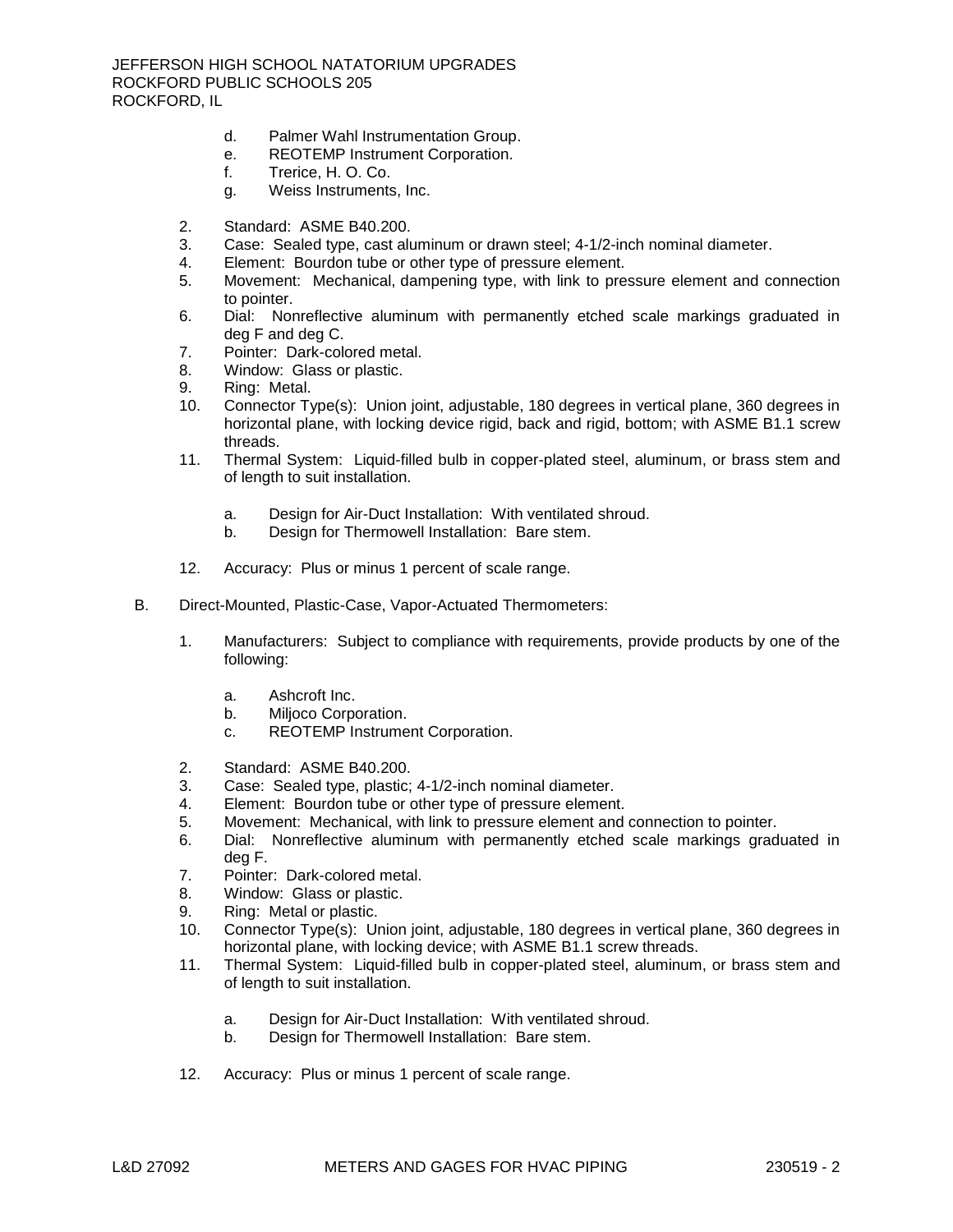# 2.2 LIQUID-IN-GLASS THERMOMETERS

- A. Metal-Case, Compact-Style, Liquid-in-Glass Thermometers:
	- 1. Manufacturers: Subject to compliance with requirements, available manufacturers offering products that may be incorporated into the Work include, but are not limited to, the following:
		- a. [Trerice, H. O. Co.](http://www.specagent.com/LookUp/?uid=123456811721&mf=04&src=wd)
	- 2. Standard: ASME B40.200.
	- 3. Case: Cast aluminum; 6-inch nominal size.
	- 4. Case Form: Back angle unless otherwise indicated.
	- 5. Tube: Glass with magnifying lens and blue or red organic liquid.
	- 6. Tube Background: Nonreflective aluminum with permanently etched scale markings graduated in deg F.
	- 7. Window: Glass or plastic.
	- 8. Stem: Aluminum or brass and of length to suit installation.
		- a. Design for Air-Duct Installation: With ventilated shroud.
		- b. Design for Thermowell Installation: Bare stem.
	- 9. Connector: 3/4 inch, with ASME B1.1 screw threads.
	- 10. Accuracy: Plus or minus 1 percent of scale range or one scale division, to a maximum of 1.5 percent of scale range.
- 2.3 THERMOWELLS
	- A. Thermowells:
		- 1. Standard: ASME B40.200.
		- 2. Description: Pressure-tight, socket-type fitting made for insertion into piping tee fitting.
		- 3. Material for Use with Copper Tubing: CNR or CUNI.
		- 4. Material for Use with Steel Piping: CRES.
		- 5. Type: Stepped shank unless straight or tapered shank is indicated.
		- 6. External Threads: NPS 1/2, NPS 3/4, or NPS 1, ASME B1.20.1 pipe threads.
		- 7. Internal Threads: 1/2, 3/4, and 1 inch, with ASME B1.1 screw threads.
		- 8. Bore: Diameter required to match thermometer bulb or stem.
		- 9. Insertion Length: Length required to match thermometer bulb or stem.
		- 10. Lagging Extension: Include on thermowells for insulated piping and tubing.
		- 11. Bushings: For converting size of thermowell's internal screw thread to size of thermometer connection.
	- B. Heat-Transfer Medium: Mixture of graphite and glycerin.

# 2.4 PRESSURE GAGES

- A. Direct-Mounted, Metal-Case, Dial-Type Pressure Gages:
	- 1. Manufacturers: Subject to compliance with requirements, provide products by one of the following:
		- a. [AMETEK, Inc.; U.S. Gauge.](http://www.specagent.com/LookUp/?uid=123456824707&mf=04&src=wd)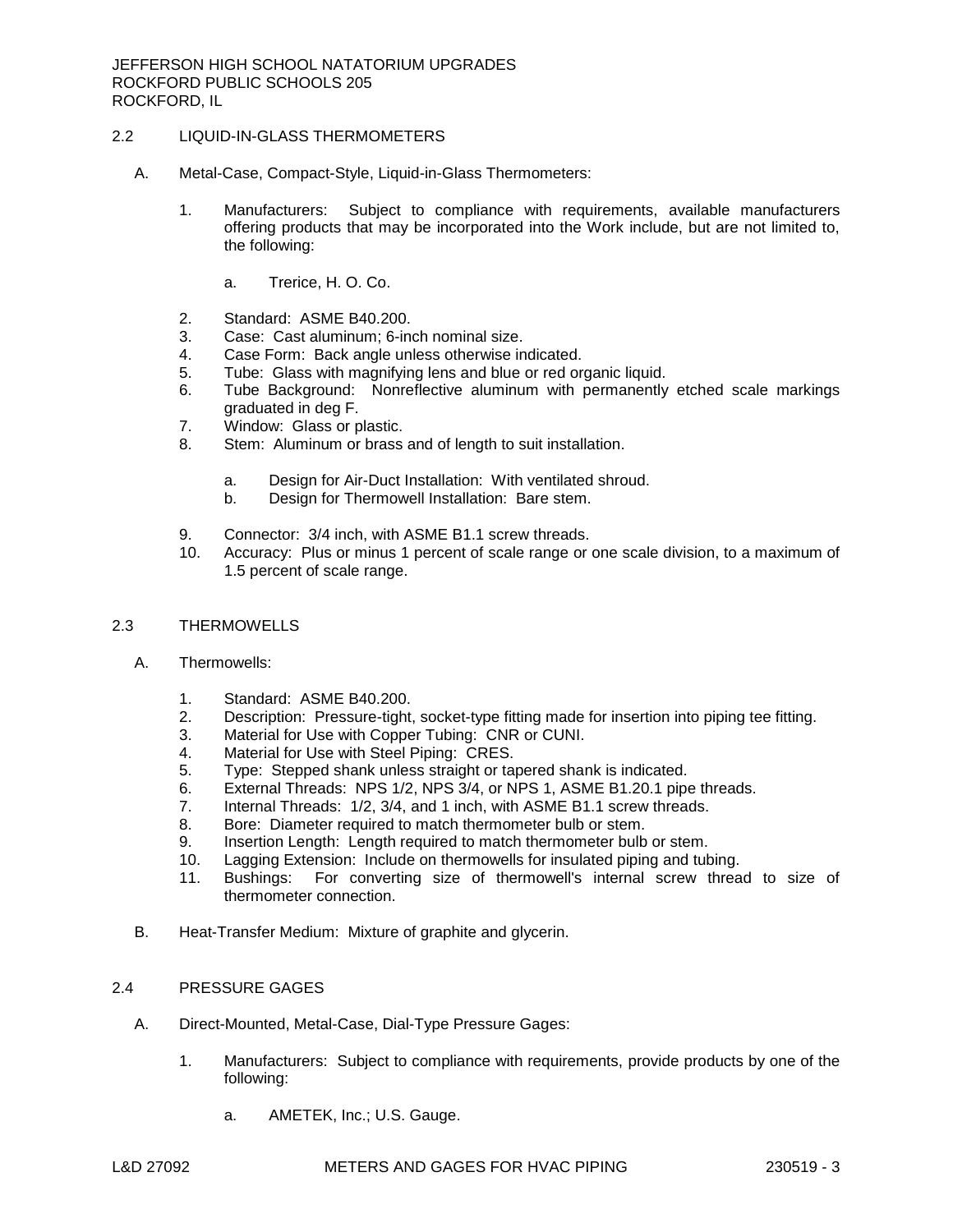- b. [Ashcroft Inc.](http://www.specagent.com/LookUp/?uid=123456811750&mf=04&src=wd)
- c. [Ernst Flow Industries.](http://www.specagent.com/LookUp/?uid=123456811751&mf=04&src=wd)
- d. Flo [Fab Inc.](http://www.specagent.com/LookUp/?uid=123456811752&mf=04&src=wd)
- e. [Marsh Bellofram.](http://www.specagent.com/LookUp/?uid=123456811753&mf=04&src=wd)
- f. [Miljoco Corporation.](http://www.specagent.com/LookUp/?uid=123456811754&mf=04&src=wd)
- g. [Noshok.](http://www.specagent.com/LookUp/?uid=123456811755&mf=04&src=wd)
- h. [Palmer Wahl Instrumentation Group.](http://www.specagent.com/LookUp/?uid=123456811756&mf=04&src=wd)
- i. [REOTEMP Instrument Corporation.](http://www.specagent.com/LookUp/?uid=123456811757&mf=04&src=wd)
- j. [Tel-Tru Manufacturing Company.](http://www.specagent.com/LookUp/?uid=123456811758&mf=04&src=wd)
- k. [Trerice, H. O. Co.](http://www.specagent.com/LookUp/?uid=123456811759&mf=04&src=wd)
- l. [Watts Regulator Co.; a div. of Watts Water Technologies, Inc.](http://www.specagent.com/LookUp/?uid=123456824708&mf=04&src=wd)
- m. [Weiss Instruments, Inc.](http://www.specagent.com/LookUp/?uid=123456811760&mf=04&src=wd)
- n. [WIKA Instrument Corporation -](http://www.specagent.com/LookUp/?uid=123456811761&mf=04&src=wd) USA.
- o. [Winters Instruments -](http://www.specagent.com/LookUp/?uid=123456811762&mf=04&src=wd) U.S.
- 2. Standard: ASME B40.100.
- 3. Case: Liquid-filled type(s); cast aluminum or drawn steel; 4-1/2-inch nominal diameter.
- 4. Pressure-Element Assembly: Bourdon tube unless otherwise indicated.
- 5. Pressure Connection: Brass, with NPS 1/4, ASME B1.20.1 pipe threads and bottomoutlet type unless back-outlet type is indicated.
- 6. Movement: Mechanical, with link to pressure element and connection to pointer.
- 7. Dial: Nonreflective aluminum with permanently etched scale markings graduated in psi.
- 8. Pointer: Dark-colored metal.
- 9. Window: Glass or plastic.
- 10. Ring: Metal.
- 11. Accuracy: Grade A, plus or minus 1 percent of middle half of scale range.

## 2.5 GAGE ATTACHMENTS

- A. Snubbers: ASME B40.100, brass; with NPS 1/4 or NPS 1/2, ASME B1.20.1 pipe threads and piston-type surge-dampening device. Include extension for use on insulated piping.
- B. Siphons: Loop-shaped section of brass pipe with NPS 1/4 or NPS 1/2 pipe threads.
- C. Valves: Brass or stainless-steel needle, with NPS 1/4 or NPS 1/2, ASME B1.20.1 pipe threads.

## 2.6 TEST PLUGS

- A. Manufacturers: Subject to compliance with requirements, provide products by one of the following:
	- 1. [Flow Design, Inc.](http://www.specagent.com/LookUp/?uid=123456811798&mf=04&src=wd)
	- 2. [Miljoco Corporation.](http://www.specagent.com/LookUp/?uid=123456811799&mf=04&src=wd)
	- 3. [National Meter, Inc.](http://www.specagent.com/LookUp/?uid=123456811800&mf=04&src=wd)
	- 4. [Peterson Equipment Co., Inc.](http://www.specagent.com/LookUp/?uid=123456811801&mf=04&src=wd)
	- 5. [Sisco Manufacturing Company, Inc.](http://www.specagent.com/LookUp/?uid=123456811802&mf=04&src=wd)
	- 6. [Trerice, H. O. Co.](http://www.specagent.com/LookUp/?uid=123456811803&mf=04&src=wd)
	- 7. [Watts Regulator Co.; a div. of Watts Water Technologies, Inc.](http://www.specagent.com/LookUp/?uid=123456824713&mf=04&src=wd)
	- 8. [Weiss Instruments, Inc.](http://www.specagent.com/LookUp/?uid=123456811804&mf=04&src=wd)
- B. Description: Test-station fitting made for insertion into piping tee fitting.
- C. Body: Brass or stainless steel with core inserts and gasketed and threaded cap. Include extended stem on units to be installed in insulated piping.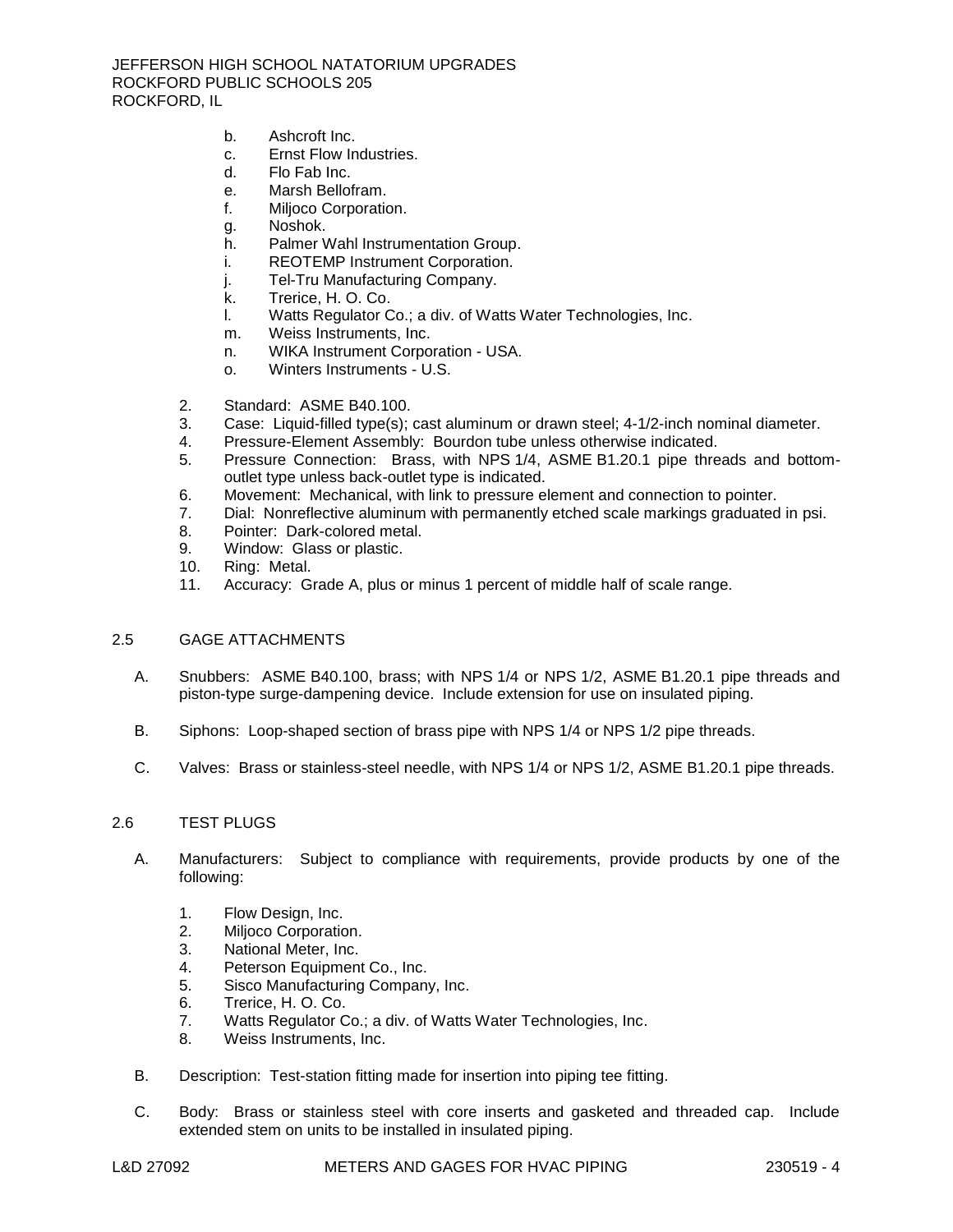## JEFFERSON HIGH SCHOOL NATATORIUM UPGRADES ROCKFORD PUBLIC SCHOOLS 205 ROCKFORD, IL

- D. Thread Size: NPS 1/4 or NPS 1/2, ASME B1.20.1 pipe thread.
- E. Minimum Pressure and Temperature Rating: 500 psig at 200 deg F.
- F. Core Inserts: Chlorosulfonated polyethylene synthetic and EPDM self-sealing rubber.

## 2.7 TEST-PLUG KITS

- A. Manufacturers: Subject to compliance with requirements, provide products by one of the following:
	- 1. [Flow Design, Inc.](http://www.specagent.com/LookUp/?uid=123456811805&mf=04&src=wd)
	- 2. [Miljoco Corporation.](http://www.specagent.com/LookUp/?uid=123456811806&mf=04&src=wd)
	- 3. [National Meter, Inc.](http://www.specagent.com/LookUp/?uid=123456811807&mf=04&src=wd)
	- 4. [Peterson Equipment Co., Inc.](http://www.specagent.com/LookUp/?uid=123456811808&mf=04&src=wd)
	- 5. [Sisco Manufacturing Company, Inc.](http://www.specagent.com/LookUp/?uid=123456811809&mf=04&src=wd)
	- 6. [Trerice, H. O. Co.](http://www.specagent.com/LookUp/?uid=123456811810&mf=04&src=wd)
	- 7. [Watts Regulator Co.; a div. of Watts Water Technologies, Inc.](http://www.specagent.com/LookUp/?uid=123456824714&mf=04&src=wd)
	- 8. [Weiss Instruments, Inc.](http://www.specagent.com/LookUp/?uid=123456811811&mf=04&src=wd)
- B. Furnish one test-plug kit(s) containing two thermometer(s), one pressure gage and adapter, and carrying case. Thermometer sensing elements, pressure gage, and adapter probes shall be of diameter to fit test plugs and of length to project into piping.
- C. Low-Range Thermometer: Small, bimetallic insertion type with 1- to 2-inch- diameter dial and tapered-end sensing element. Dial range shall be at least 25 to 125 deg F.
- D. High-Range Thermometer: Small, bimetallic insertion type with 1- to 2-inch- diameter dial and tapered-end sensing element. Dial range shall be at least 0 to 220 deg F.
- E. Pressure Gage: Small, Bourdon-tube insertion type with 2- to 3-inch- diameter dial and probe. Dial range shall be at least 0 to 200 psig.
- F. Carrying Case: Metal or plastic, with formed instrument padding.

## PART 3 - EXECUTION

#### 3.1 INSTALLATION

- A. Install thermowells with socket extending a minimum of 2 inches into fluid and in vertical position in piping tees.
- B. Install thermowells of sizes required to match thermometer connectors. Include bushings if required to match sizes.
- C. Install thermowells with extension on insulated piping.
- D. Fill thermowells with heat-transfer medium.
- E. Install direct-mounted thermometers in thermowells and adjust vertical and tilted positions.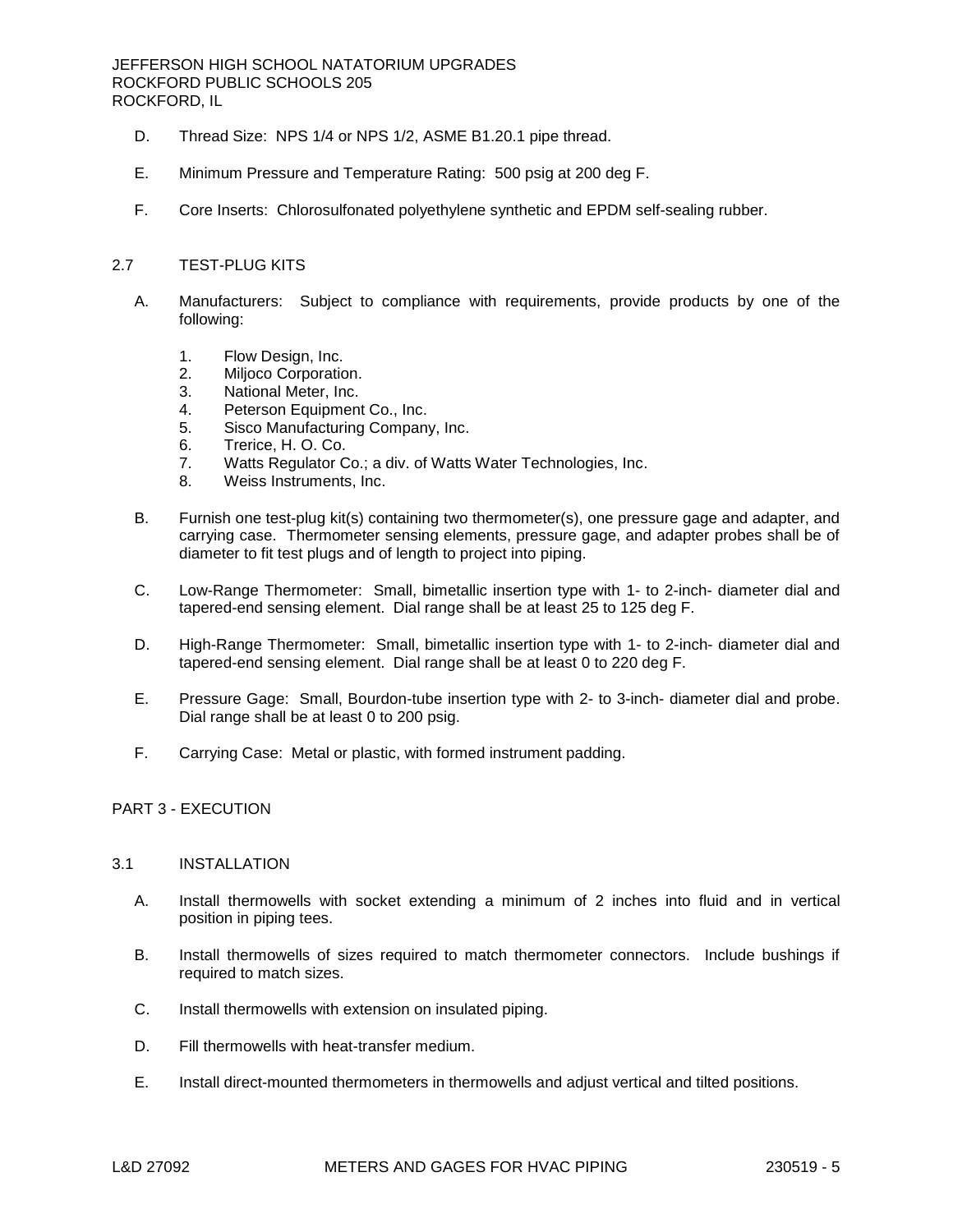- F. Install direct-mounted pressure gages in piping tees with pressure gage located on pipe at the most readable position.
- G. Install valve and snubber in piping for each pressure gage for fluids (except steam).
- H. Install valve and syphon fitting in piping for each pressure gage for steam.
- I. Install test plugs in piping tees.
- J. Install thermometers in the following locations:
	- 1. Inlet and outlet of each hydronic zone.
	- 2. Inlet and outlet of each hydronic boiler.
- K. Install pressure gages in the following locations:
	- 1. Discharge of each pressure-reducing valve.<br>2. Suction and discharge of each pump.
	- Suction and discharge of each pump.

# 3.2 CONNECTIONS

A. Install meters and gages adjacent to machines and equipment to allow service and maintenance of meters, gages, machines, and equipment.

#### 3.3 ADJUSTING

- A. After installation, calibrate meters according to manufacturer's written instructions.
- B. Adjust faces of meters and gages to proper angle for best visibility.

#### 3.4 THERMOMETER SCHEDULE

- A. Thermometers at inlet and outlet of each hydronic zone shall be the following:
	- 1. Liquid-filled, bimetallic-actuated type.
	- 2. Direct-mounted, metal-case, vapor-actuated type.
	- 3. Compact-style, liquid-in-glass type.
	- 4. Direct-mounted, light-activated type.
	- 5. Test plug with chlorosulfonated polyethylene synthetic self-sealing rubber inserts.
- B. Thermometers at inlet and outlet of each hydronic boiler shall be the following:
	- 1. Liquid-filled, bimetallic-actuated type.
	- 2. Direct-mounted, metal-case, vapor-actuated type.
	- 3. Compact-style, liquid-in-glass type.
	- 4. Direct-mounted, light-activated type.
	- 5. Test plug with chlorosulfonated polyethylene synthetic self-sealing rubber inserts.
- C. Thermometers at inlet and outlet of each hydronic coil in air-handling units and built-up central systems shall be the following:
	- 1. Liquid-filled, bimetallic-actuated type.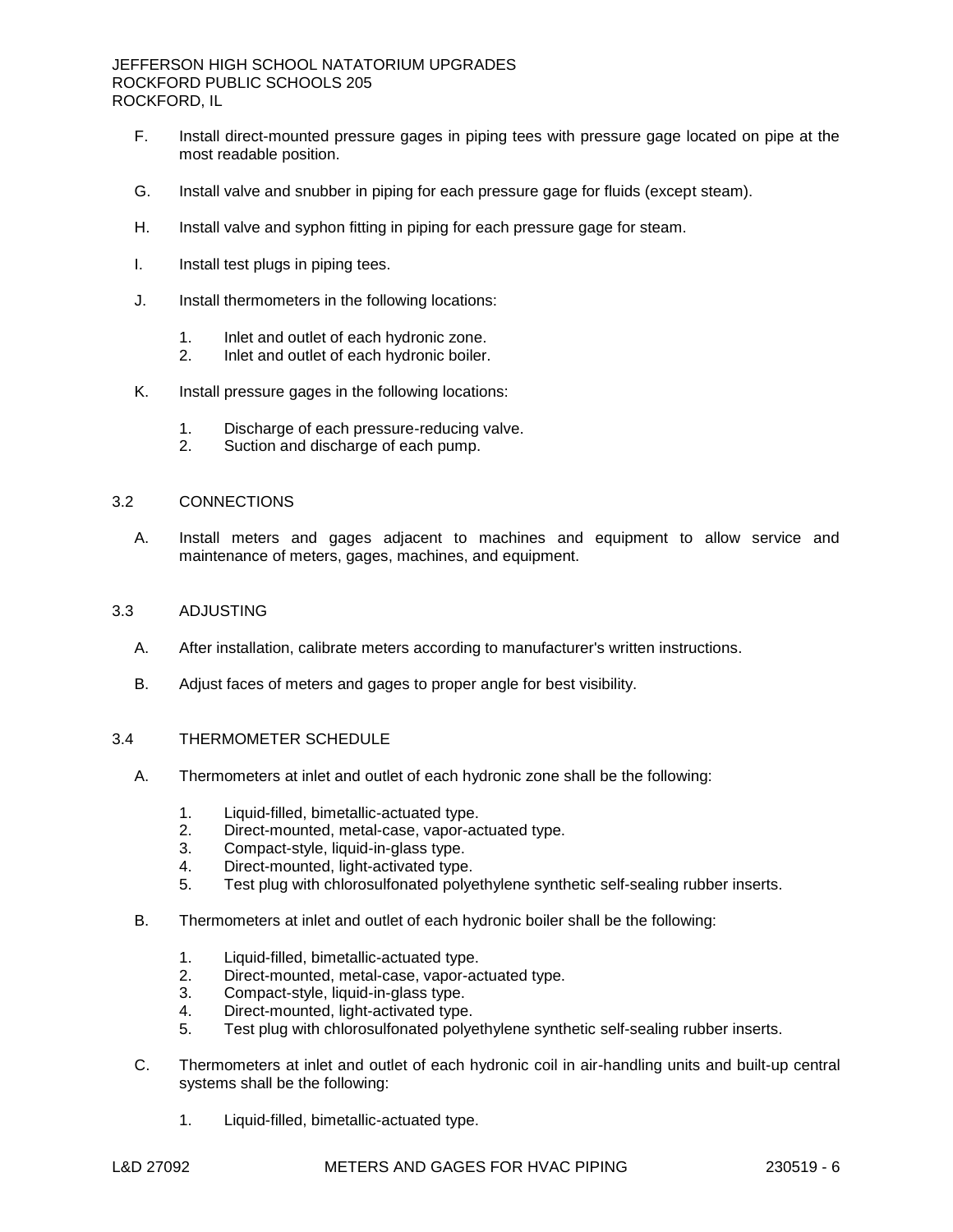JEFFERSON HIGH SCHOOL NATATORIUM UPGRADES ROCKFORD PUBLIC SCHOOLS 205 ROCKFORD, IL

- 2. Direct-mounted, metal-case, vapor-actuated type.<br>3. Compact-style. liquid-in-glass type.
- Compact-style, liquid-in-glass type.
- 4. Direct-mounted, light-activated type.
- 5. Test plug with chlorosulfonated polyethylene synthetic self-sealing rubber inserts.
- D. Thermometer stems shall be of length to match thermowell insertion length.

## 3.5 THERMOMETER SCALE-RANGE SCHEDULE

A. Scale Range for Heating, Hot-Water Piping: 0 to 250 deg F.

#### 3.6 PRESSURE-GAGE SCHEDULE

- A. Pressure gages at discharge of each pressure-reducing valve shall be the following:
	- 1. Liquid-filled Solid-front, pressure-relief, direct-mounted, metal case.
	- 2. Test plug with chlorosulfonated polyethylene synthetic self-sealing rubber inserts.
- B. Pressure gages at suction and discharge of each pump shall be the following:
	- 1. Liquid-filled Solid-front, pressure-relief, direct-mounted, metal case.<br>2. Test plug with chlorosulfonated polyethylene synthetic self-sealing ri
	- Test plug with chlorosulfonated polyethylene synthetic self-sealing rubber inserts.

## 3.7 PRESSURE-GAGE SCALE-RANGE SCHEDULE

A. Scale Range for Heating, Hot-Water Piping: 0 to 100 psi.

END OF SECTION 23 05 19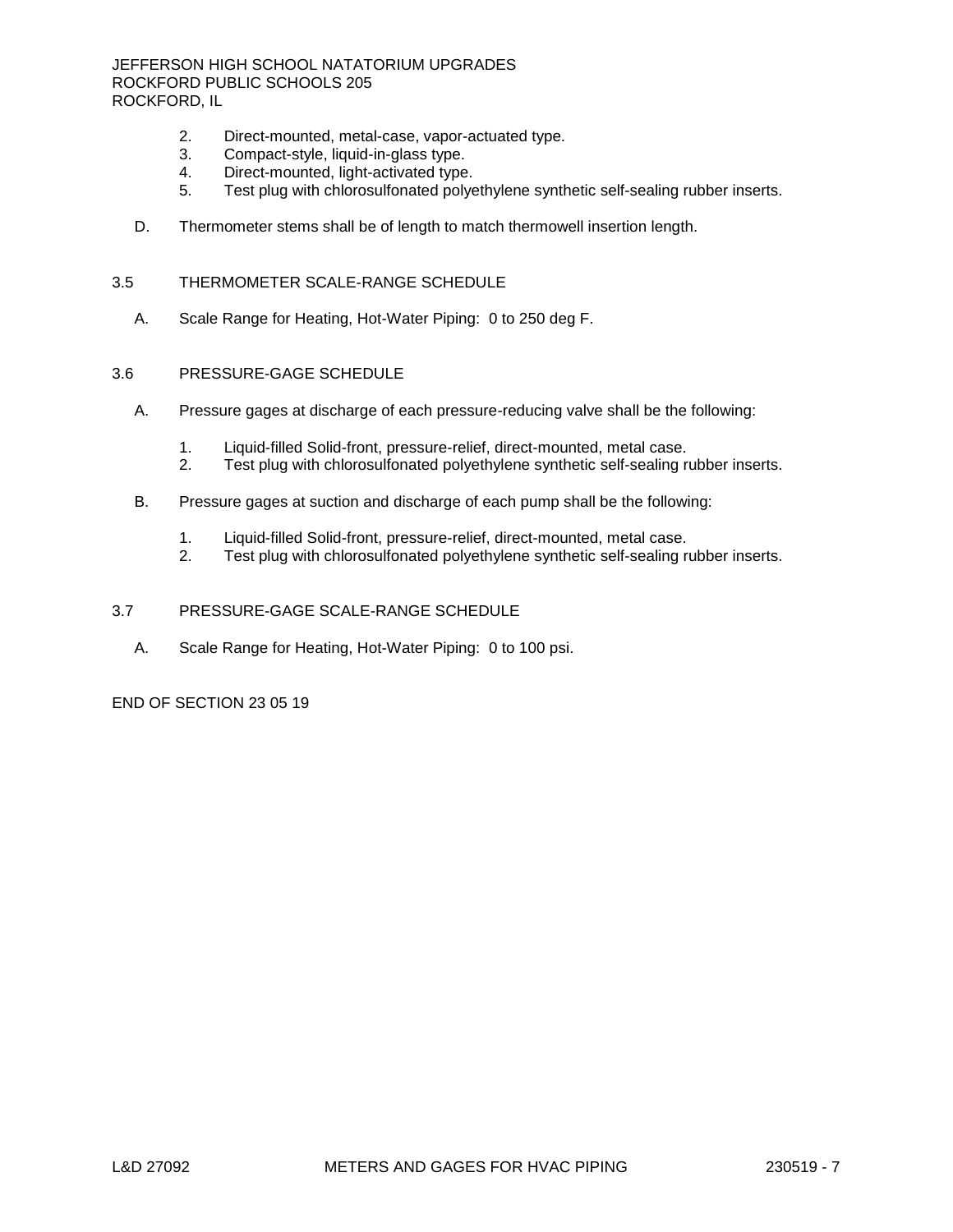# SECTION 23 05 23 - GENERAL-DUTY VALVES FOR HVAC PIPING

PART 1 - GENERAL

## 1.1 RELATED DOCUMENTS

A. Drawings and general provisions of the Contract, including General and Supplementary Conditions Division 00 Information for Bidders, and Division 01 Specification Sections, apply to this Section.

## 1.2 SUMMARY

- A. Section Includes:
	- 1. Bronze angle valves.
	- 2. Bronze ball valves.
	- 3. Iron ball valves.<br>4. Iron. single-fland
	- Iron, single-flange butterfly valves.
	- 5. Bronze swing check valves.
	- 6. Iron swing check valves.
	- 7. Iron swing check valves with closure control.
	- 8. Bronze gate valves.<br>9. Iron gate valves.
	- Iron gate valves.
	- 10. Bronze globe valves.
	- 11. Iron globe valves.
	- 12. Lubricated plug valves.
	- 13. Eccentric plug valves.
	- 14. Chainwheels.
- B. Related Sections:
	- 1. Section 23 05 53 "Identification for HVAC Piping and Equipment" for valve tags and schedules.

## 1.3 DEFINITIONS

- A. CWP: Cold working pressure.
- B. EPDM: Ethylene propylene copolymer rubber.
- C. NBR: Acrylonitrile-butadiene, Buna-N, or nitrile rubber.
- D. NRS: Nonrising stem.
- E. OS&Y: Outside screw and yoke.
- F. RS: Rising stem.
- G. SWP: Steam working pressure.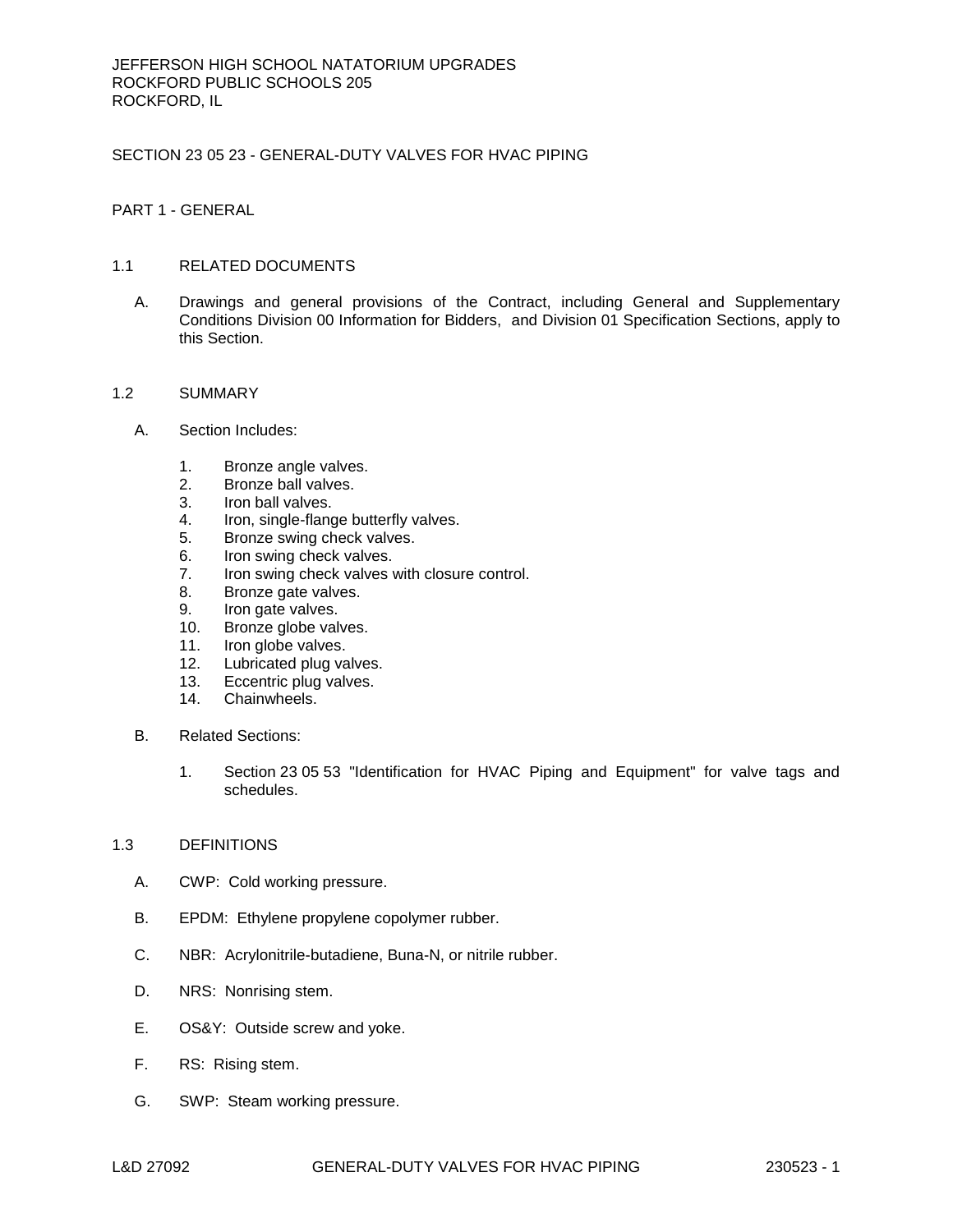JEFFERSON HIGH SCHOOL NATATORIUM UPGRADES ROCKFORD PUBLIC SCHOOLS 205 ROCKFORD, IL

## 1.4 ACTION SUBMITTALS

A. Product Data: For each type of valve indicated.

#### 1.5 QUALITY ASSURANCE

- A. Source Limitations for Valves: Obtain each type of valve from single source from single manufacturer.
- B. ASME Compliance:
	- 1. ASME B16.10 and ASME B16.34 for ferrous valve dimensions and design criteria.
	- 2. ASME B31.1 for power piping valves.
	- 3. ASME B31.9 for building services piping valves.

#### 1.6 DELIVERY, STORAGE, AND HANDLING

- A. Prepare valves for shipping as follows:
	- 1. Protect internal parts against rust and corrosion.
	- 2. Protect threads, flange faces, grooves, and weld ends.
	- 3. Set angle, gate, and globe valves closed to prevent rattling.
	- 4. Set ball and plug valves open to minimize exposure of functional surfaces.
	- 5. Set butterfly valves closed or slightly open.
	- 6. Block check valves in either closed or open position.
- B. Use the following precautions during storage:
	- 1. Maintain valve end protection.
	- 2. Store valves indoors and maintain at higher than ambient dew point temperature. If outdoor storage is necessary, store valves off the ground in watertight enclosures.
- C. Use sling to handle large valves; rig sling to avoid damage to exposed parts. Do not use handwheels or stems as lifting or rigging points.

## PART 2 - PRODUCTS

## 2.1 GENERAL REQUIREMENTS FOR VALVES

- A. Refer to HVAC valve schedule articles for applications of valves.
- B. Valve Pressure and Temperature Ratings: Not less than indicated and as required for system pressures and temperatures.
- C. Valve Sizes: Same as upstream piping unless otherwise indicated.
- D. Valve Actuator Types:
	- 1. Gear Actuator: For quarter-turn valves NPS 8 and larger.
	- 2. Handwheel: For valves other than quarter-turn types.
	- 3. Handlever: For quarter-turn valves NPS 6 and smaller except plug valves.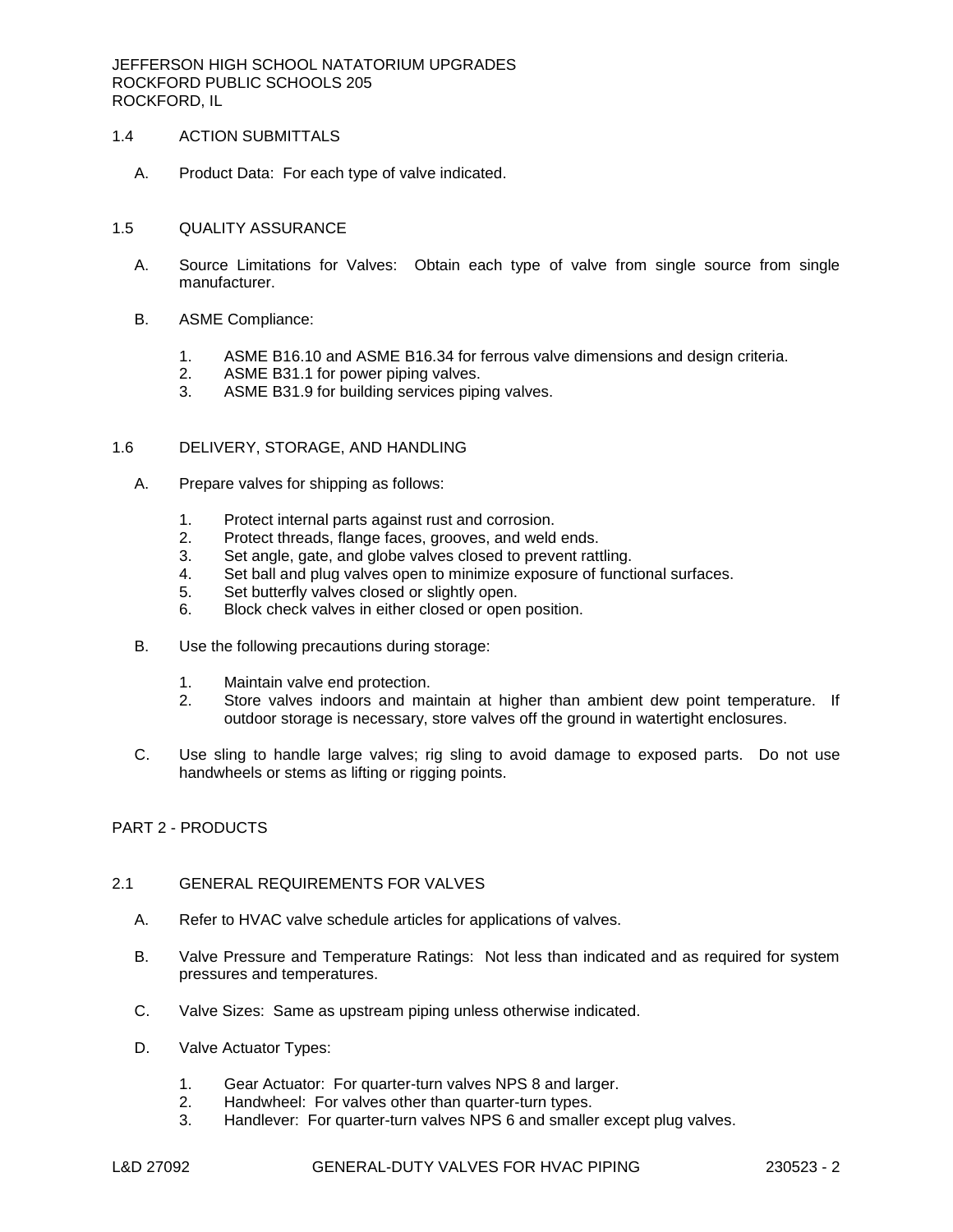- 4. Wrench: For plug valves with square heads. Furnish Owner with 1 wrench for every 5 plug valves, for each size square plug-valve head.
- 5. Chainwheel: Device for attachment to valve handwheel, stem, or other actuator; of size and with chain for mounting height, as indicated in the "Valve Installation" Article.
- E. Valves in Insulated Piping: With 2-inch stem extensions and the following features:
	- 1. Gate Valves: With rising stem.
	- 2. Ball Valves: With extended operating handle of non-thermal-conductive material, and protective sleeve that allows operation of valve without breaking the vapor seal or disturbing insulation.
	- 3. Butterfly Valves: With extended neck.
- F. Valve-End Connections:
	- 1. Flanged: With flanges according to ASME B16.1 for iron valves.
	- 2. Grooved: With grooves according to AWWA C606.
	- 3. Solder Joint: With sockets according to ASME B16.18.
	- 4. Threaded: With threads according to ASME B1.20.1.
- G. Valve Bypass and Drain Connections: MSS SP-45.

#### 2.2 BRONZE ANGLE VALVES

- A. Class 125, Bronze Angle Valves with Bronze Disc:
	- 1. [Manufacturers:](http://www.specagent.com/LookUp/?ulid=6004&mf=04&src=wd) Subject to compliance with requirements, available manufacturers offering products that may be incorporated into the Work include, but are not limited to, the following:
		- a. [Hammond Valve.](http://www.specagent.com/LookUp/?uid=123456828857&mf=04&src=wd)
		- b. [Milwaukee Valve Company.](http://www.specagent.com/LookUp/?uid=123456828858&mf=04&src=wd)
	- 2. Description:
		- a. Standard: MSS SP-80, Type 1.
		- b. CWP Rating: 200 psig.
		- c. Body Material: ASTM B 62, bronze with integral seat and screw-in bonnet.
		- d. Ends: Threaded.
		- e. Stem and Disc: Bronze.
		- f. Packing: Asbestos free.
		- g. Handwheel: Malleable iron, bronze, or aluminum.
- B. Class 125, Bronze Angle Valves with Nonmetallic Disc:
	- 1. [Manufacturers:](http://www.specagent.com/LookUp/?ulid=6005&mf=04&src=wd) Subject to compliance with requirements, available manufacturers offering products that may be incorporated into the Work include, but are not limited to, the following:
		- a. [American Valve, Inc.](http://www.specagent.com/LookUp/?uid=123456828859&mf=04&src=wd)
		- b. [NIBCO INC.](http://www.specagent.com/LookUp/?uid=123456828860&mf=04&src=wd)
	- 2. Description: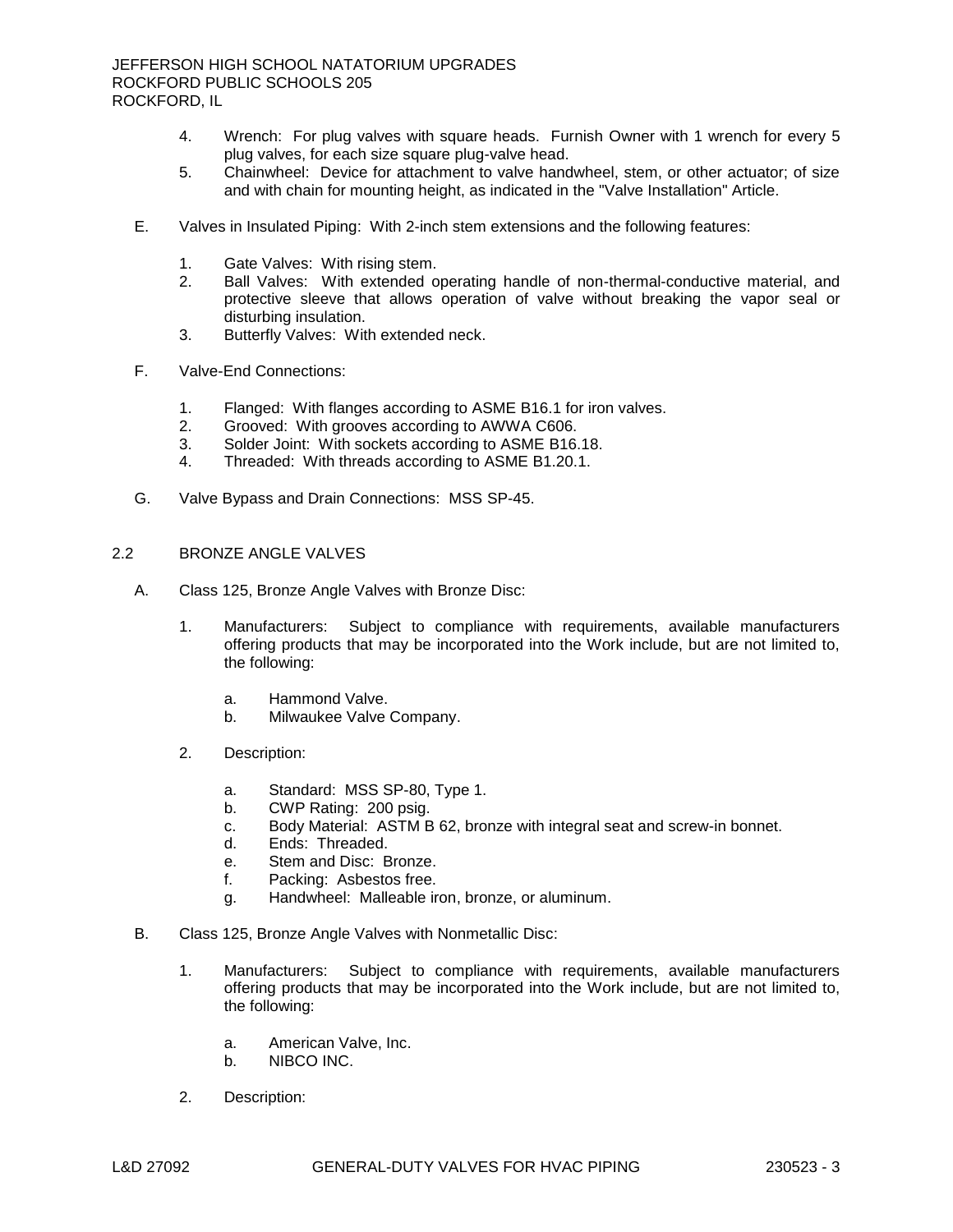- a. Standard: MSS SP-80, Type 2.
- b. CWP Rating: 200 psig.
- c. Body Material: ASTM B 62, bronze with integral seat and screw-in bonnet.
- d. Ends: Threaded.
- e. Stem: Bronze.
- f. Disc: PTFE or TFE.
- g. Packing: Asbestos free.
- h. Handwheel: Malleable iron, bronze, or aluminum.

#### 2.3 BRONZE BALL VALVES

- A. One-Piece, Reduced-Port, Bronze Ball Valves with Bronze Trim:
	- 1. [Manufacturers:](http://www.specagent.com/LookUp/?ulid=6015&mf=04&src=wd) Subject to compliance with requirements, provide products by one of the following:
		- a. [American Valve, Inc.](http://www.specagent.com/LookUp/?uid=123456828909&mf=04&src=wd)
		- b. [Conbraco Industries, Inc.](http://www.specagent.com/LookUp/?uid=123456828910&mf=04&src=wd); Apollo Valves.
		- c. [NIBCO INC.](http://www.specagent.com/LookUp/?uid=123456828911&mf=04&src=wd)
	- 2. Description:
		- a. Standard: MSS SP-110.
		- b. CWP Rating: 400 psig.
		- c. Body Design: One piece.
		- d. Body Material: Bronze.
		- e. Ends: Threaded.
		- f. Seats: PTFE or TFE.
		- g. Stem: Bronze.
		- h. Ball: Chrome-plated brass.
		- i. Port: Reduced.
- B. Two-Piece, Full-Port, Bronze Ball Valves with Bronze Trim:
	- 1. [Manufacturers:](http://www.specagent.com/LookUp/?ulid=6017&mf=04&src=wd) Subject to compliance with requirements, provide products by one of the following:
		- a. [American Valve, Inc.](http://www.specagent.com/LookUp/?uid=123456828914&mf=04&src=wd)
		- b. [Conbraco Industries, Inc.](http://www.specagent.com/LookUp/?uid=123456828915&mf=04&src=wd); Apollo Valves.
		- c. [Crane Co.](http://www.specagent.com/LookUp/?uid=123456828916&mf=04&src=wd); Crane Valve Group; Crane Valves.
		- d. [Hammond Valve.](http://www.specagent.com/LookUp/?uid=123456828917&mf=04&src=wd)
		- e. [Lance Valves;](http://www.specagent.com/LookUp/?uid=123456828918&mf=04&src=wd) a division of Advanced Thermal Systems, Inc.
		- f. [Legend Valve.](http://www.specagent.com/LookUp/?uid=123456828919&mf=04&src=wd)
		- g. [Milwaukee Valve Company.](http://www.specagent.com/LookUp/?uid=123456828920&mf=04&src=wd)
		- h. [NIBCO INC.](http://www.specagent.com/LookUp/?uid=123456828921&mf=04&src=wd)
		- i. [Red-White Valve Corporation.](http://www.specagent.com/LookUp/?uid=123456828922&mf=04&src=wd)
		- j. [Watts Regulator Co.](http://www.specagent.com/LookUp/?uid=123456828923&mf=04&src=wd); a division of Watts Water Technologies, Inc.
	- 2. Description:
		- a. Standard: MSS SP-110.
		- b. SWP Rating: 150 psig.
		- c. CWP Rating: 600 psig.
		- d. Body Design: Two piece.
		- e. Body Material: Bronze.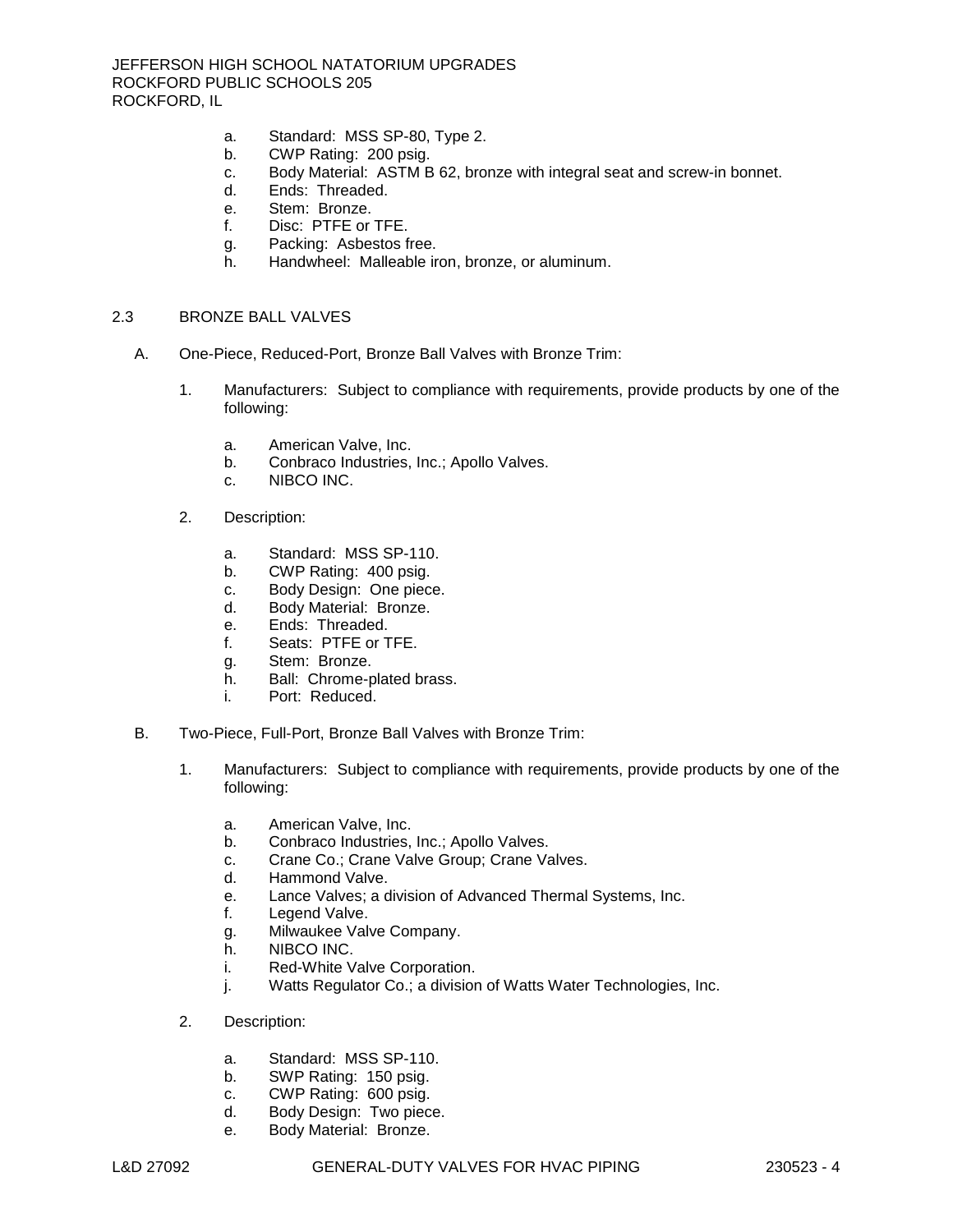- f. Ends: Threaded.
- g. Seats: PTFE or TFE.
- h. Stem: Bronze.
- i. Ball: Chrome-plated brass.
- j. Port: Full.
- C. Two-Piece, Regular-Port, Bronze Ball Valves with Bronze Trim:
	- 1. [Manufacturers:](http://www.specagent.com/LookUp/?ulid=6019&mf=04&src=wd) Subject to compliance with requirements, available manufacturers offering products that may be incorporated into the Work include, but are not limited to, the following:
		- a. [American Valve, Inc.](http://www.specagent.com/LookUp/?uid=123456828931&mf=04&src=wd)
		- b. [Conbraco Industries, Inc.](http://www.specagent.com/LookUp/?uid=123456828932&mf=04&src=wd); Apollo Valves.
		- c. [Crane Co.](http://www.specagent.com/LookUp/?uid=123456828933&mf=04&src=wd); Crane Valve Group; Jenkins Valves.
		- d. [Crane Co.](http://www.specagent.com/LookUp/?uid=123456828934&mf=04&src=wd); Crane Valve Group; Stockham Division.
		- e. [DynaQuip Controls.](http://www.specagent.com/LookUp/?uid=123456828935&mf=04&src=wd)
		- f. [Hammond Valve.](http://www.specagent.com/LookUp/?uid=123456828936&mf=04&src=wd)
		- g. [Lance Valves;](http://www.specagent.com/LookUp/?uid=123456828937&mf=04&src=wd) a division of Advanced Thermal Systems, Inc.
		- h. [Milwaukee Valve Company.](http://www.specagent.com/LookUp/?uid=123456828938&mf=04&src=wd)
		- i. [NIBCO INC.](http://www.specagent.com/LookUp/?uid=123456828939&mf=04&src=wd)
	- 2. Description:
		- a. Standard: MSS SP-110.
		- b. SWP Rating: 150 psig.
		- c. CWP Rating: 600 psig.
		- d. Body Design: Two piece.
		- e. Body Material: Bronze.
		- f. Ends: Threaded.
		- g. Seats: PTFE or TFE.
		- h. Stem: Bronze.
		- i. Ball: Chrome-plated brass.
		- j. Port: Regular.
- D. Three-Piece, Full-Port, Bronze Ball Valves with Bronze Trim:
	- 1. [Manufacturers:](http://www.specagent.com/LookUp/?ulid=6021&mf=04&src=wd) Subject to compliance with requirements, provide products by one of the following:
		- a. [Conbraco Industries, Inc.](http://www.specagent.com/LookUp/?uid=123456828944&mf=04&src=wd); Apollo Valves.
		- b. [DynaQuip Controls.](http://www.specagent.com/LookUp/?uid=123456828945&mf=04&src=wd)
		- c. [Hammond Valve.](http://www.specagent.com/LookUp/?uid=123456828946&mf=04&src=wd)
		- d. [Milwaukee Valve Company.](http://www.specagent.com/LookUp/?uid=123456828947&mf=04&src=wd)
		- e. [NIBCO INC.](http://www.specagent.com/LookUp/?uid=123456828948&mf=04&src=wd)
		- f. [Red-White Valve Corporation.](http://www.specagent.com/LookUp/?uid=123456828949&mf=04&src=wd)
	- 2. Description:
		- a. Standard: MSS SP-110.
		- b. SWP Rating: 150 psig.
		- c. CWP Rating: 600 psig.
		- d. Body Design: Three piece.
		- e. Body Material: Bronze.
		- f. Ends: Threaded.
		- g. Seats: PTFE or TFE.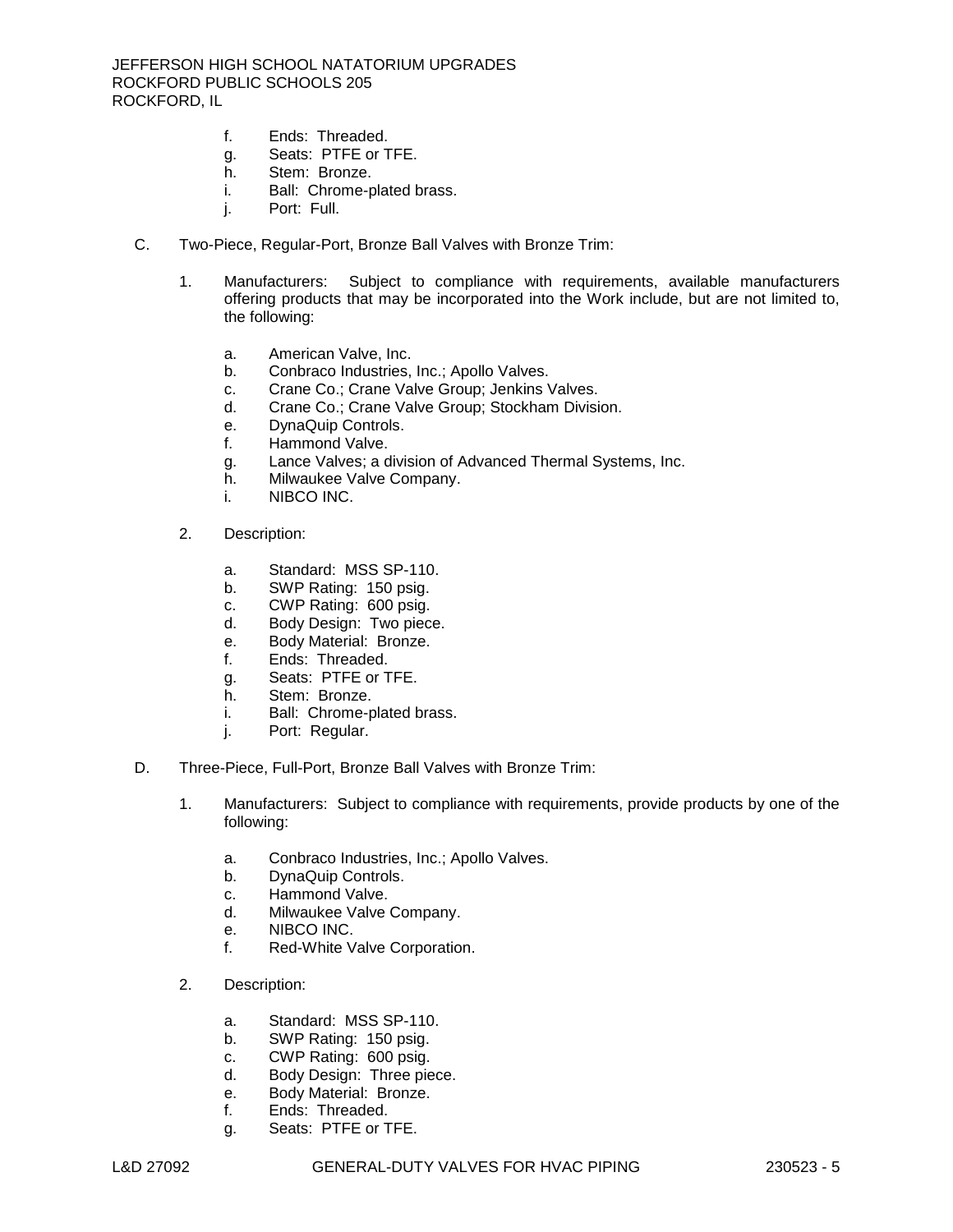- h. Stem: Bronze.
- i. Ball: Chrome-plated brass.
- j. Port: Full.
- 2.4 IRON BALL VALVES
	- A. Class 125, Iron Ball Valves:
		- 1. [Manufacturers:](http://www.specagent.com/LookUp/?ulid=6023&mf=04&src=wd) Subject to compliance with requirements, provide products by one of the following:
			- a. [American Valve, Inc.](http://www.specagent.com/LookUp/?uid=123456828954&mf=04&src=wd)
			- b. [Conbraco Industries, Inc.](http://www.specagent.com/LookUp/?uid=123456828955&mf=04&src=wd); Apollo Valves.
			- c. [Kitz Corporation.](http://www.specagent.com/LookUp/?uid=123456828956&mf=04&src=wd)
			- d. [Sure Flow Equipment Inc.](http://www.specagent.com/LookUp/?uid=123456828957&mf=04&src=wd)
			- e. [Watts Regulator Co.](http://www.specagent.com/LookUp/?uid=123456828958&mf=04&src=wd); a division of Watts Water Technologies, Inc.
		- 2. Description:
			- a. Standard: MSS SP-72.
			- b. CWP Rating: 200 psig.
			- c. Body Design: Split body.
			- d. Body Material: ASTM A 126, gray iron.
			- e. Ends: Flanged.
			- f. Seats: PTFE or TFE.
			- g. Stem: Stainless steel.
			- h. Ball: Stainless steel.
			- i. Port: Full.

# 2.5 IRON, SINGLE-FLANGE BUTTERFLY VALVES

- A. 150 CWP, Iron, Single-Flange Butterfly Valves with EPDM Seat and Aluminum-Bronze Disc:
	- 1. [Manufacturers:](http://www.specagent.com/LookUp/?ulid=6024&mf=04&src=wd) Subject to compliance with requirements, provide products by one of the following:
		- a. [ABZ Valve and Controls;](http://www.specagent.com/LookUp/?uid=123456828959&mf=04&src=wd) a division of ABZ Manufacturing, Inc.
		- b. [Bray Controls;](http://www.specagent.com/LookUp/?uid=123456828960&mf=04&src=wd) a division of Bray International.
		- c. [Conbraco Industries, Inc.](http://www.specagent.com/LookUp/?uid=123456828961&mf=04&src=wd); Apollo Valves.
		- d. [Cooper Cameron Valves;](http://www.specagent.com/LookUp/?uid=123456828962&mf=04&src=wd) a division of Cooper Cameron Corp.
		- e. [Crane Co.](http://www.specagent.com/LookUp/?uid=123456828963&mf=04&src=wd); Crane Valve Group; Jenkins Valves.
		- f. [Crane Co.](http://www.specagent.com/LookUp/?uid=123456828964&mf=04&src=wd); Crane Valve Group; Stockham Division.
		- g. [DeZurik Water Controls.](http://www.specagent.com/LookUp/?uid=123456828965&mf=04&src=wd)
		- h. [Hammond Valve.](http://www.specagent.com/LookUp/?uid=123456828966&mf=04&src=wd)
		- i. [Kitz Corporation.](http://www.specagent.com/LookUp/?uid=123456828967&mf=04&src=wd)
		- j. [Milwaukee Valve Company.](http://www.specagent.com/LookUp/?uid=123456828968&mf=04&src=wd)
		- k. [NIBCO INC.](http://www.specagent.com/LookUp/?uid=123456828969&mf=04&src=wd)
		- l. [Norriseal;](http://www.specagent.com/LookUp/?uid=123456828970&mf=04&src=wd) a Dover Corporation company.
		- m. [Red-White Valve Corporation.](http://www.specagent.com/LookUp/?uid=123456828971&mf=04&src=wd)
		- n. [Spence Strainers International;](http://www.specagent.com/LookUp/?uid=123456828972&mf=04&src=wd) a division of CIRCOR International.
		- o. [Tyco Valves & Controls;](http://www.specagent.com/LookUp/?uid=123456828973&mf=04&src=wd) a unit of Tyco Flow Control.
		- p. [Watts Regulator Co.](http://www.specagent.com/LookUp/?uid=123456828974&mf=04&src=wd); a division of Watts Water Technologies, Inc.
	- 2. Description: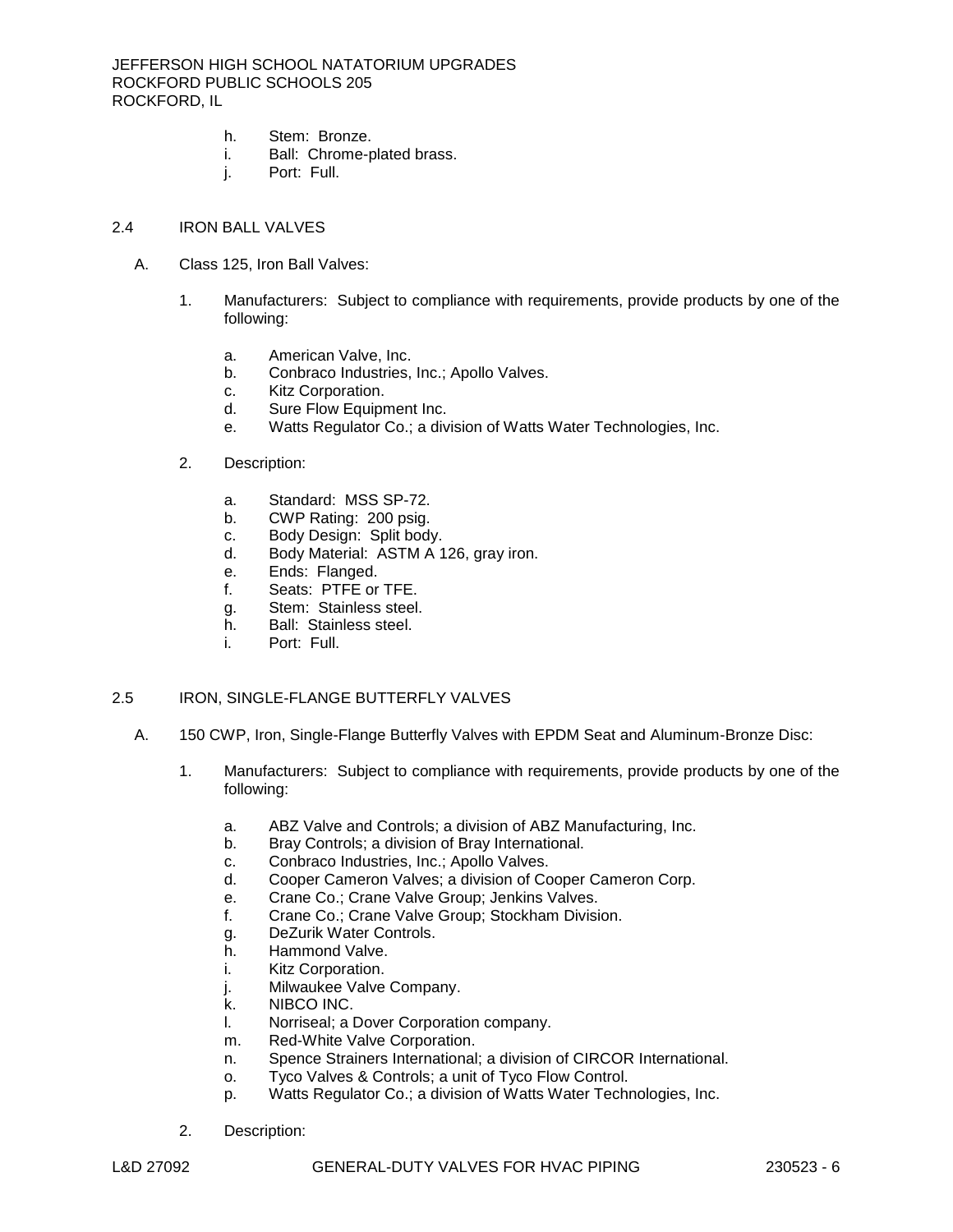- a. Standard: MSS SP-67, Type I.
- b. CWP Rating: 150 psig.
- c. Body Design: Lug type; suitable for bidirectional dead-end service at rated pressure without use of downstream flange.
- d. Body Material: ASTM A 126, cast iron or ASTM A 536, ductile iron.
- e. Seat: EPDM.
- f. Stem: One- or two-piece stainless steel.
- g. Disc: Aluminum bronze.
- B. 150 CWP, Iron, Single-Flange Butterfly Valves with NBR Seat and Aluminum-Bronze Disc:
	- 1. [Manufacturers:](http://www.specagent.com/LookUp/?ulid=6025&mf=04&src=wd) Subject to compliance with requirements, provide products by one of the following:
		- a. [ABZ Valve and Controls;](http://www.specagent.com/LookUp/?uid=123456828975&mf=04&src=wd) a division of ABZ Manufacturing, Inc.
		- b. [Bray Controls;](http://www.specagent.com/LookUp/?uid=123456828976&mf=04&src=wd) a division of Bray International.
		- c. [Conbraco Industries, Inc.](http://www.specagent.com/LookUp/?uid=123456828977&mf=04&src=wd); Apollo Valves.
		- d. [Cooper Cameron Valves;](http://www.specagent.com/LookUp/?uid=123456828978&mf=04&src=wd) a division of Cooper Cameron Corp.
		- e. [Crane Co.](http://www.specagent.com/LookUp/?uid=123456828979&mf=04&src=wd); Crane Valve Group; Jenkins Valves.
		- f. [Crane Co.](http://www.specagent.com/LookUp/?uid=123456828980&mf=04&src=wd); Crane Valve Group; Stockham Division.
		- g. [DeZurik Water Controls.](http://www.specagent.com/LookUp/?uid=123456828981&mf=04&src=wd)
		- h. [Hammond Valve.](http://www.specagent.com/LookUp/?uid=123456828982&mf=04&src=wd)
		- i. [Kitz Corporation.](http://www.specagent.com/LookUp/?uid=123456828983&mf=04&src=wd)
		- j. [Milwaukee Valve Company.](http://www.specagent.com/LookUp/?uid=123456828984&mf=04&src=wd)
		- k. [NIBCO INC.](http://www.specagent.com/LookUp/?uid=123456828985&mf=04&src=wd)
		- l. [Norriseal;](http://www.specagent.com/LookUp/?uid=123456828986&mf=04&src=wd) a Dover Corporation company.
		- m. [Red-White Valve Corporation.](http://www.specagent.com/LookUp/?uid=123456828987&mf=04&src=wd)
		- n. [Spence Strainers International;](http://www.specagent.com/LookUp/?uid=123456828988&mf=04&src=wd) a division of CIRCOR International.
		- o. [Tyco Valves & Controls;](http://www.specagent.com/LookUp/?uid=123456828989&mf=04&src=wd) a unit of Tyco Flow Control.
		- p. [Watts Regulator Co.](http://www.specagent.com/LookUp/?uid=123456828990&mf=04&src=wd); a division of Watts Water Technologies, Inc.
	- 2. Description:
		- a. Standard: MSS SP-67, Type I.
		- b. CWP Rating: 150 psig.
		- c. Body Design: Lug type; suitable for bidirectional dead-end service at rated pressure without use of downstream flange.
		- d. Body Material: ASTM A 126, cast iron or ASTM A 536, ductile iron.
		- e. Seat: NBR.
		- f. Stem: One- or two-piece stainless steel.
		- g. Disc: Aluminum bronze.

## 2.6 BRONZE SWING CHECK VALVES

- A. Class 125, Bronze Swing Check Valves with Bronze Disc:
	- 1. [Manufacturers:](http://www.specagent.com/LookUp/?ulid=6042&mf=04&src=wd) Subject to compliance with requirements, provide products by one of the following:
		- a. [American Valve, Inc.](http://www.specagent.com/LookUp/?uid=123456829214&mf=04&src=wd)
		- b. [Crane Co.](http://www.specagent.com/LookUp/?uid=123456829215&mf=04&src=wd); Crane Valve Group; Crane Valves.
		- c. [Crane Co.](http://www.specagent.com/LookUp/?uid=123456829216&mf=04&src=wd); Crane Valve Group; Jenkins Valves.
		- d. [Crane Co.](http://www.specagent.com/LookUp/?uid=123456829217&mf=04&src=wd); Crane Valve Group; Stockham Division.
		- e. [Hammond Valve.](http://www.specagent.com/LookUp/?uid=123456829218&mf=04&src=wd)
		- f. [Kitz Corporation.](http://www.specagent.com/LookUp/?uid=123456829219&mf=04&src=wd)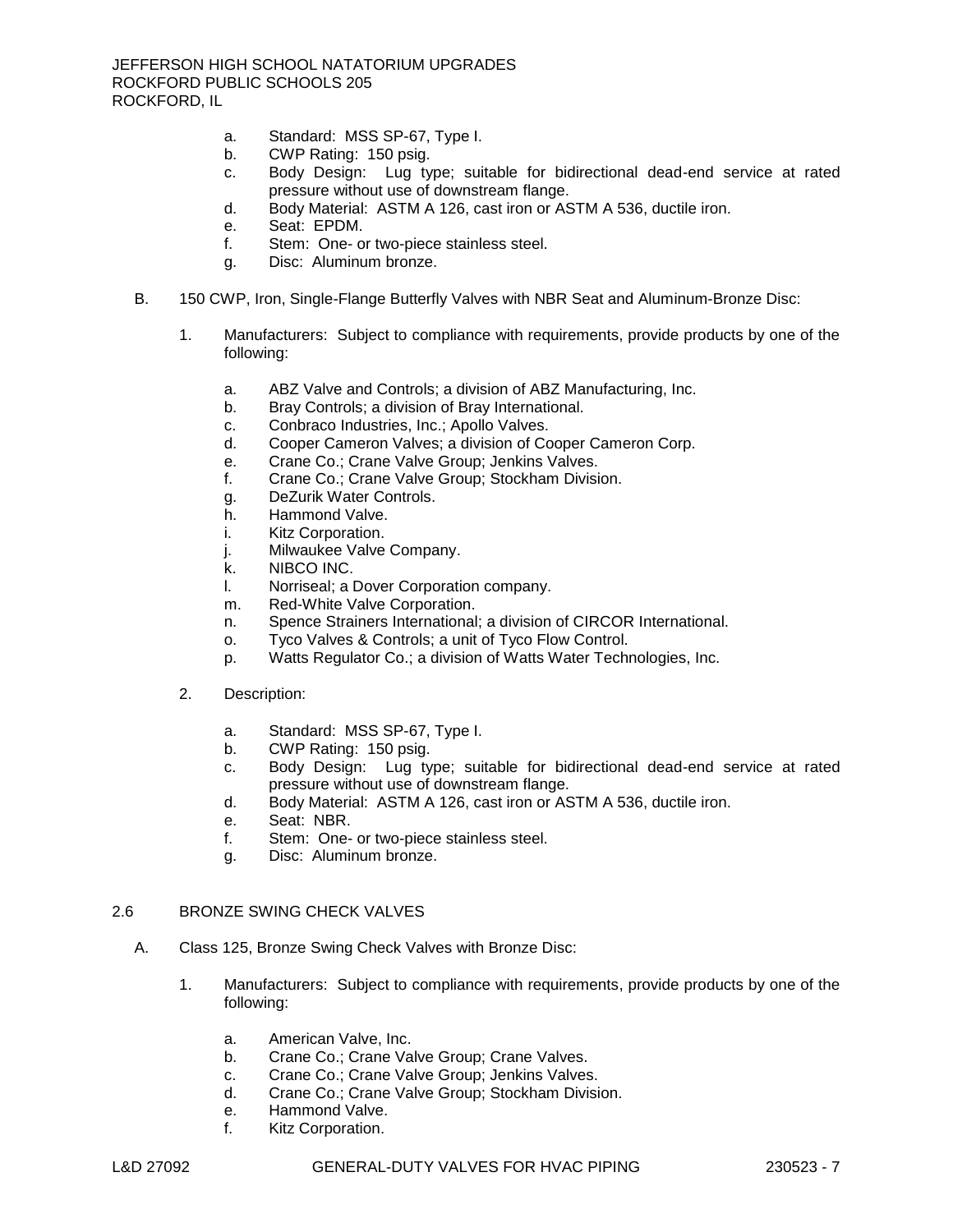- g. [Milwaukee Valve Company.](http://www.specagent.com/LookUp/?uid=123456829220&mf=04&src=wd)
- h. [NIBCO INC.](http://www.specagent.com/LookUp/?uid=123456829221&mf=04&src=wd)
- i. [Powell Valves.](http://www.specagent.com/LookUp/?uid=123456829222&mf=04&src=wd)
- j. [Red-White Valve Corporation.](http://www.specagent.com/LookUp/?uid=123456829223&mf=04&src=wd)
- k. [Watts Regulator Co.](http://www.specagent.com/LookUp/?uid=123456829224&mf=04&src=wd); a division of Watts Water Technologies, Inc.
- l. [Zy-Tech Global Industries, Inc.](http://www.specagent.com/LookUp/?uid=123456829225&mf=04&src=wd)
- 2. Description:
	- a. Standard: MSS SP-80, Type 3.
	- b. CWP Rating: 200 psig.
	- c. Body Design: Horizontal flow.
	- d. Body Material: ASTM B 62, bronze.
	- e. Ends: Threaded.
	- f. Disc: Bronze.

#### 2.7 IRON SWING CHECK VALVES

- A. Class 125, Iron Swing Check Valves with Metal Seats:
	- 1. [Manufacturers:](http://www.specagent.com/LookUp/?ulid=6046&mf=04&src=wd) Subject to compliance with requirements, provide products by one of the following:
		- a. [Crane Co.](http://www.specagent.com/LookUp/?uid=123456829250&mf=04&src=wd); Crane Valve Group; Crane Valves.
		- b. [Crane Co.](http://www.specagent.com/LookUp/?uid=123456829251&mf=04&src=wd); Crane Valve Group; Jenkins Valves.
		- c. [Crane Co.](http://www.specagent.com/LookUp/?uid=123456829252&mf=04&src=wd); Crane Valve Group; Stockham Division.
		- d. [Hammond Valve.](http://www.specagent.com/LookUp/?uid=123456829253&mf=04&src=wd)
		- e. [Kitz Corporation.](http://www.specagent.com/LookUp/?uid=123456829254&mf=04&src=wd)
		- f. [Legend Valve.](http://www.specagent.com/LookUp/?uid=123456829255&mf=04&src=wd)
		- g. [Milwaukee Valve Company.](http://www.specagent.com/LookUp/?uid=123456829256&mf=04&src=wd)
		- h. [NIBCO INC.](http://www.specagent.com/LookUp/?uid=123456829257&mf=04&src=wd)
		- i. [Powell Valves.](http://www.specagent.com/LookUp/?uid=123456829258&mf=04&src=wd)
		- j. [Red-White Valve Corporation.](http://www.specagent.com/LookUp/?uid=123456829259&mf=04&src=wd)
		- k. [Sure Flow Equipment Inc.](http://www.specagent.com/LookUp/?uid=123456829260&mf=04&src=wd)
		- l. [Watts Regulator Co.](http://www.specagent.com/LookUp/?uid=123456829261&mf=04&src=wd); a division of Watts Water Technologies, Inc.
		- m. [Zy-Tech Global Industries, Inc.](http://www.specagent.com/LookUp/?uid=123456829262&mf=04&src=wd)

## 2. Description:

- a. Standard: MSS SP-71, Type I.
- b. NPS 2-1/2 to NPS 12, CWP Rating: 200 psig.
- c. NPS 14 to NPS 24, CWP Rating: 150 psig.
- d. Body Design: Clear or full waterway.
- e. Body Material: ASTM A 126, gray iron with bolted bonnet.
- f. Ends: Flanged.
- g. Trim: Bronze.
- h. Gasket: Asbestos free.

## 2.8 IRON SWING CHECK VALVES WITH CLOSURE CONTROL

- A. Class 125, Iron Swing Check Valves with Lever and Weight-Closure Control:
	- 1. [Manufacturers:](http://www.specagent.com/LookUp/?ulid=6050&mf=04&src=wd) Subject to compliance with requirements, provide products by one of the following: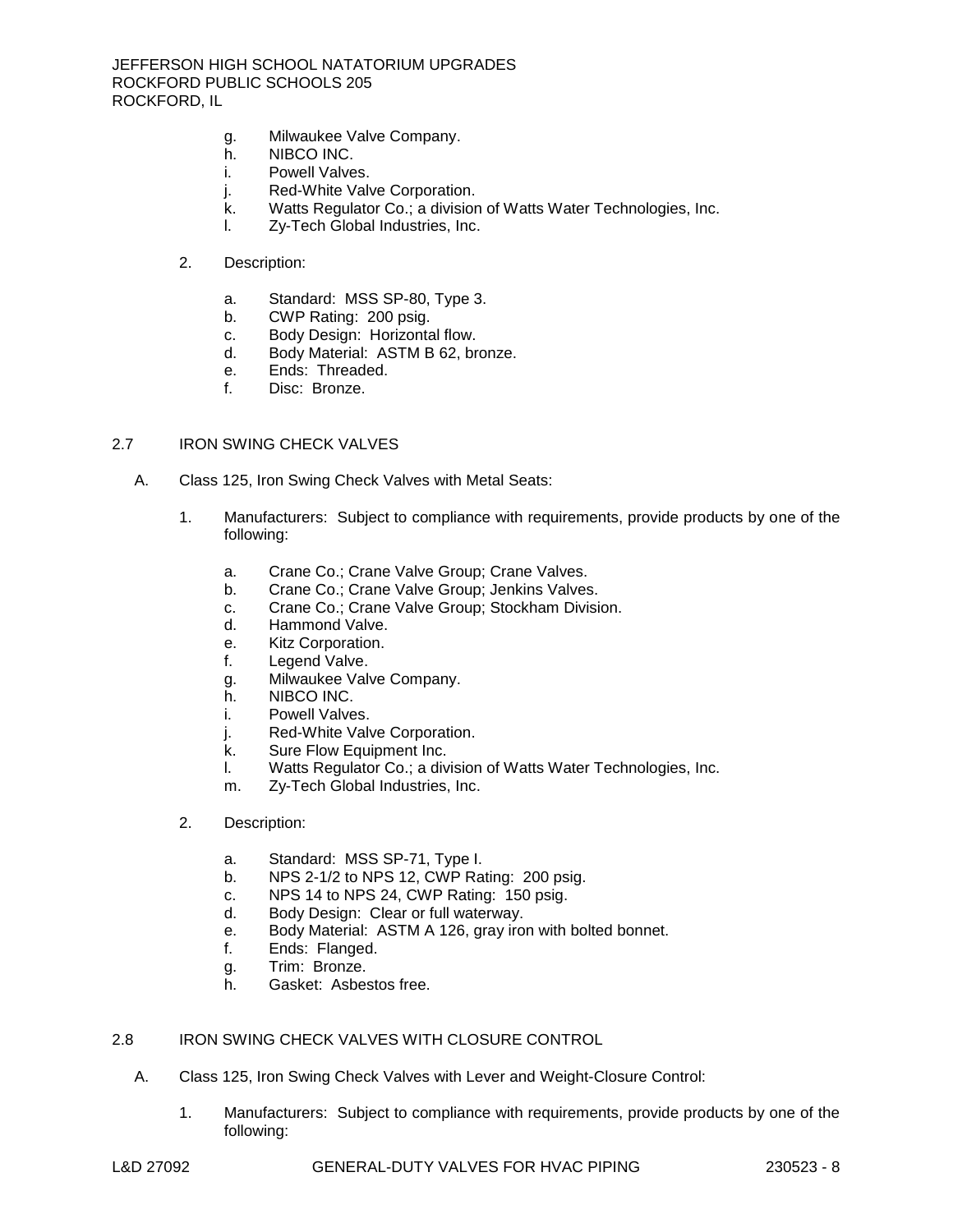- a. [Crane Co.](http://www.specagent.com/LookUp/?uid=123456829273&mf=04&src=wd); Crane Valve Group; Crane Valves.
- b. [Crane Co.](http://www.specagent.com/LookUp/?uid=123456829274&mf=04&src=wd); Crane Valve Group; Jenkins Valves.
- c. [Crane Co.](http://www.specagent.com/LookUp/?uid=123456829275&mf=04&src=wd); Crane Valve Group; Stockham Division.
- d. [Hammond Valve.](http://www.specagent.com/LookUp/?uid=123456829276&mf=04&src=wd)
- e. [Milwaukee Valve Company.](http://www.specagent.com/LookUp/?uid=123456829277&mf=04&src=wd)
- f. [NIBCO INC.](http://www.specagent.com/LookUp/?uid=123456829278&mf=04&src=wd)
- g. [Watts Regulator Co.](http://www.specagent.com/LookUp/?uid=123456829279&mf=04&src=wd); a division of Watts Water Technologies, Inc.
- 2. Description:
	- a. Standard: MSS SP-71, Type I.
	- b. NPS 2-1/2 to NPS 12, CWP Rating: 200 psig.
	- c. NPS 14 to NPS 24, CWP Rating: 150 psig.
	- d. Body Design: Clear or full waterway.
	- e. Body Material: ASTM A 126, gray iron with bolted bonnet.
	- f. Ends: Flanged.
	- g. Trim: Bronze.
	- h. Gasket: Asbestos free.
	- i. Closure Control: Factory-installed, exterior lever and weight.

## 2.9 BRONZE GATE VALVES

- A. Class 125, NRS Bronze Gate Valves:
	- 1. [Manufacturers:](http://www.specagent.com/LookUp/?ulid=6078&mf=04&src=wd) Subject to compliance with requirements, provide products by one of the following:
		- a. [American Valve, Inc.](http://www.specagent.com/LookUp/?uid=123456829428&mf=04&src=wd)
		- b. [Crane Co.](http://www.specagent.com/LookUp/?uid=123456829429&mf=04&src=wd); Crane Valve Group; Crane Valves.
		- c. [Crane Co.](http://www.specagent.com/LookUp/?uid=123456829430&mf=04&src=wd); Crane Valve Group; Jenkins Valves.
		- d. [Crane Co.](http://www.specagent.com/LookUp/?uid=123456829431&mf=04&src=wd); Crane Valve Group; Stockham Division.
		- e. [Hammond Valve.](http://www.specagent.com/LookUp/?uid=123456829432&mf=04&src=wd)
		- f. [Kitz Corporation.](http://www.specagent.com/LookUp/?uid=123456829433&mf=04&src=wd)
		- g. [Milwaukee Valve Company.](http://www.specagent.com/LookUp/?uid=123456829434&mf=04&src=wd)
		- h. [NIBCO INC.](http://www.specagent.com/LookUp/?uid=123456829435&mf=04&src=wd)
		- i. [Powell Valves.](http://www.specagent.com/LookUp/?uid=123456829436&mf=04&src=wd)
		- j. [Red-White Valve Corporation.](http://www.specagent.com/LookUp/?uid=123456829437&mf=04&src=wd)
		- k. [Watts Regulator Co.](http://www.specagent.com/LookUp/?uid=123456829438&mf=04&src=wd); a division of Watts Water Technologies, Inc.
		- l. [Zy-Tech Global Industries, Inc.](http://www.specagent.com/LookUp/?uid=123456829439&mf=04&src=wd)
	- 2. Description:
		- a. Standard: MSS SP-80, Type 1.
		- b. CWP Rating: 200 psig.
		- c. Body Material: ASTM B 62, bronze with integral seat and screw-in bonnet.
		- d. Ends: Threaded or solder joint.
		- e. Stem: Bronze.
		- f. Disc: Solid wedge; bronze.
		- g. Packing: Asbestos free.
		- h. Handwheel: Malleable iron, bronze, or aluminum.
- B. Class 125, RS Bronze Gate Valves:
	- 1. [Manufacturers:](http://www.specagent.com/LookUp/?ulid=6079&mf=04&src=wd) Subject to compliance with requirements, provide products by one of the following: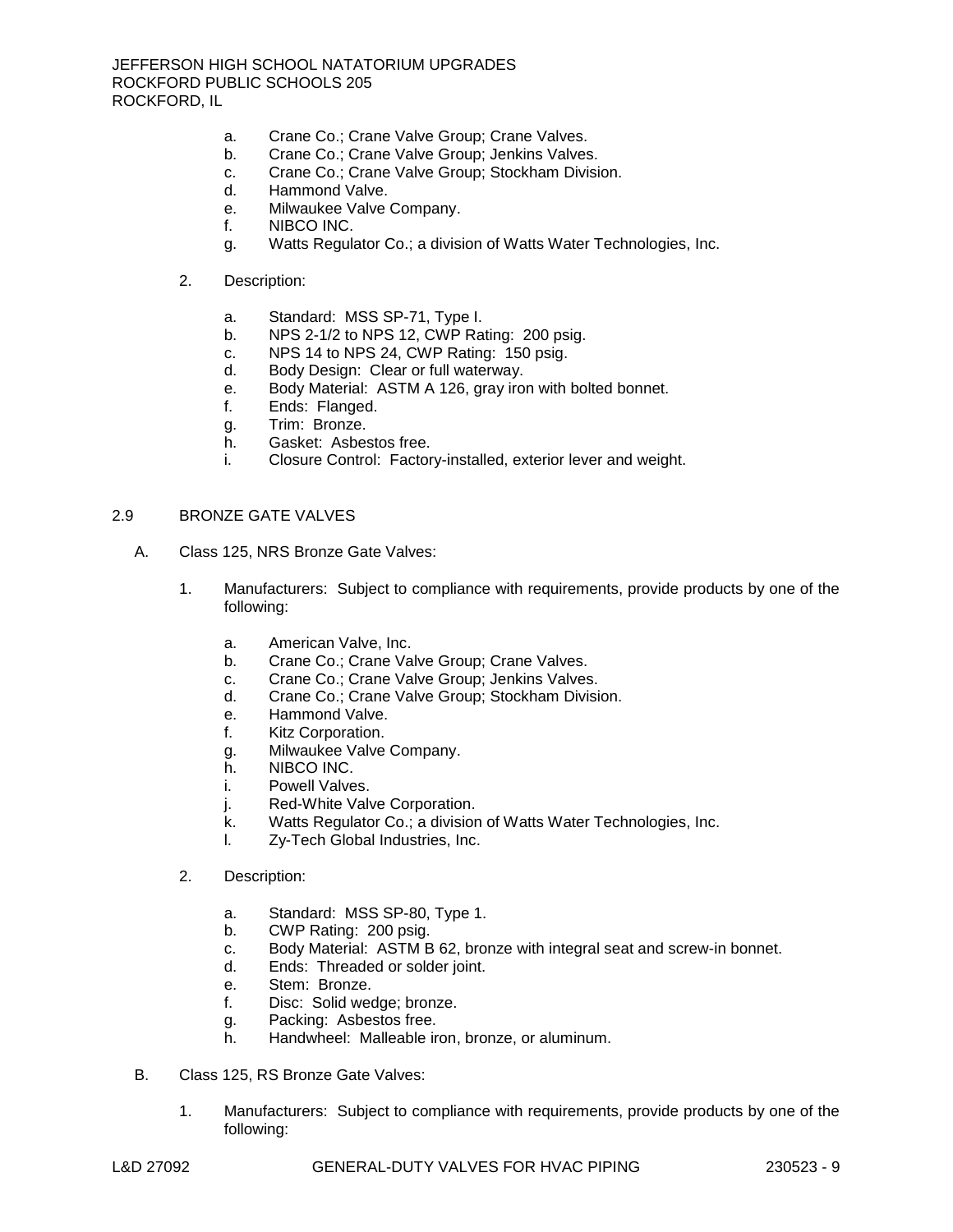- a. [American Valve, Inc.](http://www.specagent.com/LookUp/?uid=123456829440&mf=04&src=wd)
- b. [Crane Co.](http://www.specagent.com/LookUp/?uid=123456829441&mf=04&src=wd); Crane Valve Group; Crane Valves.
- c. [Crane Co.](http://www.specagent.com/LookUp/?uid=123456829442&mf=04&src=wd); Crane Valve Group; Jenkins Valves.
- d. [Crane Co.](http://www.specagent.com/LookUp/?uid=123456829443&mf=04&src=wd); Crane Valve Group; Stockham Division.
- e. [Hammond Valve.](http://www.specagent.com/LookUp/?uid=123456829444&mf=04&src=wd)
- f. [Kitz Corporation.](http://www.specagent.com/LookUp/?uid=123456829445&mf=04&src=wd)
- g. [Milwaukee Valve Company.](http://www.specagent.com/LookUp/?uid=123456829446&mf=04&src=wd)
- h. [NIBCO INC.](http://www.specagent.com/LookUp/?uid=123456829447&mf=04&src=wd)
- i. [Powell Valves.](http://www.specagent.com/LookUp/?uid=123456829448&mf=04&src=wd)
- j. [Watts Regulator Co.](http://www.specagent.com/LookUp/?uid=123456829449&mf=04&src=wd); a division of Watts Water Technologies, Inc.
- k. [Zy-Tech Global Industries, Inc.](http://www.specagent.com/LookUp/?uid=123456829450&mf=04&src=wd)
- 2. Description:
	- a. Standard: MSS SP-80, Type 2.
	- b. CWP Rating: 200 psig.
	- c. Body Material: ASTM B 62, bronze with integral seat and screw-in bonnet.
	- d. Ends: Threaded or solder joint.
	- e. Stem: Bronze.
	- f. Disc: Solid wedge; bronze.
	- g. Packing: Asbestos free.
	- h. Handwheel: Malleable iron, bronze, or aluminum.

#### 2.10 IRON GATE VALVES

- A. Class 125, NRS, Iron Gate Valves:
	- 1. [Manufacturers:](http://www.specagent.com/LookUp/?ulid=6082&mf=04&src=wd) Subject to compliance with requirements, provide products by one of the following:
		- a. [Crane Co.](http://www.specagent.com/LookUp/?uid=123456829470&mf=04&src=wd); Crane Valve Group; Crane Valves.
		- b. [Crane Co.](http://www.specagent.com/LookUp/?uid=123456829471&mf=04&src=wd); Crane Valve Group; Jenkins Valves.
		- c. [Crane Co.](http://www.specagent.com/LookUp/?uid=123456829472&mf=04&src=wd); Crane Valve Group; Stockham Division.
		- d. [Flo Fab Inc.](http://www.specagent.com/LookUp/?uid=123456829473&mf=04&src=wd)
		- e. [Hammond Valve.](http://www.specagent.com/LookUp/?uid=123456829474&mf=04&src=wd)
		- f. [Kitz Corporation.](http://www.specagent.com/LookUp/?uid=123456829475&mf=04&src=wd)
		- g. [Legend Valve.](http://www.specagent.com/LookUp/?uid=123456829476&mf=04&src=wd)
		- h. [Milwaukee Valve Company.](http://www.specagent.com/LookUp/?uid=123456829477&mf=04&src=wd)
		- i. [NIBCO INC.](http://www.specagent.com/LookUp/?uid=123456829478&mf=04&src=wd)
		- j. [Powell Valves.](http://www.specagent.com/LookUp/?uid=123456829479&mf=04&src=wd)
		- k. [Red-White Valve Corporation.](http://www.specagent.com/LookUp/?uid=123456829480&mf=04&src=wd)
		- l. [Watts Regulator Co.](http://www.specagent.com/LookUp/?uid=123456829481&mf=04&src=wd); a division of Watts Water Technologies, Inc.
		- m. [Zy-Tech Global Industries, Inc.](http://www.specagent.com/LookUp/?uid=123456829482&mf=04&src=wd)
	- 2. Description:
		- a. Standard: MSS SP-70, Type I.
		- b. NPS 2-1/2 to NPS 12, CWP Rating: 200 psig.
		- c. NPS 14 to NPS 24, CWP Rating: 150 psig.
		- d. Body Material: ASTM A 126, gray iron with bolted bonnet.
		- e. Ends: Flanged.
		- f. Trim: Bronze.
		- g. Disc: Solid wedge.
		- h. Packing and Gasket: Asbestos free.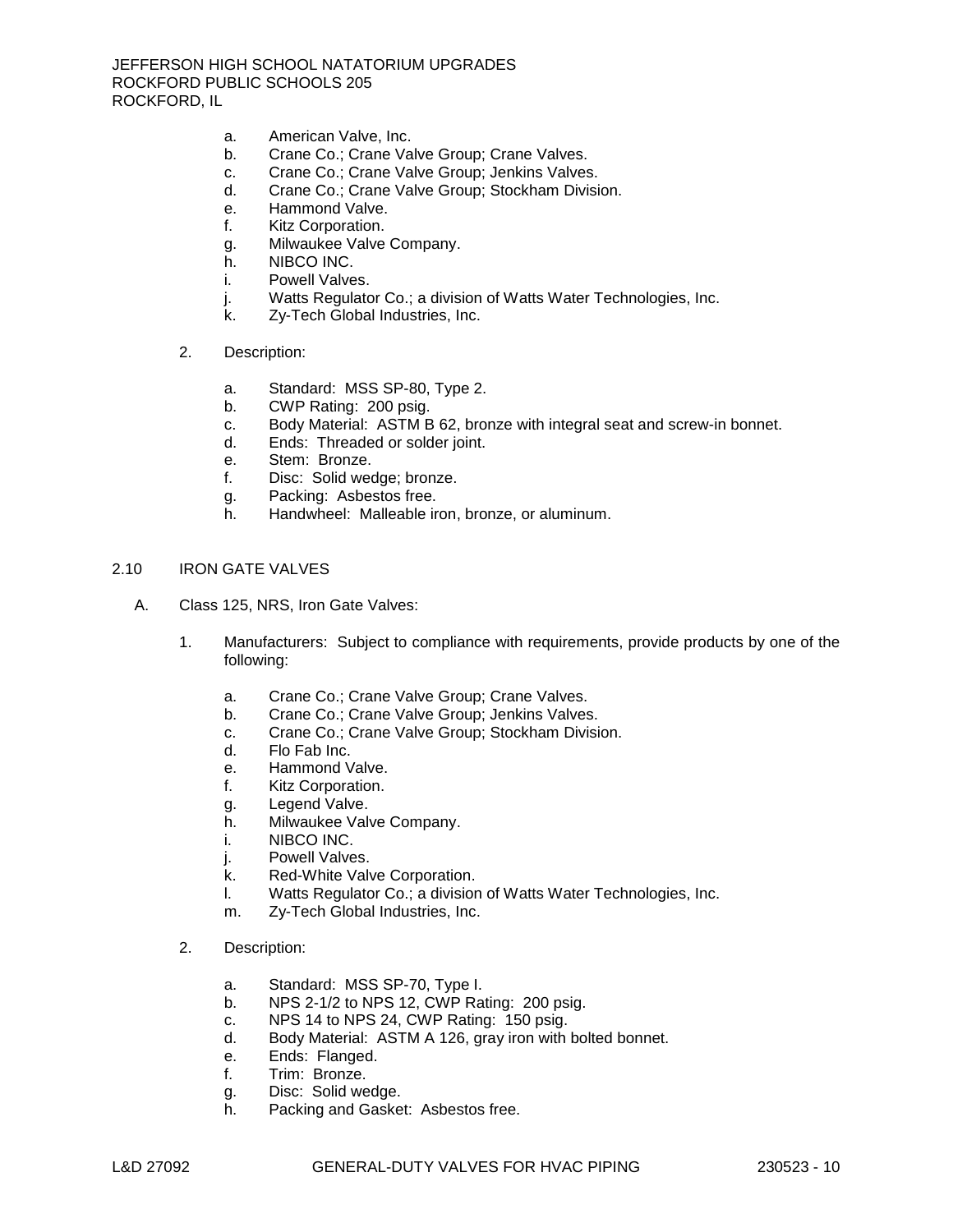- B. Class 125, OS&Y, Iron Gate Valves:
	- 1. [Manufacturers:](http://www.specagent.com/LookUp/?ulid=6083&mf=04&src=wd) Subject to compliance with requirements, provide products by one of the following:
		- a. [Crane Co.](http://www.specagent.com/LookUp/?uid=123456829483&mf=04&src=wd); Crane Valve Group; Crane Valves.
		- b. [Crane Co.](http://www.specagent.com/LookUp/?uid=123456829484&mf=04&src=wd); Crane Valve Group; Jenkins Valves.
		- c. [Crane Co.](http://www.specagent.com/LookUp/?uid=123456829485&mf=04&src=wd); Crane Valve Group; Stockham Division.
		- d. [Flo Fab Inc.](http://www.specagent.com/LookUp/?uid=123456829486&mf=04&src=wd)
		- e. [Hammond Valve.](http://www.specagent.com/LookUp/?uid=123456829487&mf=04&src=wd)
		- f. [Kitz Corporation.](http://www.specagent.com/LookUp/?uid=123456829488&mf=04&src=wd)
		- g. [Legend Valve.](http://www.specagent.com/LookUp/?uid=123456829489&mf=04&src=wd)
		- h. [Milwaukee Valve Company.](http://www.specagent.com/LookUp/?uid=123456829490&mf=04&src=wd)
		- i. [NIBCO INC.](http://www.specagent.com/LookUp/?uid=123456829491&mf=04&src=wd)
		- j. Powell [Valves.](http://www.specagent.com/LookUp/?uid=123456829492&mf=04&src=wd)
		- k. [Red-White Valve Corporation.](http://www.specagent.com/LookUp/?uid=123456829493&mf=04&src=wd)
		- l. [Watts Regulator Co.](http://www.specagent.com/LookUp/?uid=123456829494&mf=04&src=wd); a division of Watts Water Technologies, Inc.
		- m. [Zy-Tech Global Industries, Inc.](http://www.specagent.com/LookUp/?uid=123456829495&mf=04&src=wd)
	- 2. Description:
		- a. Standard: MSS SP-70, Type I.
		- b. NPS 2-1/2 to NPS 12, CWP Rating: 200 psig.
		- c. NPS 14 to NPS 24, CWP Rating: 150 psig.
		- d. Body Material: ASTM A 126, gray iron with bolted bonnet.
		- e. Ends: Flanged.
		- f. Trim: Bronze.
		- g. Disc: Solid wedge.
		- h. Packing and Gasket: Asbestos free.

## 2.11 BRONZE GLOBE VALVES

- A. Class 125, Bronze Globe Valves with Bronze Disc:
	- 1. [Manufacturers:](http://www.specagent.com/LookUp/?ulid=6086&mf=04&src=wd) Subject to compliance with requirements, provide products by one of the following:
		- a. [Crane Co.](http://www.specagent.com/LookUp/?uid=123456829506&mf=04&src=wd); Crane Valve Group; Crane Valves.
		- b. [Crane Co.](http://www.specagent.com/LookUp/?uid=123456829507&mf=04&src=wd); Crane Valve Group; Stockham Division.
		- c. [Hammond Valve.](http://www.specagent.com/LookUp/?uid=123456829508&mf=04&src=wd)
		- d. [Kitz Corporation.](http://www.specagent.com/LookUp/?uid=123456829509&mf=04&src=wd)
		- e. [Milwaukee Valve Company.](http://www.specagent.com/LookUp/?uid=123456829510&mf=04&src=wd)
		- f. [NIBCO INC.](http://www.specagent.com/LookUp/?uid=123456829511&mf=04&src=wd)
		- g. [Powell Valves.](http://www.specagent.com/LookUp/?uid=123456829512&mf=04&src=wd)
		- h. [Red-White Valve Corporation.](http://www.specagent.com/LookUp/?uid=123456829513&mf=04&src=wd)
		- i. [Watts Regulator Co.](http://www.specagent.com/LookUp/?uid=123456829514&mf=04&src=wd); a division of Watts Water Technologies, Inc.
		- j. [Zy-Tech Global Industries, Inc.](http://www.specagent.com/LookUp/?uid=123456829515&mf=04&src=wd)
	- 2. Description:
		- a. Standard: MSS SP-80, Type 1.
		- b. CWP Rating: 200 psig.
		- c. Body Material: ASTM B 62, bronze with integral seat and screw-in bonnet.
		- d. Ends: Threaded or solder joint.
		- e. Stem and Disc: Bronze.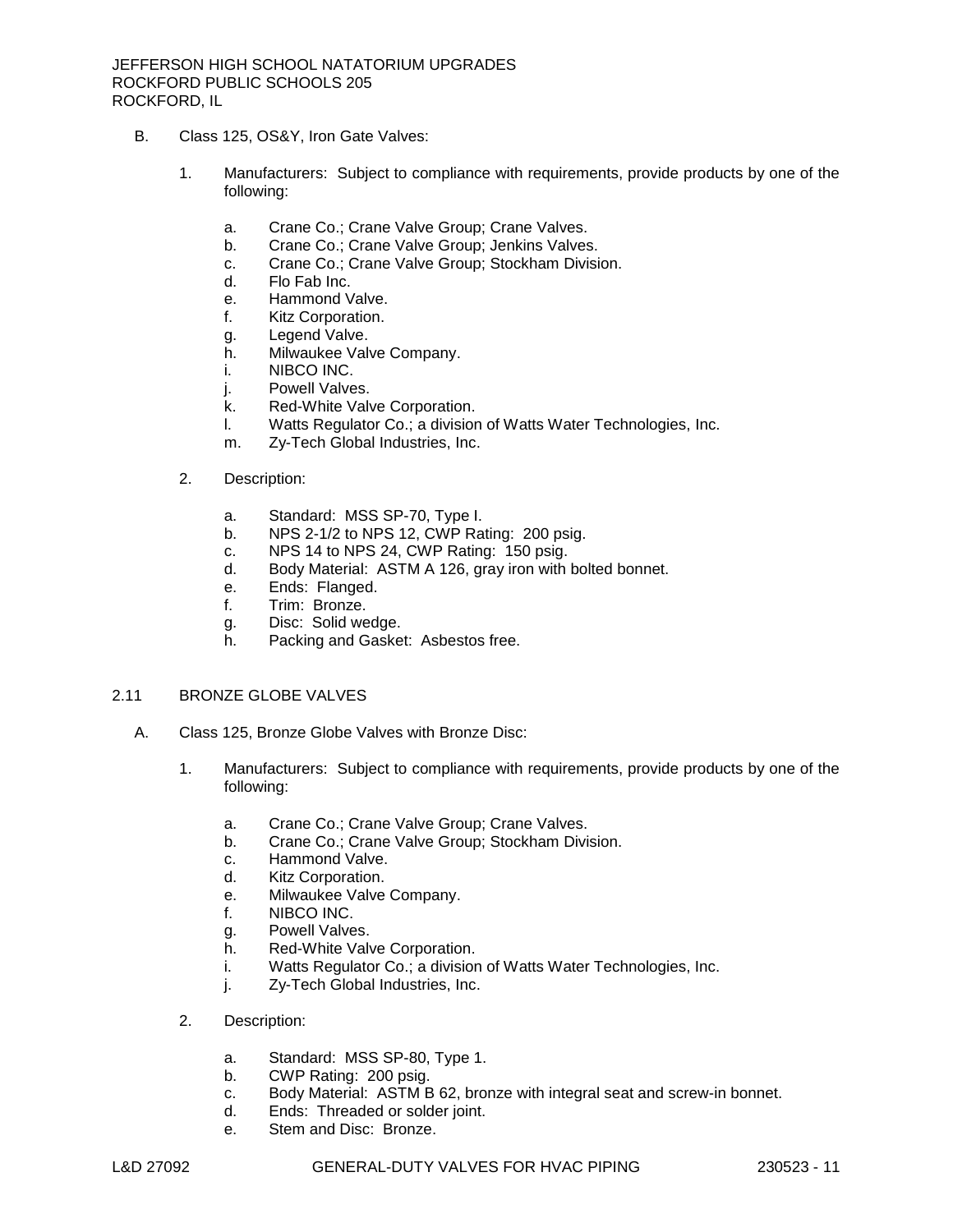- f. Packing: Asbestos free.
- g. Handwheel: Malleable iron, bronze, or aluminum.
- B. Class 125, Bronze Globe Valves with Nonmetallic Disc:
	- 1. [Manufacturers:](http://www.specagent.com/LookUp/?ulid=6087&mf=04&src=wd) Subject to compliance with requirements, provide products by one of the following:
		- a. [Crane Co.](http://www.specagent.com/LookUp/?uid=123456829516&mf=04&src=wd); Crane Valve Group; Crane Valves.
		- b. [Crane Co.](http://www.specagent.com/LookUp/?uid=123456829517&mf=04&src=wd); Crane Valve Group; Stockham Division.
		- c. [NIBCO INC.](http://www.specagent.com/LookUp/?uid=123456829518&mf=04&src=wd)
		- d. [Red-White Valve Corporation.](http://www.specagent.com/LookUp/?uid=123456829519&mf=04&src=wd)
	- 2. Description:
		- a. Standard: MSS SP-80, Type 2.
		- b. CWP Rating: 200 psig.
		- c. Body Material: ASTM B 62, bronze with integral seat and screw-in bonnet.
		- d. Ends: Threaded or solder joint.
		- e. Stem: Bronze.
		- f. Disc: PTFE or TFE.
		- g. Packing: Asbestos free.
		- h. Handwheel: Malleable iron, bronze, or aluminum.

## 2.12 IRON GLOBE VALVES

- A. Class 125, Iron Globe Valves:
	- 1. [Manufacturers:](http://www.specagent.com/LookUp/?ulid=6089&mf=04&src=wd) Subject to compliance with requirements, provide products by one of the following:
		- a. [Crane Co.](http://www.specagent.com/LookUp/?uid=123456829529&mf=04&src=wd); Crane Valve Group; Crane Valves.
		- b. [Crane Co.](http://www.specagent.com/LookUp/?uid=123456829530&mf=04&src=wd); Crane Valve Group; Jenkins Valves.
		- c. [Crane Co.](http://www.specagent.com/LookUp/?uid=123456829531&mf=04&src=wd); Crane Valve Group; Stockham Division.
		- d. [Hammond Valve.](http://www.specagent.com/LookUp/?uid=123456829532&mf=04&src=wd)
		- e. [Kitz Corporation.](http://www.specagent.com/LookUp/?uid=123456829533&mf=04&src=wd)
		- f. [Milwaukee Valve Company.](http://www.specagent.com/LookUp/?uid=123456829534&mf=04&src=wd)
		- g. [NIBCO INC.](http://www.specagent.com/LookUp/?uid=123456829535&mf=04&src=wd)
		- h. [Powell Valves.](http://www.specagent.com/LookUp/?uid=123456829536&mf=04&src=wd)
		- i. [Red-White Valve Corporation.](http://www.specagent.com/LookUp/?uid=123456829537&mf=04&src=wd)
		- j. [Watts Regulator Co.](http://www.specagent.com/LookUp/?uid=123456829538&mf=04&src=wd); a division of Watts Water Technologies, Inc.
		- k. [Zy-Tech Global Industries, Inc.](http://www.specagent.com/LookUp/?uid=123456829539&mf=04&src=wd)
	- 2. Description:
		- a. Standard: MSS SP-85, Type I.
		- b. CWP Rating: 200 psig.
		- c. Body Material: ASTM A 126, gray iron with bolted bonnet.
		- d. Ends: Flanged.
		- e. Trim: Bronze.
		- f. Packing and Gasket: Asbestos free.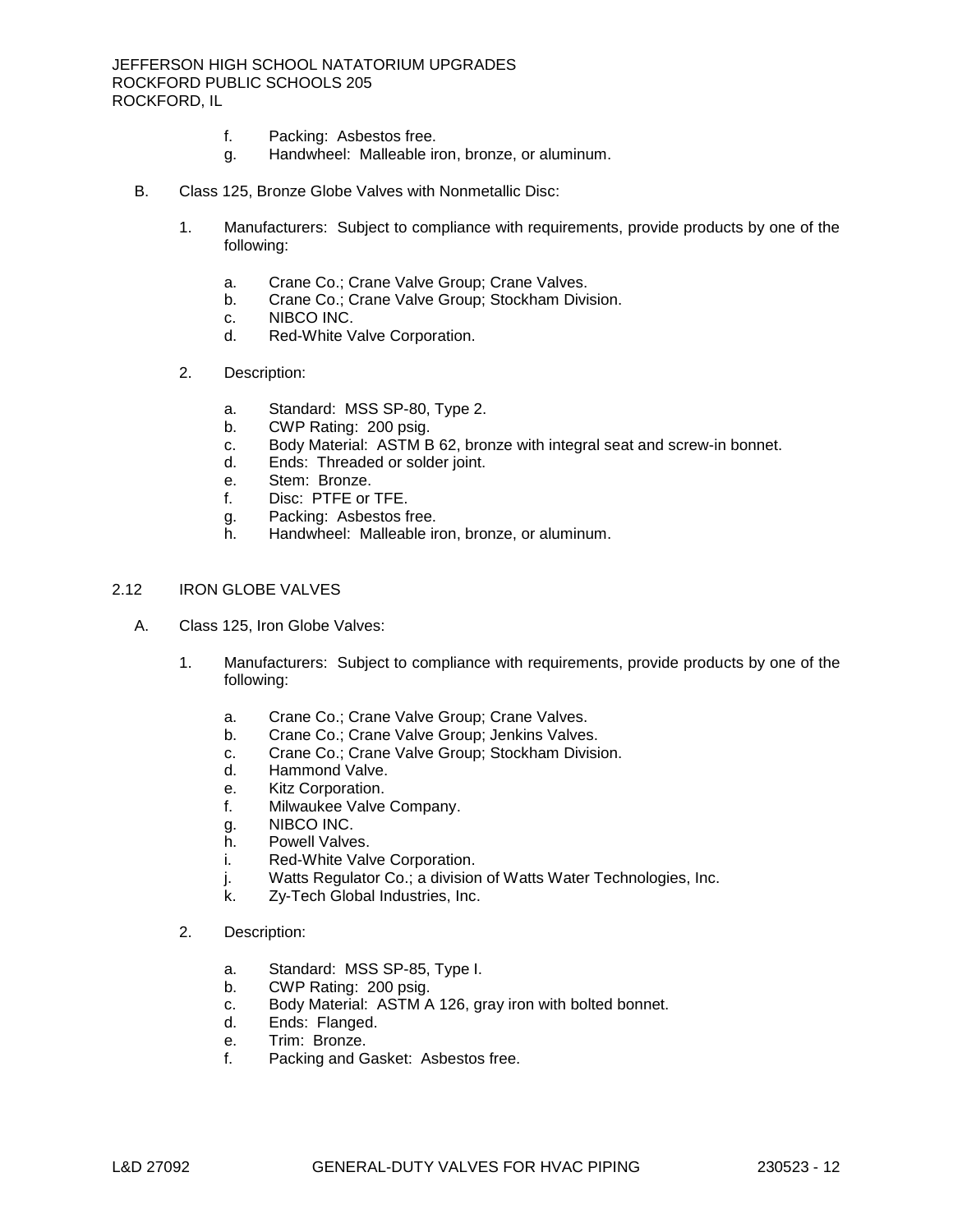# 2.13 LUBRICATED PLUG VALVES

- A. Class 125, Regular-Gland, Lubricated Plug Valves with Threaded Ends:
	- 1. [Manufacturers:](http://www.specagent.com/LookUp/?ulid=6091&mf=04&src=wd) Subject to compliance with requirements, available manufacturers offering products that may be incorporated into the Work include, but are not limited to, the following:
		- a. [Nordstrom Valves, Inc.](http://www.specagent.com/LookUp/?uid=123456829547&mf=04&src=wd)
	- 2. Description:
		- a. Standard: MSS SP-78, Type II.
		- b. NPS 2-1/2 to NPS 12, CWP Rating: 200 psig.
		- c. NPS 14 to NPS 24, CWP Rating: 150 psig.
		- d. Body Material: ASTM A 48/A 48M or ASTM A 126, cast iron with lubricationsealing system.
		- e. Pattern: Regular or short.
		- f. Plug: Cast iron or bronze with sealant groove.
- B. Class 125, Regular-Gland, Lubricated Plug Valves with Flanged Ends:
	- 1. [Manufacturers:](http://www.specagent.com/LookUp/?ulid=6092&mf=04&src=wd) Subject to compliance with requirements, available manufacturers offering products that may be incorporated into the Work include, but are not limited to, the following:
		- a. [Nordstrom Valves, Inc.](http://www.specagent.com/LookUp/?uid=123456829548&mf=04&src=wd)
	- 2. Description:
		- a. Standard: MSS SP-78, Type II.
		- b. NPS 2-1/2 to NPS 12, CWP Rating: 200 psig.
		- c. NPS 14 to NPS 24, CWP Rating: 150 psig.
		- d. Body Material: ASTM A 48/A 48M or ASTM A 126, cast iron with lubricationsealing system.
		- e. Pattern: Regular or short.
		- f. Plug: Cast iron or bronze with sealant groove.

## 2.14 CHAINWHEELS

- A. [Manufacturers:](http://www.specagent.com/LookUp/?ulid=6100&mf=04&src=wd) Subject to compliance with requirements, provide products by one of the following:
	- 1. [Babbitt Steam Specialty Co.](http://www.specagent.com/LookUp/?uid=123456829570&mf=04&src=wd)
	- 2. [Roto Hammer Industries.](http://www.specagent.com/LookUp/?uid=123456829571&mf=04&src=wd)
	- 3. [Trumbull Industries.](http://www.specagent.com/LookUp/?uid=123456829572&mf=04&src=wd)
- B. Description: Valve actuation assembly with sprocket rim, brackets, and chain.
	- 1. Brackets: Type, number, size, and fasteners required to mount actuator on valve.
	- 2. Attachment: For connection to ball, butterfly and plug valve stems.
	- 3. Sprocket Rim with Chain Guides: Ductile or cast iron, of type and size required for valve. Include zinc coating.
	- 4. Chain: Hot-dip, galvanized steel, of size required to fit sprocket rim.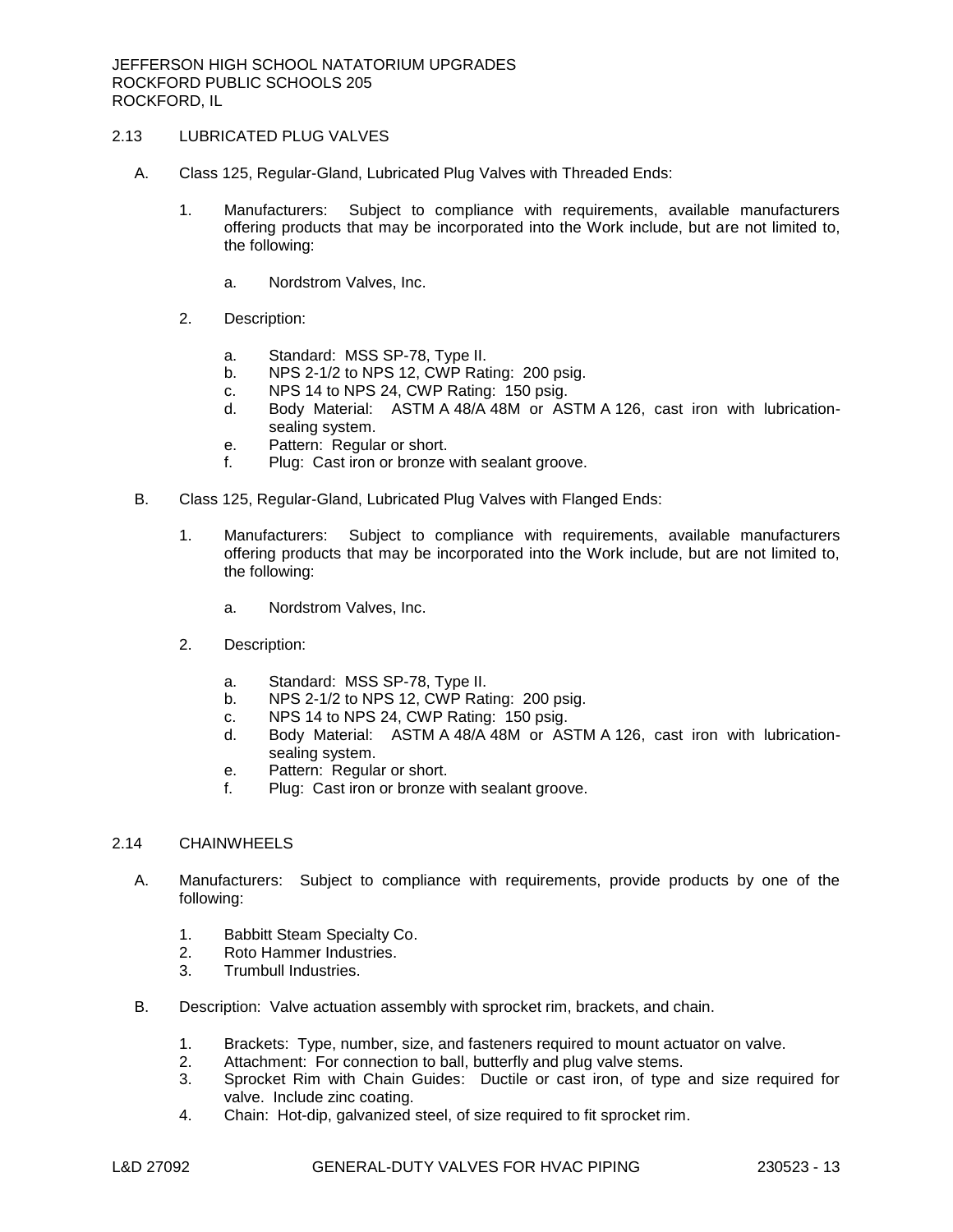# PART 3 - EXECUTION

#### 3.1 EXAMINATION

- A. Examine valve interior for cleanliness, freedom from foreign matter, and corrosion. Remove special packing materials, such as blocks, used to prevent disc movement during shipping and handling.
- B. Operate valves in positions from fully open to fully closed. Examine guides and seats made accessible by such operations.
- C. Examine threads on valve and mating pipe for form and cleanliness.
- D. Examine mating flange faces for conditions that might cause leakage. Check bolting for proper size, length, and material. Verify that gasket is of proper size, that its material composition is suitable for service, and that it is free from defects and damage.
- E. Do not attempt to repair defective valves; replace with new valves.

#### 3.2 VALVE INSTALLATION

- A. Install valves with unions or flanges at each piece of equipment arranged to allow service, maintenance, and equipment removal without system shutdown.
- B. Locate valves for easy access and provide separate support where necessary.
- C. Install valves in horizontal piping with stem at or above center of pipe.
- D. Install valves in position to allow full stem movement.
- E. Install chainwheels on operators for ball, butterfly, gate, globe and plug valves NPS 4 and larger and more than 96 inches above floor. Extend chains to 60 inches above finished floor.
- F. Install check valves for proper direction of flow and as follows:
	- 1. Swing Check Valves: In horizontal position with hinge pin level.
	- 2. Plate-Type Check Valves: In horizontal or vertical position, between flanges.
	- 3. Lift Check Valves: With stem upright and plumb.

## 3.3 ADJUSTING

A. Adjust or replace valve packing after piping systems have been tested and put into service but before final adjusting and balancing. Replace valves if persistent leaking occurs.

# 3.4 GENERAL REQUIREMENTS FOR VALVE APPLICATIONS

- A. If valve applications are not indicated, use the following:
	- 1. Shutoff Service: Ball, butterfly, or gate valves.
	- 2. Butterfly Valve Dead-End Service: Single-flange (lug) type.
	- 3. Throttling Service except Steam: Globe , ball, or butterfly valves.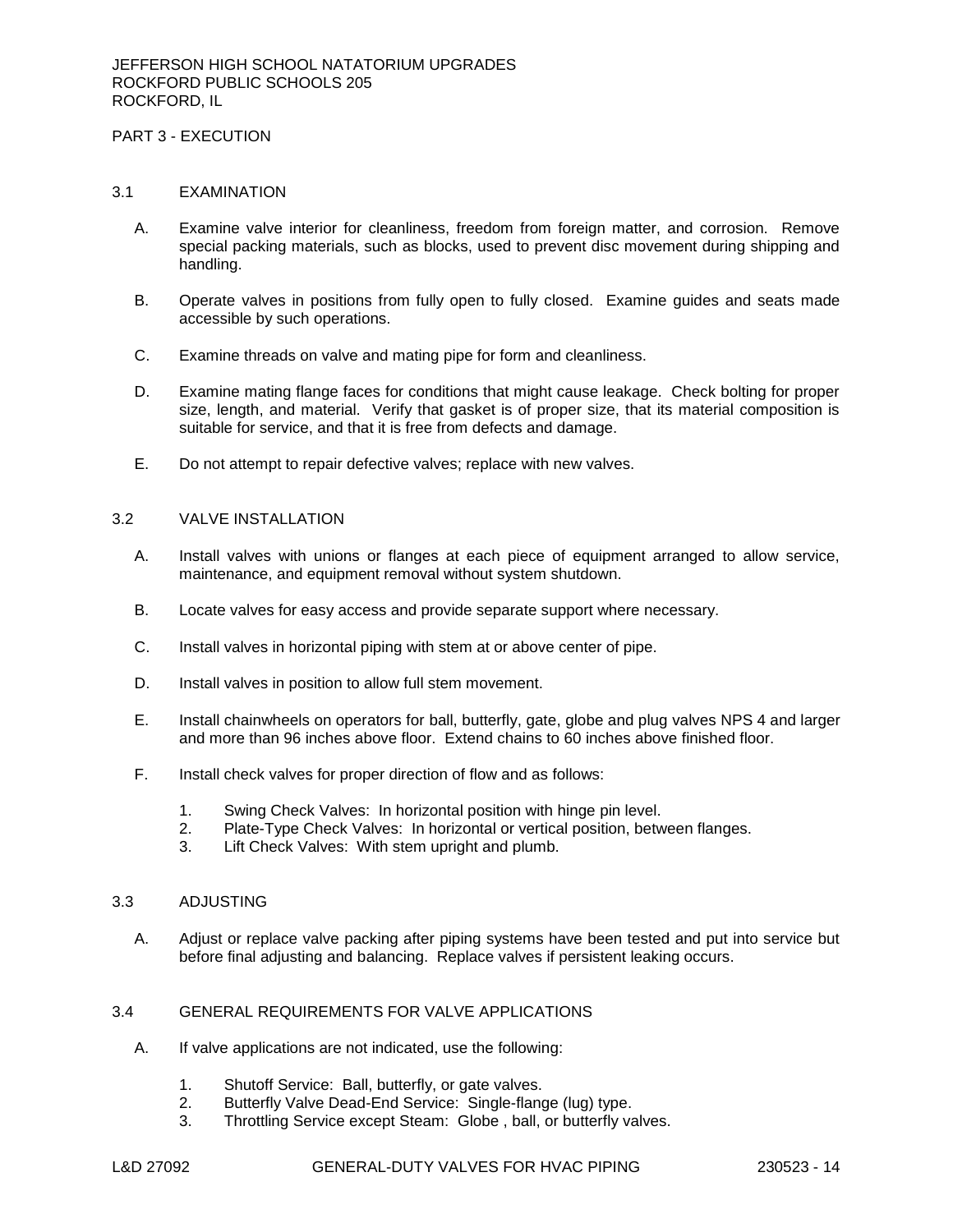- 4. Pump-Discharge Check Valves:
	- a. NPS 2 and Smaller: Bronze swing check valves with bronze disc.
	- b. NPS 2-1/2 and Larger: Iron swing check valves with lever and weight or with spring or iron, center-guided, metal-seat check valves.
- B. If valves with specified SWP classes or CWP ratings are not available, the same types of valves with higher SWP classes or CWP ratings may be substituted.
- C. Select valves, except wafer types, with the following end connections:
	- 1. For Copper Tubing, NPS 2 and Smaller: Threaded ends except where solder-joint valveend option is indicated in valve schedules below.
	- 2. For Copper Tubing, NPS 2-1/2 to NPS 4: Flanged ends except where threaded valveend option is indicated in valve schedules below.
	- 3. For Copper Tubing, NPS 5 and Larger: Flanged ends.
	- 4. For Steel Piping, NPS 2 and Smaller: Threaded ends.
	- 5. For Steel Piping, NPS 2-1/2 to NPS 4: Flanged ends except where threaded valve-end option is indicated in valve schedules below.
	- 6. For Steel Piping, NPS 5 and Larger: Flanged ends.

#### 3.5 HEATING-WATER VALVE SCHEDULE

- A. Pipe NPS 2 and Smaller:
	- 1. Bronze Valves: May be provided with solder-joint ends instead of threaded ends.
	- 2. Bronze Angle Valves: Class 125, bronze disc.
	- 3. Ball Valves: Two piece, full port, bronze with bronze trim.
	- 4. Bronze Swing Check Valves: Class 125, bronze disc.
	- 5. Bronze Gate Valves: Class 125, NRS.
	- 6. Bronze Globe Valves: Class 125, bronze disc.
- B. Pipe NPS 2-1/2 and Larger:
	- 1. Iron Valves, NPS 2-1/2 to NPS 4: May be provided with threaded ends instead of flanged ends.
	- 2. Iron Ball Valves, NPS 2-1/2 to NPS 10: Class 150.
	- 3. Iron, Single-Flange Butterfly Valves, NPS 2-1/2 to NPS 12: 200 CWP, EPDM seat, aluminum-bronze disc.
	- 4. Iron, Single-Flange Butterfly Valves, NPS 14 to NPS 24: 150 CWP, EPDM seat, aluminum-bronze disc.
	- 5. Iron Swing Check Valves: Class 125, metal seats.
	- 6. Iron Swing Check Valves with Closure Control, NPS 2-1/2 to NPS 12: Class 125, lever and spring.
	- 7. Iron Gate Valves: Class 125, NRS.
	- 8. Iron Globe Valves, NPS 2-1/2 to NPS 12: Class 125.

END OF SECTION 23 05 23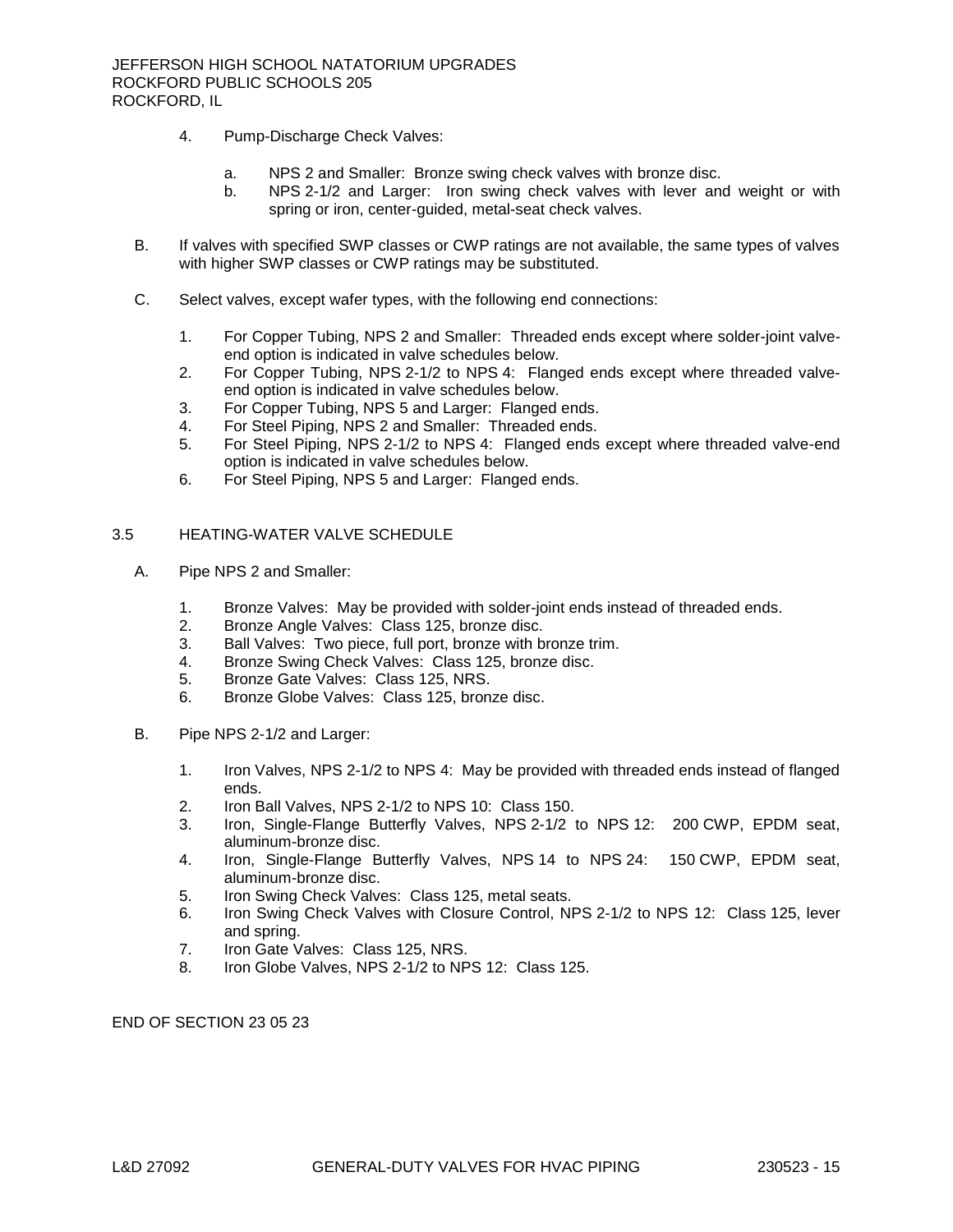## SECTION 23 05 29 - HANGERS AND SUPPORTS FOR HVAC PIPING AND EQUIPMENT

PART 1 - GENERAL

# 1.1 RELATED DOCUMENTS

A. Drawings and general provisions of the Contract, including General and Supplementary Conditions, Division 00 Information for Bidders, and Division 01 Specification Sections, apply to this Section.

## 1.2 SUMMARY

- A. Section Includes:
	- 1. Metal pipe hangers and supports.
	- 2. Trapeze pipe hangers.
	- 3. Metal framing systems.
	- 4. Thermal-hanger shield inserts.
	- 5. Fastener systems.
	- 6. Pipe stands.
	- 7. Equipment supports.
- B. Related Sections:
	- 1. Section 05 50 00 "Metal Fabrications" for structural-steel shapes and plates for trapeze hangers for pipe and equipment supports.
	- 2. Section 23 05 16 "Expansion Fittings and Loops for HVAC Piping" for pipe guides and anchors.
	- 3. Section 23 31 13 "Metal Ducts" for duct hangers and supports.

## 1.3 DEFINITIONS

A. MSS: Manufacturers Standardization Society of The Valve and Fittings Industry Inc.

# 1.4 PERFORMANCE REQUIREMENTS

- A. Delegated Design: Design trapeze pipe hangers and equipment supports, including comprehensive engineering analysis by a qualified professional engineer, using performance requirements and design criteria indicated.
- B. Structural Performance: Hangers and supports for HVAC piping and equipment shall withstand the effects of gravity loads and stresses within limits and under conditions indicated according to ASCE/SEI 7.
	- 1. Design supports for multiple pipes, including pipe stands, capable of supporting combined weight of supported systems, system contents, and test water.
	- 2. Design equipment supports capable of supporting combined operating weight of supported equipment and connected systems and components.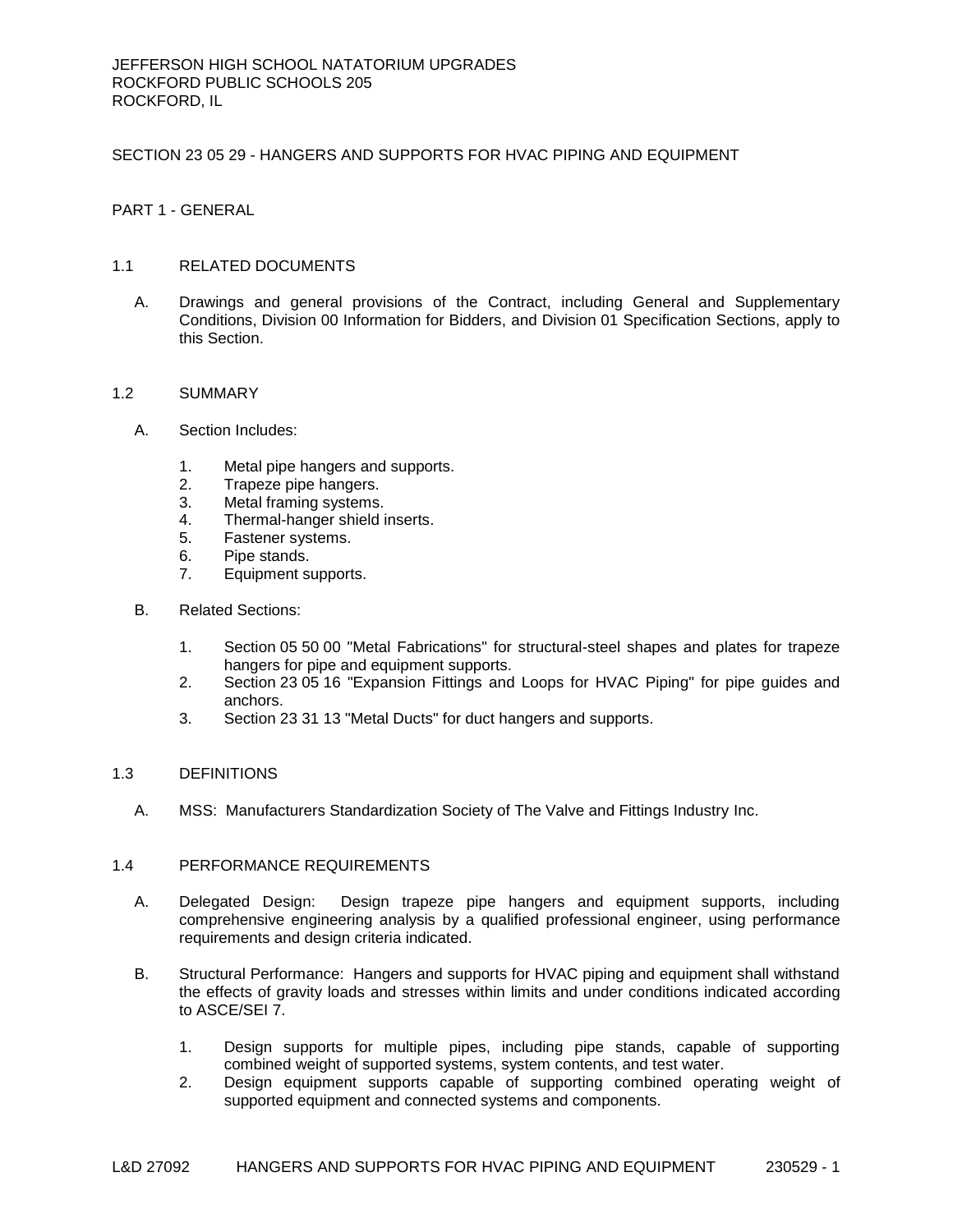JEFFERSON HIGH SCHOOL NATATORIUM UPGRADES ROCKFORD PUBLIC SCHOOLS 205 ROCKFORD, IL

## 1.5 ACTION SUBMITTALS

- A. Product Data: For each type of product indicated.
- 1.6 INFORMATIONAL SUBMITTALS
	- A. Welding certificates.

## 1.7 QUALITY ASSURANCE

- A. Structural Steel Welding Qualifications: Qualify procedures and personnel according to AWS D1.1/D1.1M, "Structural Welding Code - Steel."
- B. Pipe Welding Qualifications: Qualify procedures and operators according to ASME Boiler and Pressure Vessel Code.

# PART 2 - PRODUCTS

# 2.1 METAL PIPE HANGERS AND SUPPORTS

- A. Carbon-Steel Pipe Hangers and Supports:
	- 1. Description: MSS SP-58, Types 1 through 58, factory-fabricated components.
	- 2. Galvanized Metallic Coatings: Pregalvanized or hot dipped.
	- 3. Nonmetallic Coatings: Plastic coating, jacket, or liner.
	- 4. Padded Hangers: Hanger with fiberglass or other pipe insulation pad or cushion to support bearing surface of piping.
	- 5. Hanger Rods: Continuous-thread rod, nuts, and washer made of carbon steel.
- B. Stainless-Steel Pipe Hangers and Supports:
	- 1. Description: MSS SP-58, Types 1 through 58, factory-fabricated components.
	- 2. Padded Hangers: Hanger with fiberglass or other pipe insulation pad or cushion to support bearing surface of piping.
	- 3. Hanger Rods: Continuous-thread rod, nuts, and washer made of stainless steel.

# 2.2 TRAPEZE PIPE HANGERS

A. Description: MSS SP-69, Type 59, shop- or field-fabricated pipe-support assembly made from structural carbon-steel shapes with MSS SP-58 carbon-steel hanger rods, nuts, saddles, and Ubolts.

# 2.3 METAL FRAMING SYSTEMS

- A. MFMA Manufacturer Metal Framing Systems:
	- 1. Manufacturers: Subject to compliance with requirements, provide products by one of the following: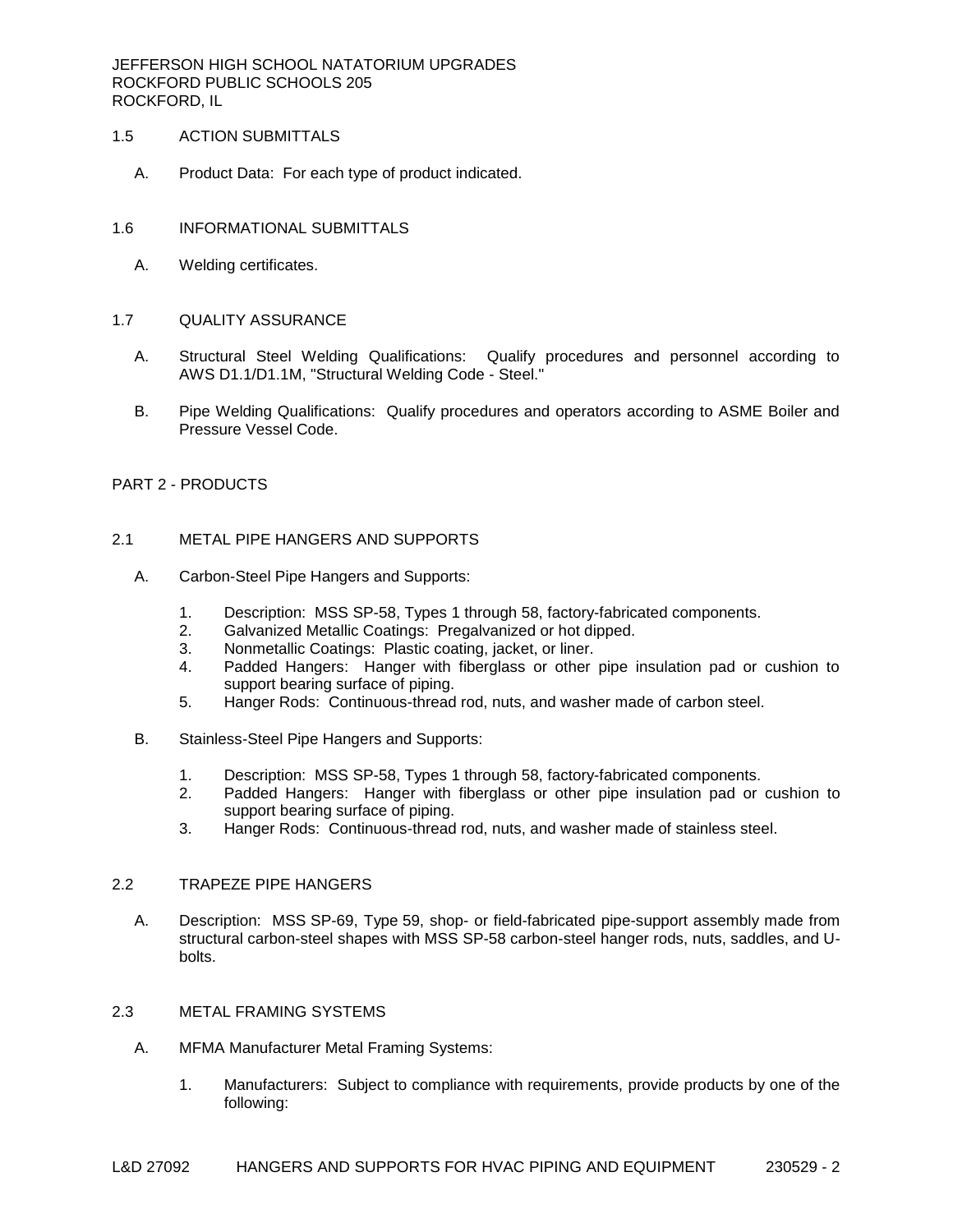- a. [Allied Tube & Conduit.](http://www.specagent.com/LookUp/?uid=123456830443&mf=04&src=wd)
- b. [Cooper B-Line, Inc.](http://www.specagent.com/LookUp/?uid=123456830444&mf=04&src=wd)
- c. [Flex-Strut Inc.](http://www.specagent.com/LookUp/?uid=123456830445&mf=04&src=wd)
- d. [GS Metals Corp.](http://www.specagent.com/LookUp/?uid=123456830446&mf=04&src=wd)
- e. [Thomas & Betts Corporation.](http://www.specagent.com/LookUp/?uid=123456830447&mf=04&src=wd)
- f. [Unistrut Corporation;](http://www.specagent.com/LookUp/?uid=123456830448&mf=04&src=wd) Tyco International, Ltd.
- g. [Wesanco, Inc.](http://www.specagent.com/LookUp/?uid=123456830449&mf=04&src=wd)
- 2. Description: Shop- or field-fabricated pipe-support assembly for supporting multiple parallel pipes.
- 3. Standard: MFMA-4.
- 4. Channels: Continuous slotted steel channel with inturned lips.
- 5. Channel Nuts: Formed or stamped steel nuts or other devices designed to fit into channel slot and, when tightened, prevent slipping along channel.
- 6. Hanger Rods: Continuous-thread rod, nuts, and washer made of carbon steel.
- 7. Metallic Coating: Electroplated zinc.
- 8. Paint Coating: Vinyl.
- 9. Plastic Coating: PVC.
- B. Non-MFMA Manufacturer Metal Framing Systems:
	- 1. Manufacturers: Subject to compliance with requirements, provide products by one of the following:
		- a. [Anvil International;](http://www.specagent.com/LookUp/?uid=123456830450&mf=04&src=wd) a subsidiary of Mueller Water Products Inc.
		- b. [Empire Industries, Inc.](http://www.specagent.com/LookUp/?uid=123456830451&mf=04&src=wd)
		- c. [ERICO International Corporation.](http://www.specagent.com/LookUp/?uid=123456830452&mf=04&src=wd)
		- d. [Haydon Corporation;](http://www.specagent.com/LookUp/?uid=123456830453&mf=04&src=wd) H-Strut Division.
		- e. [NIBCO INC.](http://www.specagent.com/LookUp/?uid=123456830454&mf=04&src=wd)
		- f. [PHD Manufacturing, Inc.](http://www.specagent.com/LookUp/?uid=123456830455&mf=04&src=wd)
		- g. [PHS Industries, Inc.](http://www.specagent.com/LookUp/?uid=123456830456&mf=04&src=wd)
	- 2. Description: Shop- or field-fabricated pipe-support assembly made of steel channels, accessories, fittings, and other components for supporting multiple parallel pipes.
	- 3. Standard: Comply with MFMA-4.
	- 4. Channels: Continuous slotted steel channel with inturned lips.
	- 5. Channel Nuts: Formed or stamped steel nuts or other devices designed to fit into channel slot and, when tightened, prevent slipping along channel.
	- 6. Hanger Rods: Continuous-thread rod, nuts, and washer made of carbon steel.
	- 7. Coating: Zinc.

# 2.4 THERMAL-HANGER SHIELD INSERTS

- A. Manufacturers: Subject to compliance with requirements, provide products by one of the following:
	- 1. [Carpenter & Paterson, Inc.](http://www.specagent.com/LookUp/?uid=123456830461&mf=04&src=wd)
	- 2. [Clement Support Services.](http://www.specagent.com/LookUp/?uid=123456830462&mf=04&src=wd)
	- 3. [ERICO International Corporation.](http://www.specagent.com/LookUp/?uid=123456830463&mf=04&src=wd)
	- 4. [National Pipe Hanger Corporation.](http://www.specagent.com/LookUp/?uid=123456830464&mf=04&src=wd)
	- 5. [PHS Industries, Inc.](http://www.specagent.com/LookUp/?uid=123456830465&mf=04&src=wd)
	- 6. [Pipe Shields, Inc.](http://www.specagent.com/LookUp/?uid=123456830466&mf=04&src=wd); a subsidiary of Piping Technology & Products, Inc.
	- 7. [Piping Technology & Products, Inc.](http://www.specagent.com/LookUp/?uid=123456830467&mf=04&src=wd)
	- 8. [Rilco Manufacturing Co., Inc.](http://www.specagent.com/LookUp/?uid=123456830468&mf=04&src=wd)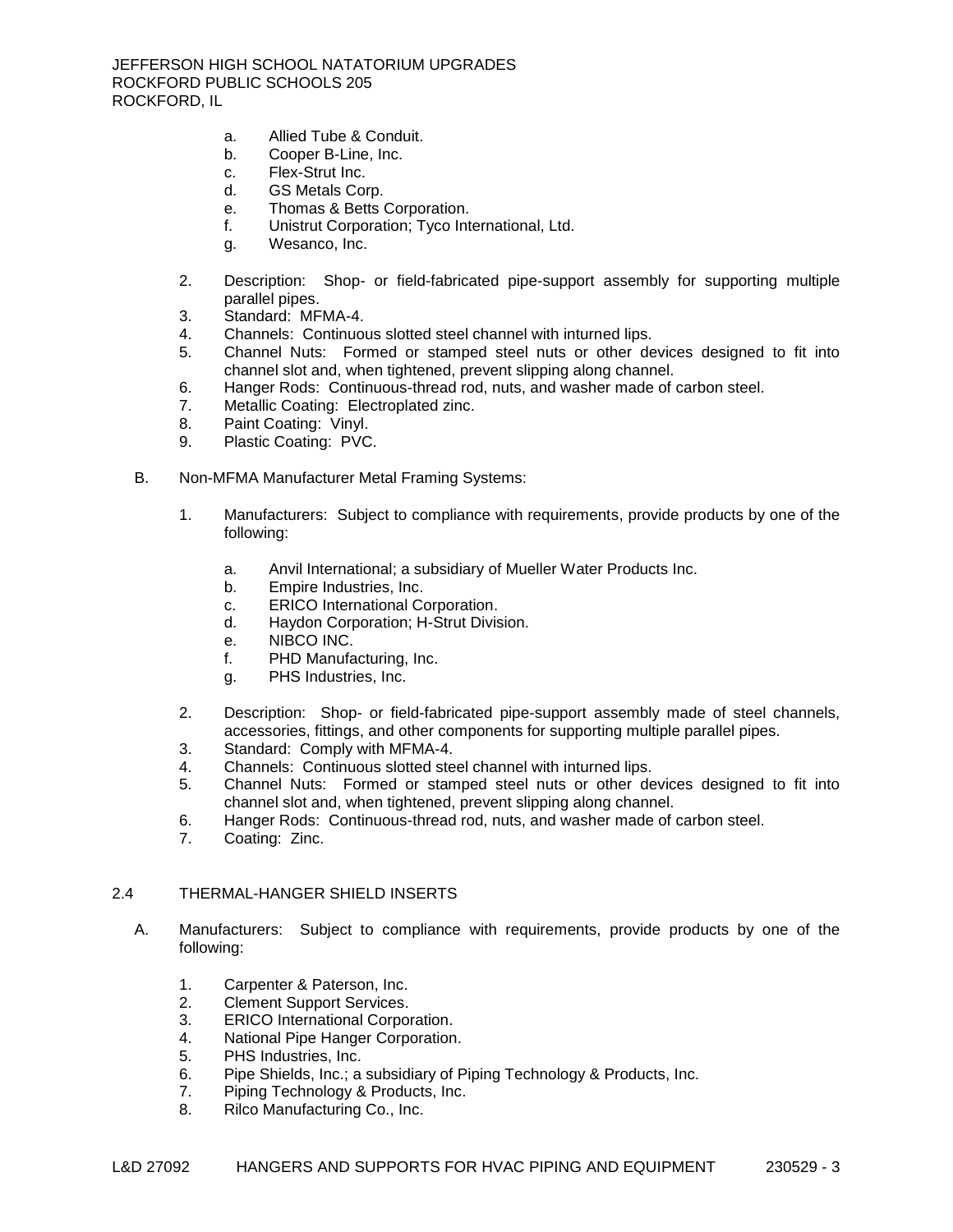- B. Insulation-Insert Material for Cold Piping: ASTM C 552, Type II cellular glass with 100-psig or ASTM C 591, Type VI, Grade 1 polyisocyanurate with 125-psig minimum compressive strength and vapor barrier.
- C. Insulation-Insert Material for Hot Piping: Water-repellent treated, ASTM C 533, Type I calcium silicate with 100-psig or ASTM C 591, Type VI, Grade 1 polyisocyanurate with 125-psig minimum compressive strength.
- D. For Trapeze or Clamped Systems: Insert and shield shall cover entire circumference of pipe.
- E. For Clevis or Band Hangers: Insert and shield shall cover lower 180 degrees of pipe.
- F. Insert Length: Extend 2 inches beyond sheet metal shield for piping operating below ambient air temperature.

# 2.5 FASTENER SYSTEMS

- A. Powder-Actuated Fasteners: Threaded-steel stud, for use in hardened portland cement concrete with pull-out, tension, and shear capacities appropriate for supported loads and building materials where used.
- B. Mechanical-Expansion Anchors: Insert-wedge-type, zinc-coated steel anchors, for use in hardened portland cement concrete; with pull-out, tension, and shear capacities appropriate for supported loads and building materials where used.

## 2.6 PIPE STANDS

- A. General Requirements for Pipe Stands: Shop- or field-fabricated assemblies made of manufactured corrosion-resistant components to support roof-mounted piping.
- B. Compact Pipe Stand: One-piece plastic unit with integral-rod roller, pipe clamps, or V-shaped cradle to support pipe, for roof installation without membrane penetration.
- C. Low-Type, Single-Pipe Stand: One-piece plastic base unit with plastic roller, for roof installation without membrane penetration.
- D. High-Type, Single-Pipe Stand:
	- 1. Description: Assembly of base, vertical and horizontal members, and pipe support, for roof installation without membrane penetration.
	- 2. Base: Plastic.
	- 3. Vertical Members: Two or more cadmium-plated-steel or stainless-steel, continuousthread rods.
	- 4. Horizontal Member: Cadmium-plated-steel or stainless-steel rod with plastic or stainlesssteel, roller-type pipe support.
- E. High-Type, Multiple-Pipe Stand:
	- 1. Description: Assembly of bases, vertical and horizontal members, and pipe supports, for roof installation without membrane penetration.
	- 2. Bases: One or more; plastic.
	- 3. Vertical Members: Two or more protective-coated-steel channels.
	- 4. Horizontal Member: Protective-coated-steel channel.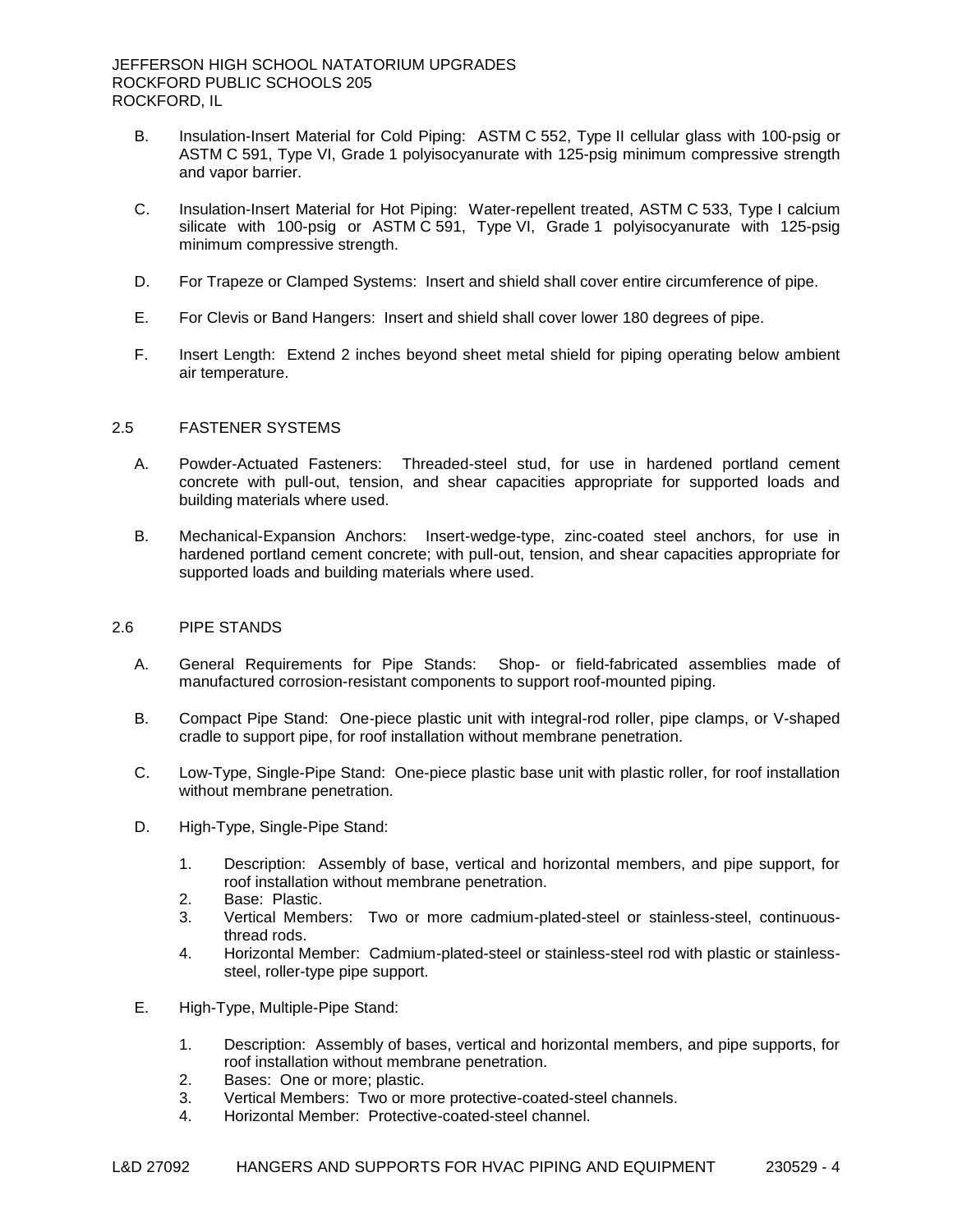- 5. Pipe Supports: Galvanized-steel, clevis-type pipe hangers.
- F. Curb-Mounted-Type Pipe Stands: Shop- or field-fabricated pipe supports made from structuralsteel shapes, continuous-thread rods, and rollers, for mounting on permanent stationary roof curb.

## 2.7 EQUIPMENT SUPPORTS

A. Description: Welded, shop- or field-fabricated equipment support made from structural carbonsteel shapes.

# 2.8 MISCELLANEOUS MATERIALS

- A. Structural Steel: ASTM A 36/A 36M, carbon-steel plates, shapes, and bars; black and galvanized.
- B. Grout: ASTM C 1107, factory-mixed and -packaged, dry, hydraulic-cement, nonshrink and nonmetallic grout; suitable for interior and exterior applications.
	- 1. Properties: Nonstaining, noncorrosive, and nongaseous.
	- 2. Design Mix: 5000-psi, 28-day compressive strength.

# PART 3 - EXECUTION

## 3.1 HANGER AND SUPPORT INSTALLATION

- A. Metal Pipe-Hanger Installation: Comply with MSS SP-69 and MSS SP-89. Install hangers, supports, clamps, and attachments as required to properly support piping from the building structure.
- B. Metal Trapeze Pipe-Hanger Installation: Comply with MSS SP-69 and MSS SP-89. Arrange for grouping of parallel runs of horizontal piping, and support together on field-fabricated trapeze pipe hangers.
	- 1. Pipes of Various Sizes: Support together and space trapezes for smallest pipe size or install intermediate supports for smaller diameter pipes as specified for individual pipe hangers.
	- 2. Field fabricate from ASTM A 36/A 36M, carbon-steel shapes selected for loads being supported. Weld steel according to AWS D1.1/D1.1M.
- C. Metal Framing System Installation: Arrange for grouping of parallel runs of piping, and support together on field-assembled metal framing systems.
- D. Thermal-Hanger Shield Installation: Install in pipe hanger or shield for insulated piping.
- E. Fastener System Installation:
	- 1. Install powder-actuated fasteners for use in lightweight concrete or concrete slabs less than 4 inches thick in concrete after concrete is placed and completely cured. Use operators that are licensed by powder-actuated tool manufacturer. Install fasteners according to powder-actuated tool manufacturer's operating manual.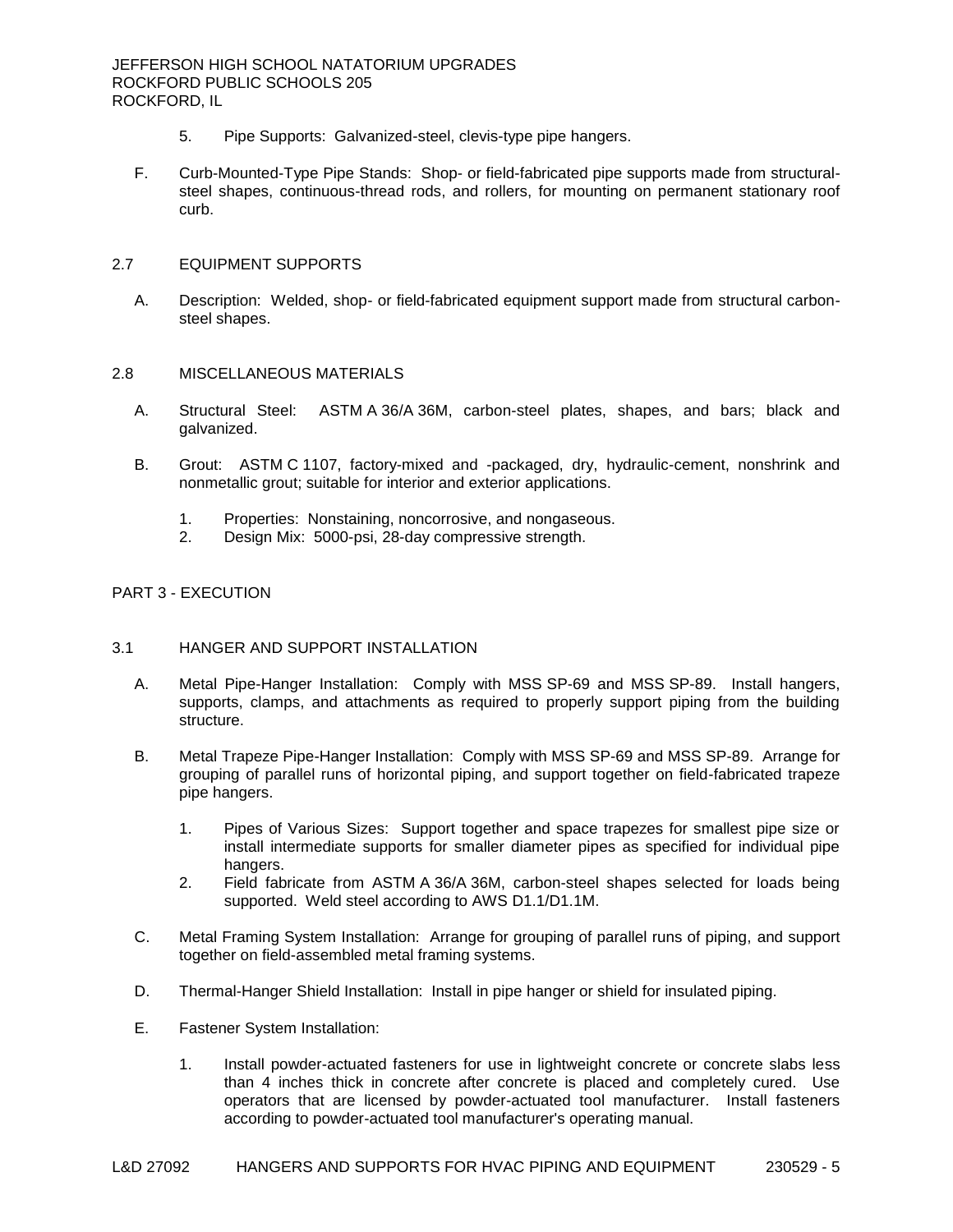- 2. Install mechanical-expansion anchors in concrete after concrete is placed and completely cured. Install fasteners according to manufacturer's written instructions.
- F. Pipe Stand Installation:
	- 1. Pipe Stand Types except Curb-Mounted Type: Assemble components and mount on smooth roof surface. Do not penetrate roof membrane.
	- 2. Curb-Mounted-Type Pipe Stands: Assemble components or fabricate pipe stand and mount on permanent, stationary roof curb. See Section 07 72 00 "Roof Accessories" for curbs.
- G. Install hangers and supports complete with necessary attachments, inserts, bolts, rods, nuts, washers, and other accessories.
- H. Equipment Support Installation: Fabricate from welded-structural-steel shapes.
- I. Install hangers and supports to allow controlled thermal and seismic movement of piping systems, to permit freedom of movement between pipe anchors, and to facilitate action of expansion joints, expansion loops, expansion bends, and similar units.
- J. Install lateral bracing with pipe hangers and supports to prevent swaying.
- K. Install building attachments within concrete slabs or attach to structural steel. Install additional attachments at concentrated loads, including valves, flanges, and strainers, NPS 2-1/2 and larger and at changes in direction of piping. Install concrete inserts before concrete is placed; fasten inserts to forms and install reinforcing bars through openings at top of inserts.
- L. Load Distribution: Install hangers and supports so that piping live and dead loads and stresses from movement will not be transmitted to connected equipment.
- M. Pipe Slopes: Install hangers and supports to provide indicated pipe slopes and to not exceed maximum pipe deflections allowed by ASME B31.9 for building services piping.
- N. Insulated Piping:
	- 1. Attach clamps and spacers to piping.
		- a. Piping Operating above Ambient Air Temperature: Clamp may project through insulation.
		- b. Piping Operating below Ambient Air Temperature: Use thermal-hanger shield insert with clamp sized to match OD of insert.
		- c. Do not exceed pipe stress limits allowed by ASME B31.9 for building services piping.
	- 2. Install MSS SP-58, Type 39, protection saddles if insulation without vapor barrier is indicated. Fill interior voids with insulation that matches adjoining insulation.
		- a. Option: Thermal-hanger shield inserts may be used. Include steel weightdistribution plate for pipe NPS 4 and larger if pipe is installed on rollers.
	- 3. Install MSS SP-58, Type 40, protective shields on cold piping with vapor barrier. Shields shall span an arc of 180 degrees.
		- a. Option: Thermal-hanger shield inserts may be used. Include steel weightdistribution plate for pipe NPS 4 and larger if pipe is installed on rollers.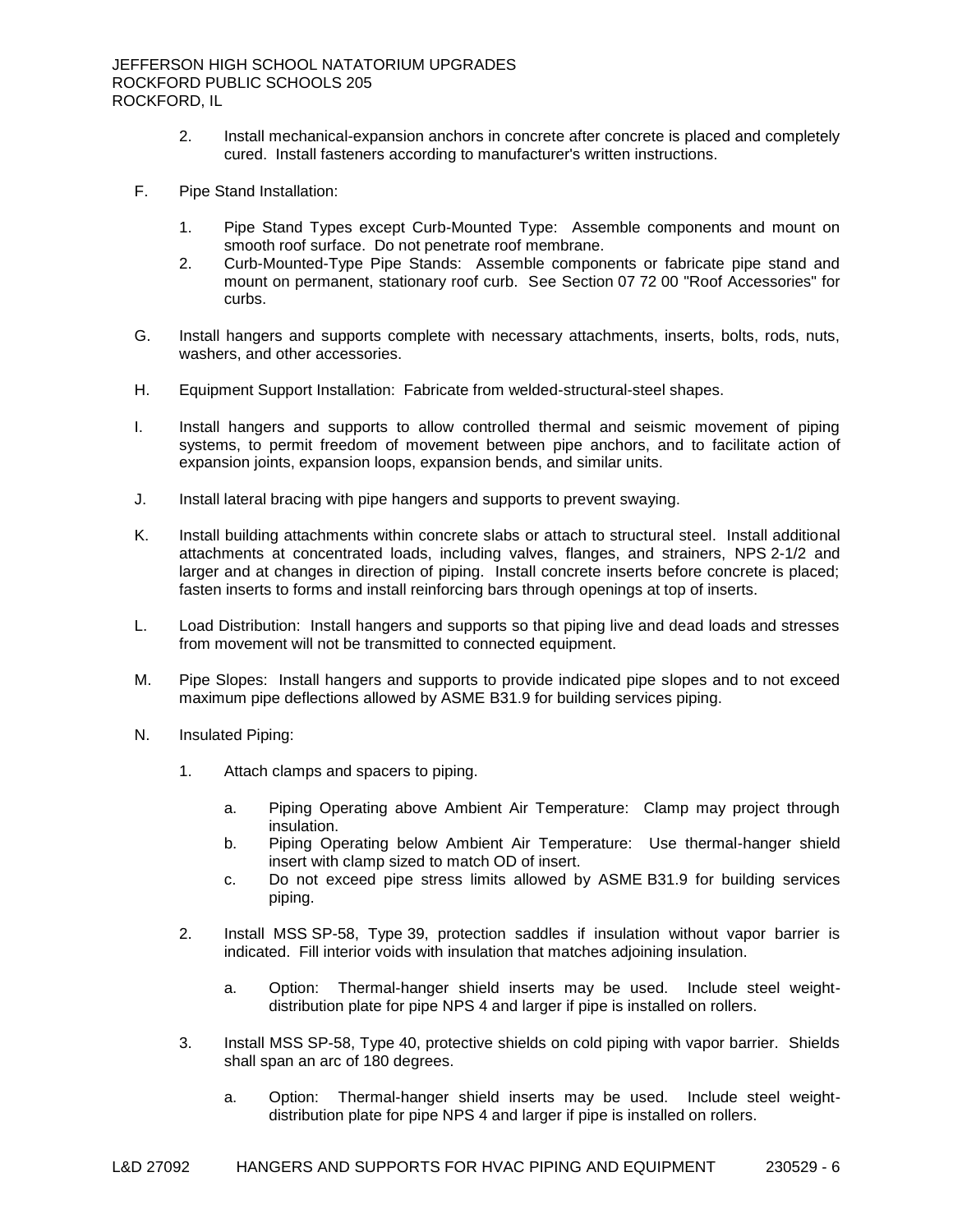- 4. Shield Dimensions for Pipe: Not less than the following:
	- a. NPS 1/4 to NPS 3-1/2: 12 inches long and 0.048 inch thick.
	- b. NPS 4: 12 inches long and 0.06 inch thick.
	- c. NPS 5 and NPS 6: 18 inches long and 0.06 inch thick.
	- d. NPS 8 to NPS 14: 24 inches long and 0.075 inch thick.
	- e. NPS 16 to NPS 24: 24 inches long and 0.105 inch thick.
- 5. Pipes NPS 8 and Larger: Include wood or reinforced calcium-silicate-insulation inserts of length at least as long as protective shield.
- 6. Thermal-Hanger Shields: Install with insulation same thickness as piping insulation.

## 3.2 EQUIPMENT SUPPORTS

- A. Fabricate structural-steel stands to suspend equipment from structure overhead or to support equipment above floor.
- B. Grouting: Place grout under supports for equipment and make bearing surface smooth.
- C. Provide lateral bracing, to prevent swaying, for equipment supports.

# 3.3 METAL FABRICATIONS

- A. Cut, drill, and fit miscellaneous metal fabrications for trapeze pipe hangers and equipment supports.
- B. Fit exposed connections together to form hairline joints. Field weld connections that cannot be shop welded because of shipping size limitations.
- C. Field Welding: Comply with AWS D1.1/D1.1M procedures for shielded, metal arc welding; appearance and quality of welds; and methods used in correcting welding work; and with the following:
	- 1. Use materials and methods that minimize distortion and develop strength and corrosion resistance of base metals.
	- 2. Obtain fusion without undercut or overlap.
	- 3. Remove welding flux immediately.
	- 4. Finish welds at exposed connections so no roughness shows after finishing and so contours of welded surfaces match adjacent contours.

## 3.4 ADJUSTING

- A. Hanger Adjustments: Adjust hangers to distribute loads equally on attachments and to achieve indicated slope of pipe.
- B. Trim excess length of continuous-thread hanger and support rods to 1-1/2 inches.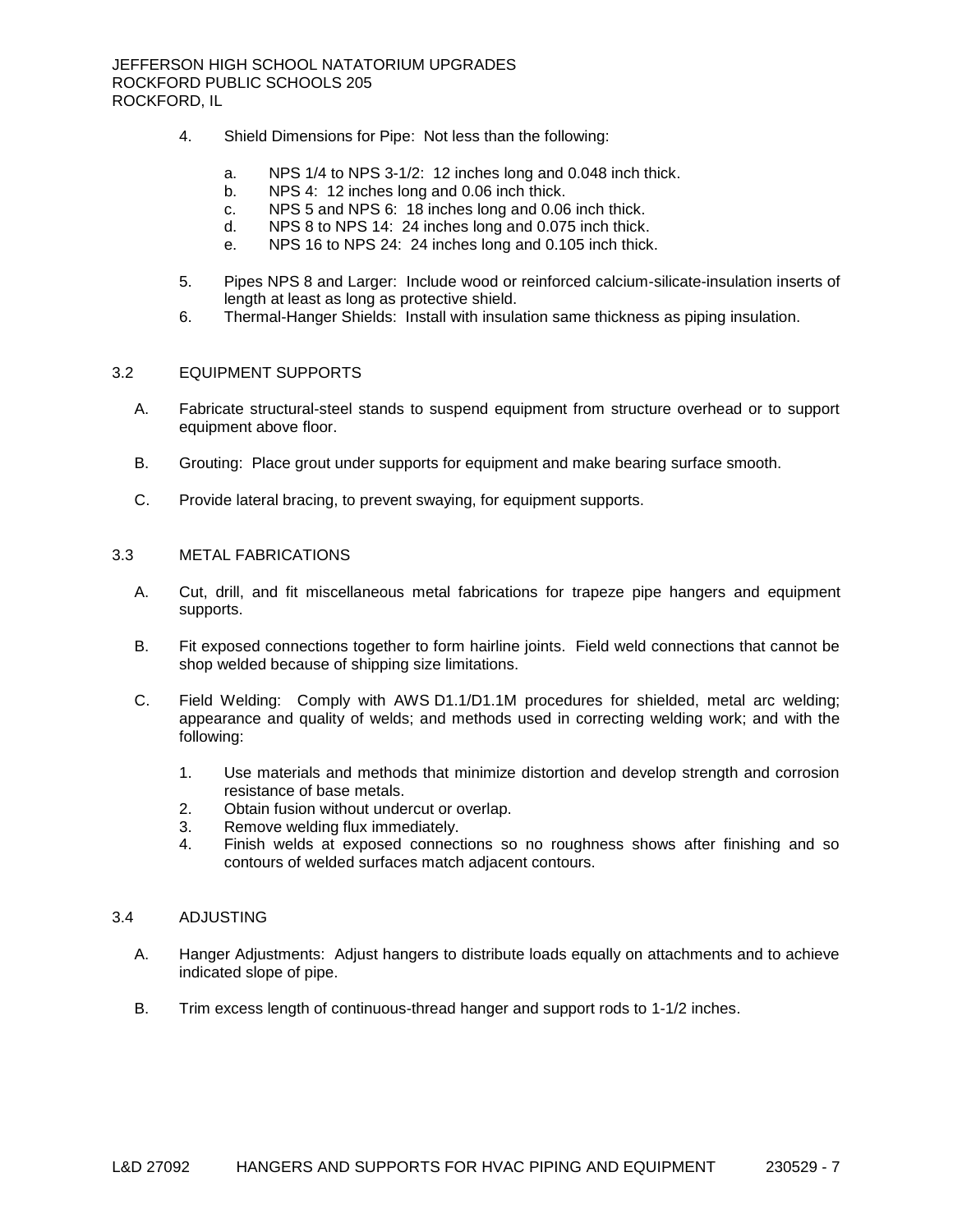# 3.5 PAINTING

- A. Touchup: Clean field welds and abraded areas of shop paint. Paint exposed areas immediately after erecting hangers and supports. Use same materials as used for shop painting. Comply with SSPC-PA 1 requirements for touching up field-painted surfaces.
	- 1. Apply paint by brush or spray to provide a minimum dry film thickness of 2.0 mils.
- B. Touchup: Cleaning and touchup painting of field welds, bolted connections, and abraded areas of shop paint on miscellaneous metal are specified in Section 09 91 13 "Exterior Painting"
- C. Galvanized Surfaces: Clean welds, bolted connections, and abraded areas and apply galvanizing-repair paint to comply with ASTM A 780.

### 3.6 HANGER AND SUPPORT SCHEDULE

- A. Specific hanger and support requirements are in Sections specifying piping systems and equipment.
- B. Comply with MSS SP-69 for pipe-hanger selections and applications that are not specified in piping system Sections.
- C. Use hangers and supports with galvanized metallic coatings for piping and equipment that will not have field-applied finish.
- D. Use nonmetallic coatings on attachments for electrolytic protection where attachments are in direct contact with copper tubing.
- E. Use carbon-steel pipe hangers and supports and metal framing systems and attachments for general service applications.
- F. Use stainless-steel pipe hangers and stainless-steel or corrosion-resistant attachments for hostile environment applications.
- G. Use padded hangers for piping that is subject to scratching.
- H. Use thermal-hanger shield inserts for insulated piping and tubing.
- I. Horizontal-Piping Hangers and Supports: Unless otherwise indicated and except as specified in piping system Sections, install the following types:
	- 1. Adjustable, Steel Clevis Hangers (MSS Type 1): For suspension of noninsulated or insulated, stationary pipes NPS 1/2 to NPS 30.
	- 2. Yoke-Type Pipe Clamps (MSS Type 2): For suspension of up to 1050 deg F, pipes NPS 4 to NPS 24, requiring up to 4 inches of insulation.
	- 3. Carbon- or Alloy-Steel, Double-Bolt Pipe Clamps (MSS Type 3): For suspension of pipes NPS 3/4 to NPS 36, requiring clamp flexibility and up to 4 inches of insulation.
	- 4. Steel Pipe Clamps (MSS Type 4): For suspension of cold and hot pipes NPS 1/2 to NPS 24 if little or no insulation is required.
	- 5. Pipe Hangers (MSS Type 5): For suspension of pipes NPS 1/2 to NPS 4, to allow offcenter closure for hanger installation before pipe erection.
	- 6. Adjustable, Swivel Split- or Solid-Ring Hangers (MSS Type 6): For suspension of noninsulated, stationary pipes NPS 3/4 to NPS 8.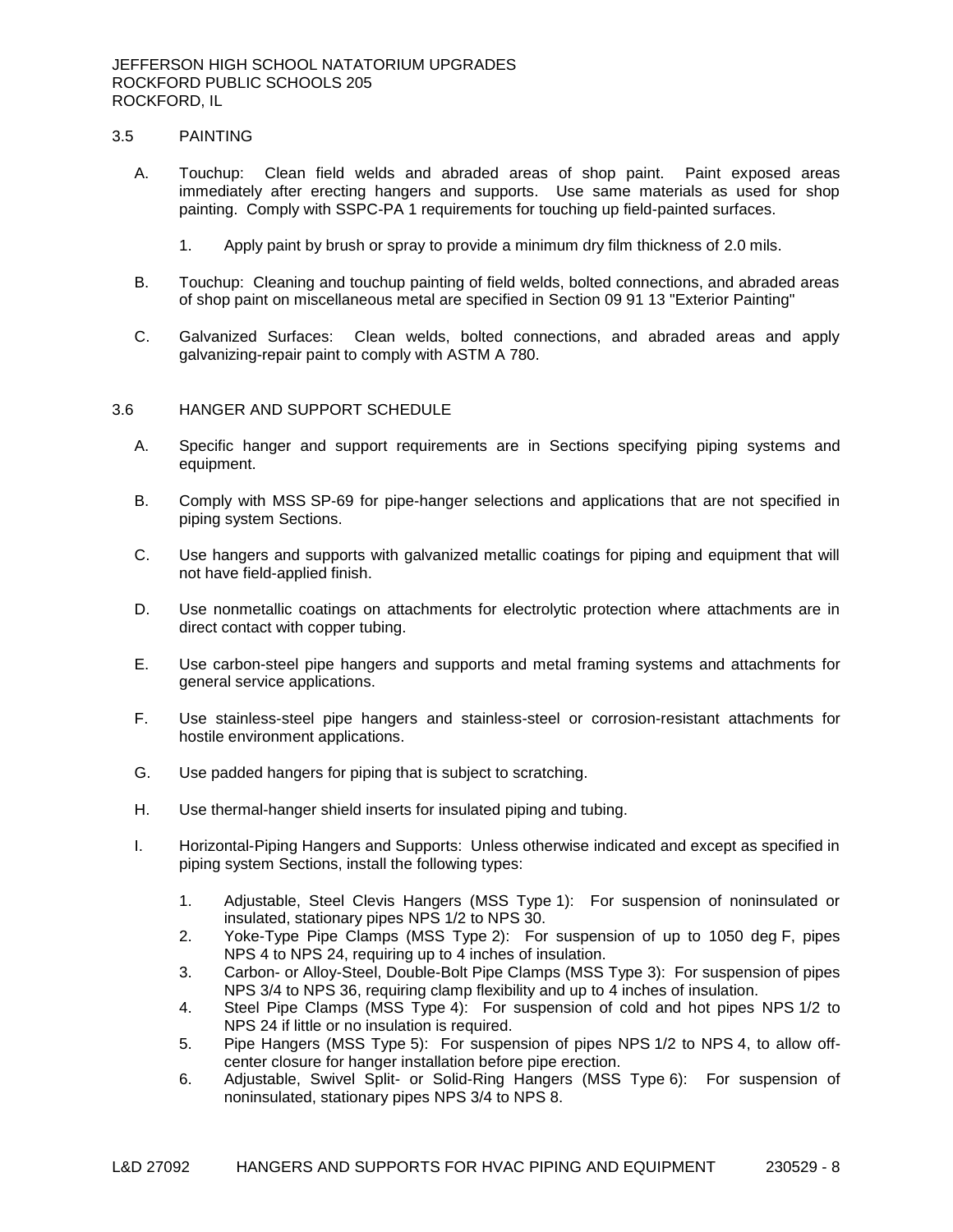- 7. Adjustable, Steel Band Hangers (MSS Type 7): For suspension of noninsulated, stationary pipes NPS 1/2 to NPS 8.
- 8. Adjustable Band Hangers (MSS Type 9): For suspension of noninsulated, stationary pipes NPS 1/2 to NPS 8.
- 9. Adjustable, Swivel-Ring Band Hangers (MSS Type 10): For suspension of noninsulated, stationary pipes NPS 1/2 to NPS 8.
- 10. Split Pipe Ring with or without Turnbuckle Hangers (MSS Type 11): For suspension of noninsulated, stationary pipes NPS 3/8 to NPS 8.
- 11. Extension Hinged or Two-Bolt Split Pipe Clamps (MSS Type 12): For suspension of noninsulated, stationary pipes NPS 3/8 to NPS 3.
- 12. U-Bolts (MSS Type 24): For support of heavy pipes NPS 1/2 to NPS 30.
- 13. Clips (MSS Type 26): For support of insulated pipes not subject to expansion or contraction.
- 14. Pipe Saddle Supports (MSS Type 36): For support of pipes NPS 4 to NPS 36, with steelpipe base stanchion support and cast-iron floor flange or carbon-steel plate.
- 15. Pipe Stanchion Saddles (MSS Type 37): For support of pipes NPS 4 to NPS 36, with steel-pipe base stanchion support and cast-iron floor flange or carbon-steel plate, and with U-bolt to retain pipe.
- 16. Adjustable Pipe Saddle Supports (MSS Type 38): For stanchion-type support for pipes NPS 2-1/2 to NPS 36 if vertical adjustment is required, with steel-pipe base stanchion support and cast-iron floor flange.
- 17. Single-Pipe Rolls (MSS Type 41): For suspension of pipes NPS 1 to NPS 30, from two rods if longitudinal movement caused by expansion and contraction might occur.
- 18. Adjustable Roller Hangers (MSS Type 43): For suspension of pipes NPS 2-1/2 to NPS 24, from single rod if horizontal movement caused by expansion and contraction might occur.
- 19. Complete Pipe Rolls (MSS Type 44): For support of pipes NPS 2 to NPS 42 if longitudinal movement caused by expansion and contraction might occur but vertical adiustment is not necessary.
- 20. Pipe Roll and Plate Units (MSS Type 45): For support of pipes NPS 2 to NPS 24 if small horizontal movement caused by expansion and contraction might occur and vertical adjustment is not necessary.
- 21. Adjustable Pipe Roll and Base Units (MSS Type 46): For support of pipes NPS 2 to NPS 30 if vertical and lateral adjustment during installation might be required in addition to expansion and contraction.
- J. Vertical-Piping Clamps: Unless otherwise indicated and except as specified in piping system Sections, install the following types:
	- 1. Extension Pipe or Riser Clamps (MSS Type 8): For support of pipe risers NPS 3/4 to NPS 24.
	- 2. Carbon- or Alloy-Steel Riser Clamps (MSS Type 42): For support of pipe risers NPS 3/4 to NPS 24 if longer ends are required for riser clamps.
- K. Hanger-Rod Attachments: Unless otherwise indicated and except as specified in piping system Sections, install the following types:
	- 1. Steel Turnbuckles (MSS Type 13): For adjustment up to 6 inches for heavy loads.
	- 2. Steel Clevises (MSS Type 14): For 120 to 450 deg F piping installations.
	- 3. Swivel Turnbuckles (MSS Type 15): For use with MSS Type 11, split pipe rings.
	- 4. Malleable-Iron Sockets (MSS Type 16): For attaching hanger rods to various types of building attachments.
	- 5. Steel Weldless Eye Nuts (MSS Type 17): For 120 to 450 deg F piping installations.
- L. Building Attachments: Unless otherwise indicated and except as specified in piping system Sections, install the following types: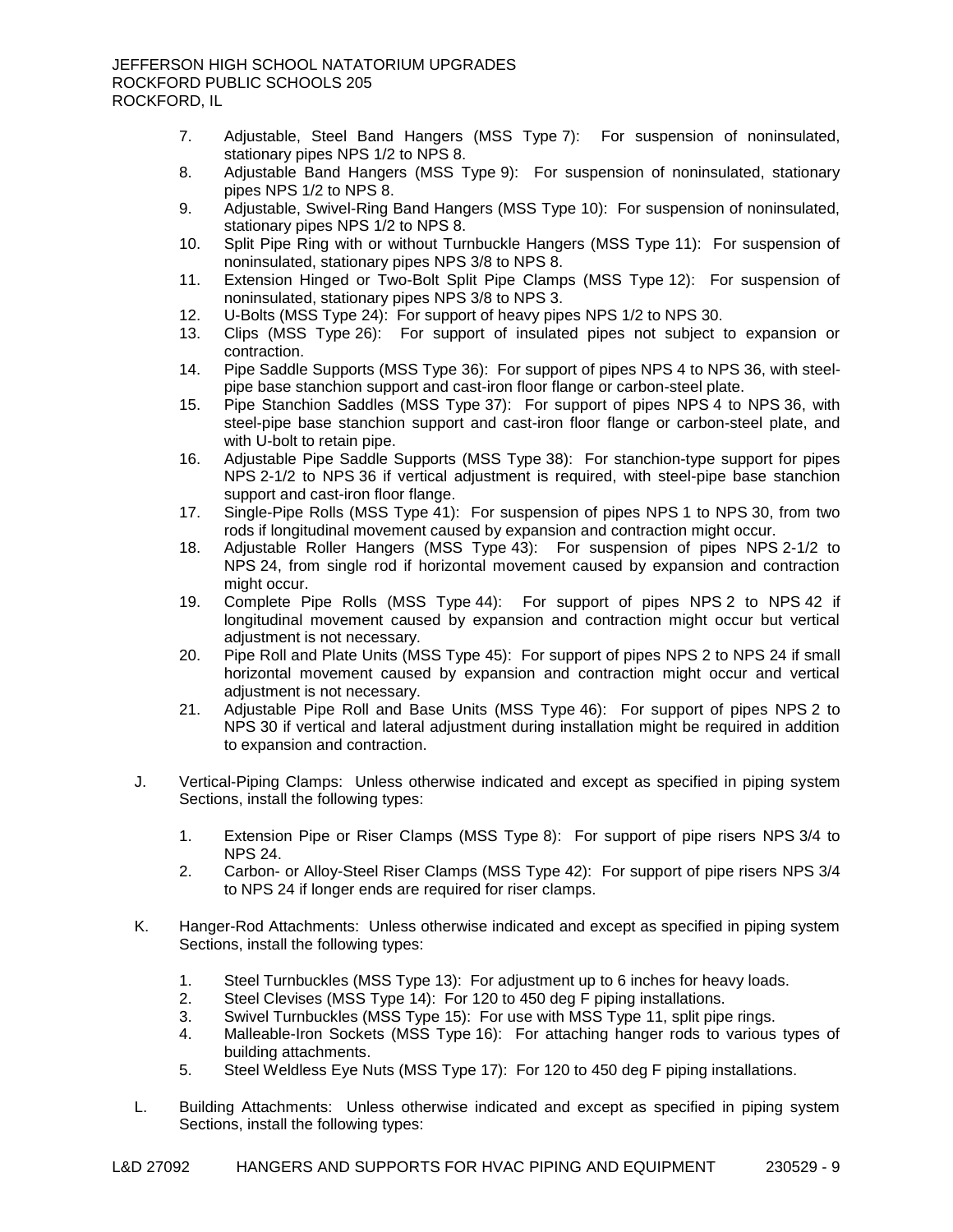- 1. Steel or Malleable Concrete Inserts (MSS Type 18): For upper attachment to suspend pipe hangers from concrete ceiling.
- 2. Top-Beam C-Clamps (MSS Type 19): For use under roof installations with bar-joist construction, to attach to top flange of structural shape.
- 3. Side-Beam or Channel Clamps (MSS Type 20): For attaching to bottom flange of beams, channels, or angles.
- 4. Center-Beam Clamps (MSS Type 21): For attaching to center of bottom flange of beams.
- 5. Welded Beam Attachments (MSS Type 22): For attaching to bottom of beams if loads are considerable and rod sizes are large.
- 6. C-Clamps (MSS Type 23): For structural shapes.
- 7. Top-Beam Clamps (MSS Type 25): For top of beams if hanger rod is required tangent to flange edge.
- 8. Side-Beam Clamps (MSS Type 27): For bottom of steel I-beams.
- 9. Steel-Beam Clamps with Eye Nuts (MSS Type 28): For attaching to bottom of steel Ibeams for heavy loads.
- 10. Linked-Steel Clamps with Eye Nuts (MSS Type 29): For attaching to bottom of steel Ibeams for heavy loads, with link extensions.
- 11. Malleable-Beam Clamps with Extension Pieces (MSS Type 30): For attaching to structural steel.
- 12. Welded-Steel Brackets: For support of pipes from below or for suspending from above by using clip and rod. Use one of the following for indicated loads:
	- a. Light (MSS Type 31): 750 lb.
	- b. Medium (MSS Type 32): 1500 lb.
	- c. Heavy (MSS Type 33): 3000 lb.
- 13. Side-Beam Brackets (MSS Type 34): For sides of steel or wooden beams.
- 14. Plate Lugs (MSS Type 57): For attaching to steel beams if flexibility at beam is required.
- 15. Horizontal Travelers (MSS Type 58): For supporting piping systems subject to linear horizontal movement where headroom is limited.
- M. Saddles and Shields: Unless otherwise indicated and except as specified in piping system Sections, install the following types:
	- 1. Steel-Pipe-Covering Protection Saddles (MSS Type 39): To fill interior voids with insulation that matches adjoining insulation.
	- 2. Protection Shields (MSS Type 40): Of length recommended in writing by manufacturer to prevent crushing insulation.
	- 3. Thermal-Hanger Shield Inserts: For supporting insulated pipe.
- N. Spring Hangers and Supports: Unless otherwise indicated and except as specified in piping system Sections, install the following types:
	- 1. Restraint-Control Devices (MSS Type 47): Where indicated to control piping movement.
	- 2. Spring Cushions (MSS Type 48): For light loads if vertical movement does not exceed 1- 1/4 inches.
	- 3. Spring-Cushion Roll Hangers (MSS Type 49): For equipping Type 41, roll hanger with springs.
	- 4. Spring Sway Braces (MSS Type 50): To retard sway, shock, vibration, or thermal expansion in piping systems.
	- 5. Variable-Spring Hangers (MSS Type 51): Preset to indicated load and limit variability factor to 25 percent to allow expansion and contraction of piping system from hanger.
	- 6. Variable-Spring Base Supports (MSS Type 52): Preset to indicated load and limit variability factor to 25 percent to allow expansion and contraction of piping system from base support.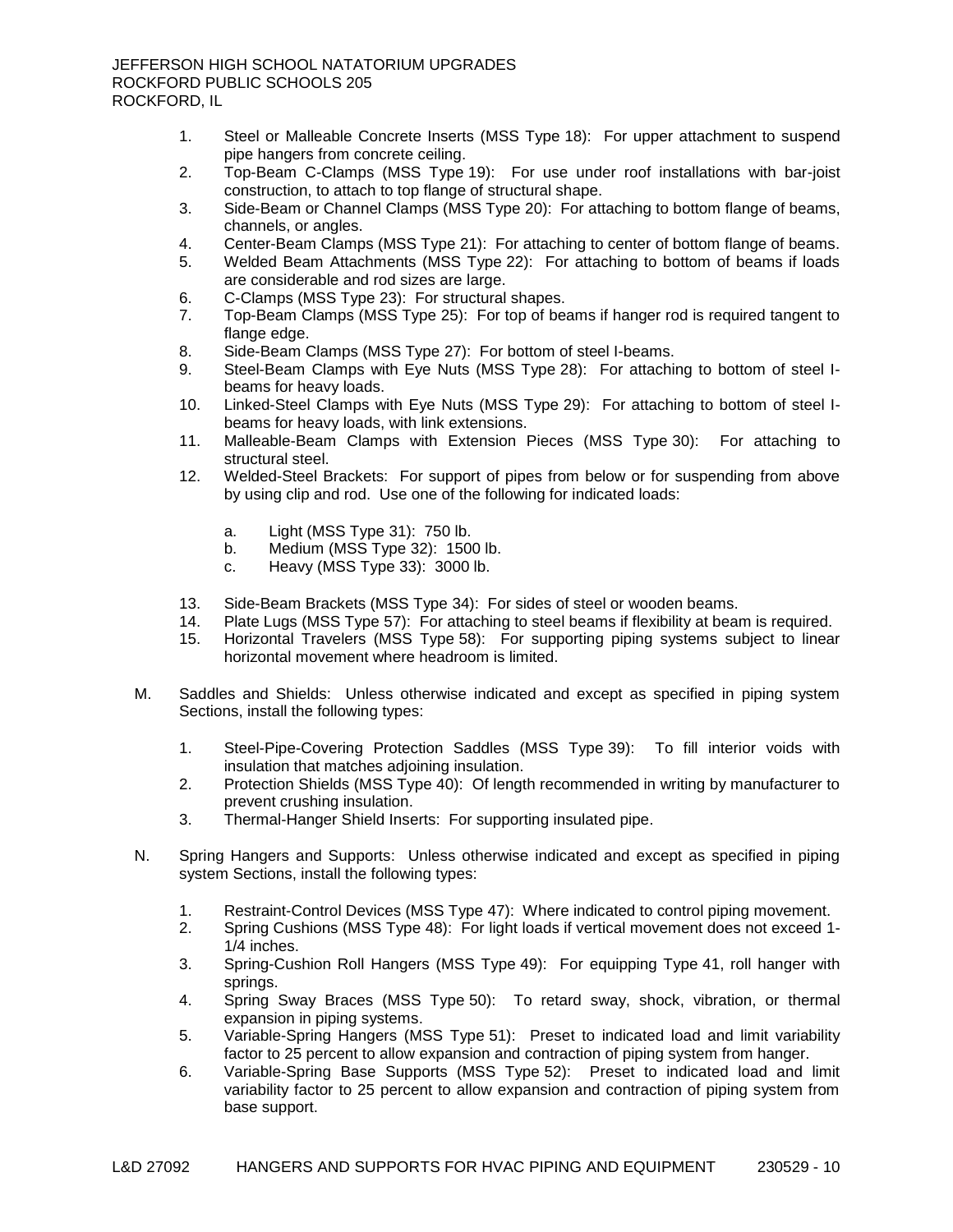- 7. Variable-Spring Trapeze Hangers (MSS Type 53): Preset to indicated load and limit variability factor to 25 percent to allow expansion and contraction of piping system from trapeze support.
- 8. Constant Supports: For critical piping stress and if necessary to avoid transfer of stress from one support to another support, critical terminal, or connected equipment. Include auxiliary stops for erection, hydrostatic test, and load-adjustment capability. These supports include the following types:
	- a. Horizontal (MSS Type 54): Mounted horizontally.
	- b. Vertical (MSS Type 55): Mounted vertically.
	- c. Trapeze (MSS Type 56): Two vertical-type supports and one trapeze member.
- O. Comply with MSS SP-69 for trapeze pipe-hanger selections and applications that are not specified in piping system Sections.
- P. Comply with MFMA-103 for metal framing system selections and applications that are not specified in piping system Sections.
- Q. Use powder-actuated fasteners or mechanical-expansion anchors instead of building attachments where required in concrete construction.

END OF SECTION 23 05 29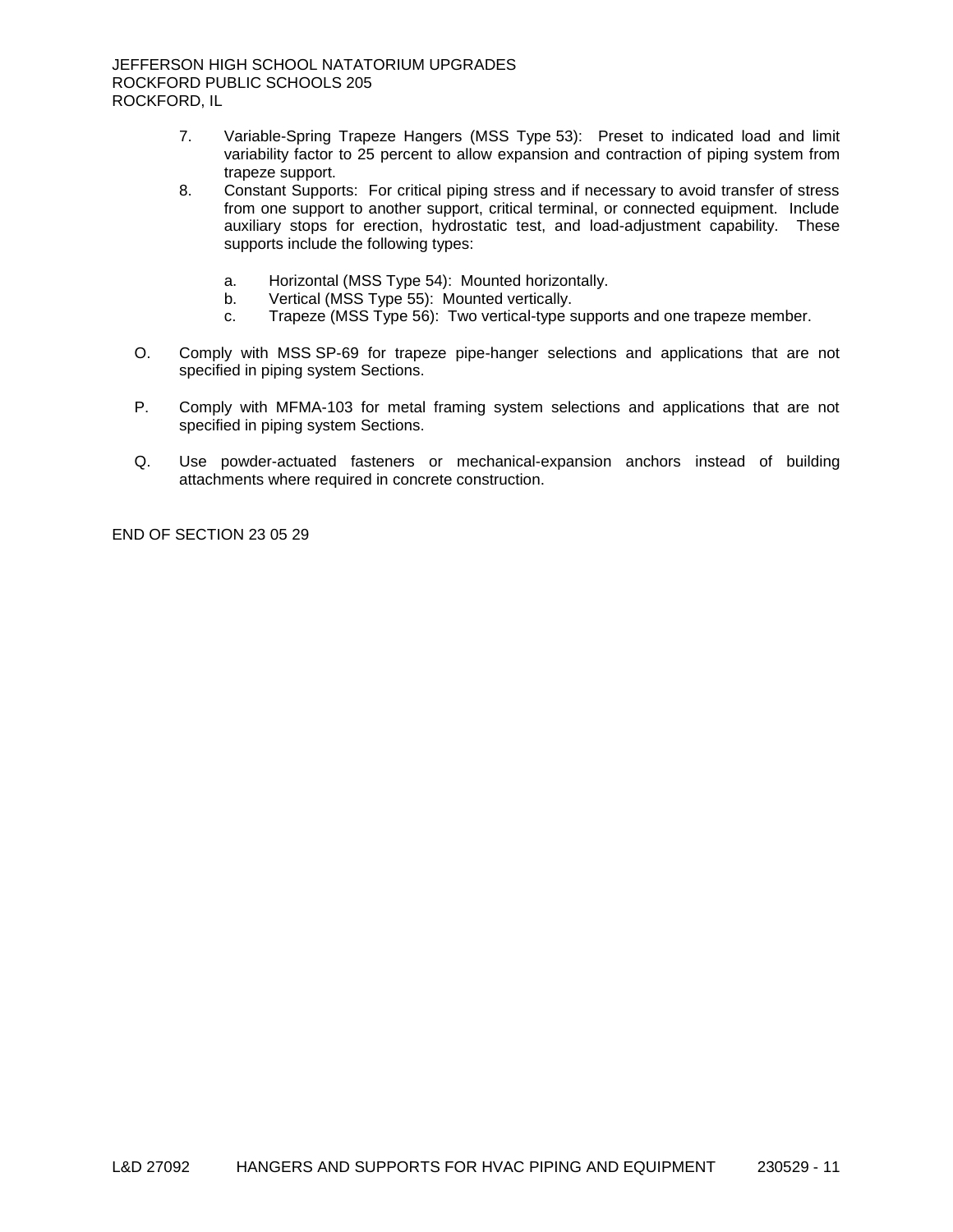## SECTION 23 05 53 - IDENTIFICATION FOR HVAC PIPING AND EQUIPMENT

PART 1 - GENERAL

## 1.1 RELATED DOCUMENTS

A. Drawings and general provisions of the Contract, including General and Supplementary Conditions, Division 00 Information for Bidders, and Division 01 Specification Sections, apply to this Section.

## 1.2 SUMMARY

- A. Section Includes:
	- 1. Equipment labels.
	- 2. Warning signs and labels.
	- 3. Pipe labels.
	- 4. Duct labels.
	- 5. Stencils.
	- 6. Valve tags.
	- 7. Warning tags.

## 1.3 ACTION SUBMITTALS

- A. Product Data: For each type of product indicated.
- B. Samples: For color, letter style, and graphic representation required for each identification material and device.
- C. Equipment Label Schedule: Include a listing of all equipment to be labeled with the proposed content for each label.
- D. Valve numbering scheme.
- E. Valve Schedules: For each piping system to include in maintenance manuals.

## 1.4 COORDINATION

- A. Coordinate installation of identifying devices with completion of covering and painting of surfaces where devices are to be applied.
- B. Coordinate installation of identifying devices with locations of access panels and doors.
- C. Install identifying devices before installing acoustical ceilings and similar concealment.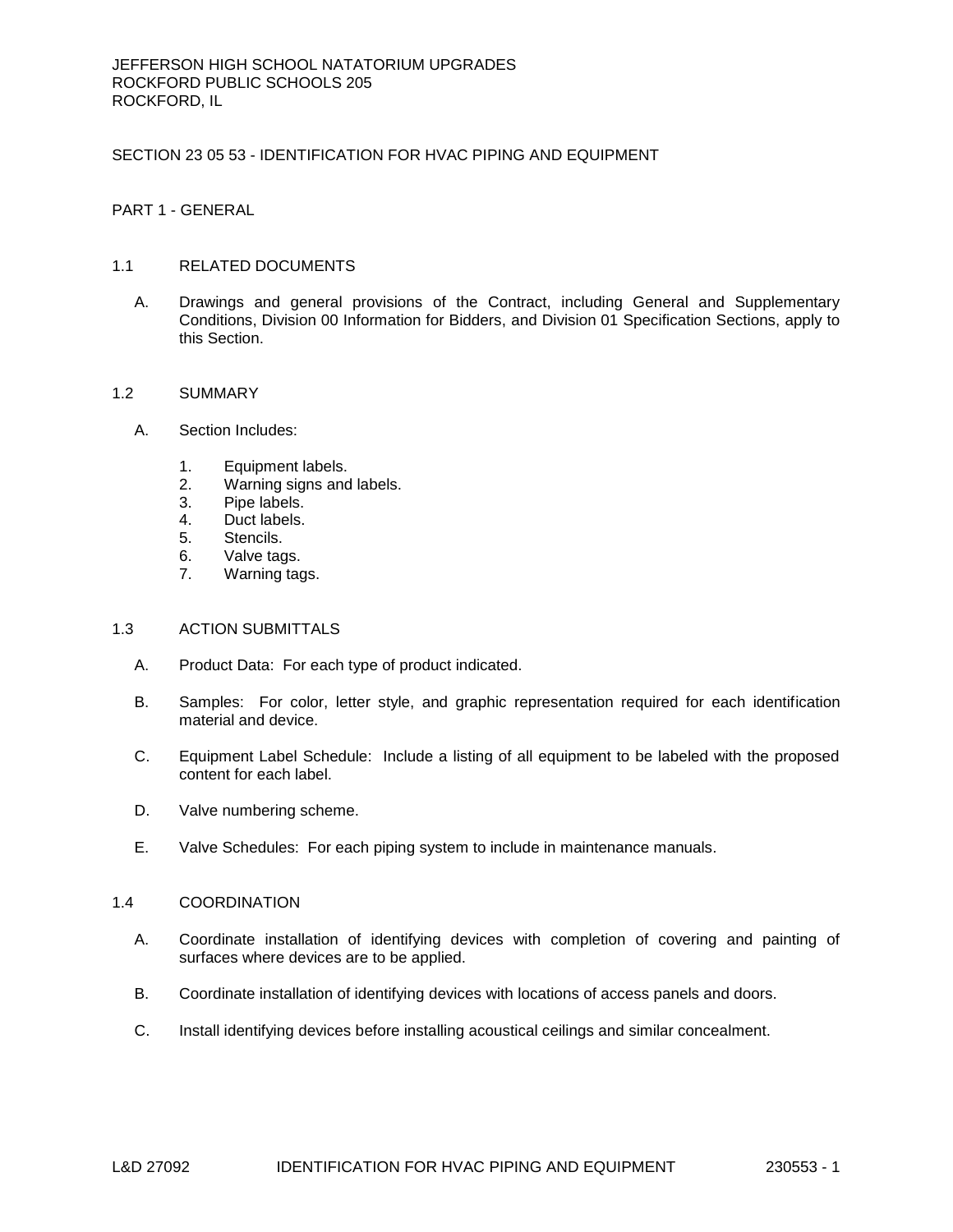PART 2 - PRODUCTS

# 2.1 EQUIPMENT LABELS

- A. Metal Labels for Equipment:
	- 1. Material and Thickness: Brass, 0.032-inch or anodized aluminum, 0.032-inch minimum thickness, and having predrilled or stamped holes for attachment hardware.
	- 2. Minimum Label Size: Length and width vary for required label content, but not less than 2-1/2 by 3/4 inch.
	- 3. Minimum Letter Size: 1/4 inch for name of units if viewing distance is less than 24 inches, 1/2 inch for viewing distances up to 72 inches, and proportionately larger lettering for greater viewing distances. Include secondary lettering two-thirds to three-fourths the size of principal lettering.
	- 4. Fasteners: Stainless-steel rivets.
	- 5. Adhesive: Contact-type permanent adhesive, compatible with label and with substrate.
- B. Plastic Labels for Equipment:
	- 1. Material and Thickness: Multilayer, multicolor, plastic labels for mechanical engraving, 1/16 inch thick, and having predrilled holes for attachment hardware.
	- 2. Letter Color: White.
	- 3. Background Color: Black.
	- 4. Maximum Temperature: Able to withstand temperatures up to 160 deg F.
	- 5. Minimum Label Size: Length and width vary for required label content, but not less than 2-1/2 by 3/4 inch.
	- 6. Minimum Letter Size: 1/4 inch for name of units if viewing distance is less than 24 inches, 1/2 inch for viewing distances up to 72 inches, and proportionately larger lettering for greater viewing distances. Include secondary lettering two-thirds to three-fourths the size of principal lettering.
	- 7. Fasteners: Stainless-steel rivets.
	- 8. Adhesive: Contact-type permanent adhesive, compatible with label and with substrate.
- C. Label Content: Include equipment's Drawing designation or unique equipment number, Drawing numbers where equipment is indicated (plans, details, and schedules), plus the Specification Section number and title where equipment is specified.
- D. Equipment Label Schedule: For each item of equipment to be labeled, on 8-1/2-by-11-inch bond paper. Tabulate equipment identification number and identify Drawing numbers where equipment is indicated (plans, details, and schedules), plus the Specification Section number and title where equipment is specified. Equipment schedule shall be included in operation and maintenance data.

## 2.2 WARNING SIGNS AND LABELS

- A. Material and Thickness: Multilayer, multicolor, plastic labels for mechanical engraving, 1/16 inch thick, and having predrilled holes for attachment hardware.
- B. Letter Color: Red.
- C. Background Color: White.
- D. Maximum Temperature: Able to withstand temperatures up to 160 deg F.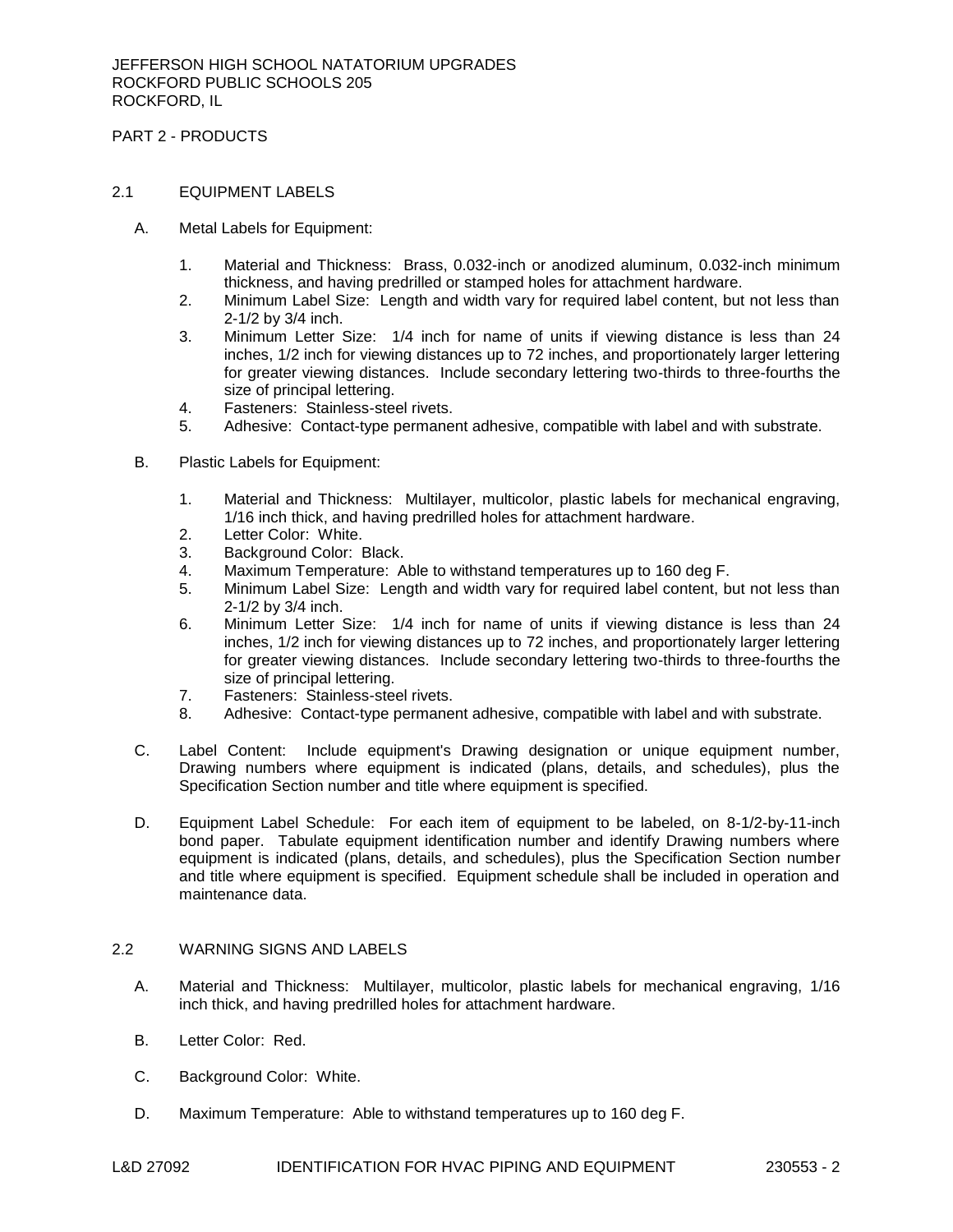- E. Minimum Label Size: Length and width vary for required label content, but not less than 2-1/2 by 3/4 inch.
- F. Minimum Letter Size: 1/4 inch for name of units if viewing distance is less than 24 inches, 1/2 inch for viewing distances up to 72 inches, and proportionately larger lettering for greater viewing distances. Include secondary lettering two-thirds to three-fourths the size of principal lettering.
- G. Fasteners: Stainless-steel rivets.
- H. Adhesive: Contact-type permanent adhesive, compatible with label and with substrate.
- I. Label Content: Include caution and warning information, plus emergency notification instructions.

## 2.3 PIPE LABELS

- A. General Requirements for Manufactured Pipe Labels: Preprinted, color-coded, with lettering indicating service, and showing flow direction.
- B. Pretensioned Pipe Labels: Precoiled, semirigid plastic formed to cover full circumference of pipe and to attach to pipe without fasteners or adhesive.
- C. Self-Adhesive Pipe Labels: Printed plastic with contact-type, permanent-adhesive backing.
- D. Pipe Label Contents: Include identification of piping service using same designations or abbreviations as used on Drawings, pipe size, and an arrow indicating flow direction.
	- 1. Flow-Direction Arrows: Integral with piping system service lettering to accommodate both directions, or as separate unit on each pipe label to indicate flow direction.
	- 2. Lettering Size: At least 1-1/2 inches high.

## 2.4 STENCILS

- A. Stencils: Prepared with letter sizes according to ASME A13.1 for piping; minimum letter height of 1-1/4 inches for ducts; and minimum letter height of 3/4 inch for access panel and door labels, equipment labels, and similar operational instructions.
	- 1. Stencil Material: Fiberboard or metal.
	- 2. Stencil Paint: Exterior, gloss, alkyd enamel black unless otherwise indicated. Paint may be in pressurized spray-can form.
	- 3. Identification Paint: Exterior, alkyd enamel in colors according to ASME A13.1 unless otherwise indicated.

#### 2.5 VALVE TAGS

- A. Valve Tags: Stamped or engraved with 1/4-inch letters for piping system abbreviation and 1/2 inch numbers.
	- 1. Tag Material: Brass, 0.032-inch or anodized aluminum, 0.032-inch minimum thickness, and having predrilled or stamped holes for attachment hardware.
	- 2. Fasteners: Brass wire-link or beaded chain; or S-hook.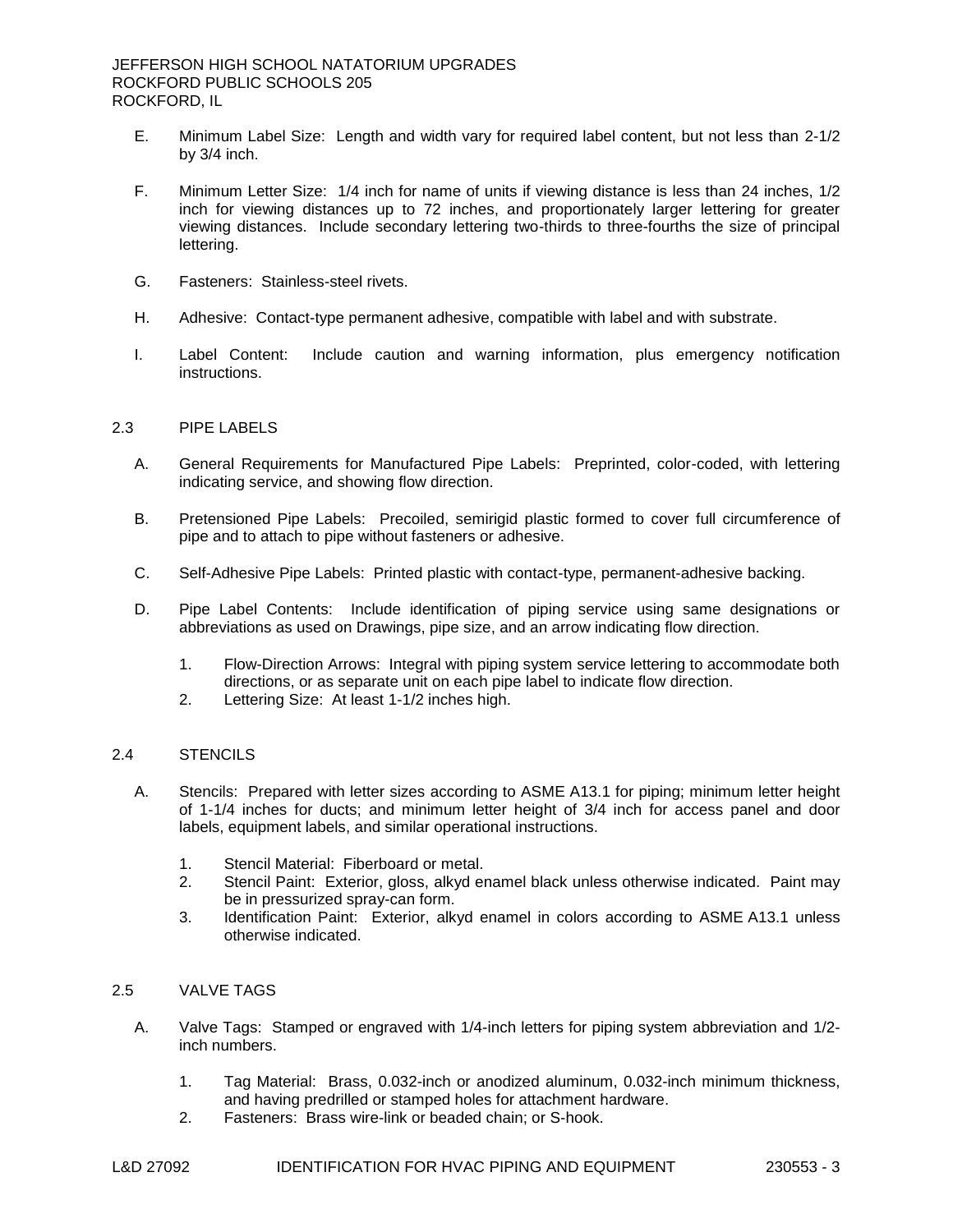- B. Valve Schedules: For each piping system, on 8-1/2-by-11-inch bond paper. Tabulate valve number, piping system, system abbreviation (as shown on valve tag), location of valve (room or space), normal-operating position (open, closed, or modulating), and variations for identification. Mark valves for emergency shutoff and similar special uses.
	- 1. Valve-tag schedule shall be included in operation and maintenance data.

### 2.6 WARNING TAGS

- A. Warning Tags: Preprinted or partially preprinted, accident-prevention tags, of plasticized card stock with matte finish suitable for writing.
	- 1. Size: 3 by 5-1/4 inches minimum.
	- 2. Fasteners: Brass grommet and wire.
	- 3. Nomenclature: Large-size primary caption such as "DANGER," "CAUTION," or "DO NOT OPERATE."
	- 4. Color: Yellow background with black lettering.

## PART 3 - EXECUTION

### 3.1 PREPARATION

A. Clean piping and equipment surfaces of substances that could impair bond of identification devices, including dirt, oil, grease, release agents, and incompatible primers, paints, and encapsulants.

#### 3.2 EQUIPMENT LABEL INSTALLATION

- A. Install or permanently fasten labels on each major item of mechanical equipment.
- B. Locate equipment labels where accessible and visible.

#### 3.3 PIPE LABEL INSTALLATION

- A. Piping Color-Coding: Painting of piping is specified in Section 09 91 23 "Interior Painting"
- B. Stenciled Pipe Label Option: Stenciled labels may be provided instead of manufactured pipe labels, at Installer's option. Install stenciled pipe labels , complying with ASME A13.1, on each piping system.
	- 1. Identification Paint: Use for contrasting background.
	- 2. Stencil Paint: Use for pipe marking.
- C. Locate pipe labels where piping is exposed or above accessible ceilings in finished spaces; machine rooms; accessible maintenance spaces such as shafts, tunnels, and plenums; and exterior exposed locations as follows:
	- 1. Near each valve and control device.
	- 2. Near each branch connection, excluding short takeoffs for fixtures and terminal units. Where flow pattern is not obvious, mark each pipe at branch.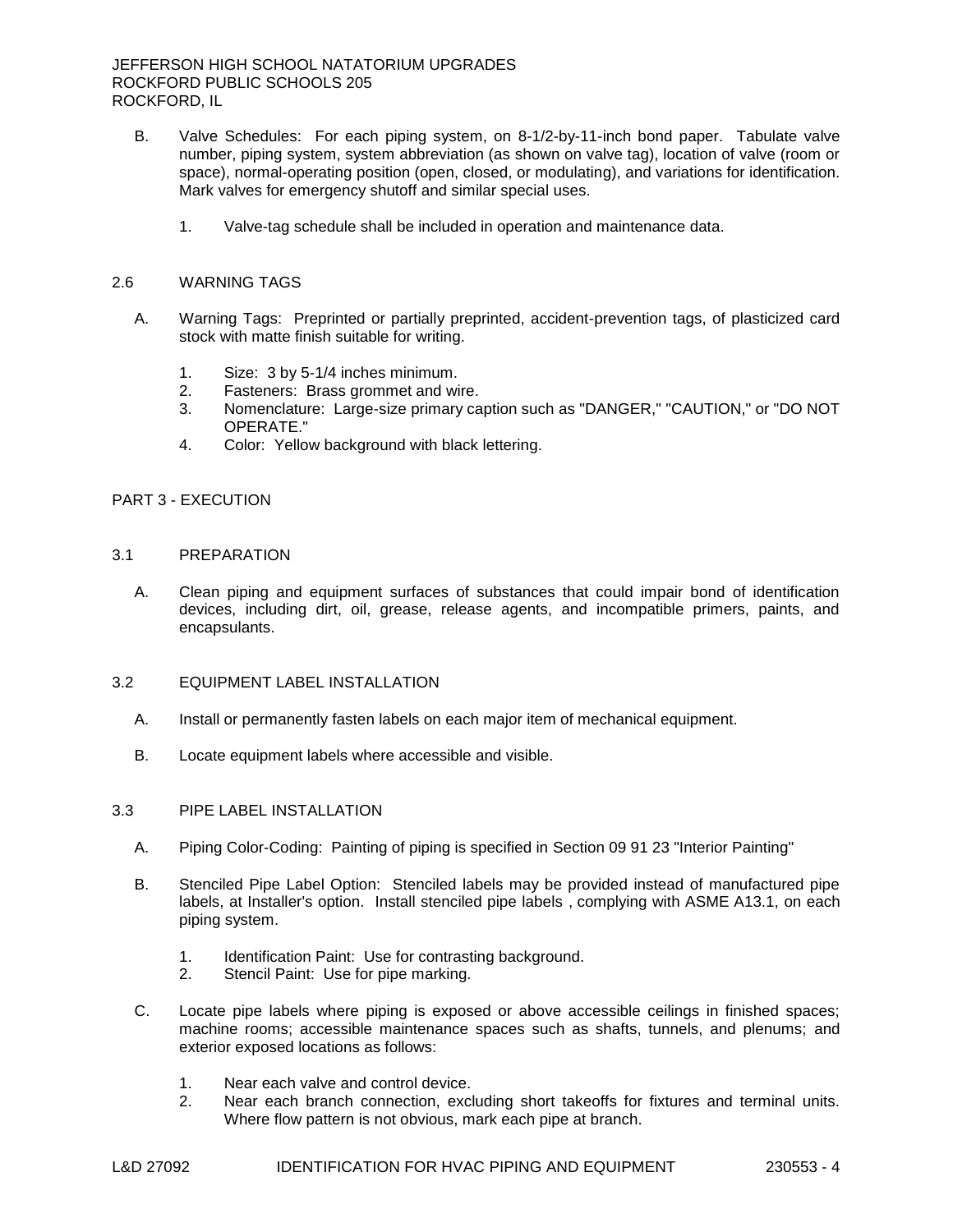- 3. Near penetrations through walls, floors, ceilings, and inaccessible enclosures.
- 4. At access doors, manholes, and similar access points that permit view of concealed piping.
- 5. Near major equipment items and other points of origination and termination.
- 6. Spaced at maximum intervals of 50 feet along each run. Reduce intervals to 25 feet in areas of congested piping and equipment.
- 7. On piping above removable acoustical ceilings. Omit intermediately spaced labels.
- D. Pipe Label Color Schedule:
	- 1. Heating Water Piping:
		- a. Background Color: Yellow.
		- b. Letter Color: Black.

# 3.4 DUCT LABEL INSTALLATION

- A. Stenciled Duct Label Option: Stenciled labels, showing service and flow direction, may be provided instead of plastic-laminated duct labels, at Installer's option, if lettering larger than 1 inch high is needed for proper identification because of distance from normal location of required identification.
- B. Locate labels near points where ducts enter into concealed spaces and at maximum intervals of 50 feet in each space where ducts are exposed or concealed by removable ceiling system.

## 3.5 VALVE-TAG INSTALLATION

- A. Install tags on valves and control devices in piping systems, except check valves; valves within factory-fabricated equipment units; shutoff valves; faucets; convenience and lawn-watering hose connections; and HVAC terminal devices and similar roughing-in connections of end-use fixtures and units. List tagged valves in a valve schedule.
- B. Valve-Tag Application Schedule: Tag valves according to size, shape, and color scheme and with captions similar to those indicated in the following subparagraphs:
	- 1. Valve-Tag Size and Shape:
		- a. Hot Water: 1-1/2 inches, round.
		- b. Gas: 1-1/2 inches, round.
	- 2. Valve-Tag Color:
		- a. Hot Water: Natural.
		- b. Gas: Yellow.
	- 3. Letter Color:
		- a. Hot Water: Black.
		- b. Gas: Black.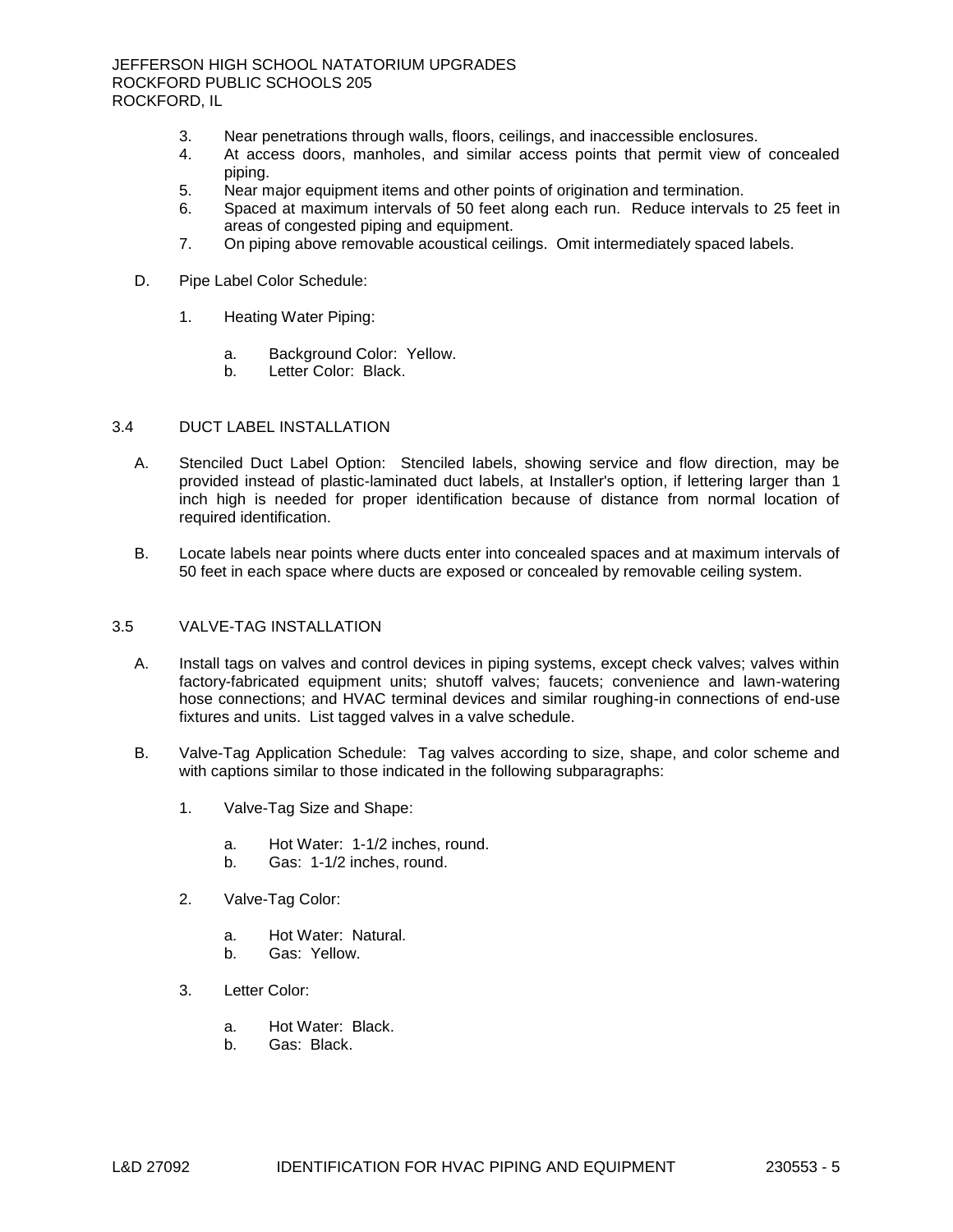# 3.6 WARNING-TAG INSTALLATION

A. Write required message on, and attach warning tags to, equipment and other items where required.

END OF SECTION 23 05 53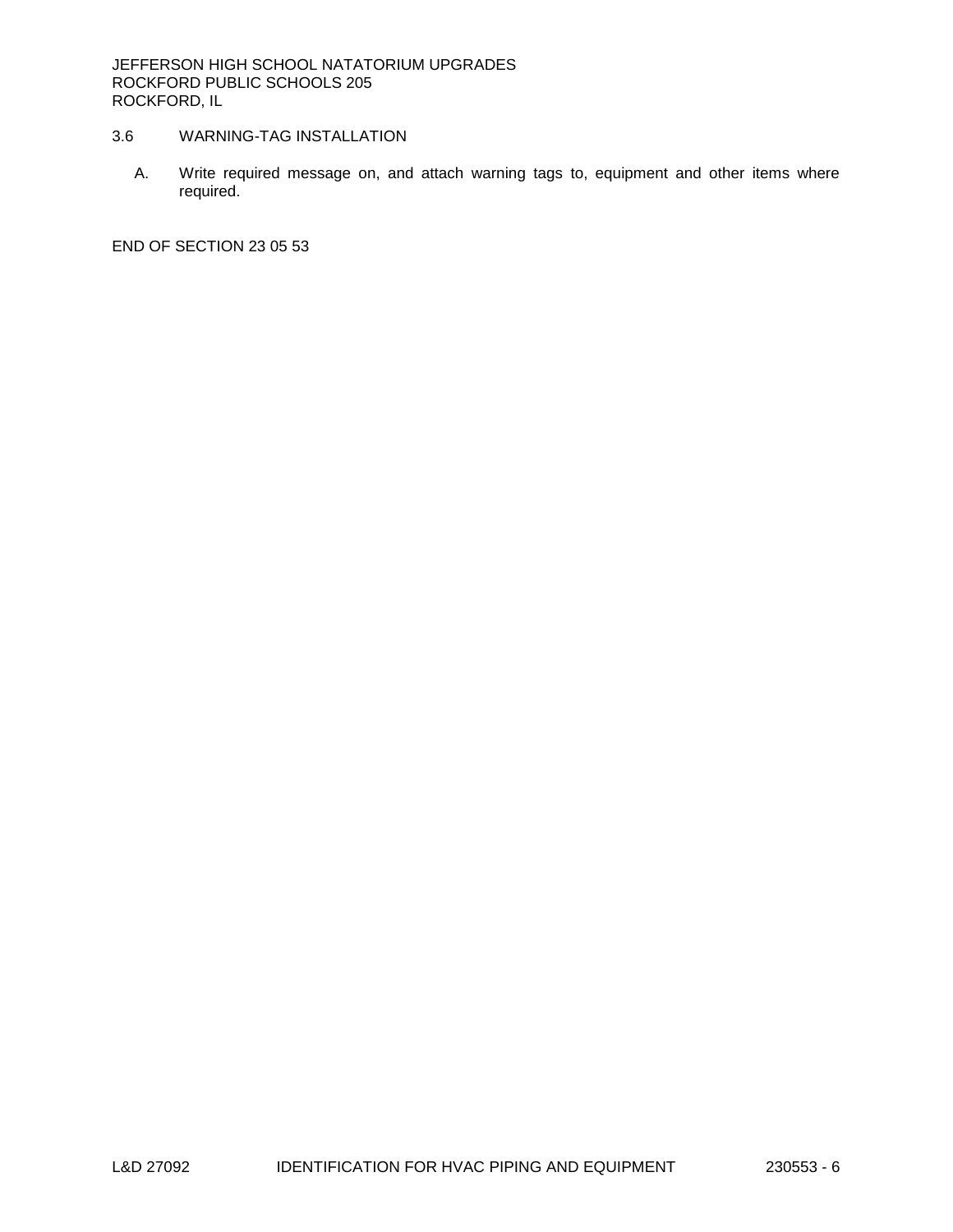SECTION 23 05 93 - TESTING, ADJUSTING, AND BALANCING FOR HVAC

PART 1 - GENERAL

# 1.1 RELATED DOCUMENTS

A. Drawings and general provisions of the Contract, including General and Supplementary Conditions, Division 00 Information for Bidders, and Division 01 Specification Sections, apply to this Section.

## 1.2 SUMMARY

- A. Section Includes:
	- 1. Balancing Air Systems:
		- a. Constant-volume air systems.
	- 2. Balancing Hydronic Piping Systems:

## 1.3 DEFINITIONS

- A. AABC: Associated Air Balance Council.
- B. NEBB: National Environmental Balancing Bureau.
- C. TAB: Testing, adjusting, and balancing.
- D. TABB: Testing, Adjusting, and Balancing Bureau.
- E. TAB Specialist: An entity engaged to perform TAB Work.

## 1.4 INFORMATIONAL SUBMITTALS

- A. Certified TAB reports.
- B. Sample report forms.
- C. Instrument calibration reports, to include the following:
	- 1. Instrument type and make.
	- 2. Serial number.
	- 3. Application.
	- 4. Dates of use.
	- 5. Dates of calibration.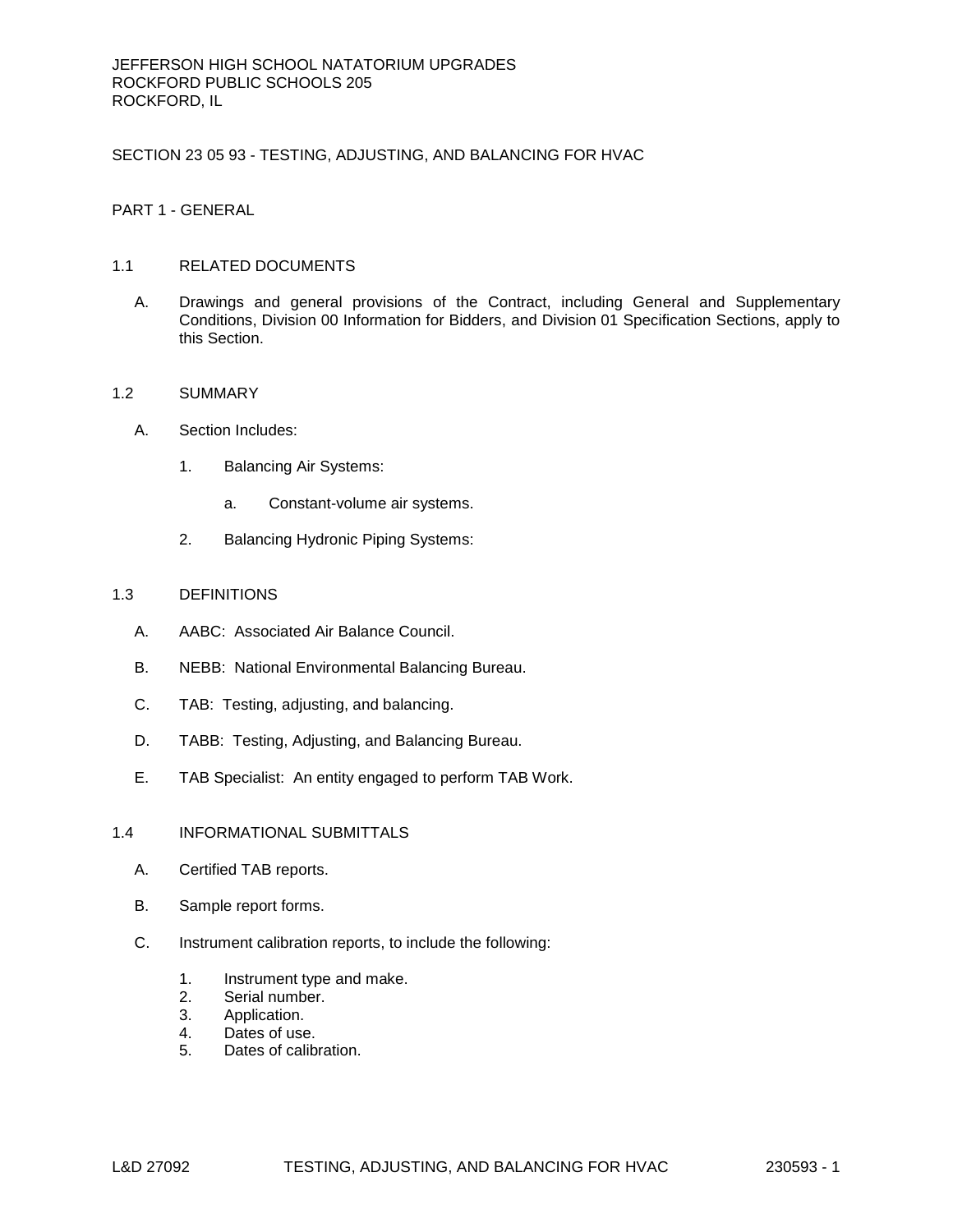## 1.5 QUALITY ASSURANCE

- A. TAB Contractor Qualifications: Engage a TAB entity certified by AABC NEBB or TABB.
	- 1. TAB Field Supervisor: Employee of the TAB contractor and certified by AABC NEBB or TABB.
	- 2. TAB Technician: Employee of the TAB contractor and who is certified by AABC NEBB or TABB as a TAB technician.
- B. Certify TAB field data reports and perform the following:
	- 1. Review field data reports to validate accuracy of data and to prepare certified TAB reports.
	- 2. Certify that the TAB team complied with the approved TAB plan and the procedures specified and referenced in this Specification.
- C. TAB Report Forms: Use standard TAB contractor's forms approved by Architect.
- D. Instrumentation Type, Quantity, Accuracy, and Calibration: As described in ASHRAE 111, Section 5, "Instrumentation."
- E. ASHRAE Compliance: Applicable requirements in ASHRAE 62.1, Section 7.2.2 "Air Balancing."
- F. ASHRAE/IESNA Compliance: Applicable requirements in ASHRAE/IESNA 90.1, Section 6.7.2.3 - "System Balancing."

## 1.6 PROJECT CONDITIONS

- A. Full Owner Occupancy: Owner will occupy the site and existing building during entire TAB period. Cooperate with Owner during TAB operations to minimize conflicts with Owner's operations.
- B. Partial Owner Occupancy: Owner may occupy completed areas of building before Substantial Completion. Cooperate with Owner during TAB operations to minimize conflicts with Owner's operations.

#### 1.7 COORDINATION

- A. Notice: Provide seven days' advance notice for each test. Include scheduled test dates and times.
- B. Perform TAB after leakage and pressure tests on air and water distribution systems have been satisfactorily completed.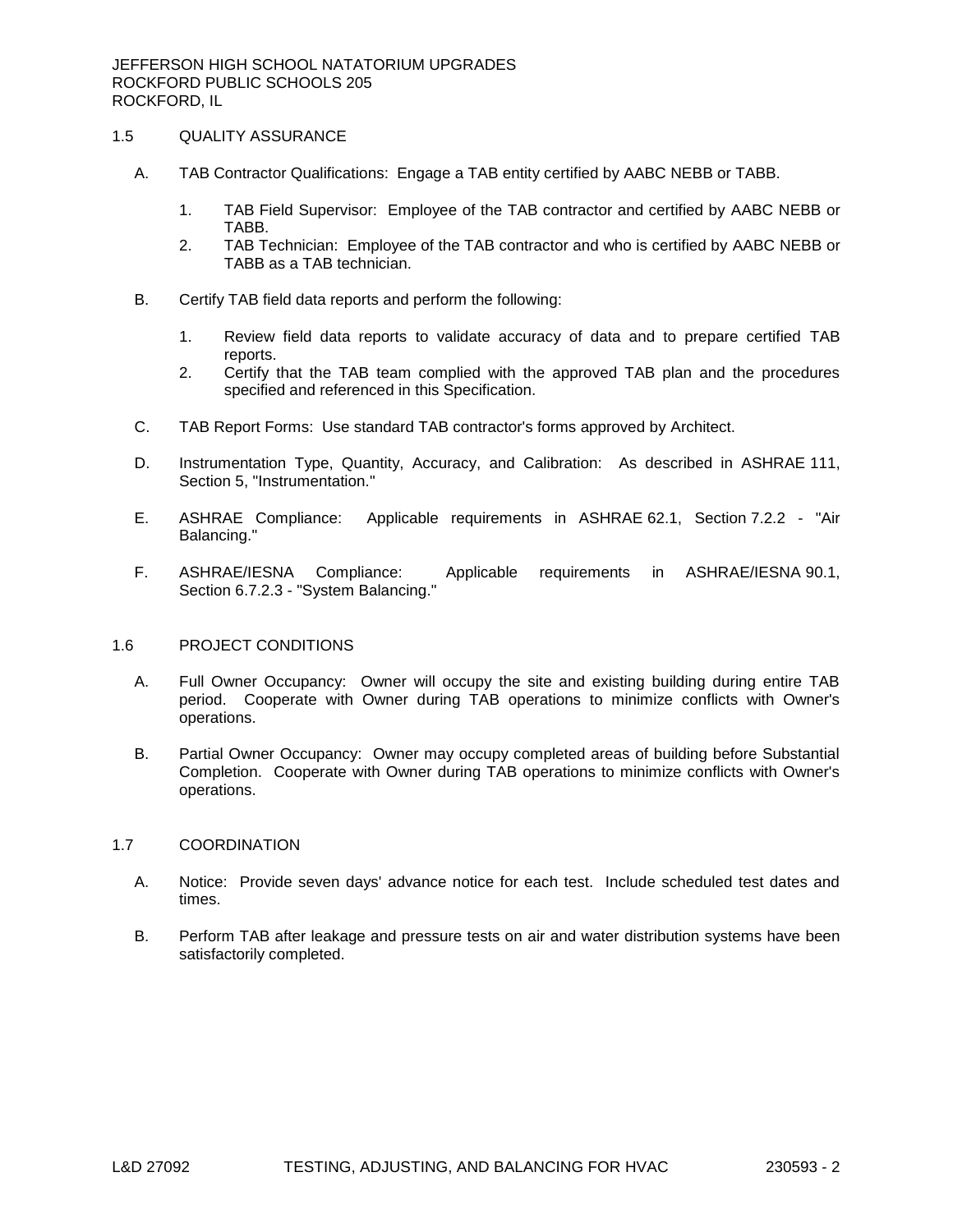PART 2 - PRODUCTS (Not Applicable)

# PART 3 - EXECUTION

## 3.1 EXAMINATION

- A. Examine the Contract Documents to become familiar with Project requirements and to discover conditions in systems' designs that may preclude proper TAB of systems and equipment.
- B. Examine systems for installed balancing devices, such as test ports, gage cocks, thermometer wells, flow-control devices, balancing valves and fittings, and manual volume dampers. Verify that locations of these balancing devices are accessible.
- C. Examine the approved submittals for HVAC systems and equipment.
- D. Examine design data including HVAC system descriptions, statements of design assumptions for environmental conditions and systems' output, and statements of philosophies and assumptions about HVAC system and equipment controls.
- E. Examine ceiling plenums and underfloor air plenums used for supply, return, or relief air to verify that they meet the leakage class of connected ducts as specified in Section 23 31 13 "Metal Ducts" and are properly separated from adjacent areas. Verify that penetrations in plenum walls are sealed and fire-stopped if required.
- F. Examine equipment performance data including fan and pump curves.
	- 1. Relate performance data to Project conditions and requirements, including system effects that can create undesired or unpredicted conditions that cause reduced capacities in all or part of a system.
	- 2. Calculate system-effect factors to reduce performance ratings of HVAC equipment when installed under conditions different from the conditions used to rate equipment performance. To calculate system effects for air systems, use tables and charts found in AMCA 201, "Fans and Systems," or in SMACNA's "HVAC Systems - Duct Design." Compare results with the design data and installed conditions.
- G. Examine system and equipment installations and verify that field quality-control testing, cleaning, and adjusting specified in individual Sections have been performed.
- H. Examine test reports specified in individual system and equipment Sections.
- I. Examine HVAC equipment and filters and verify that bearings are greased, belts are aligned and tight, and equipment with functioning controls is ready for operation.
- J. Examine terminal units, such as variable-air-volume boxes, and verify that they are accessible and their controls are connected and functioning.
- K. Examine strainers. Verify that startup screens are replaced by permanent screens with indicated perforations.
- L. Examine three-way valves for proper installation for their intended function of diverting or mixing fluid flows.
- M. Examine heat-transfer coils for correct piping connections and for clean and straight fins.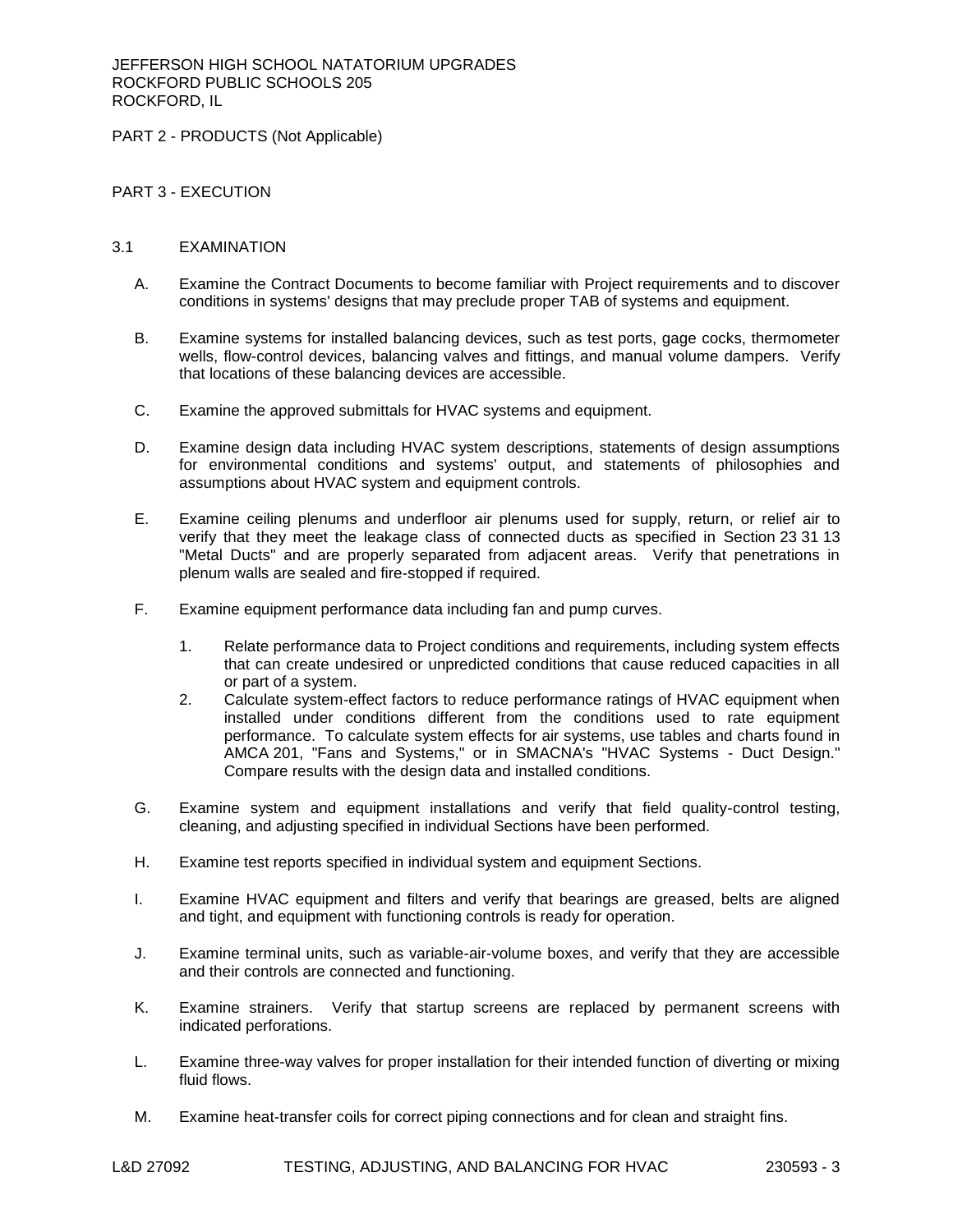- N. Examine system pumps to ensure absence of entrained air in the suction piping.
- O. Examine operating safety interlocks and controls on HVAC equipment.
- P. Report deficiencies discovered before and during performance of TAB procedures. Observe and record system reactions to changes in conditions. Record default set points if different from indicated values.

### 3.2 PREPARATION

- A. Prepare a TAB plan that includes strategies and step-by-step procedures.
- B. Complete system-readiness checks and prepare reports. Verify the following:
	- 1. Permanent electrical-power wiring is complete.
	- 2. Hydronic systems are filled, clean, and free of air.
	- 3. Automatic temperature-control systems are operational.
	- 4. Equipment and duct access doors are securely closed.
	- 5. Balance, smoke, and fire dampers are open.
	- 6. Isolating and balancing valves are open and control valves are operational.
	- 7. Ceilings are installed in critical areas where air-pattern adjustments are required and access to balancing devices is provided.
	- 8. Windows and doors can be closed so indicated conditions for system operations can be met.

## 3.3 GENERAL PROCEDURES FOR TESTING AND BALANCING

- A. Perform testing and balancing procedures on each system according to the procedures contained in SMACNA's "HVAC Systems - Testing, Adjusting, and Balancing" and in this Section.
	- 1. Comply with requirements in ASHRAE 62.1, Section 7.2.2 "Air Balancing."
- B. Cut insulation, ducts, pipes, and equipment cabinets for installation of test probes to the minimum extent necessary for TAB procedures.
	- 1. After testing and balancing, patch probe holes in ducts with same material and thickness as used to construct ducts.
	- 2. After testing and balancing, install test ports and duct access doors that comply with requirements in Section 23 33 00 "Air Duct Accessories."
	- 3. Install and join new insulation that matches removed materials. Restore insulation, coverings, vapor barrier, and finish according to Section 23 07 13 "Duct Insulation," Section 23 07 16 "HVAC Equipment Insulation," and Section 23 07 19 "HVAC Piping Insulation."
- C. Mark equipment and balancing devices, including damper-control positions, valve position indicators, fan-speed-control levers, and similar controls and devices, with paint or other suitable, permanent identification material to show final settings.
- D. Take and report testing and balancing measurements in inch-pound (IP) units.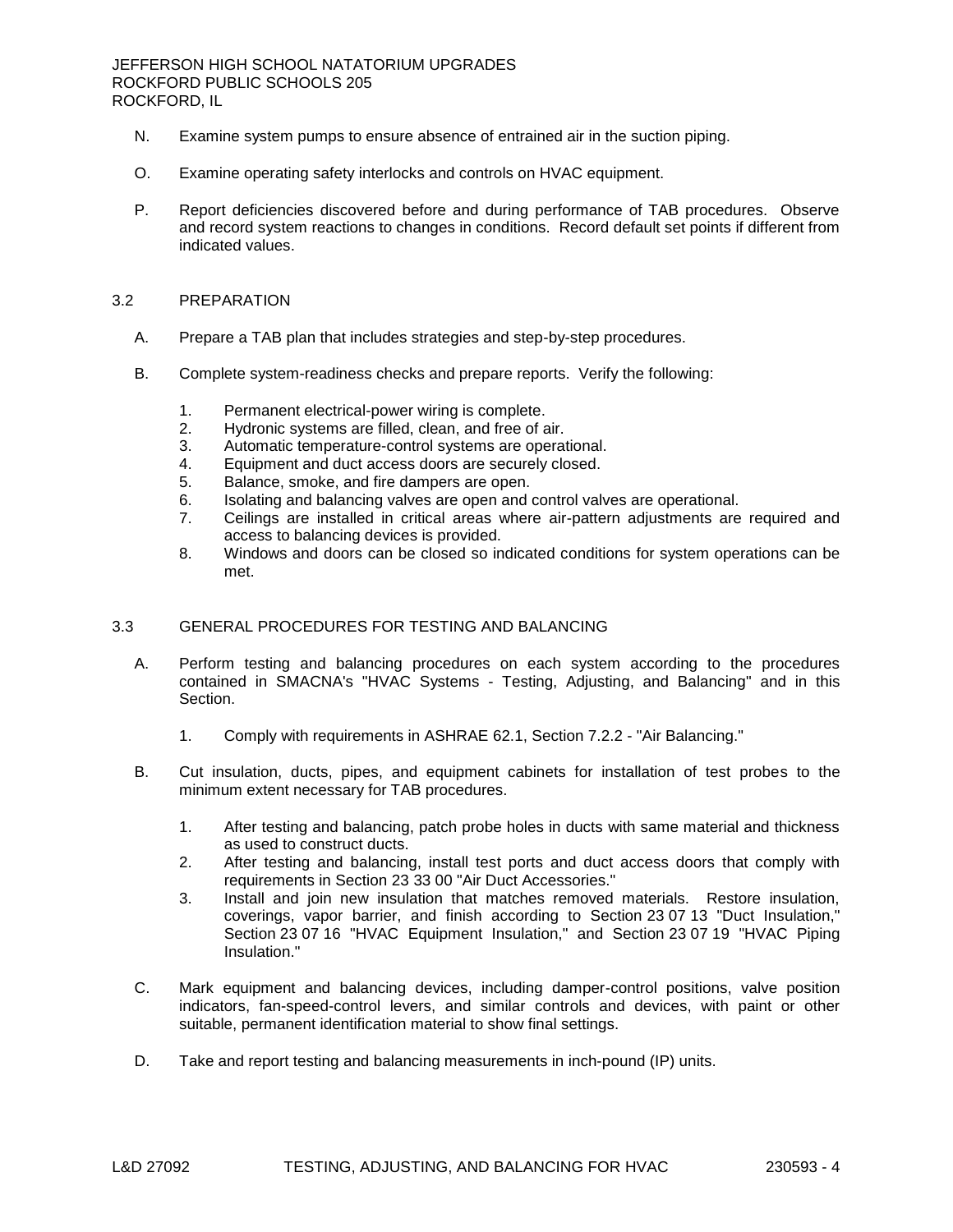# 3.4 GENERAL PROCEDURES FOR BALANCING AIR SYSTEMS

- A. Prepare test reports for both fans and outlets. Obtain manufacturer's outlet factors and recommended testing procedures. Crosscheck the summation of required outlet volumes with required fan volumes.
- B. Prepare schematic diagrams of systems' "as-built" duct layouts.
- C. For variable-air-volume systems, develop a plan to simulate diversity.
- D. Determine the best locations in main and branch ducts for accurate duct-airflow measurements.
- E. Check airflow patterns from the outdoor-air louvers and dampers and the return- and exhaustair dampers through the supply-fan discharge and mixing dampers.
- F. Locate start-stop and disconnect switches, electrical interlocks, and motor starters.
- G. Verify that motor starters are equipped with properly sized thermal protection.
- H. Check dampers for proper position to achieve desired airflow path.
- I. Check for airflow blockages.
- J. Check condensate drains for proper connections and functioning.
- K. Check for proper sealing of air-handling-unit components.
- L. Verify that air duct system is sealed as specified in Section 23 31 13 "Metal Ducts."

# 3.5 PROCEDURES FOR CONSTANT-VOLUME AIR SYSTEMS

- A. Adjust fans to deliver total indicated airflows within the maximum allowable fan speed listed by fan manufacturer.
	- 1. Measure total airflow.
		- a. Where sufficient space in ducts is unavailable for Pitot-tube traverse measurements, measure airflow at terminal outlets and inlets and calculate the total airflow.
	- 2. Measure fan static pressures as follows to determine actual static pressure:
		- a. Measure outlet static pressure as far downstream from the fan as practical and upstream from restrictions in ducts such as elbows and transitions.
		- b. Measure static pressure directly at the fan outlet or through the flexible connection.
		- c. Measure inlet static pressure of single-inlet fans in the inlet duct as near the fan as possible, upstream from the flexible connection, and downstream from duct restrictions.
		- d. Measure inlet static pressure of double-inlet fans through the wall of the plenum that houses the fan.
	- 3. Measure static pressure across each component that makes up an air-handling unit, rooftop unit, and other air-handling and -treating equipment.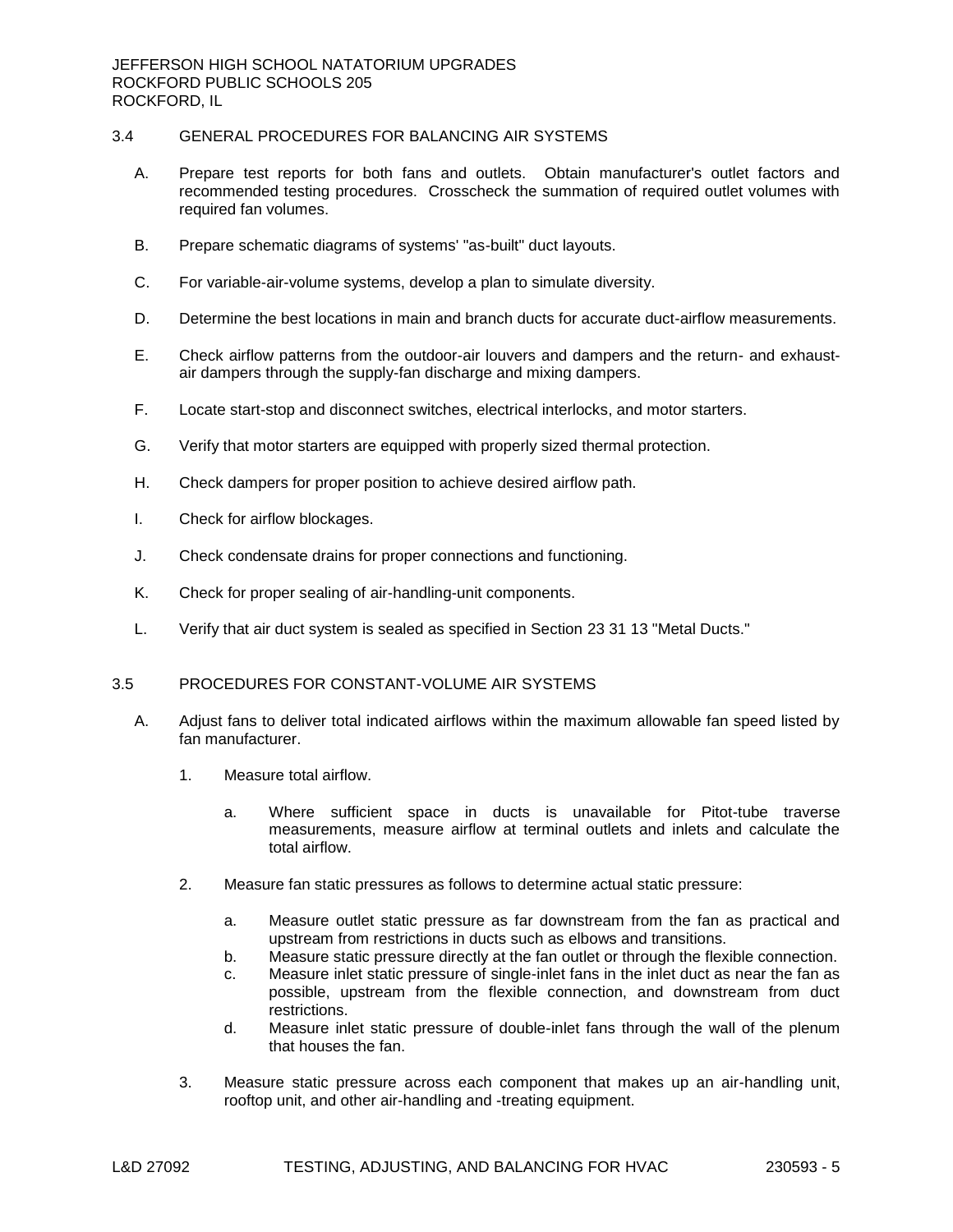- a. Report the cleanliness status of filters and the time static pressures are measured.
- 4. Measure static pressures entering and leaving other devices, such as sound traps, heatrecovery equipment, and air washers, under final balanced conditions.
- 5. Review Record Documents to determine variations in design static pressures versus actual static pressures. Calculate actual system-effect factors. Recommend adjustments to accommodate actual conditions.
- 6. Obtain approval from Architect for adjustment of fan speed higher or lower than indicated speed. Comply with requirements in HVAC Sections for air-handling units for adjustment of fans, belts, and pulley sizes to achieve indicated air-handling-unit performance.
- 7. Do not make fan-speed adjustments that result in motor overload. Consult equipment manufacturers about fan-speed safety factors. Modulate dampers and measure fanmotor amperage to ensure that no overload will occur. Measure amperage in full-cooling, full-heating, economizer, and any other operating mode to determine the maximum required brake horsepower.
- B. Adjust volume dampers for main duct, submain ducts, and major branch ducts to indicated airflows within specified tolerances.
	- 1. Measure airflow of submain and branch ducts.
		- a. Where sufficient space in submain and branch ducts is unavailable for Pitot-tube traverse measurements, measure airflow at terminal outlets and inlets and calculate the total airflow for that zone.
	- 2. Measure static pressure at a point downstream from the balancing damper, and adjust volume dampers until the proper static pressure is achieved.
	- 3. Remeasure each submain and branch duct after all have been adjusted. Continue to adjust submain and branch ducts to indicated airflows within specified tolerances.
- C. Measure air outlets and inlets without making adjustments.
	- 1. Measure terminal outlets using a direct-reading hood or outlet manufacturer's written instructions and calculating factors.
- D. Adjust air outlets and inlets for each space to indicated airflows within specified tolerances of indicated values. Make adjustments using branch volume dampers rather than extractors and the dampers at air terminals.
	- 1. Adjust each outlet in same room or space to within specified tolerances of indicated quantities without generating noise levels above the limitations prescribed by the Contract Documents.
	- 2. Adjust patterns of adjustable outlets for proper distribution without drafts.

# 3.6 GENERAL PROCEDURES FOR HYDRONIC SYSTEMS

- A. Prepare test reports with pertinent design data, and number in sequence starting at pump to end of system. Check the sum of branch-circuit flows against the approved pump flow rate. Correct variations that exceed plus or minus 5 percent.
- B. Prepare schematic diagrams of systems' "as-built" piping layouts.
- C. Prepare hydronic systems for testing and balancing according to the following, in addition to the general preparation procedures specified above: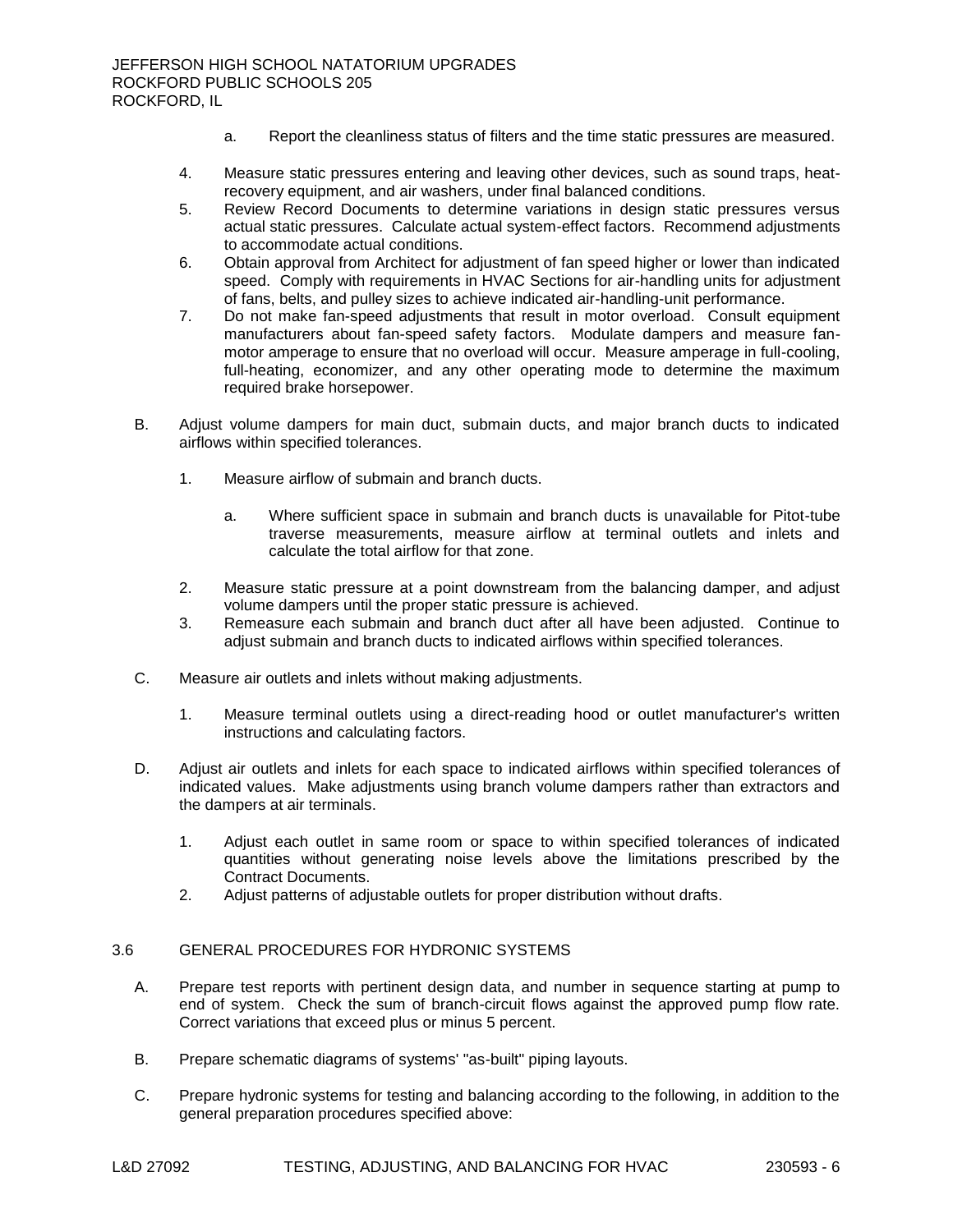- 1. Open all manual valves for maximum flow.<br>2. Check liquid level in expansion tank.
- 2. Check liquid level in expansion tank.
- 3. Check makeup water-station pressure gage for adequate pressure for highest vent.
- 4. Check flow-control valves for specified sequence of operation, and set at indicated flow.
- 5. Set differential-pressure control valves at the specified differential pressure. Do not set at fully closed position when pump is positive-displacement type unless several terminal valves are kept open.
- 6. Set system controls so automatic valves are wide open to heat exchangers.
- 7. Check pump-motor load. If motor is overloaded, throttle main flow-balancing device so motor nameplate rating is not exceeded.
- 8. Check air vents for a forceful liquid flow exiting from vents when manually operated.

## 3.7 PROCEDURES FOR MOTORS

- A. Motors, 1/2 HP and Larger: Test at final balanced conditions and record the following data:
	- 1. Manufacturer's name, model number, and serial number.
	- 2. Motor horsepower rating.
	- 3. Motor rpm.
	- 4. Efficiency rating.
	- 5. Nameplate and measured voltage, each phase.
	- 6. Nameplate and measured amperage, each phase.
	- 7. Starter thermal-protection-element rating.
- B. Motors Driven by Variable-Frequency Controllers: Test for proper operation at speeds varying from minimum to maximum. Test the manual bypass of the controller to prove proper operation. Record observations including name of controller manufacturer, model number, serial number, and nameplate data.

## 3.8 TOLERANCES

- A. Set HVAC system's air flow rates and water flow rates within the following tolerances:
	- 1. Supply, Return, and Exhaust Fans and Equipment with Fans: Plus or minus 5 percent.
	- 2. Air Outlets and Inlets: Plus or minus 5 percent.
	- 3. Heating-Water Flow Rate: Plus or minus 5 percent.

## 3.9 REPORTING

A. Initial Construction-Phase Report: Based on examination of the Contract Documents as specified in "Examination" Article, prepare a report on the adequacy of design for systems' balancing devices. Recommend changes and additions to systems' balancing devices to facilitate proper performance measuring and balancing. Recommend changes and additions to HVAC systems and general construction to allow access for performance measuring and balancing devices.

#### 3.10 FINAL REPORT

A. General: Prepare a certified written report; tabulate and divide the report into separate sections for tested systems and balanced systems.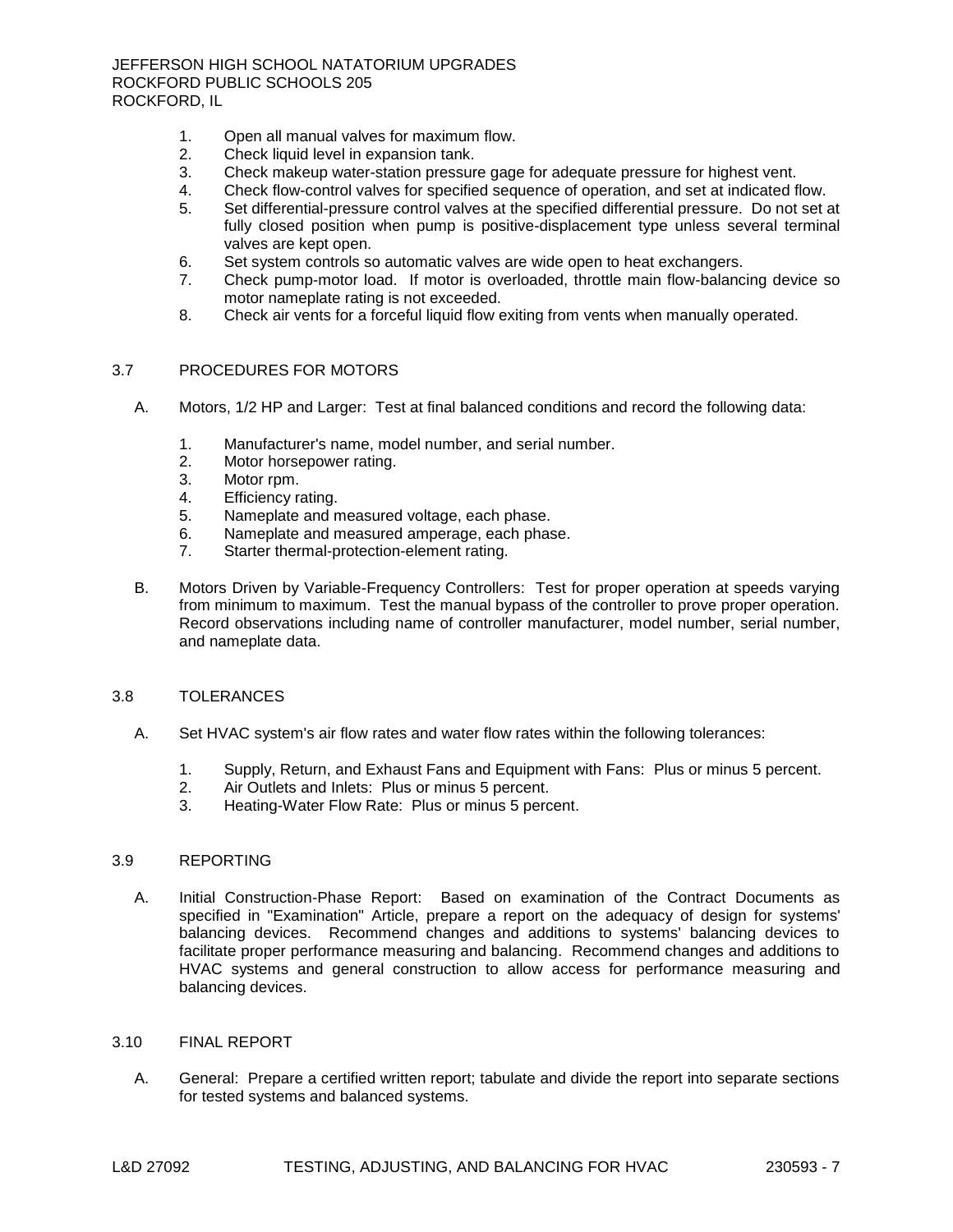- 1. Include a certification sheet at the front of the report's binder, signed and sealed by the certified testing and balancing engineer.
- 2. Include a list of instruments used for procedures, along with proof of calibration.
- B. Final Report Contents: In addition to certified field-report data, include the following:
	- 1. Pump curves.
	- 2. Fan curves.
	- 3. Manufacturers' test data.
	- 4. Field test reports prepared by system and equipment installers.
	- 5. Other information relative to equipment performance; do not include Shop Drawings and product data.
- C. General Report Data: In addition to form titles and entries, include the following data:
	- 1. Title page.
	- 2. Name and address of the TAB contractor.
	- 3. Project name.
	- 4. Project location.
	- 5. Architect's name and address.
	- 6. Engineer's name and address.
	- 7. Contractor's name and address.
	- 8. Report date.
	- 9. Signature of TAB supervisor who certifies the report.
	- 10. Table of Contents with the total number of pages defined for each section of the report. Number each page in the report.
	- 11. Summary of contents including the following:
		- a. Indicated versus final performance.
		- b. Notable characteristics of systems.
		- c. Description of system operation sequence if it varies from the Contract Documents.
	- 12. Nomenclature sheets for each item of equipment.<br>13. Data for terminal units, including manufacturer's n
	- Data for terminal units, including manufacturer's name, type, size, and fittings.
	- 14. Notes to explain why certain final data in the body of reports vary from indicated values.
	- 15. Test conditions for fans and pump performance forms including the following:
		- a. Settings for outdoor-, return-, and exhaust-air dampers.
		- b. Conditions of filters.
		- c. Cooling coil, wet- and dry-bulb conditions.
		- d. Face and bypass damper settings at coils.
		- e. Fan drive settings including settings and percentage of maximum pitch diameter.
		- f. Inlet vane settings for variable-air-volume systems.
		- g. Settings for supply-air, static-pressure controller.
		- h. Other system operating conditions that affect performance.
- D. System Diagrams: Include schematic layouts of air and hydronic distribution systems. Present each system with single-line diagram and include the following:
	- 1. Quantities of outdoor, supply, return, and exhaust airflows.
	- 2. Water and steam flow rates.
	- 3. Duct, outlet, and inlet sizes.
	- 4. Pipe and valve sizes and locations.
	- 5. Terminal units.
	- 6. Balancing stations.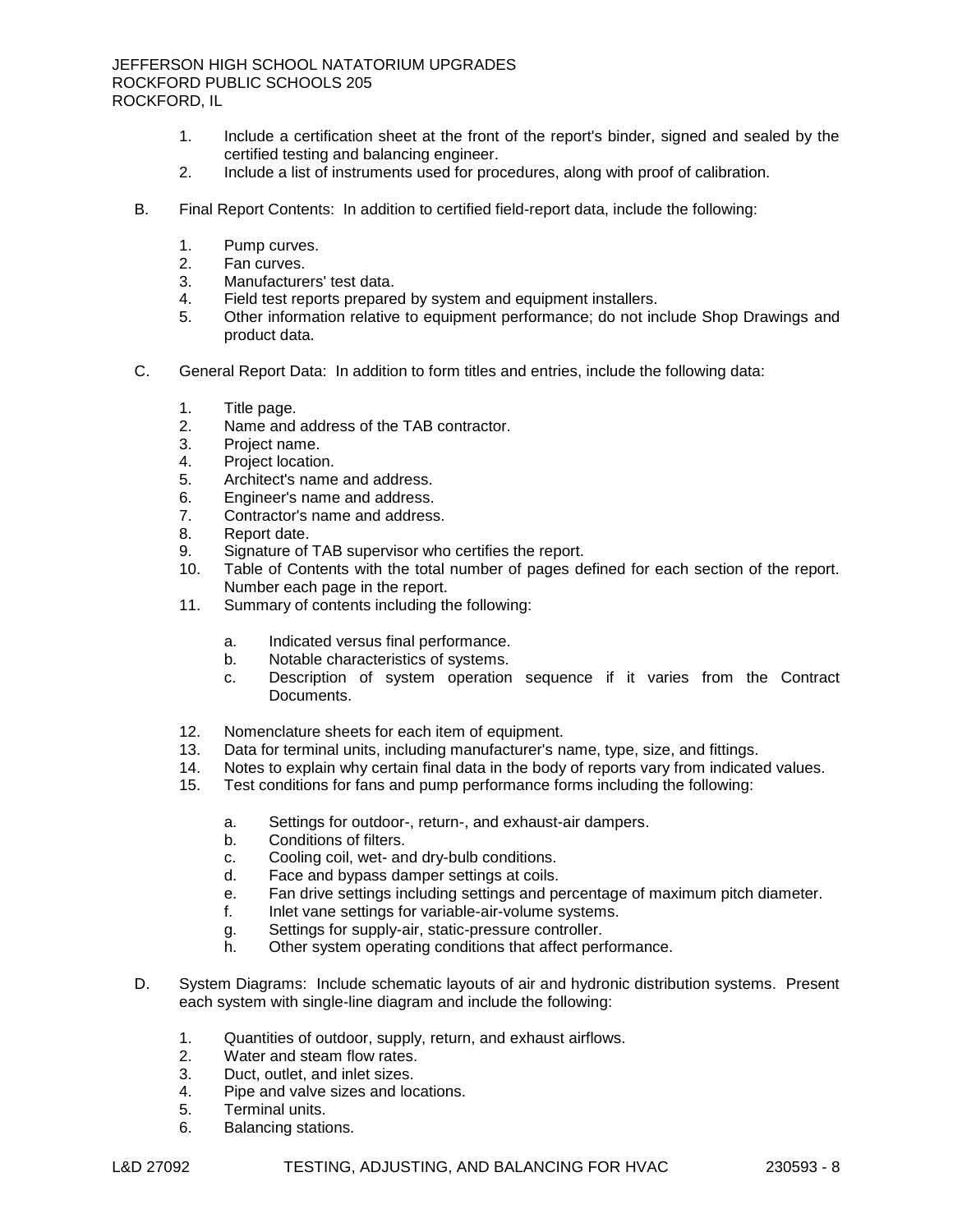## JEFFERSON HIGH SCHOOL NATATORIUM UPGRADES ROCKFORD PUBLIC SCHOOLS 205 ROCKFORD, IL

- 7. Position of balancing devices.
- E. Air-Handling-Unit Test Reports: For air-handling units with coils, include the following:
	- 1. Unit Data:
		- a. Unit identification.
		- b. Location.
		- c. Make and type.
		- d. Model number and unit size.
		- e. Manufacturer's serial number.
		- f. Unit arrangement and class.
		- g. Discharge arrangement.
		- h. Sheave make, size in inches, and bore.
		- i. Center-to-center dimensions of sheave, and amount of adjustments in inches.
		- j. Number, make, and size of belts.
		- k. Number, type, and size of filters.
	- 2. Motor Data:
		- a. Motor make, and frame type and size.
		- b. Horsepower and rpm.
		- c. Volts, phase, and hertz.
		- d. Full-load amperage and service factor.
		- e. Sheave make, size in inches, and bore.
		- f. Center-to-center dimensions of sheave, and amount of adjustments in inches.
	- 3. Test Data (Indicated and Actual Values):
		- a. Total air flow rate in cfm.
		- b. Total system static pressure in inches wg.
		- c. Fan rpm.
		- d. Discharge static pressure in inches wg.
		- e. Filter static-pressure differential in inches wg.
		- f. Preheat-coil static-pressure differential in inches wg.
		- g. Cooling-coil static-pressure differential in inches wg.
		- h. Heating-coil static-pressure differential in inches wg.
		- i. Outdoor airflow in cfm.
		- j. Return airflow in cfm.
		- k. Outdoor-air damper position.
		- l. Return-air damper position.
		- m. Vortex damper position.
- F. Fan Test Reports: For supply, return, and exhaust fans, include the following:
	- 1. Fan Data:
		- a. System identification.
		- b. Location.
		- c. Make and type.
		- d. Model number and size.
		- e. Manufacturer's serial number.
		- f. Arrangement and class.
		- g. Sheave make, size in inches, and bore.
		- h. Center-to-center dimensions of sheave, and amount of adjustments in inches.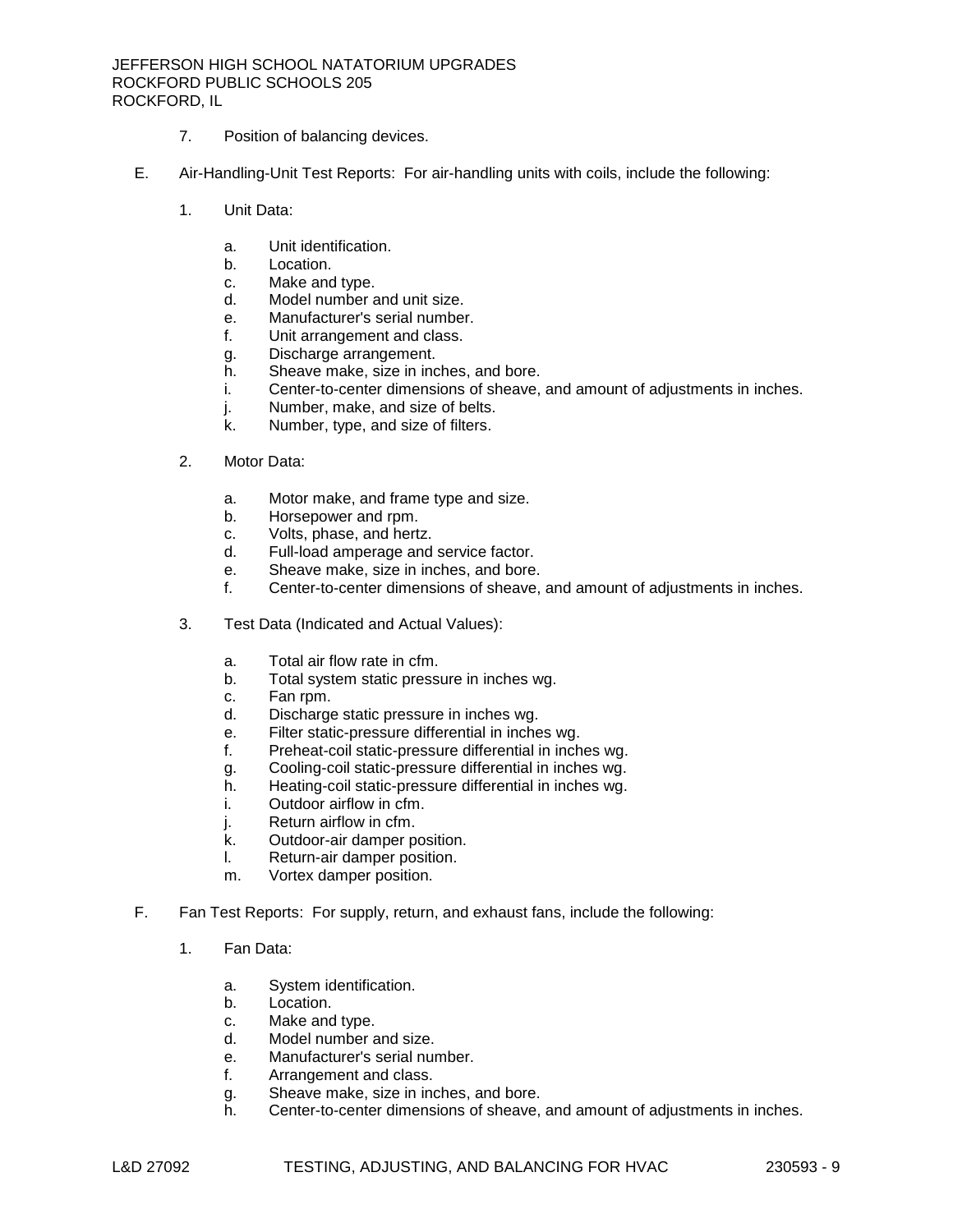- 2. Motor Data:
	- a. Motor make, and frame type and size.
	- b. Horsepower and rpm.
	- c. Volts, phase, and hertz.
	- d. Full-load amperage and service factor.
	- e. Sheave make, size in inches, and bore.
	- f. Center-to-center dimensions of sheave, and amount of adjustments in inches.
	- g. Number, make, and size of belts.
- 3. Test Data (Indicated and Actual Values):
	- a. Total airflow rate in cfm.
	- b. Total system static pressure in inches wg.
	- c. Fan rpm.
	- d. Discharge static pressure in inches wg.
	- e. Suction static pressure in inches wg.
- G. Round, Flat-Oval, and Rectangular Duct Traverse Reports: Include a diagram with a grid representing the duct cross-section and record the following:
	- 1. Report Data:
		- a. System and air-handling-unit number.
		- b. Location and zone.
		- c. Traverse air temperature in deg F.
		- d. Duct static pressure in inches wg.
		- e. Duct size in inches.
		- f. Duct area in sq. ft..
		- g. Indicated air flow rate in cfm.
		- h. Indicated velocity in fpm.
		- i. Actual air flow rate in cfm.
		- j. Actual average velocity in fpm.
		- k. Barometric pressure in psig.
- H. Air-Terminal-Device Reports:
	- 1. Unit Data:
		- a. System and air-handling unit identification.
		- b. Location and zone.
		- c. Apparatus used for test.
		- d. Area served.
		- e. Make.
		- f. Number from system diagram.
		- g. Type and model number.
		- h. Size.
		- i. Effective area in sq. ft..
	- 2. Test Data (Indicated and Actual Values):
		- a. Air flow rate in cfm.
		- b. Air velocity in fpm.
		- c. Preliminary air flow rate as needed in cfm.
		- d. Preliminary velocity as needed in fpm.
		- e. Final air flow rate in cfm.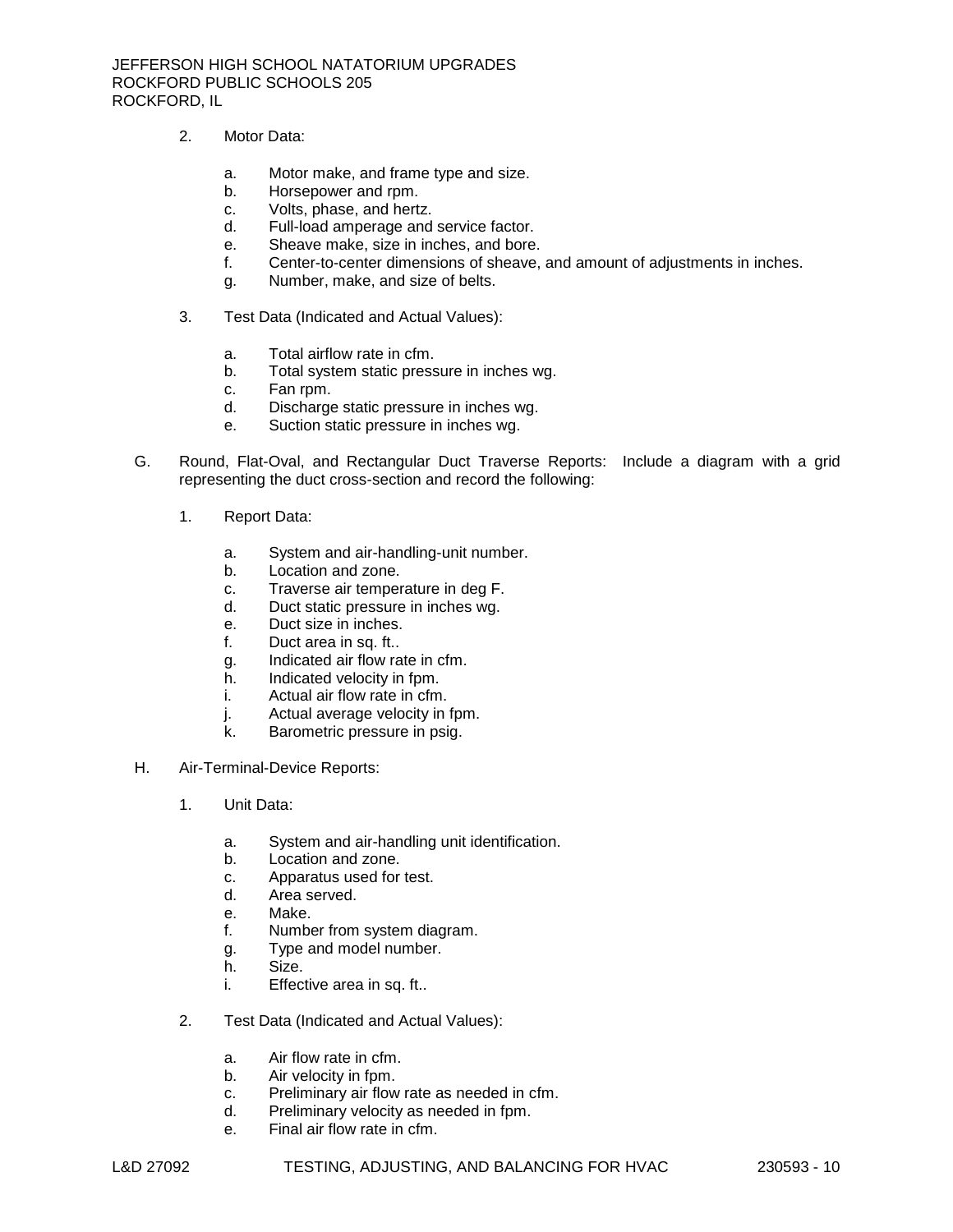- f. Final velocity in fpm.
- g. Space temperature in deg F.
- I. System-Coil Reports: For reheat coils and water coils of terminal units, include the following:
	- 1. Unit Data:
		- a. System and air-handling-unit identification.
		- b. Location and zone.
		- c. Room or riser served.
		- d. Coil make and size.
		- e. Flowmeter type.
	- 2. Test Data (Indicated and Actual Values):
		- a. Air flow rate in cfm.
		- b. Entering-water temperature in deg F.
		- c. Leaving-water temperature in deg F.
		- d. Water pressure drop in feet of head or psig.
		- e. Entering-air temperature in deg F.
		- f. Leaving-air temperature in deg F.
- J. Instrument Calibration Reports:
	- 1. Report Data:
		- a. Instrument type and make.
		- b. Serial number.
		- c. Application.
		- d. Dates of use.
		- e. Dates of calibration.

## 3.11 INSPECTIONS

- A. Initial Inspection:
	- 1. After testing and balancing are complete, operate each system and randomly check measurements to verify that the system is operating according to the final test and balance readings documented in the final report.
	- 2. Check the following for each system:
		- a. Measure airflow of at least 10 percent of air outlets.
		- b. Measure water flow of at least 5 percent of terminals.
		- c. Measure room temperature at each thermostat/temperature sensor. Compare the reading to the set point.
		- d. Verify that balancing devices are marked with final balance position.
		- e. Note deviations from the Contract Documents in the final report.
- B. Final Inspection:
	- 1. After initial inspection is complete and documentation by random checks verifies that testing and balancing are complete and accurately documented in the final report, request that a final inspection be made by Architect.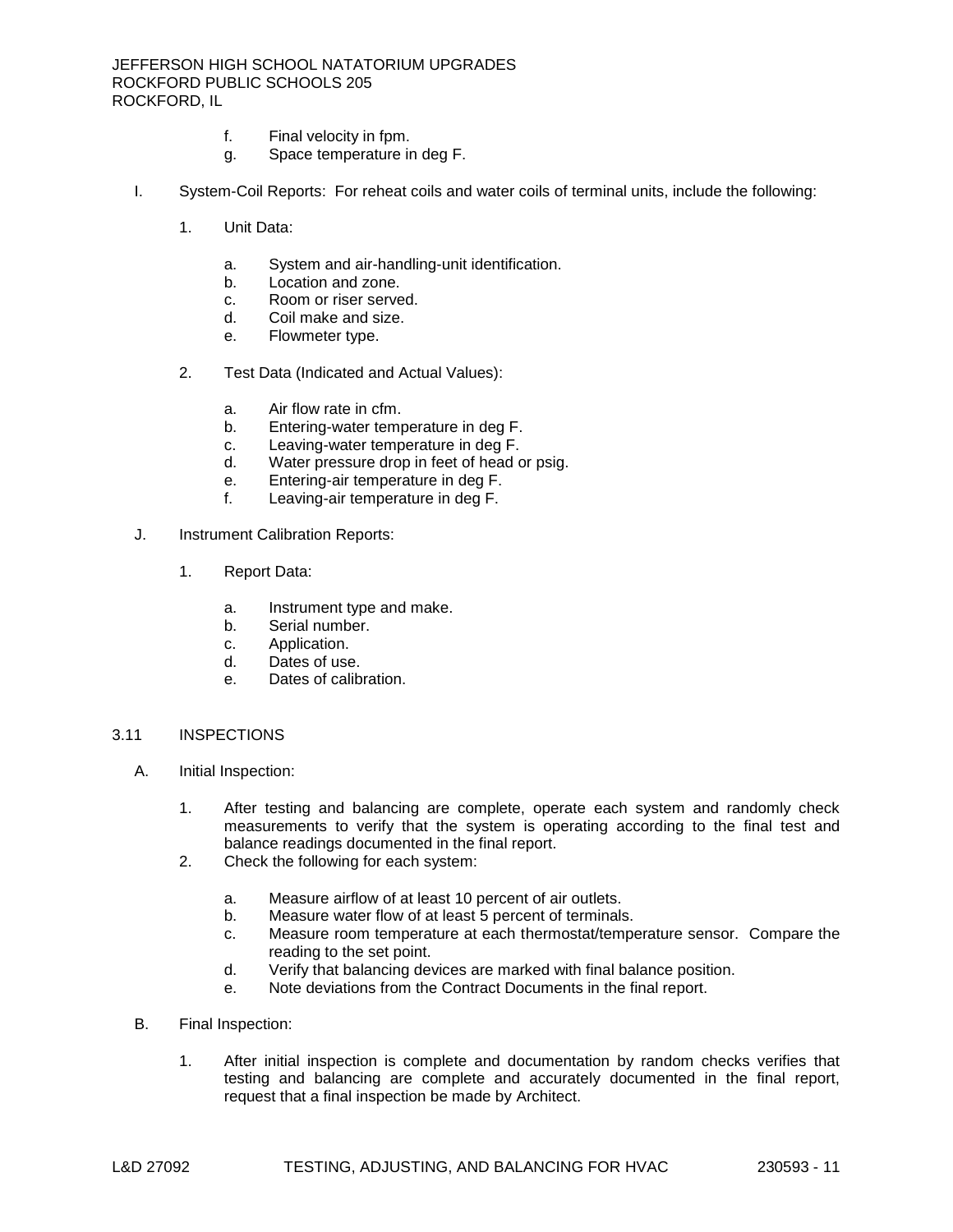- 2. The TAB contractor's test and balance engineer shall conduct the inspection in the presence of Architect.
- 3. Architect shall randomly select measurements, documented in the final report, to be rechecked. Rechecking shall be limited to either 10 percent of the total measurements recorded or the extent of measurements that can be accomplished in a normal 8-hour business day.
- 4. If rechecks yield measurements that differ from the measurements documented in the final report by more than the tolerances allowed, the measurements shall be noted as "FAILED."
- 5. If the number of "FAILED" measurements is greater than 10 percent of the total measurements checked during the final inspection, the testing and balancing shall be considered incomplete and shall be rejected.
- C. TAB Work will be considered defective if it does not pass final inspections. If TAB Work fails, proceed as follows:
	- 1. Recheck all measurements and make adjustments. Revise the final report and balancing device settings to include all changes; resubmit the final report and request a second final inspection.
	- 2. If the second final inspection also fails, Owner may contract the services of another TAB contractor to complete TAB Work according to the Contract Documents and deduct the cost of the services from the original TAB contractor's final payment.
- D. Prepare test and inspection reports.

## 3.12 ADDITIONAL TESTS

- A. Within 90 days of completing TAB, perform additional TAB to verify that balanced conditions are being maintained throughout and to correct unusual conditions.
- B. Seasonal Periods: If initial TAB procedures were not performed during near-peak summer and winter conditions, perform additional TAB during near-peak summer and winter conditions.

END OF SECTION 23 05 93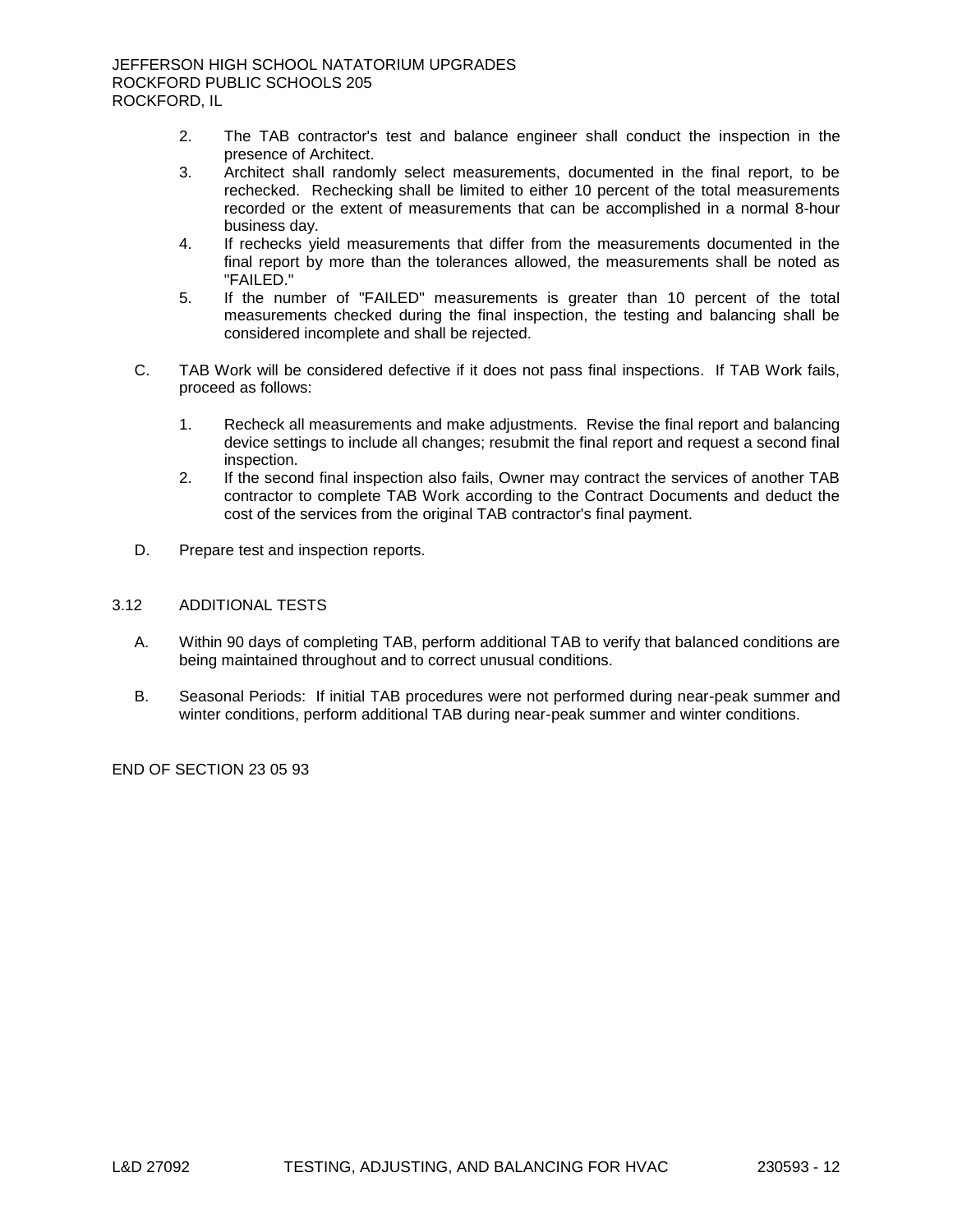SECTION 23 07 13 - DUCT INSULATION

PART 1 - GENERAL

## 1.1 RELATED DOCUMENTS

A. Drawings and general provisions of the Contract, including General and Supplementary Conditions, Division 00 Information for Bidders, and Division 01 Specification Sections, apply to this Section.

### 1.2 SUMMARY

- A. Section includes insulating the following duct services:
	- 1. Indoor, exposed supply and outdoor air.
	- 2. Indoor, exposed exhaust between isolation damper and penetration of building exterior.
- B. Related Sections:
	- 1. Division 23 Section "HVAC Piping Insulation."
	- 2. Division 23 Section "Metal Ducts" for duct liners.

## 1.3 ACTION SUBMITTALS

A. Product Data: For each type of product indicated. Include thermal conductivity, water-vapor permeance thickness, and jackets (both factory- and field-applied if any).

## 1.4 QUALITY ASSURANCE

- A. Surface-Burning Characteristics: For insulation and related materials, as determined by testing identical products according to ASTM E 84, by a testing agency acceptable to authorities having jurisdiction. Factory label insulation and jacket materials and adhesive, mastic, tapes, and cement material containers, with appropriate markings of applicable testing agency.
	- 1. Insulation Installed Indoors: Flame-spread index of 25 or less, and smoke-developed index of 50 or less.
	- 2. Insulation Installed Outdoors: Flame-spread index of 75 or less, and smoke-developed index of 150 or less.

# 1.5 DELIVERY, STORAGE, AND HANDLING

A. Packaging: Insulation material containers shall be marked by manufacturer with appropriate ASTM standard designation, type and grade, and maximum use temperature.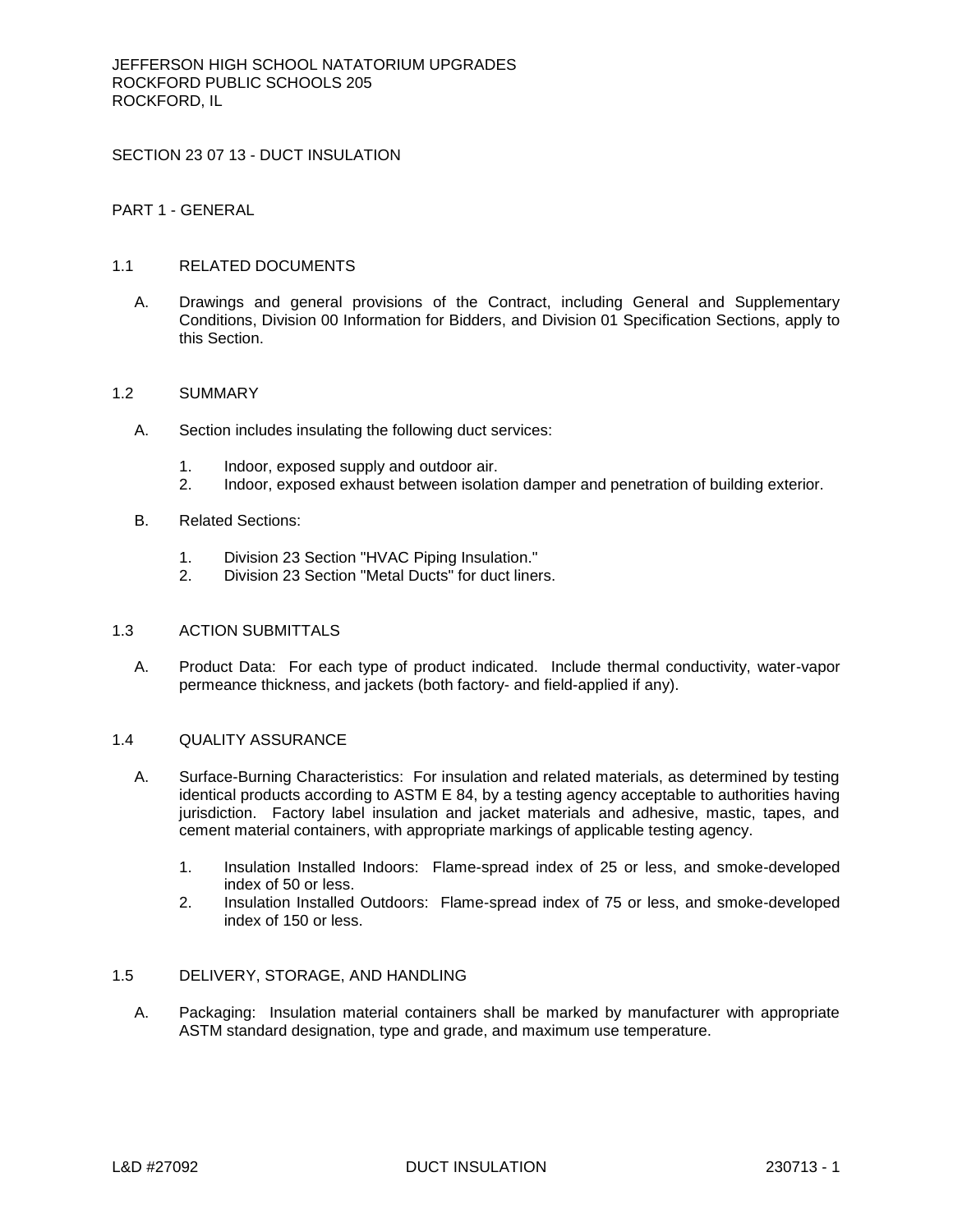## 1.6 COORDINATION

- A. Coordinate sizes and locations of supports, hangers, and insulation shields specified in Division 23 Section "Hangers and Supports for HVAC Piping and Equipment."
- B. Coordinate clearance requirements with duct Installer for duct insulation application. Before preparing ductwork Shop Drawings, establish and maintain clearance requirements for installation of insulation and field-applied jackets and finishes and for space required for maintenance.
- C. Coordinate installation and testing of heat tracing.

## 1.7 SCHEDULING

- A. Schedule insulation application after pressure testing systems and, where required, after installing and testing heat tracing. Insulation application may begin on segments that have satisfactory test results.
- B. Complete installation and concealment of plastic materials as rapidly as possible in each area of construction.

# PART 2 - PRODUCTS

## 2.1 INSULATION MATERIALS

- A. Comply with requirements in "Duct Insulation Schedule, General," "Indoor Duct and Plenum Insulation Schedule," and "Aboveground, Outdoor Duct and Plenum Insulation Schedule" articles for where insulating materials shall be applied.
- B. Products shall not contain asbestos, lead, mercury, or mercury compounds.
- C. Products that come in contact with stainless steel shall have a leachable chloride content of less than 50 ppm when tested according to ASTM C 871.
- D. Insulation materials for use on austenitic stainless steel shall be qualified as acceptable according to ASTM C 795.
- E. Foam insulation materials shall not use CFC or HCFC blowing agents in the manufacturing process.
- F. Mineral-Fiber Blanket Insulation: Mineral or glass fibers bonded with a thermosetting resin. Comply with ASTM C 553, Type II and ASTM C 1290, Type III with factory-applied FSK jacket. Factory-applied jacket requirements are specified in "Factory-Applied Jackets" Article.
	- 1. Products: Subject to compliance with requirements, provide one of the following:
		- a. CertainTeed Corp.; SoftTouch Duct Wrap.
		- b. Johns Manville; Microlite.
		- c. Knauf Insulation; Friendly Feel Duct Wrap.
		- d. Manson Insulation Inc.; Alley Wrap.
		- e. Owens Corning; SOFTR All-Service Duct Wrap.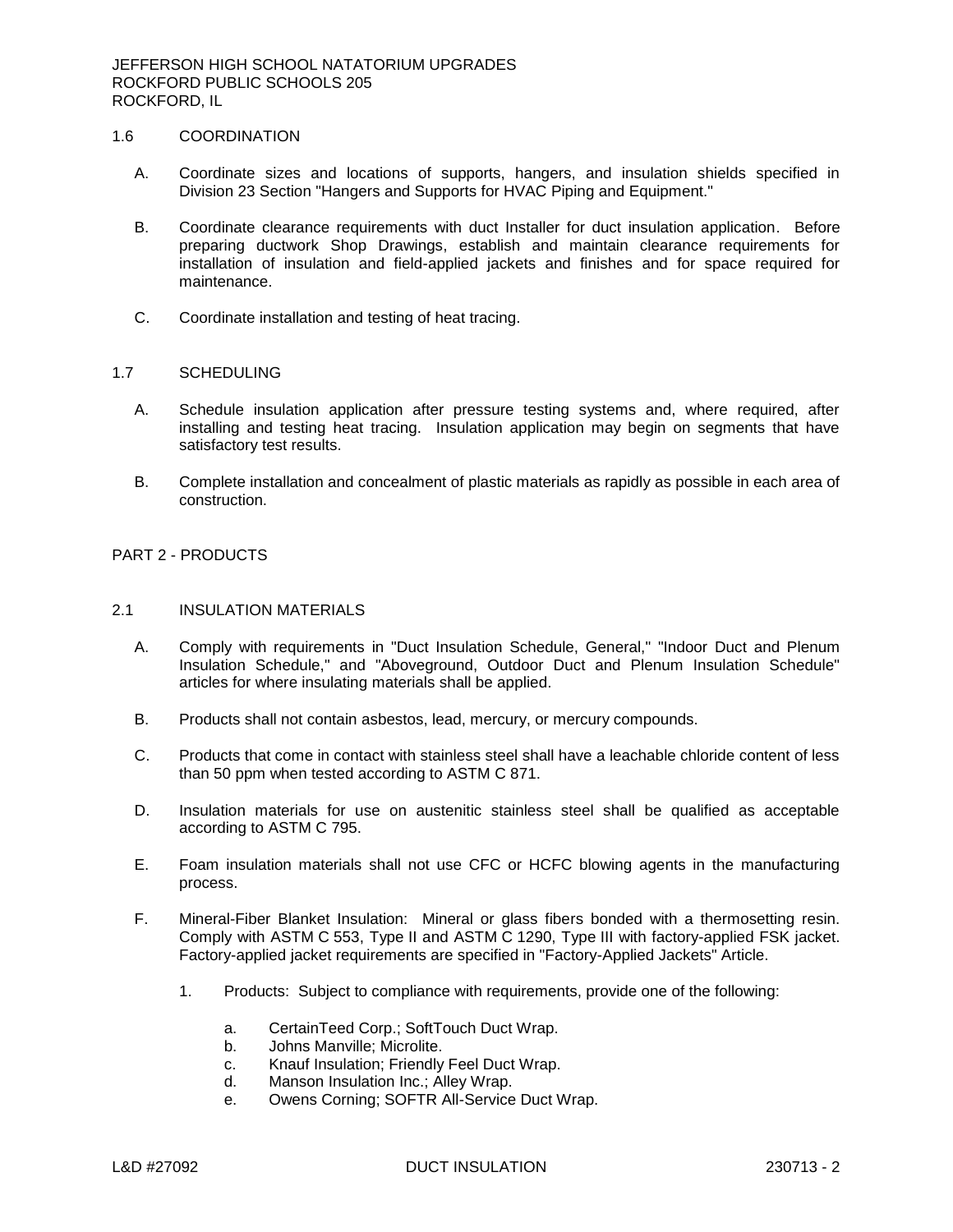- G. Mineral-Fiber Board Insulation: Mineral or glass fibers bonded with a thermosetting resin. Comply with ASTM C 612, Type IA or Type IB. For duct and plenum applications, provide insulation with factory-applied ASJ. Factory-applied jacket requirements are specified in "Factory-Applied Jackets" Article.
	- 1. Products: Subject to compliance with requirements, provide one of the following:
		- a. CertainTeed Corp.; Commercial Board.
		- b. Fibrex Insulations Inc.; FBX.
		- c. Johns Manville; 800 Series Spin-Glas.
		- d. Knauf Insulation; Insulation Board.
		- e. Manson Insulation Inc.; AK Board.
		- f. Owens Corning; Fiberglas 700 Series.

### 2.2 ADHESIVES

- A. Materials shall be compatible with insulation materials, jackets, and substrates and for bonding insulation to itself and to surfaces to be insulated unless otherwise indicated.
- B. Mineral-Fiber Adhesive: Comply with MIL-A-3316C, Class 2, Grade A.
	- 1. Products: Subject to compliance with requirements, provide one of the following:
		- a. Childers Brand, Specialty Construction Brands, Inc., a business of H. B. Fuller Company; CP-127.
		- b. Eagle Bridges Marathon Industries; 225.
		- c. Foster Brand, Specialty Construction Brands, Inc., a business of H. B. Fuller Company; 85-60/85-70.
		- d. Mon-Eco Industries, Inc.; 22-25.
	- 2. For indoor applications, adhesive shall have a VOC content of 80 g/L or less when calculated according to 40 CFR 59, Subpart D (EPA Method 24).
	- 3. Adhesive shall comply with the testing and product requirements of the California Department of Health Services' "Standard Practice for the Testing of Volatile Organic Emissions from Various Sources Using Small-Scale Environmental Chambers."
- C. ASJ Adhesive, and FSK Jacket Adhesive: Comply with MIL-A-3316C, Class 2, Grade A for bonding insulation jacket lap seams and joints.
	- 1. Products: Subject to compliance with requirements, provide one of the following:
		- a. Childers Brand, Specialty Construction Brands, Inc., a business of H. B. Fuller Company; CP-82.
		- b. Eagle Bridges Marathon Industries; 225.
		- c. Foster Brand, Specialty Construction Brands, Inc., a business of H. B. Fuller Company; 85-50.
		- d. Mon-Eco Industries, Inc.; 22-25.
	- 2. For indoor applications, adhesive shall have a VOC content of 50 g/L or less when calculated according to 40 CFR 59, Subpart D (EPA Method 24).
	- 3. Adhesive shall comply with the testing and product requirements of the California Department of Health Services' "Standard Practice for the Testing of Volatile Organic Emissions from Various Sources Using Small-Scale Environmental Chambers."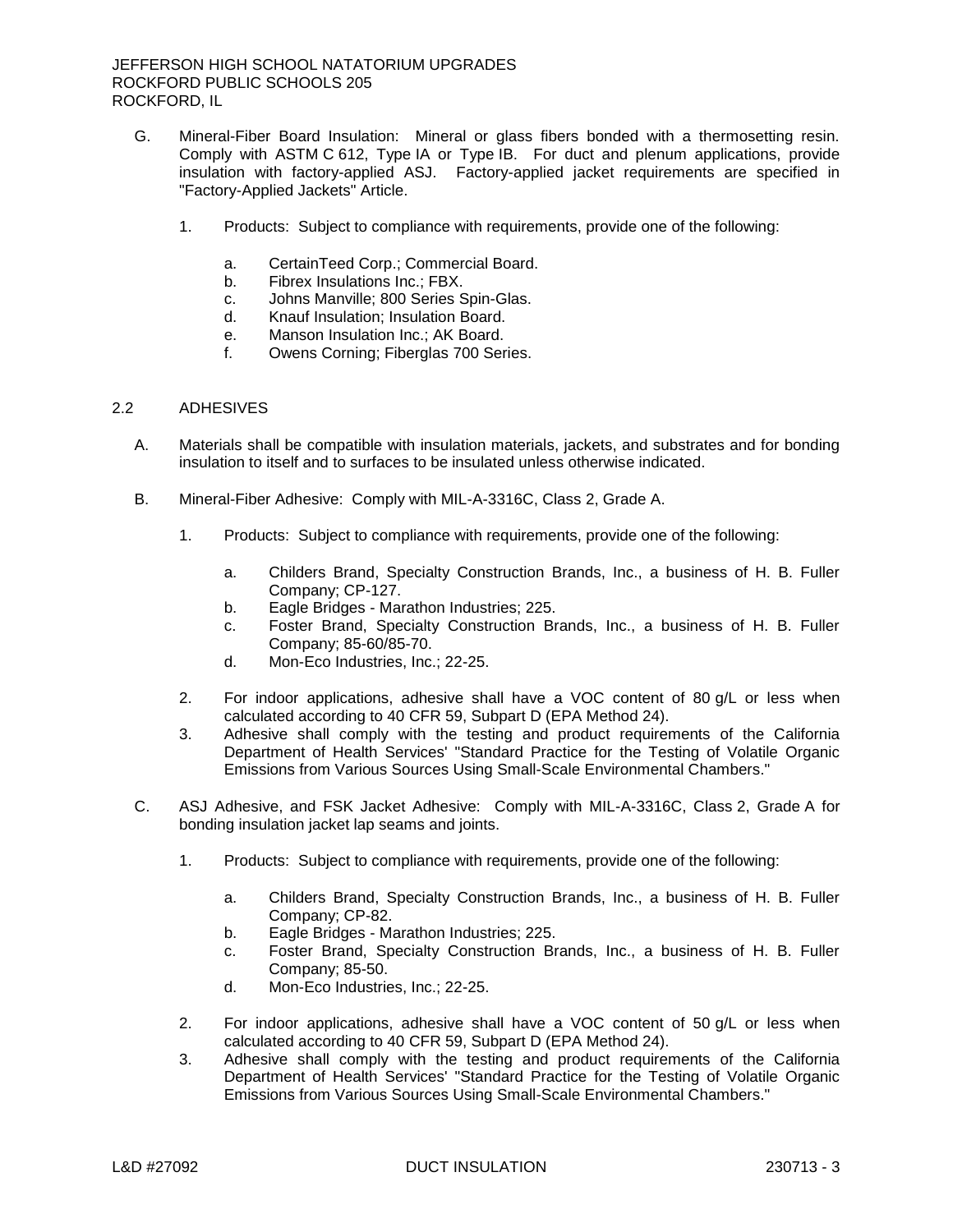# 2.3 MASTICS

- A. Materials shall be compatible with insulation materials, jackets, and substrates; comply with MIL-PRF-19565C, Type II.
	- 1. For indoor applications, use mastics that have a VOC content of 50 g/L or less when calculated according to 40 CFR 59, Subpart D (EPA Method 24).
- B. Vapor-Barrier Mastic: Water based; suitable for indoor use on below ambient services.
	- 1. Products: Subject to compliance with requirements, available products that may be incorporated into the Work include, but are not limited to, the following:
		- a. Foster Brand, Specialty Construction Brands, Inc., a business of H. B. Fuller Company; 30-80/30-90.
		- b. Vimasco Corporation; 749.
	- 2. Water-Vapor Permeance: ASTM E 96/E 96M, Procedure B, 0.013 perm at 43-mil dry film thickness.
	- 3. Service Temperature Range: Minus 20 to plus 180 deg F.
	- 4. Solids Content: ASTM D 1644, 58 percent by volume and 70 percent by weight.
	- 5. Color: White.
- C. Vapor-Barrier Mastic: Solvent based; suitable for indoor use on below ambient services.
	- 1. Products: Subject to compliance with requirements, provide one of the following:
		- a. Childers Brand, Specialty Construction Brands, Inc., a business of H. B. Fuller Company; CP-30.
		- b. Eagle Bridges Marathon Industries; 501.
		- c. Foster Brand, Specialty Construction Brands, Inc., a business of H. B. Fuller Company; 30-35.
		- d. Mon-Eco Industries, Inc.; 55-10.
	- 2. Water-Vapor Permeance: ASTM F 1249, 0.05 perm at 35-mil dry film thickness.
	- 3. Service Temperature Range: 0 to 180 deg F.
	- 4. Solids Content: ASTM D 1644, 44 percent by volume and 62 percent by weight.
	- 5. Color: White.
- D. Vapor-Barrier Mastic: Solvent based; suitable for outdoor use on below ambient services.
	- 1. Products: Subject to compliance with requirements, provide one of the following:
		- a. Childers Brand, Specialty Construction Brands, Inc., a business of H. B. Fuller Company; Encacel.
		- b. Eagle Bridges Marathon Industries; 570.
		- c. Foster Brand, Specialty Construction Brands, Inc., a business of H. B. Fuller Company; 60-95/60-96.
	- 2. Water-Vapor Permeance: ASTM F 1249, 0.05 perm at 30-mil dry film thickness.
	- 3. Service Temperature Range: Minus 50 to plus 220 deg F.
	- 4. Solids Content: ASTM D 1644, 33 percent by volume and 46 percent by weight.
	- 5. Color: White.
- E. Breather Mastic: Water based; suitable for indoor and outdoor use on above ambient services.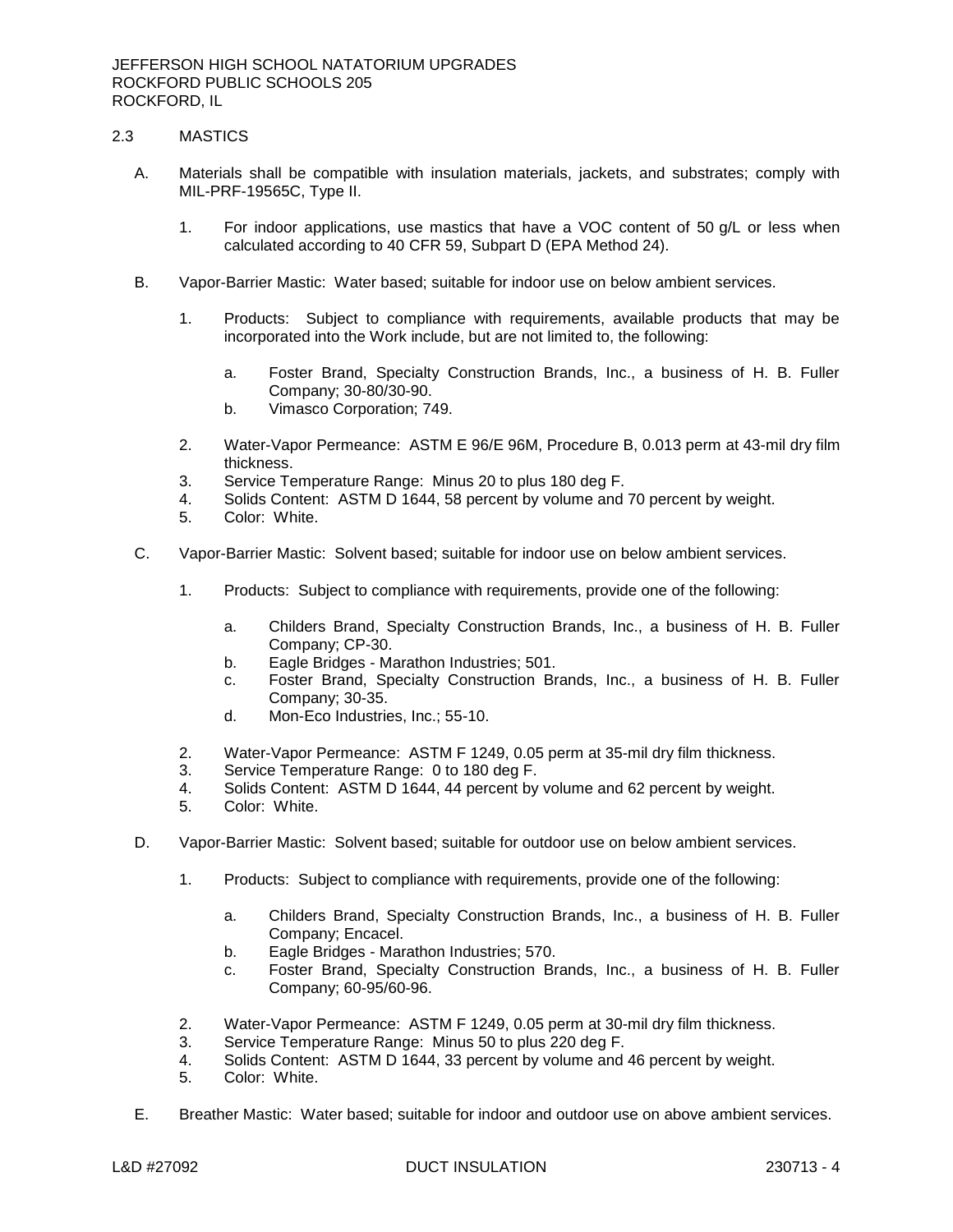- 1. Products: Subject to compliance with requirements, provide one of the following:
	- a. Childers Brand, Specialty Construction Brands, Inc., a business of H. B. Fuller Company; CP-10.
	- b. Eagle Bridges Marathon Industries; 550.
	- c. Foster Brand, Specialty Construction Brands, Inc., a business of H. B. Fuller Company; 46-50.
	- d. Mon-Eco Industries, Inc.; 55-50.
	- e. Vimasco Corporation; WC-1/WC-5.
- 2. Water-Vapor Permeance: ASTM F 1249, 1.8 perms at 0.0625-inch dry film thickness.
- 3. Service Temperature Range: Minus 20 to plus 180 deg F.
- 4. Solids Content: 60 percent by volume and 66 percent by weight.
- 5. Color: White.

### 2.4 SEALANTS

- A. FSK and Metal Jacket Flashing Sealants:
	- 1. Products: Subject to compliance with requirements, provide one of the following:
		- a. Childers Brand, Specialty Construction Brands, Inc., a business of H. B. Fuller Company; CP-76.
		- b. Eagle Bridges Marathon Industries; 405.
		- c. Foster Brand, Specialty Construction Brands, Inc., a business of H. B. Fuller Company; 95-44.
		- d. Mon-Eco Industries, Inc.; 44-05.
	- 2. Materials shall be compatible with insulation materials, jackets, and substrates.
	- 3. Fire- and water-resistant, flexible, elastomeric sealant.
	- 4. Service Temperature Range: Minus 40 to plus 250 deg F.
	- 5. Color: Aluminum.
	- 6. For indoor applications, sealants shall have a VOC content of 420 g/L or less when calculated according to 40 CFR 59, Subpart D (EPA Method 24).
	- 7. Sealants shall comply with the testing and product requirements of the California Department of Health Services' "Standard Practice for the Testing of Volatile Organic Emissions from Various Sources Using Small-Scale Environmental Chambers."
- B. ASJ Flashing Sealants, and Vinyl and PVC Jacket Flashing Sealants:
	- 1. Products: Subject to compliance with requirements, available products that may be incorporated into the Work include, but are not limited to, the following:
		- a. Childers Brand, Specialty Construction Brands, Inc., a business of H. B. Fuller Company; CP-76.
	- 2. Materials shall be compatible with insulation materials, jackets, and substrates.
	- 3. Fire- and water-resistant, flexible, elastomeric sealant.
	- 4. Service Temperature Range: Minus 40 to plus 250 deg F.
	- 5. Color: White.
	- 6. For indoor applications, sealants shall have a VOC content of 420 g/L or less when calculated according to 40 CFR 59, Subpart D (EPA Method 24).
	- 7. Sealants shall comply with the testing and product requirements of the California Department of Health Services' "Standard Practice for the Testing of Volatile Organic Emissions from Various Sources Using Small-Scale Environmental Chambers."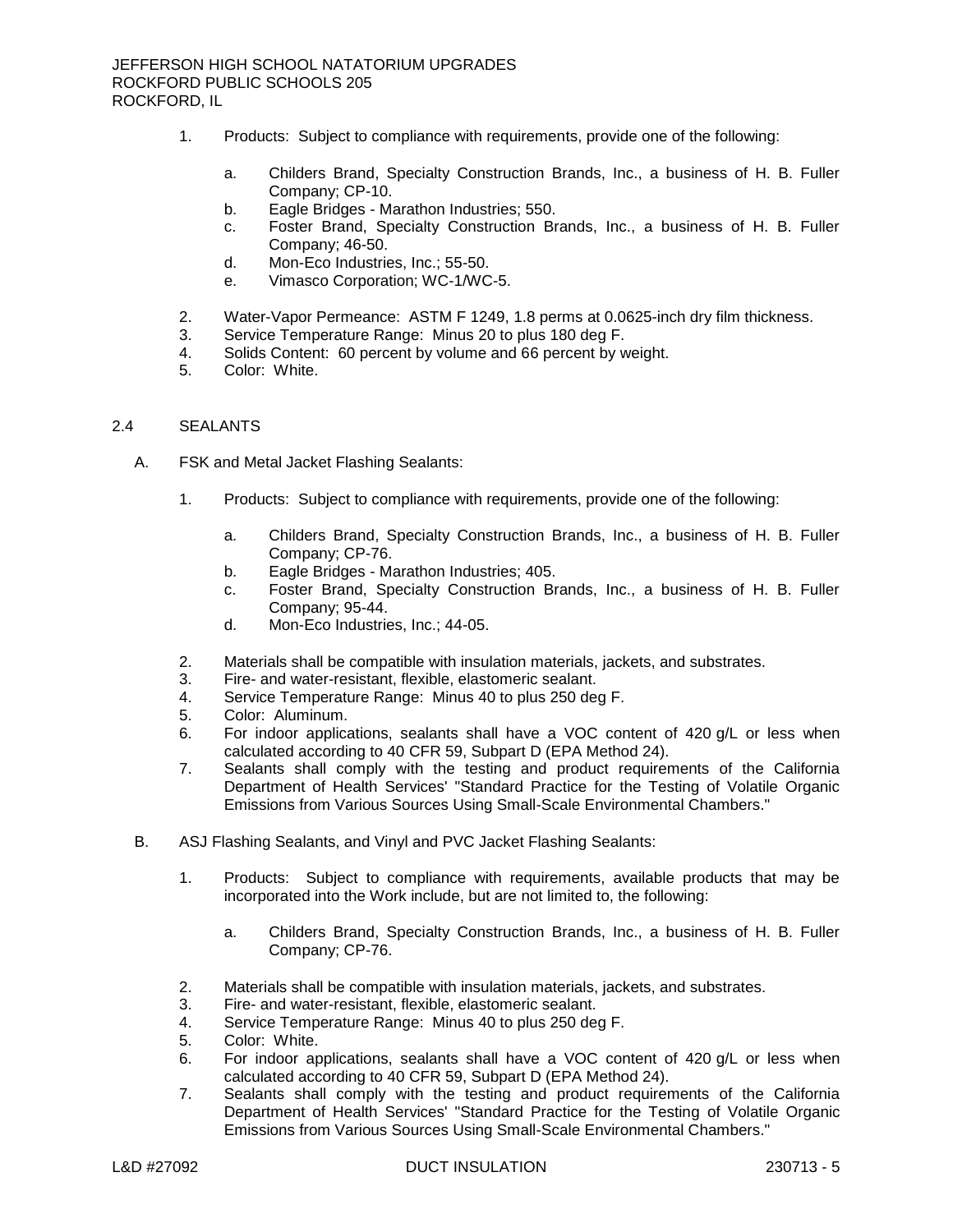# 2.5 FACTORY-APPLIED JACKETS

- A. Insulation system schedules indicate factory-applied jackets on various applications. When factory-applied jackets are indicated, comply with the following:
	- 1. ASJ: White, kraft-paper, fiberglass-reinforced scrim with aluminum-foil backing; complying with ASTM C 1136, Type I.
	- 2. ASJ-SSL: ASJ with self-sealing, pressure-sensitive, acrylic-based adhesive covered by a removable protective strip; complying with ASTM C 1136, Type I.
	- 3. FSK Jacket: Aluminum-foil, fiberglass-reinforced scrim with kraft-paper backing; complying with ASTM C 1136, Type II.
	- 4. FSP Jacket: Aluminum-foil, fiberglass-reinforced scrim with polyethylene backing; complying with ASTM C 1136, Type II.

### 2.6 TAPES

- A. ASJ Tape: White vapor-retarder tape matching factory-applied jacket with acrylic adhesive, complying with ASTM C 1136.
	- 1. Products: Subject to compliance with requirements, provide one of the following:
		- a. ABI, Ideal Tape Division; 428 AWF ASJ.
		- b. Avery Dennison Corporation, Specialty Tapes Division; Fasson 0836.
		- c. Compac Corporation; 104 and 105.
		- d. Venture Tape; 1540 CW Plus, 1542 CW Plus, and 1542 CW Plus/SQ.
	- 2. Width: 3 inches.
	- 3. Thickness: 11.5 mils.
	- 4. Adhesion: 90 ounces force/inch in width.
	- 5. Elongation: 2 percent.
	- 6. Tensile Strength: 40 lbf/inch in width.
	- 7. ASJ Tape Disks and Squares: Precut disks or squares of ASJ tape.
- B. FSK Tape: Foil-face, vapor-retarder tape matching factory-applied jacket with acrylic adhesive; complying with ASTM C 1136.
	- 1. Products: Subject to compliance with requirements, provide one of the following:
		- a. ABI, Ideal Tape Division; 491 AWF FSK.
		- b. Avery Dennison Corporation, Specialty Tapes Division; Fasson 0827.
		- c. Compac Corporation; 110 and 111.
		- d. Venture Tape; 1525 CW NT, 1528 CW, and 1528 CW/SQ.
	- 2. Width: 3 inches.
	- 3. Thickness: 6.5 mils.
	- 4. Adhesion: 90 ounces force/inch in width.
	- 5. Elongation: 2 percent.
	- 6. Tensile Strength: 40 lbf/inch in width.
	- 7. FSK Tape Disks and Squares: Precut disks or squares of FSK tape.
- C. Aluminum-Foil Tape: Vapor-retarder tape with acrylic adhesive.
	- 1. Products: Subject to compliance with requirements, provide one of the following: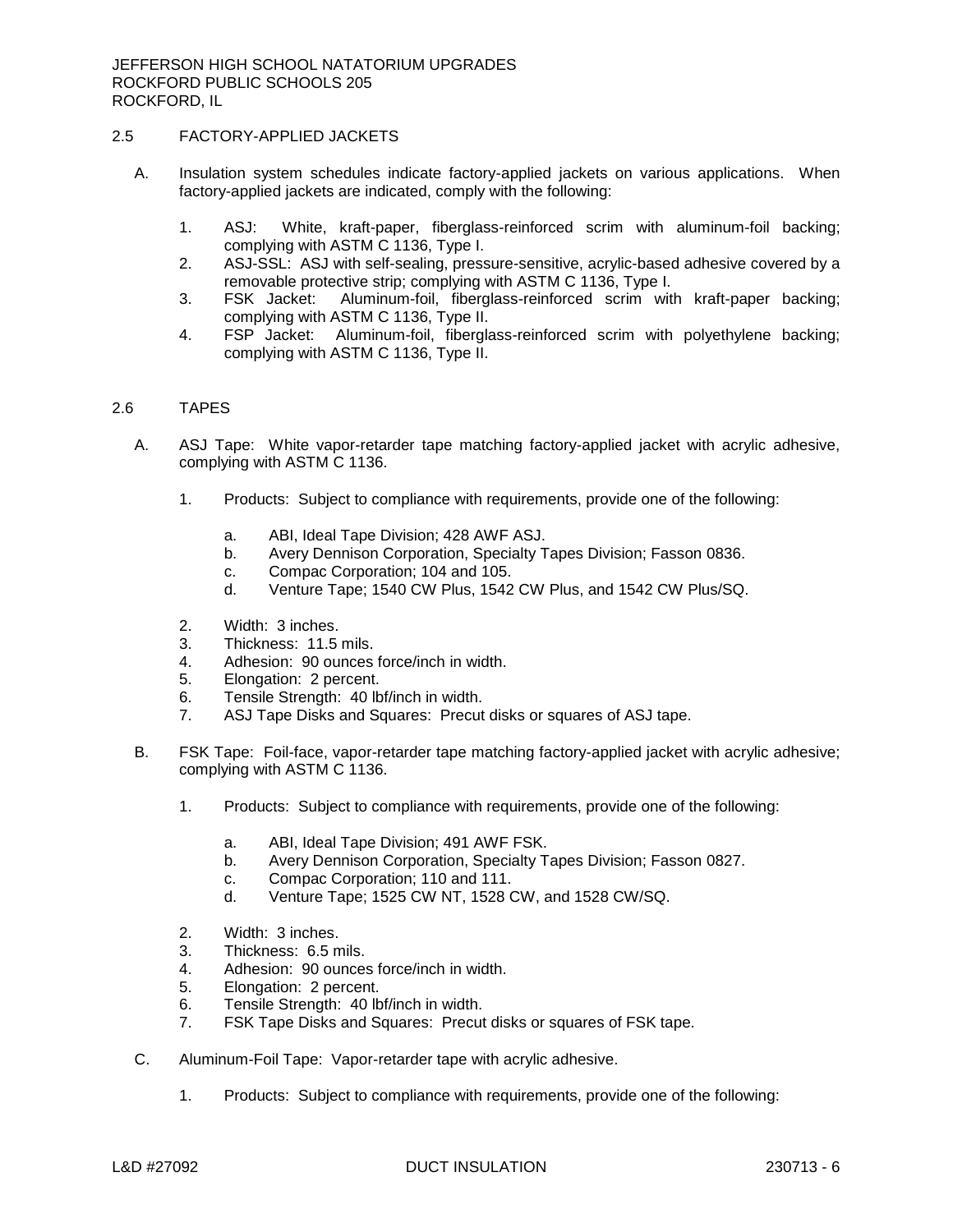- a. ABI, Ideal Tape Division; 488 AWF.
- b. Avery Dennison Corporation, Specialty Tapes Division; Fasson 0800.
- c. Compac Corporation; 120.
- d. Venture Tape; 3520 CW.
- 2. Width: 2 inches.
- 3. Thickness: 3.7 mils.
- 4. Adhesion: 100 ounces force/inch in width.
- 5. Elongation: 5 percent.
- 6. Tensile Strength: 34 lbf/inch in width.

### 2.7 SECUREMENTS

- A. Bands:
	- 1. Products: Subject to compliance with requirements, available products that may be incorporated into the Work include, but are not limited to, the following:
		- a. ITW Insulation Systems; Gerrard Strapping and Seals.
		- b. RPR Products, Inc.; Insul-Mate Strapping, Seals, and Springs.
	- 2. Stainless Steel: ASTM A 167 or ASTM A 240/A 240M, Type 304 or Type 316; 0.015 inch thick, 1/2 inch wide with wing seal or closed seal.
	- 3. Aluminum: ASTM B 209, Alloy 3003, 3005, 3105, or 5005; Temper H-14, 0.020 inch thick, 1/2 inch wide with wing seal or closed seal.
	- 4. Springs: Twin spring set constructed of stainless steel with ends flat and slotted to accept metal bands. Spring size determined by manufacturer for application.
- B. Insulation Pins and Hangers:
	- 1. Capacitor-Discharge-Weld Pins: Copper- or zinc-coated steel pin, fully annealed for capacitor-discharge welding, 0.106-inch- diameter shank, length to suit depth of insulation indicated.
		- a. Products: Subject to compliance with requirements, provide one of the following:
			- 1) AGM Industries, Inc.; CWP-1.
			- 2) GEMCO; CD.
			- 3) Midwest Fasteners, Inc.; CD.
			- 4) Nelson Stud Welding; TPA, TPC, and TPS.
	- 2. Cupped-Head, Capacitor-Discharge-Weld Pins: Copper- or zinc-coated steel pin, fully annealed for capacitor-discharge welding, 0.106-inch- diameter shank, length to suit depth of insulation indicated with integral 1-1/2-inch galvanized carbon-steel washer.
		- a. Products: Subject to compliance with requirements, provide one of the following:
			- 1) AGM Industries, Inc.; CHP-1.
			- 2) GEMCO; Cupped Head Weld Pin.
			- 3) Midwest Fasteners, Inc.; Cupped Head.
			- 4) Nelson Stud Welding; CHP.
	- 3. Metal, Adhesively Attached, Perforated-Base Insulation Hangers: Baseplate welded to projecting spindle that is capable of holding insulation, of thickness indicated, securely in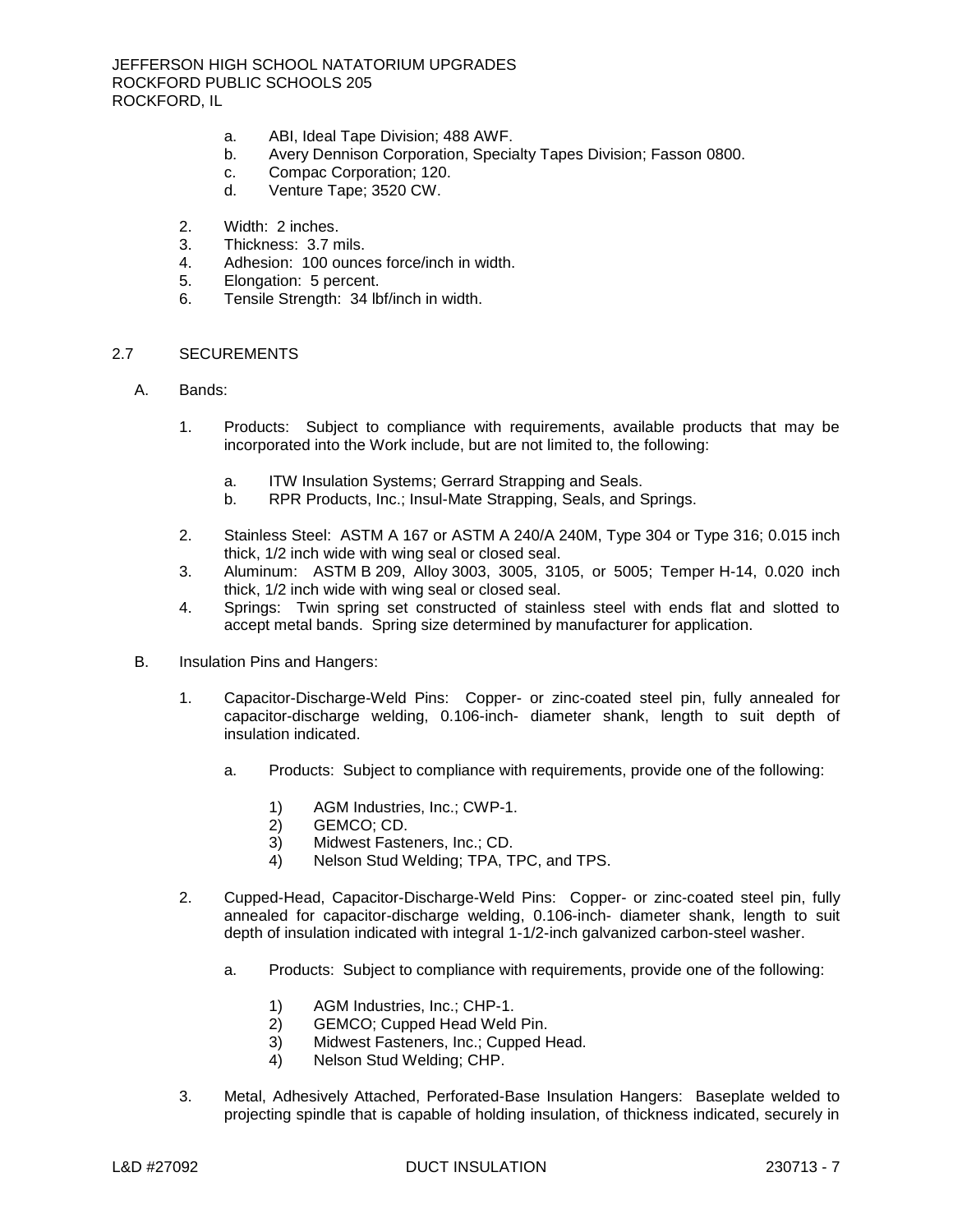position indicated when self-locking washer is in place. Comply with the following requirements:

- a. Products: Subject to compliance with requirements, provide one of the following:
	- 1) AGM Industries, Inc.; Tactoo Perforated Base Insul-Hangers.
	- 2) GEMCO; Perforated Base.
	- 3) Midwest Fasteners, Inc.; Spindle.
- b. Baseplate: Perforated, galvanized carbon-steel sheet, 0.030 inch thick by 2 inches square.
- c. Spindle: Copper- or zinc-coated, low-carbon steel, fully annealed, 0.106-inchdiameter shank, length to suit depth of insulation indicated.
- d. Adhesive: Recommended by hanger manufacturer. Product with demonstrated capability to bond insulation hanger securely to substrates indicated without damaging insulation, hangers, and substrates.
- 4. Nonmetal, Adhesively Attached, Perforated-Base Insulation Hangers: Baseplate fastened to projecting spindle that is capable of holding insulation, of thickness indicated, securely in position indicated when self-locking washer is in place. Comply with the following requirements:
	- a. Products: Subject to compliance with requirements, available products that may be incorporated into the Work include, but are not limited to, the following:
		- 1) GEMCO; Nylon Hangers.
		- 2) Midwest Fasteners, Inc.; Nylon Insulation Hangers.
	- b. Baseplate: Perforated, nylon sheet, 0.030 inch thick by 1-1/2 inches in diameter.
	- c. Spindle: Nylon, 0.106-inch- diameter shank, length to suit depth of insulation indicated, up to 2-1/2 inches.
	- d. Adhesive: Recommended by hanger manufacturer. Product with demonstrated capability to bond insulation hanger securely to substrates indicated without damaging insulation, hangers, and substrates.
- 5. Self-Sticking-Base Insulation Hangers: Baseplate welded to projecting spindle that is capable of holding insulation, of thickness indicated, securely in position indicated when self-locking washer is in place. Comply with the following requirements:
	- a. Products: Subject to compliance with requirements, provide one of the following:
		- 1) AGM Industries, Inc.; Tactoo Self-Adhering Insul-Hangers.
		- 2) GEMCO; Peel & Press.
		- 3) Midwest Fasteners, Inc.; Self Stick.
	- b. Baseplate: Galvanized carbon-steel sheet, 0.030 inch thick by 2 inches square.
	- c. Spindle: Copper- or zinc-coated, low-carbon steel, fully annealed, 0.106-inchdiameter shank, length to suit depth of insulation indicated.
	- d. Adhesive-backed base with a peel-off protective cover.
- 6. Insulation-Retaining Washers: Self-locking washers formed from 0.016-inch- thick, galvanized-steel sheet, with beveled edge sized as required to hold insulation securely in place but not less than 1-1/2 inches in diameter.
	- a. Products: Subject to compliance with requirements, provide one of the following: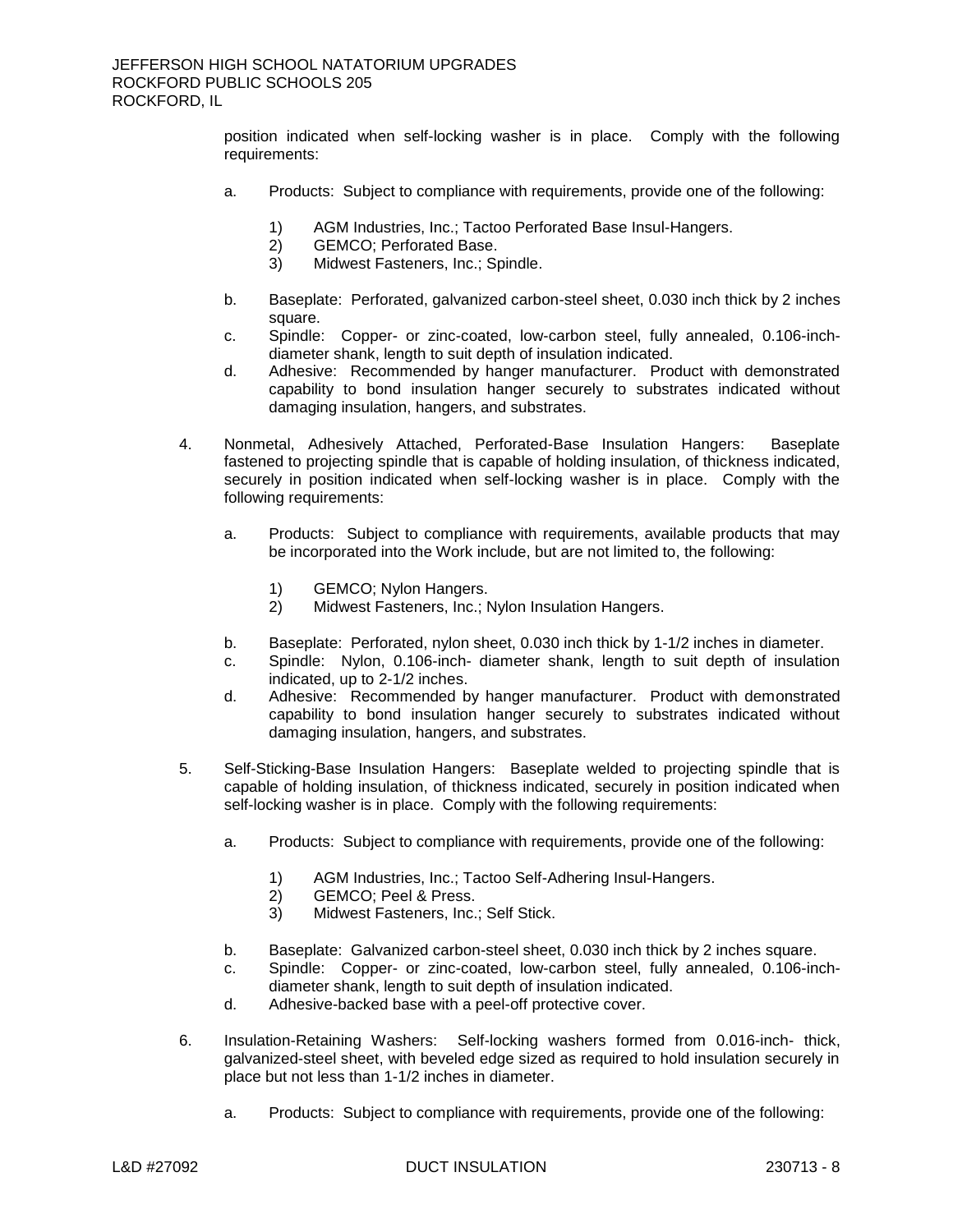- 1) AGM Industries, Inc.; RC-150.<br>2) GEMCO; R-150.
- 2) GEMCO; R-150.
- 3) Midwest Fasteners, Inc.; WA-150.
- 4) Nelson Stud Welding; Speed Clips.
- b. Protect ends with capped self-locking washers incorporating a spring steel insert to ensure permanent retention of cap in exposed locations.
- 7. Nonmetal Insulation-Retaining Washers: Self-locking washers formed from 0.016-inchthick nylon sheet, with beveled edge sized as required to hold insulation securely in place but not less than 1-1/2 inches in diameter.
	- a. Manufacturers: Subject to compliance with requirements, available manufacturers offering products that may be incorporated into the Work include, but are not limited to, the following:
		- 1) GEMCO.
		- 2) Midwest Fasteners, Inc.
- C. Staples: Outward-clinching insulation staples, nominal 3/4-inch- wide, stainless steel or Monel.
- D. Wire: 0.080-inch nickel-copper alloy.
	- 1. Manufacturers: Subject to compliance with requirements, available manufacturers offering products that may be incorporated into the Work include, but are not limited to, the following:
		- a. C & F Wire.

#### 2.8 CORNER ANGLES

- A. PVC Corner Angles: 30 mils thick, minimum 1 by 1 inch, PVC according to ASTM D 1784, Class 16354-C. White or color-coded to match adjacent surface.
- B. Aluminum Corner Angles: 0.040 inch thick, minimum 1 by 1 inch, aluminum according to ASTM B 209, Alloy 3003, 3005, 3105, or 5005; Temper H-14.
- C. Stainless-Steel Corner Angles: 0.024 inch thick, minimum 1 by 1 inch, stainless steel according to ASTM A 167 or ASTM A 240/A 240M, Type 304 or Type 316.

# PART 3 - EXECUTION

#### 3.1 EXAMINATION

- A. Examine substrates and conditions for compliance with requirements for installation tolerances and other conditions affecting performance of insulation application.
	- 1. Verify that systems to be insulated have been tested and are free of defects.
	- 2. Verify that surfaces to be insulated are clean and dry.
- B. Proceed with installation only after unsatisfactory conditions have been corrected.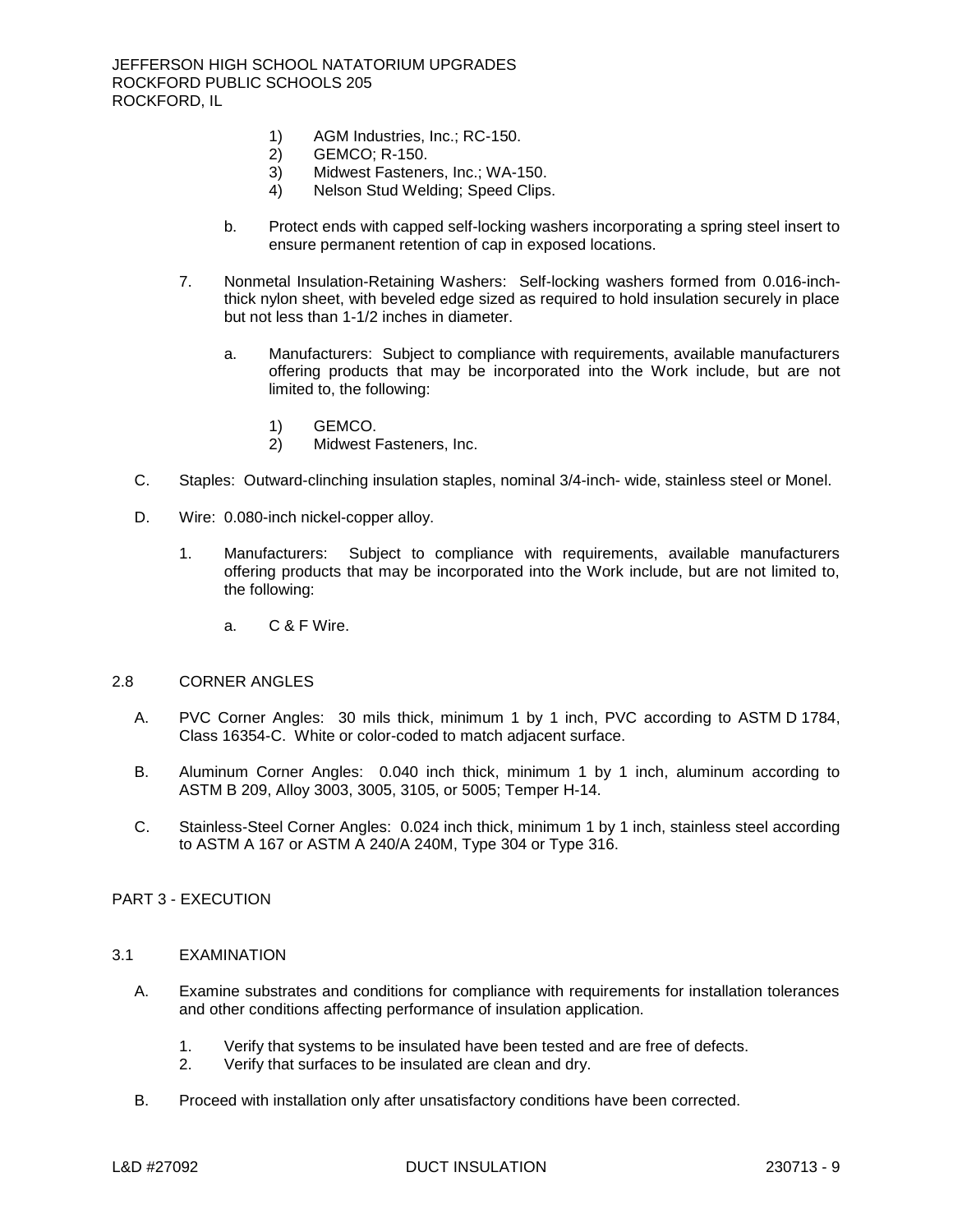## 3.2 PREPARATION

A. Surface Preparation: Clean and dry surfaces to receive insulation. Remove materials that will adversely affect insulation application.

### 3.3 GENERAL INSTALLATION REQUIREMENTS

- A. Install insulation materials, accessories, and finishes with smooth, straight, and even surfaces; free of voids throughout the length of ducts and fittings.
- B. Install insulation materials, vapor barriers or retarders, jackets, and thicknesses required for each item of duct system as specified in insulation system schedules.
- C. Install accessories compatible with insulation materials and suitable for the service. Install accessories that do not corrode, soften, or otherwise attack insulation or jacket in either wet or dry state.
- D. Install insulation with longitudinal seams at top and bottom of horizontal runs.
- E. Install multiple layers of insulation with longitudinal and end seams staggered.
- F. Keep insulation materials dry during application and finishing.
- G. Install insulation with tight longitudinal seams and end joints. Bond seams and joints with adhesive recommended by insulation material manufacturer.
- H. Install insulation with least number of joints practical.
- I. Where vapor barrier is indicated, seal joints, seams, and penetrations in insulation at hangers, supports, anchors, and other projections with vapor-barrier mastic.
	- 1. Install insulation continuously through hangers and around anchor attachments.
	- 2. For insulation application where vapor barriers are indicated, extend insulation on anchor legs from point of attachment to supported item to point of attachment to structure. Taper and seal ends at attachment to structure with vapor-barrier mastic.
	- 3. Install insert materials and install insulation to tightly join the insert. Seal insulation to insulation inserts with adhesive or sealing compound recommended by insulation material manufacturer.
- J. Apply adhesives, mastics, and sealants at manufacturer's recommended coverage rate and wet and dry film thicknesses.
- K. Install insulation with factory-applied jackets as follows:
	- 1. Draw jacket tight and smooth.
	- 2. Cover circumferential joints with 3-inch- wide strips, of same material as insulation jacket. Secure strips with adhesive and outward clinching staples along both edges of strip, spaced 4 inches o.c.
	- 3. Overlap jacket longitudinal seams at least 1-1/2 inches. Clean and dry surface to receive self-sealing lap. Staple laps with outward clinching staples along edge at 2 inches o.c.
		- a. For below ambient services, apply vapor-barrier mastic over staples.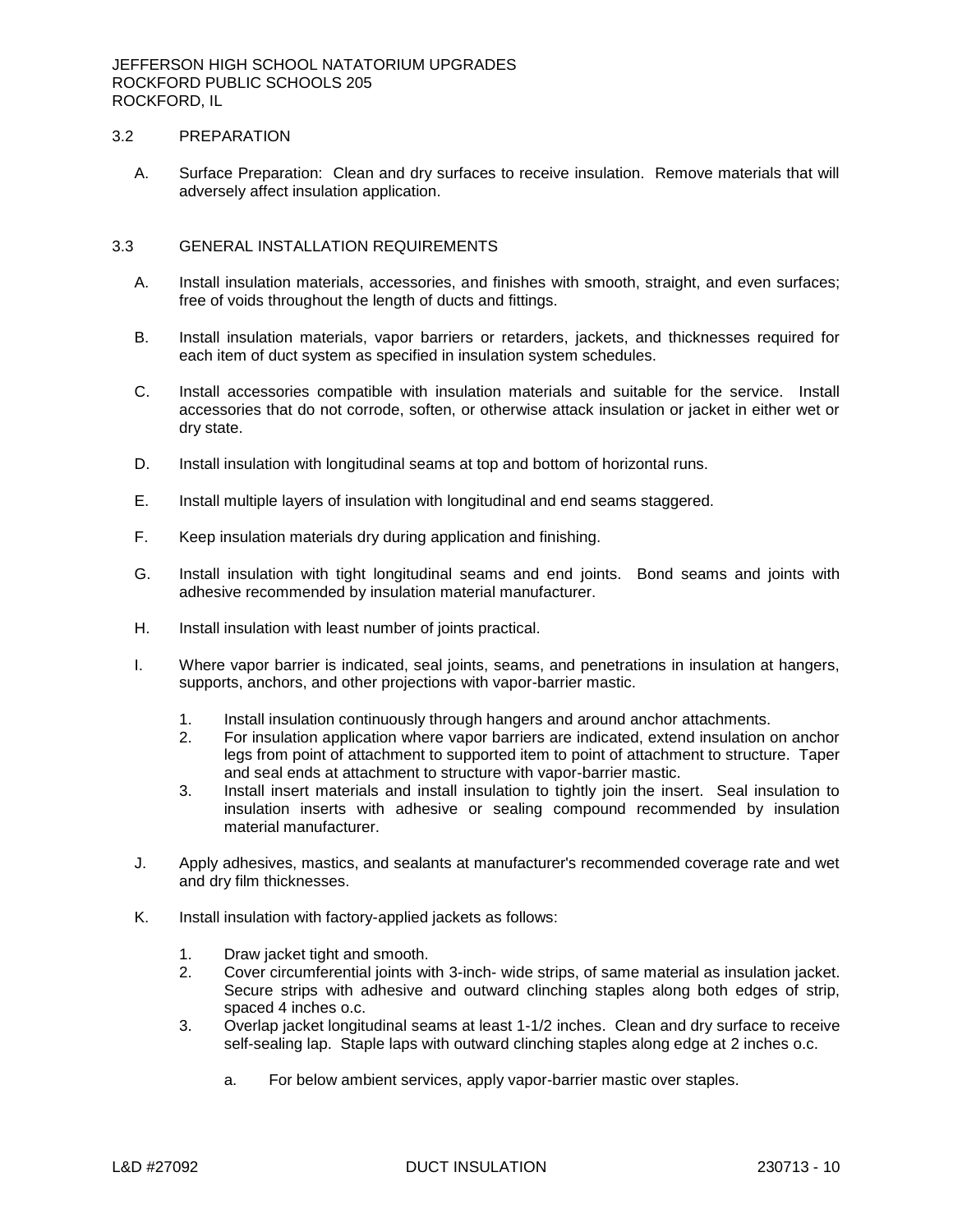- 4. Cover joints and seams with tape, according to insulation material manufacturer's written instructions, to maintain vapor seal.
- 5. Where vapor barriers are indicated, apply vapor-barrier mastic on seams and joints and at ends adjacent to duct flanges and fittings.
- L. Cut insulation in a manner to avoid compressing insulation more than 75 percent of its nominal thickness.
- M. Finish installation with systems at operating conditions. Repair joint separations and cracking due to thermal movement.
- N. Repair damaged insulation facings by applying same facing material over damaged areas. Extend patches at least 4 inches beyond damaged areas. Adhere, staple, and seal patches similar to butt joints.

## 3.4 PENETRATIONS

- A. Insulation Installation at Roof Penetrations: Install insulation continuously through roof penetrations.
	- 1. Seal penetrations with flashing sealant.
	- 2. For applications requiring only indoor insulation, terminate insulation above roof surface and seal with joint sealant. For applications requiring indoor and outdoor insulation, install insulation for outdoor applications tightly joined to indoor insulation ends. Seal joint with joint sealant.
	- 3. Extend jacket of outdoor insulation outside roof flashing at least 2 inches below top of roof flashing.
	- 4. Seal jacket to roof flashing with flashing sealant.
- B. Insulation Installation at Aboveground Exterior Wall Penetrations: Install insulation continuously through wall penetrations.
	- 1. Seal penetrations with flashing sealant.
	- 2. For applications requiring only indoor insulation, terminate insulation inside wall surface and seal with joint sealant. For applications requiring indoor and outdoor insulation, install insulation for outdoor applications tightly joined to indoor insulation ends. Seal joint with joint sealant.
	- 3. Extend jacket of outdoor insulation outside wall flashing and overlap wall flashing at least 2 inches.
	- 4. Seal jacket to wall flashing with flashing sealant.
- C. Insulation Installation at Interior Wall and Partition Penetrations (That Are Not Fire Rated): Install insulation continuously through walls and partitions.
- D. Insulation Installation at Fire-Rated Wall and Partition Penetrations: Terminate insulation at fire damper sleeves for fire-rated wall and partition penetrations. Externally insulate damper sleeves to match adjacent insulation and overlap duct insulation at least 2 inches.
	- 1. Comply with requirements in Division 07 Section "Penetration Firestopping"irestopping and fire-resistive joint sealers.
- E. Insulation Installation at Floor Penetrations: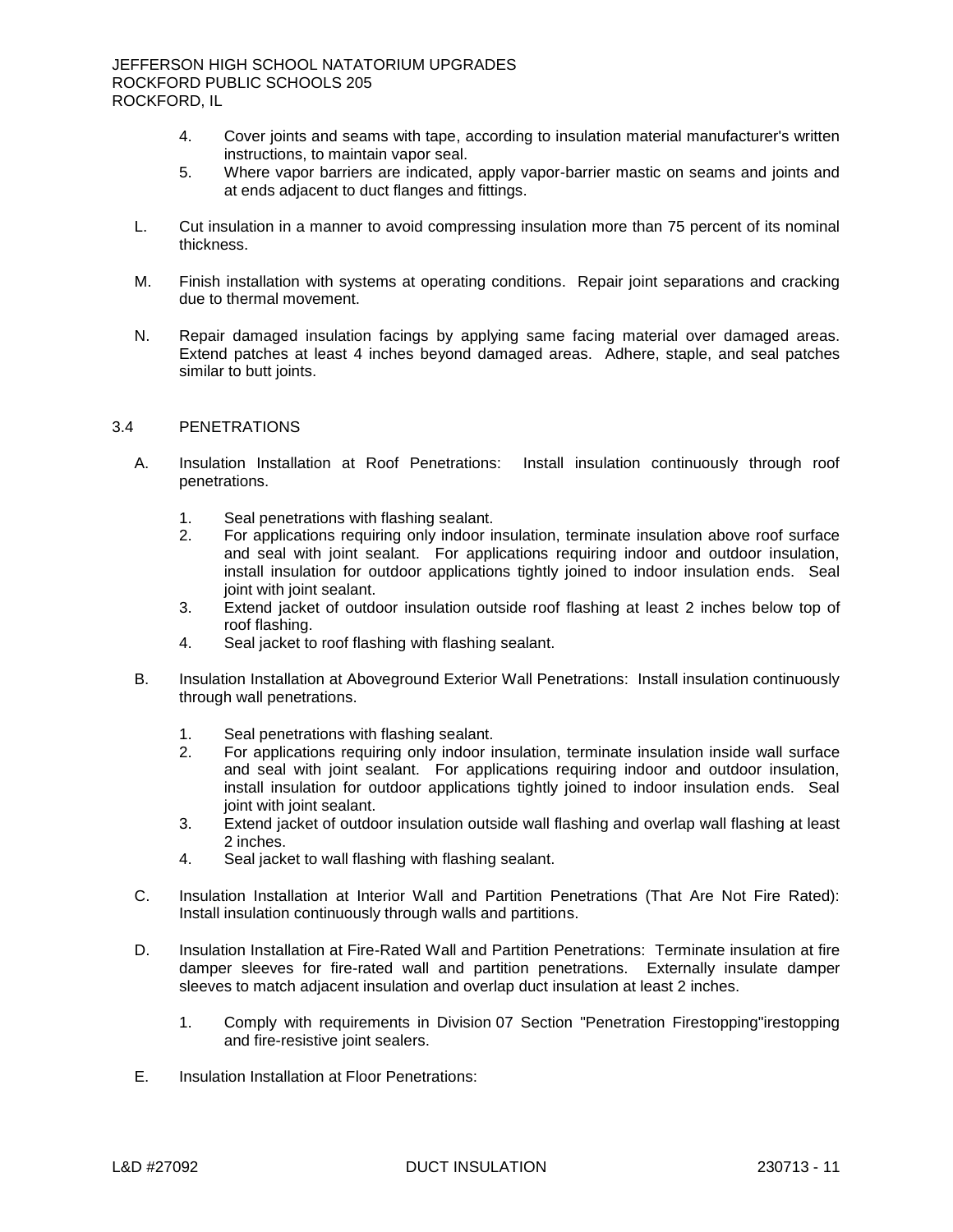- 1. Duct: For penetrations through fire-rated assemblies, terminate insulation at fire damper sleeves and externally insulate damper sleeve beyond floor to match adjacent duct insulation. Overlap damper sleeve and duct insulation at least 2 inches.<br>Seal penetrations through fire-rated assemblies. Comply with requirements in
- 2. Seal penetrations through fire-rated assemblies. Division 07 Section "Penetration Firestopping."

## 3.5 INSTALLATION OF MINERAL-FIBER INSULATION

- A. Blanket Insulation Installation on Ducts and Plenums: Secure with adhesive and insulation pins.
	- 1. Apply adhesives according to manufacturer's recommended coverage rates per unit area, for 100 percent coverage of duct and plenum surfaces.
	- 2. Apply adhesive to entire circumference of ducts and to all surfaces of fittings and transitions.
	- 3. Install either capacitor-discharge-weld pins and speed washers or cupped-head, capacitor-discharge-weld pins on sides and bottom of horizontal ducts and sides of vertical ducts as follows:
		- a. On duct sides with dimensions 18 inches and smaller, place pins along longitudinal centerline of duct. Space 3 inches maximum from insulation end joints, and 16 inches o.c.
		- b. On duct sides with dimensions larger than 18 inches, place pins 16 inches o.c. each way, and 3 inches maximum from insulation joints. Install additional pins to hold insulation tightly against surface at cross bracing.
		- c. Pins may be omitted from top surface of horizontal, rectangular ducts and plenums.
		- d. Do not overcompress insulation during installation.
		- e. Impale insulation over pins and attach speed washers.
		- f. Cut excess portion of pins extending beyond speed washers or bend parallel with insulation surface. Cover exposed pins and washers with tape matching insulation facing.
	- 4. For ducts and plenums with surface temperatures below ambient, install a continuous unbroken vapor barrier. Create a facing lap for longitudinal seams and end joints with insulation by removing 2 inches from one edge and one end of insulation segment. Secure laps to adjacent insulation section with 1/2-inch outward-clinching staples, 1 inch o.c. Install vapor barrier consisting of factory- or field-applied jacket, adhesive, vaporbarrier mastic, and sealant at joints, seams, and protrusions.
		- a. Repair punctures, tears, and penetrations with tape or mastic to maintain vaporbarrier seal.
		- b. Install vapor stops for ductwork and plenums operating below 50 deg F at 18-foot intervals. Vapor stops shall consist of vapor-barrier mastic applied in a Z-shaped pattern over insulation face, along butt end of insulation, and over the surface. Cover insulation face and surface to be insulated a width equal to two times the insulation thickness, but not less than 3 inches.
	- 5. Overlap unfaced blankets a minimum of 2 inches on longitudinal seams and end joints. At end joints, secure with steel bands spaced a maximum of 18 inches o.c.
	- 6. Install insulation on rectangular duct elbows and transitions with a full insulation section for each surface. Install insulation on round and flat-oval duct elbows with individually mitered gores cut to fit the elbow.
	- 7. Insulate duct stiffeners, hangers, and flanges that protrude beyond insulation surface with 6-inch- wide strips of same material used to insulate duct. Secure on alternating sides of stiffener, hanger, and flange with pins spaced 6 inches o.c.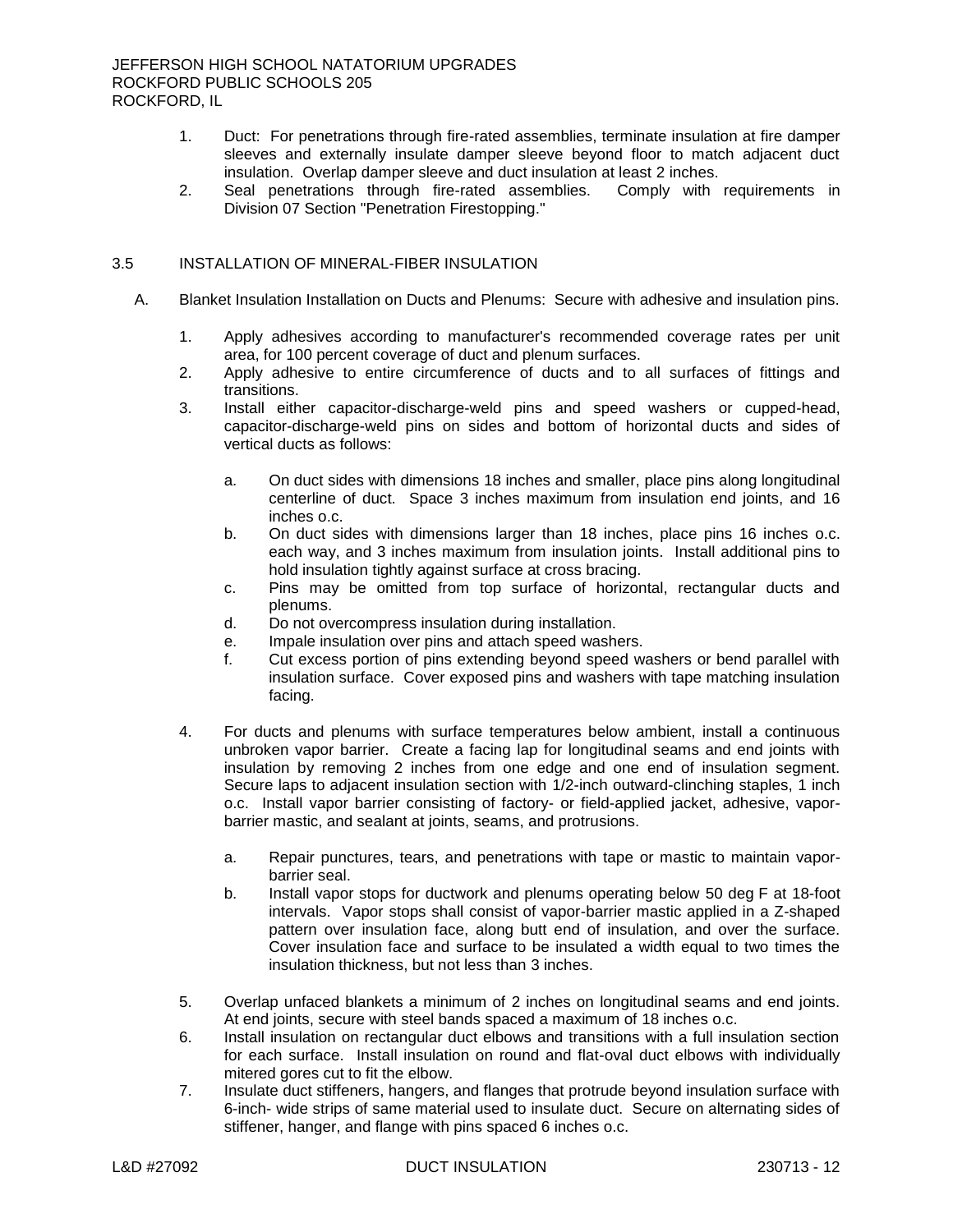- B. Board Insulation Installation on Ducts and Plenums: Secure with adhesive and insulation pins.
	- 1. Apply adhesives according to manufacturer's recommended coverage rates per unit area, for 100 percent coverage of duct and plenum surfaces.
	- 2. Apply adhesive to entire circumference of ducts and to all surfaces of fittings and transitions.
	- 3. Install either capacitor-discharge-weld pins and speed washers or cupped-head, capacitor-discharge-weld pins on sides and bottom of horizontal ducts and sides of vertical ducts as follows:
		- a. On duct sides with dimensions 18 inches and smaller, place pins along longitudinal centerline of duct. Space 3 inches maximum from insulation end joints, and 16 inches o.c.
		- b. On duct sides with dimensions larger than 18 inches, space pins 16 inches o.c. each way, and 3 inches maximum from insulation joints. Install additional pins to hold insulation tightly against surface at cross bracing.
		- c. Pins may be omitted from top surface of horizontal, rectangular ducts and plenums.
		- d. Do not overcompress insulation during installation.
		- e. Cut excess portion of pins extending beyond speed washers or bend parallel with insulation surface. Cover exposed pins and washers with tape matching insulation facing.
	- 4. For ducts and plenums with surface temperatures below ambient, install a continuous unbroken vapor barrier. Create a facing lap for longitudinal seams and end joints with insulation by removing 2 inches from one edge and one end of insulation segment. Secure laps to adjacent insulation section with 1/2-inch outward-clinching staples, 1 inch o.c. Install vapor barrier consisting of factory- or field-applied jacket, adhesive, vaporbarrier mastic, and sealant at joints, seams, and protrusions.
		- a. Repair punctures, tears, and penetrations with tape or mastic to maintain vaporbarrier seal.
		- b. Install vapor stops for ductwork and plenums operating below 50 deg F at 18-foot intervals. Vapor stops shall consist of vapor-barrier mastic applied in a Z-shaped pattern over insulation face, along butt end of insulation, and over the surface. Cover insulation face and surface to be insulated a width equal to two times the insulation thickness, but not less than 3 inches.
	- 5. Install insulation on rectangular duct elbows and transitions with a full insulation section for each surface. Groove and score insulation to fit as closely as possible to outside and inside radius of elbows. Install insulation on round and flat-oval duct elbows with individually mitered gores cut to fit the elbow.
	- 6. Insulate duct stiffeners, hangers, and flanges that protrude beyond insulation surface with 6-inch- wide strips of same material used to insulate duct. Secure on alternating sides of stiffener, hanger, and flange with pins spaced 6 inches o.c.

## 3.6 FIELD QUALITY CONTROL

- A. Tests and Inspections:
	- 1. Inspect ductwork, randomly selected by Architect, by removing field-applied jacket and insulation in layers in reverse order of their installation. Extent of inspection shall be limited to one location(s) for each duct system defined in the "Duct Insulation Schedule, General" Article.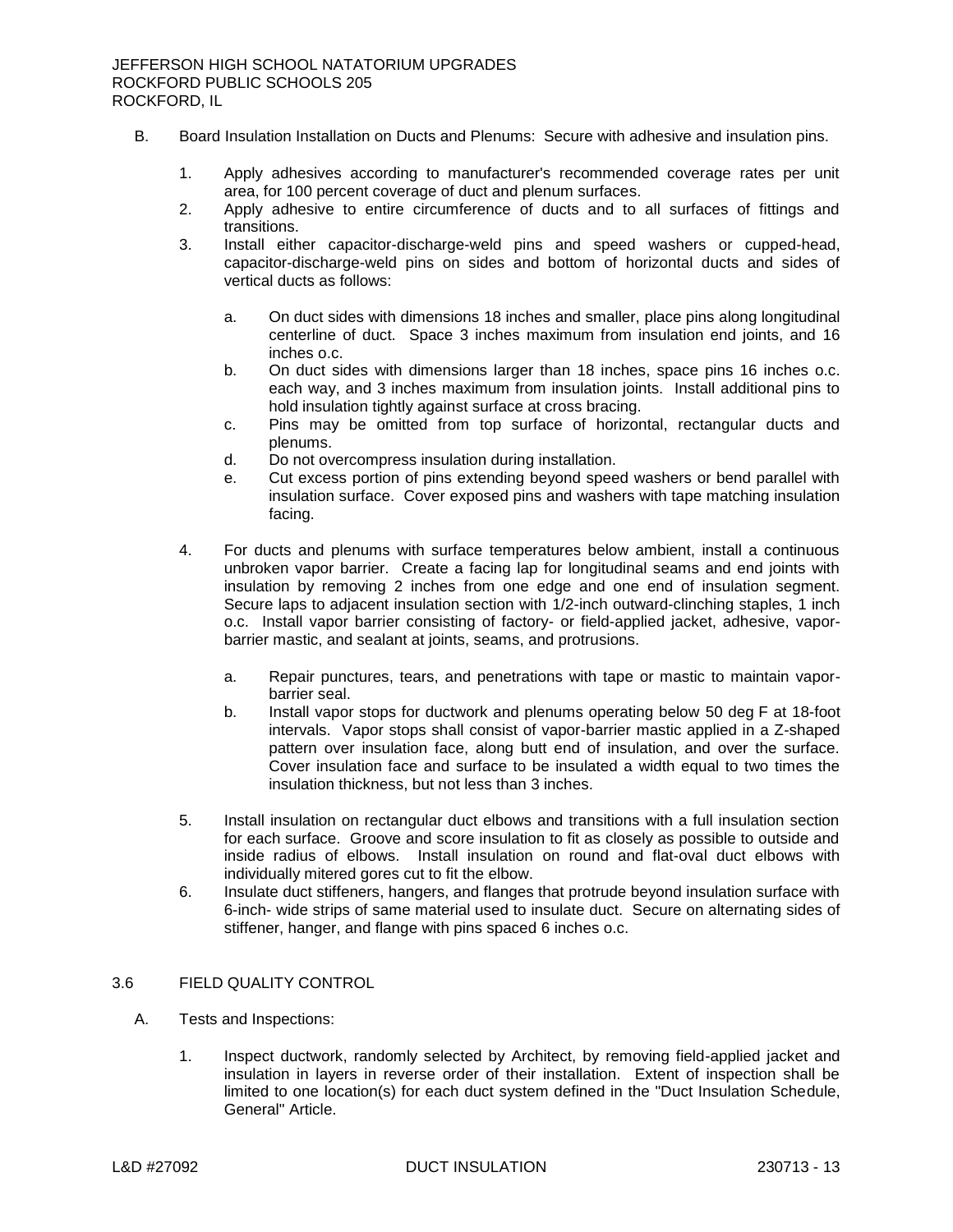B. All insulation applications will be considered defective Work if sample inspection reveals noncompliance with requirements.

# 3.7 DUCT INSULATION SCHEDULE, GENERAL

- A. Plenums and Ducts Requiring Insulation:
	- 1. Indoor, exposed supply and outdoor air.
	- 2. Indoor, exposed return located in unconditioned space.
	- 3. Indoor, exposed exhaust between isolation damper and penetration of building exterior.
- B. Items Not Insulated:
	- 1. Fibrous-glass ducts.
	- 2. Metal ducts with duct liner of sufficient thickness to comply with energy code and ASHRAE/IESNA 90.1.
	- 3. Factory-insulated flexible ducts.
	- 4. Factory-insulated plenums and casings.
	- 5. Flexible connectors.
	- 6. Vibration-control devices.
	- 7. Factory-insulated access panels and doors.

## 3.8 INDOOR DUCT AND PLENUM INSULATION SCHEDULE

- A. Exposed, round and flat-oval, supply-air duct insulation shall be one of the following:
	- 1. Mineral-Fiber Blanket: 2 inches thick and 0.75-lb/cu. ft. nominal density.
	- 2. Mineral-Fiber Board: 1-1/2 inches thick and 2-lb/cu. ft. nominal density.
- B. Exposed, round and flat-oval, return-air duct insulation shall be one of the following:
	- 1. Mineral-Fiber Blanket: 2 inches thick and 0.75-lb/cu. ft. nominal density.
	- 2. Mineral-Fiber Board: 1-1/2 inches thick and 2-lb/cu. ft. nominal density.
- C. Exposed, round and flat-oval, outdoor-air duct insulation shall be one of the following:
	- 1. Mineral-Fiber Blanket: 2 inches thick and 0.75-lb/cu. ft. nominal density.
	- 2. Mineral-Fiber Board: 1-1/2 inches thick and 2-lb/cu. ft. nominal density.
- D. Exposed, round and flat-oval, exhaust-air duct insulation shall be one of the following:
	- 1. Mineral-Fiber Blanket: 2 inches thick and 0.75-lb/cu. ft. nominal density.
	- 2. Mineral-Fiber Board: 1-1/2 inches thick and 2-lb/cu. ft. nominal density.
- E. Exposed, rectangular, supply-air duct insulation shall be the following:
	- 1. Mineral-Fiber Board: 1-1/2 inches thick and 2-lb/cu. ft. nominal density.
- F. Exposed, rectangular, return-air duct insulation shall be the following:
	- 1. Mineral-Fiber Board: 1-1/2 inches thick and 2-lb/cu. ft. nominal density.
- G. Exposed, rectangular, outdoor-air duct insulation shall be the following: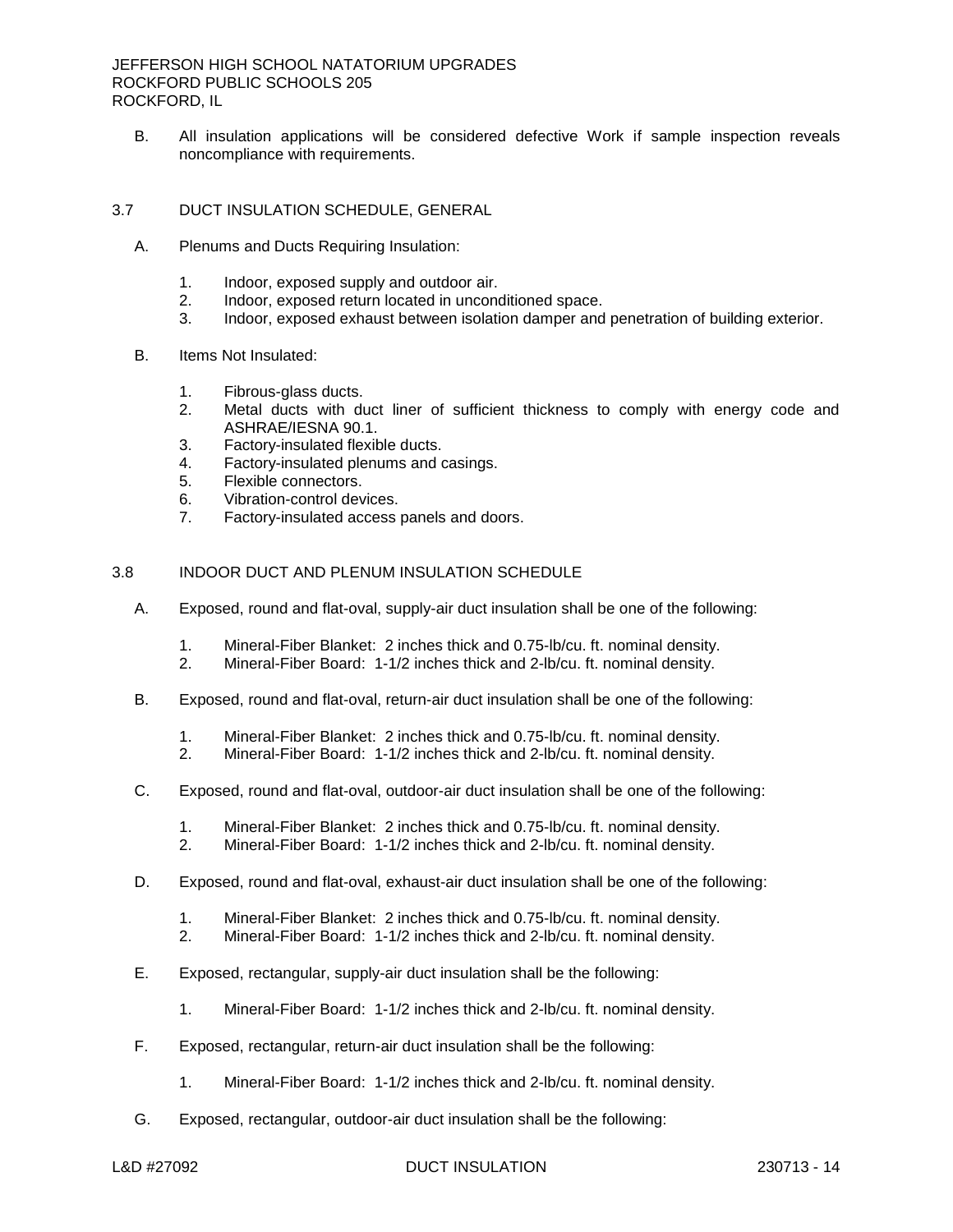# JEFFERSON HIGH SCHOOL NATATORIUM UPGRADES ROCKFORD PUBLIC SCHOOLS 205 ROCKFORD, IL

- 1. Mineral-Fiber Board: 1-1/2 inches thick and 2-lb/cu. ft. nominal density.
- H. Exposed, rectangular, exhaust-air duct insulation shall be the following:
	- 1. Mineral-Fiber Board: 1-1/2 inches thick and 2-lb/cu. ft. nominal density.

END OF SECTION 23 07 13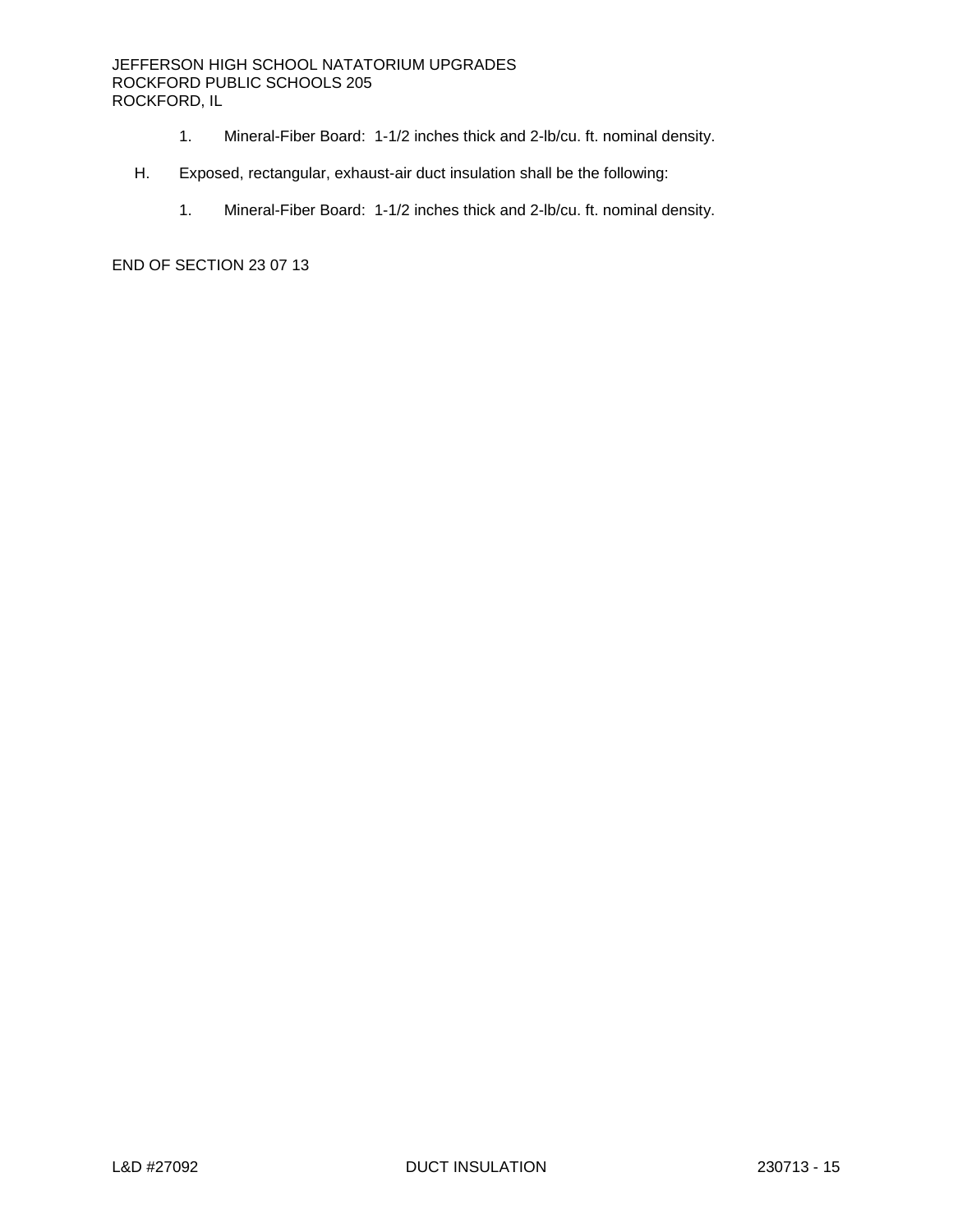SECTION 23 07 19 - HVAC PIPING INSULATION

PART 1 - GENERAL

## 1.1 RELATED DOCUMENTS

A. Drawings and general provisions of the Contract, including General and Supplementary Conditions, Division 00 Information for Bidders, and Division 01 Specification Sections, apply to this Section.

### 1.2 SUMMARY

- A. Section includes insulating the following HVAC piping systems:
	- 1. Heating hot-water piping, indoors.
- B. Related Sections:
	- 1. Division 23 Section "Duct Insulation."

## 1.3 ACTION SUBMITTALS

A. Product Data: For each type of product indicated. Include thermal conductivity, water-vapor permeance thickness, and jackets (both factory and field applied if any).

### 1.4 QUALITY ASSURANCE

- A. Surface-Burning Characteristics: For insulation and related materials, as determined by testing identical products according to ASTM E 84, by a testing and inspecting agency acceptable to authorities having jurisdiction. Factory label insulation and jacket materials and adhesive, mastic, tapes, and cement material containers, with appropriate markings of applicable testing agency.
	- 1. Insulation Installed Indoors: Flame-spread index of 25 or less, and smoke-developed index of 50 or less.
	- 2. Insulation Installed Outdoors: Flame-spread index of 75 or less, and smoke-developed index of 150 or less.

# 1.5 DELIVERY, STORAGE, AND HANDLING

A. Packaging: Insulation material containers shall be marked by manufacturer with appropriate ASTM standard designation, type and grade, and maximum use temperature.

#### 1.6 COORDINATION

A. Coordinate sizes and locations of supports, hangers, and insulation shields specified in Division 23 Section "Hangers and Supports for HVAC Piping and Equipment."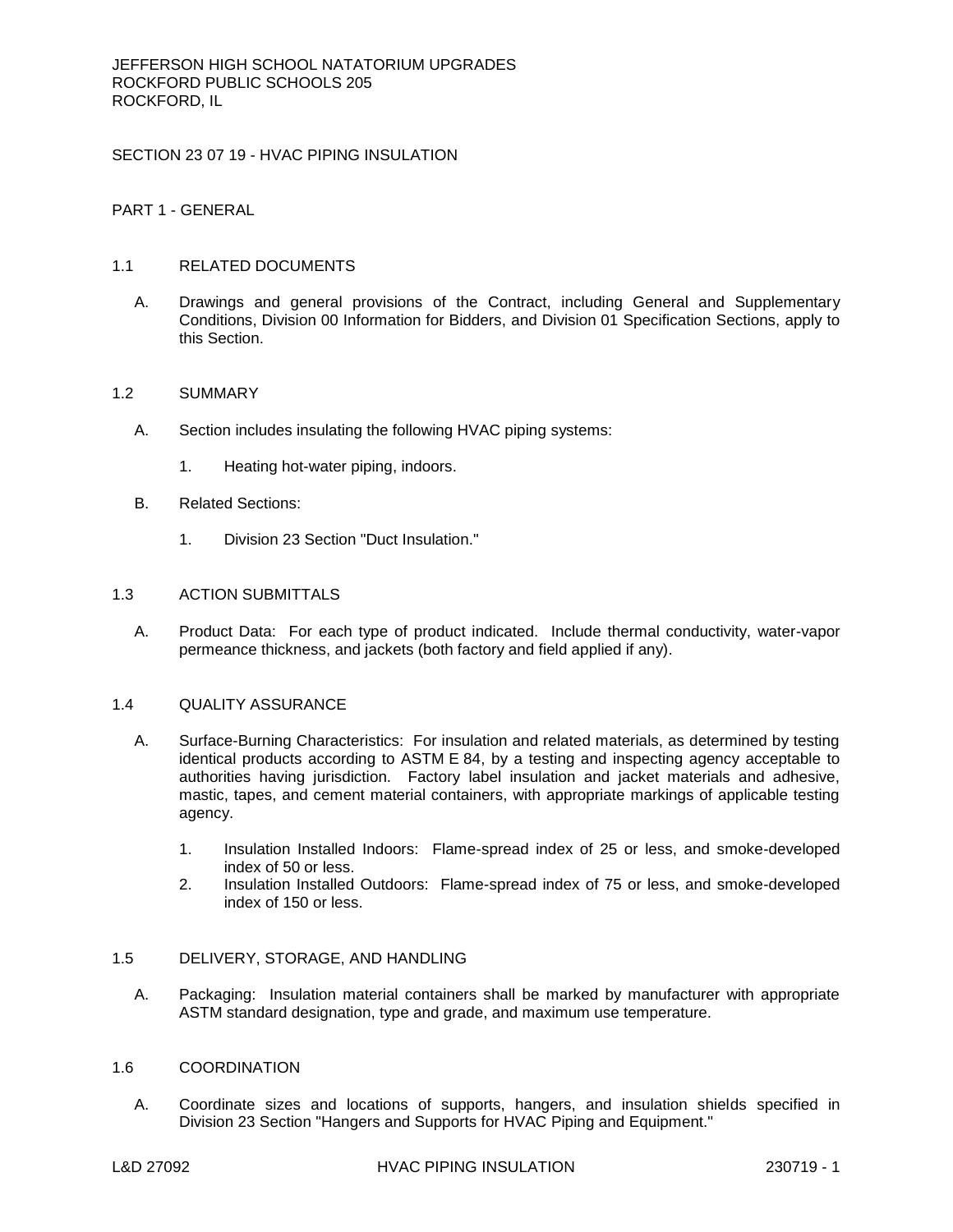- B. Coordinate clearance requirements with piping Installer for piping insulation application. Before preparing piping Shop Drawings, establish and maintain clearance requirements for installation of insulation and field-applied jackets and finishes and for space required for maintenance.
- C. Coordinate installation and testing of heat tracing.
- 1.7 SCHEDULING
	- A. Schedule insulation application after pressure testing systems and, where required, after installing and testing heat tracing. Insulation application may begin on segments that have satisfactory test results.
	- B. Complete installation and concealment of plastic materials as rapidly as possible in each area of construction.

# PART 2 - PRODUCTS

# 2.1 INSULATION MATERIALS

- A. Comply with requirements in "Piping Insulation Schedule, General," "Indoor Piping Insulation Schedule," "Outdoor, Aboveground Piping Insulation Schedule," and "Outdoor, Underground Piping Insulation Schedule" articles for where insulating materials shall be applied.
- B. Products shall not contain asbestos, lead, mercury, or mercury compounds.
- C. Products that come in contact with stainless steel shall have a leachable chloride content of less than 50 ppm when tested according to ASTM C 871.
- D. Insulation materials for use on austenitic stainless steel shall be qualified as acceptable according to ASTM C 795.
- E. Foam insulation materials shall not use CFC or HCFC blowing agents in the manufacturing process.
- F. Mineral-Fiber, Preformed Pipe Insulation:
	- 1. Products: Subject to compliance with requirements, provide one of the following:
		- a. Fibrex Insulations Inc.; Coreplus 1200.
		- b. Johns Manville; Micro-Lok.
		- c. Knauf Insulation; 1000-Degree Pipe Insulation.
		- d. Manson Insulation Inc.; Alley-K.
		- e. Owens Corning; Fiberglas Pipe Insulation.
	- 2. Type I, 850 deg F Materials: Mineral or glass fibers bonded with a thermosetting resin. Comply with ASTM C 547, Type I, Grade A, with factory-applied ASJ. Factory-applied jacket requirements are specified in "Factory-Applied Jackets" Article.
	- 3. Type II, 1200 deg F Materials: Mineral or glass fibers bonded with a thermosetting resin. Comply with ASTM C 547, Type II, Grade A, with factory-applied ASJ. Factory-applied jacket requirements are specified in "Factory-Applied Jackets" Article.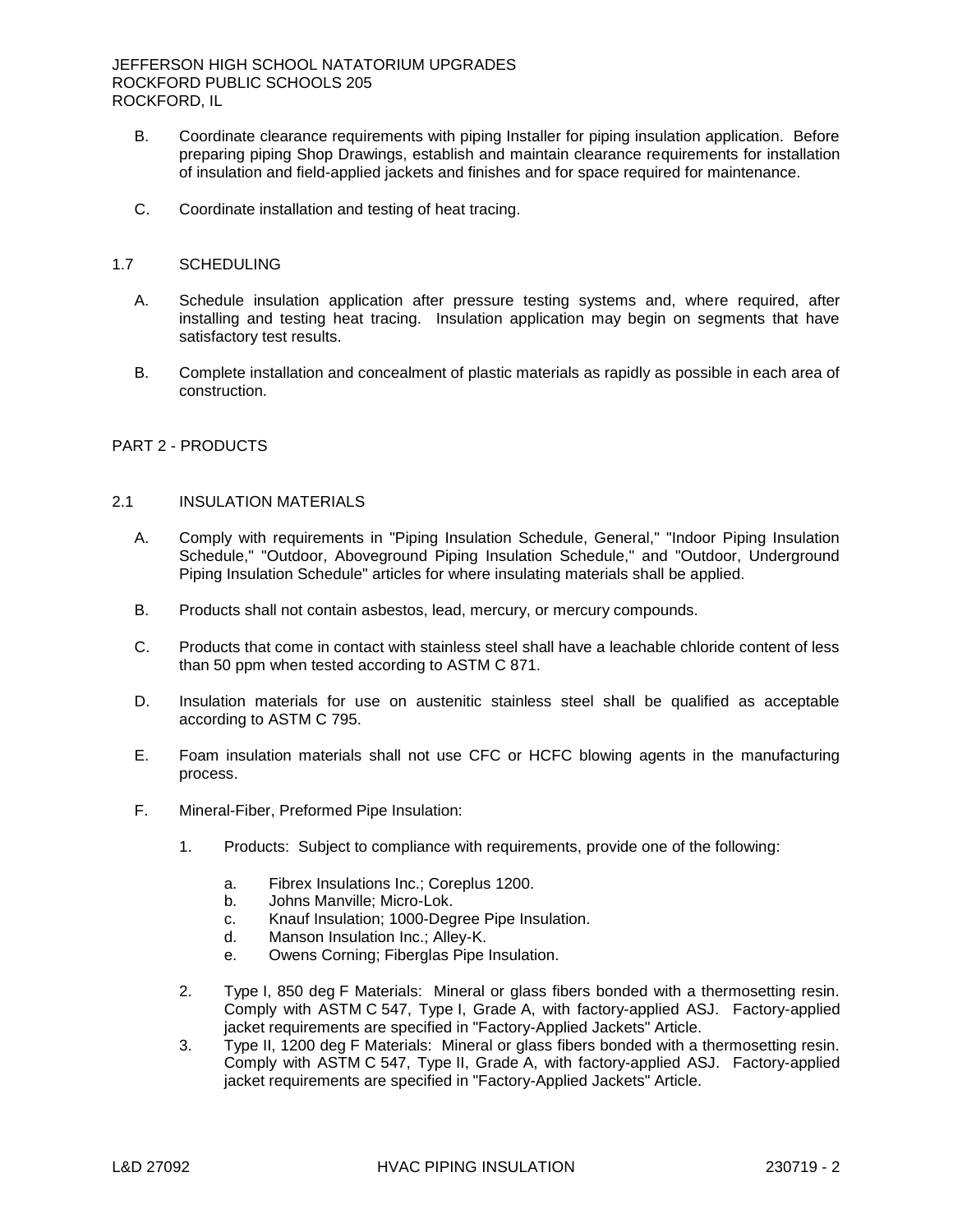- G. Mineral-Fiber, Pipe Insulation Wicking System: Preformed pipe insulation complying with ASTM C 547, Type I, Grade A, with absorbent cloth factory-applied to the entire inside surface of preformed pipe insulation and extended through the longitudinal joint to outside surface of insulation under insulation jacket. Factory apply a white, polymer, vapor-retarder jacket with self-sealing adhesive tape seam and evaporation holes running continuously along the longitudinal seam, exposing the absorbent cloth.
	- 1. Products: Subject to compliance with requirements, available products that may be incorporated into the Work include, but are not limited to, the following:
		- a. Knauf Insulation; Permawick Pipe Insulation.
		- b. Owens Corning; VaporWick Pipe Insulation.
- H. Mineral-Fiber, Pipe and Tank Insulation: Mineral or glass fibers bonded with a thermosetting resin. Semirigid board material with factory-applied FSK jacket complying with ASTM C 1393, Type II or Type IIIA Category 2, or with properties similar to ASTM C 612, Type IB. Nominal density is 2.5 lb/cu. ft. or more. Thermal conductivity (k-value) at 100 deg F is 0.29 Btu x in./h x sq. ft. x deg F or less. Factory-applied jacket requirements are specified in "Factory-Applied Jackets" Article.
	- 1. Products: Subject to compliance with requirements, provide one of the following:
		- a. CertainTeed Corp.; CrimpWrap.
		- b. Johns Manville; MicroFlex.
		- c. Knauf Insulation; Pipe and Tank Insulation.
		- d. Manson Insulation Inc.; AK Flex.
		- e. Owens Corning; Fiberglas Pipe and Tank Insulation.

#### 2.2 INSULATING CEMENTS

- A. Mineral-Fiber Insulating Cement: Comply with ASTM C 195.
	- 1. Products: Subject to compliance with requirements, available products that may be incorporated into the Work include, but are not limited to, the following:
		- a. Ramco Insulation, Inc.; Super-Stik.
- B. Expanded or Exfoliated Vermiculite Insulating Cement: Comply with ASTM C 196.
	- 1. Products: Subject to compliance with requirements, available products that may be incorporated into the Work include, but are not limited to, the following:
		- a. Ramco Insulation, Inc.; Thermokote V.
- C. Mineral-Fiber, Hydraulic-Setting Insulating and Finishing Cement: Comply with ASTM C 449.
	- 1. Products: Subject to compliance with requirements, available products that may be incorporated into the Work include, but are not limited to, the following:
		- a. Ramco Insulation, Inc.; Ramcote 1200 and Quik-Cote.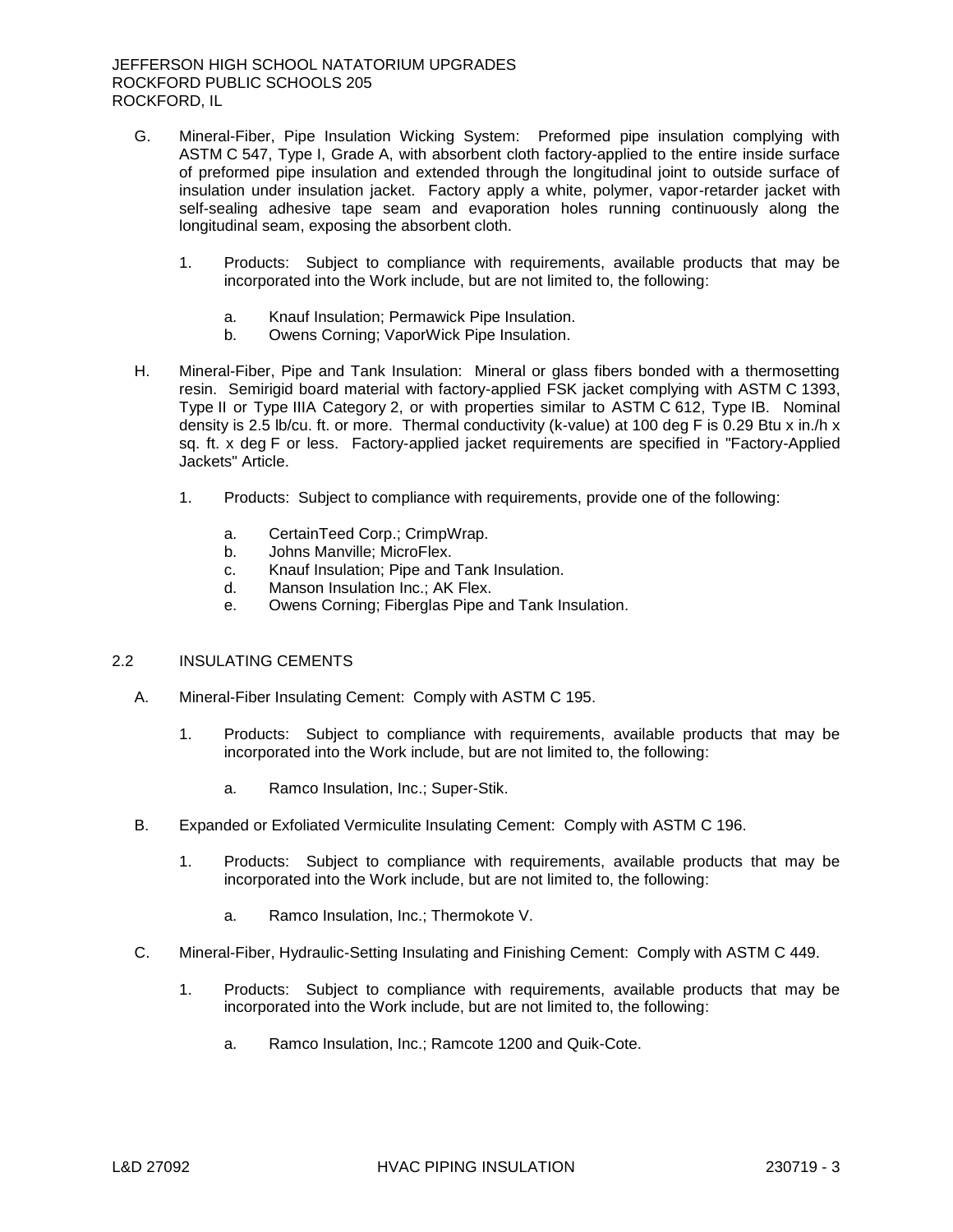# 2.3 ADHESIVES

- A. Materials shall be compatible with insulation materials, jackets, and substrates and for bonding insulation to itself and to surfaces to be insulated unless otherwise indicated.
- B. Flexible Elastomeric and Polyolefin Adhesive: Comply with MIL-A-24179A, Type II, Class I.
	- 1. Products: Subject to compliance with requirements, provide one of the following:
		- a. Aeroflex USA, Inc.; Aeroseal.
		- b. Armacell LLC; Armaflex 520 Adhesive.
		- c. Foster Brand, Specialty Construction Brands, Inc., a business of H. B. Fuller Company; 85-75.
		- d. K-Flex USA; R-373 Contact Adhesive.
	- 2. For indoor applications, adhesive shall have a VOC content of 50 g/L or less when calculated according to 40 CFR 59, Subpart D (EPA Method 24).
	- 3. Adhesive shall comply with the testing and product requirements of the California Department of Health Services' "Standard Practice for the Testing of Volatile Organic Emissions from Various Sources Using Small-Scale Environmental Chambers."
- C. Mineral-Fiber Adhesive: Comply with MIL-A-3316C, Class 2, Grade A.
	- 1. Products: Subject to compliance with requirements, provide one of the following:
		- a. Childers Brand, Specialty Construction Brands, Inc., a business of H. B. Fuller Company; CP-127.
		- b. Eagle Bridges Marathon Industries; 225.
		- c. Foster Brand, Specialty Construction Brands, Inc., a business of H. B. Fuller Company; 85-60/85-70.
		- d. Mon-Eco Industries, Inc.; 22-25.
	- 2. For indoor applications, adhesive shall have a VOC content of 80 g/L or less when calculated according to 40 CFR 59, Subpart D (EPA Method 24).
	- 3. Adhesive shall comply with the testing and product requirements of the California Department of Health Services' "Standard Practice for the Testing of Volatile Organic Emissions from Various Sources Using Small-Scale Environmental Chambers."
- D. ASJ Adhesive, and PVDC Jacket Adhesive: Comply with MIL-A-3316C, Class 2, Grade A for bonding insulation jacket lap seams and joints.
	- 1. Products: Subject to compliance with requirements, provide one of the following:
		- a. Childers Brand, Specialty Construction Brands, Inc., a business of H. B. Fuller Company; CP-82.
		- b. Eagle Bridges Marathon Industries; 225.
		- c. Foster Brand, Specialty Construction Brands, Inc., a business of H. B. Fuller Company; 85-50.
		- d. Mon-Eco Industries, Inc.; 22-25.
	- 2. For indoor applications, adhesive shall have a VOC content of 50 g/L or less when calculated according to 40 CFR 59, Subpart D (EPA Method 24).
	- 3. Adhesive shall comply with the testing and product requirements of the California Department of Health Services' "Standard Practice for the Testing of Volatile Organic Emissions from Various Sources Using Small-Scale Environmental Chambers."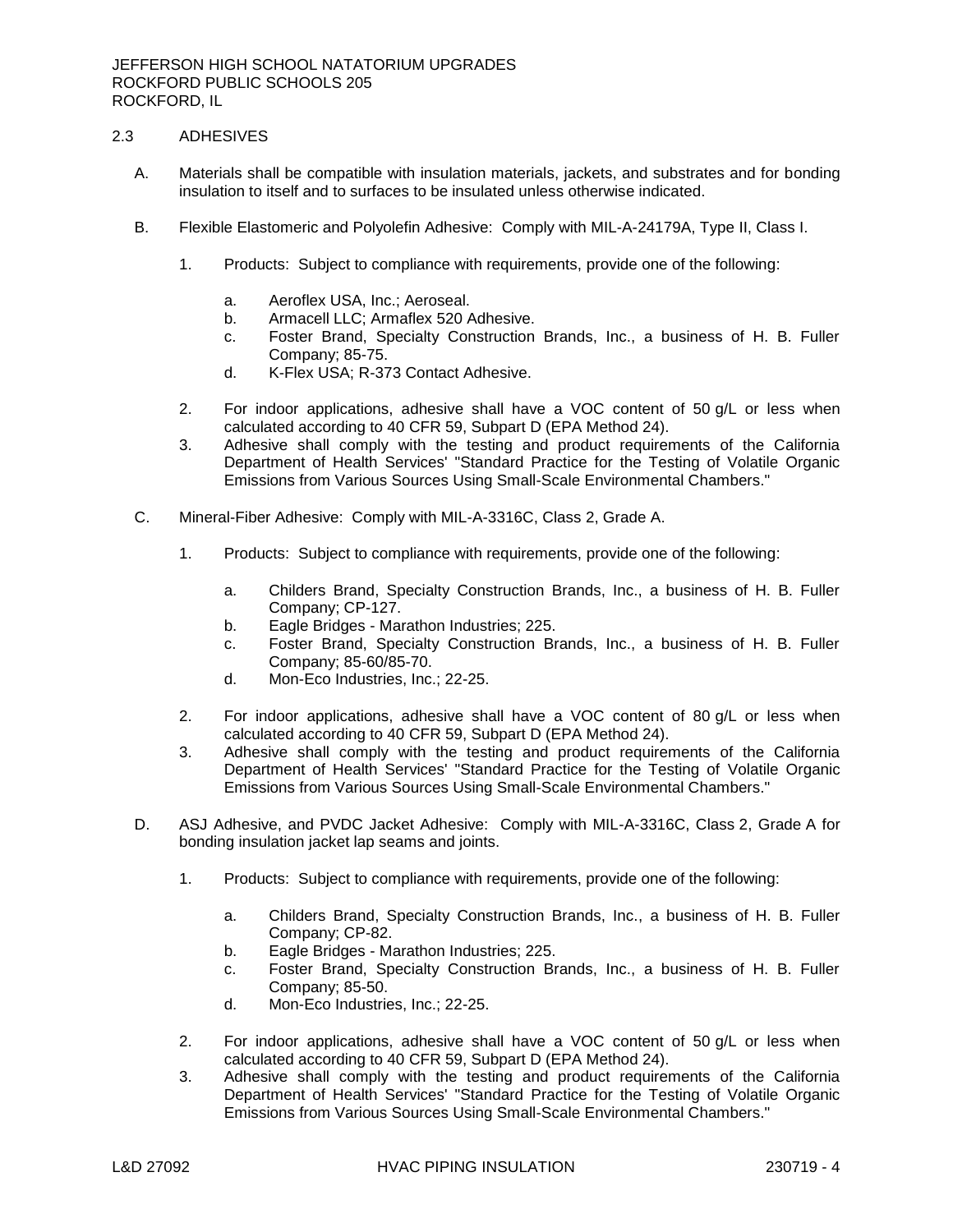- E. PVC Jacket Adhesive: Compatible with PVC jacket.
	- 1. Products: Subject to compliance with requirements, provide one of the following:
		- a. Dow Corning Corporation; 739, Dow Silicone.
		- b. Johns Manville; Zeston Perma-Weld, CEEL-TITE Solvent Welding Adhesive.
		- c. P.I.C. Plastics, Inc.; Welding Adhesive.
		- d. Speedline Corporation; Polyco VP Adhesive.
	- 2. For indoor applications, adhesive shall have a VOC content of 50 g/L or less when calculated according to 40 CFR 59, Subpart D (EPA Method 24).
	- 3. Adhesive shall comply with the testing and product requirements of the California Department of Health Services' "Standard Practice for the Testing of Volatile Organic Emissions from Various Sources Using Small-Scale Environmental Chambers."

### 2.4 MASTICS

- A. Materials shall be compatible with insulation materials, jackets, and substrates; comply with MIL-PRF-19565C, Type II.
	- 1. For indoor applications, use mastics that have a VOC content of 50 g/L or less when calculated according to 40 CFR 59, Subpart D (EPA Method 24).
- B. Vapor-Barrier Mastic: Water based; suitable for indoor use on below-ambient services.
	- 1. Products: Subject to compliance with requirements, available products that may be incorporated into the Work include, but are not limited to, the following:
		- a. Foster Brand, Specialty Construction Brands, Inc., a business of H. B. Fuller Company; 30-80/30-90.
		- b. Vimasco Corporation; 749.
	- 2. Water-Vapor Permeance: ASTM E 96/E 96M, Procedure B, 0.013 perm at 43-mil dry film thickness.
	- 3. Service Temperature Range: Minus 20 to plus 180 deg F.
	- 4. Solids Content: ASTM D 1644, 58 percent by volume and 70 percent by weight.
	- 5. Color: White.
- C. Vapor-Barrier Mastic: Solvent based; suitable for indoor use on below-ambient services.
	- 1. Products: Subject to compliance with requirements, provide one of the following:
		- a. Childers Brand, Specialty Construction Brands, Inc., a business of H. B. Fuller Company; CP-30.
		- b. Eagle Bridges Marathon Industries; 501.
		- c. Foster Brand, Specialty Construction Brands, Inc., a business of H. B. Fuller Company; 30-35.
		- d. Mon-Eco Industries, Inc.; 55-10.
	- 2. Water-Vapor Permeance: ASTM F 1249, 0.05 perm at 35-mil dry film thickness.
	- 3. Service Temperature Range: 0 to 180 deg F.
	- 4. Solids Content: ASTM D 1644, 44 percent by volume and 62 percent by weight.
	- 5. Color: White.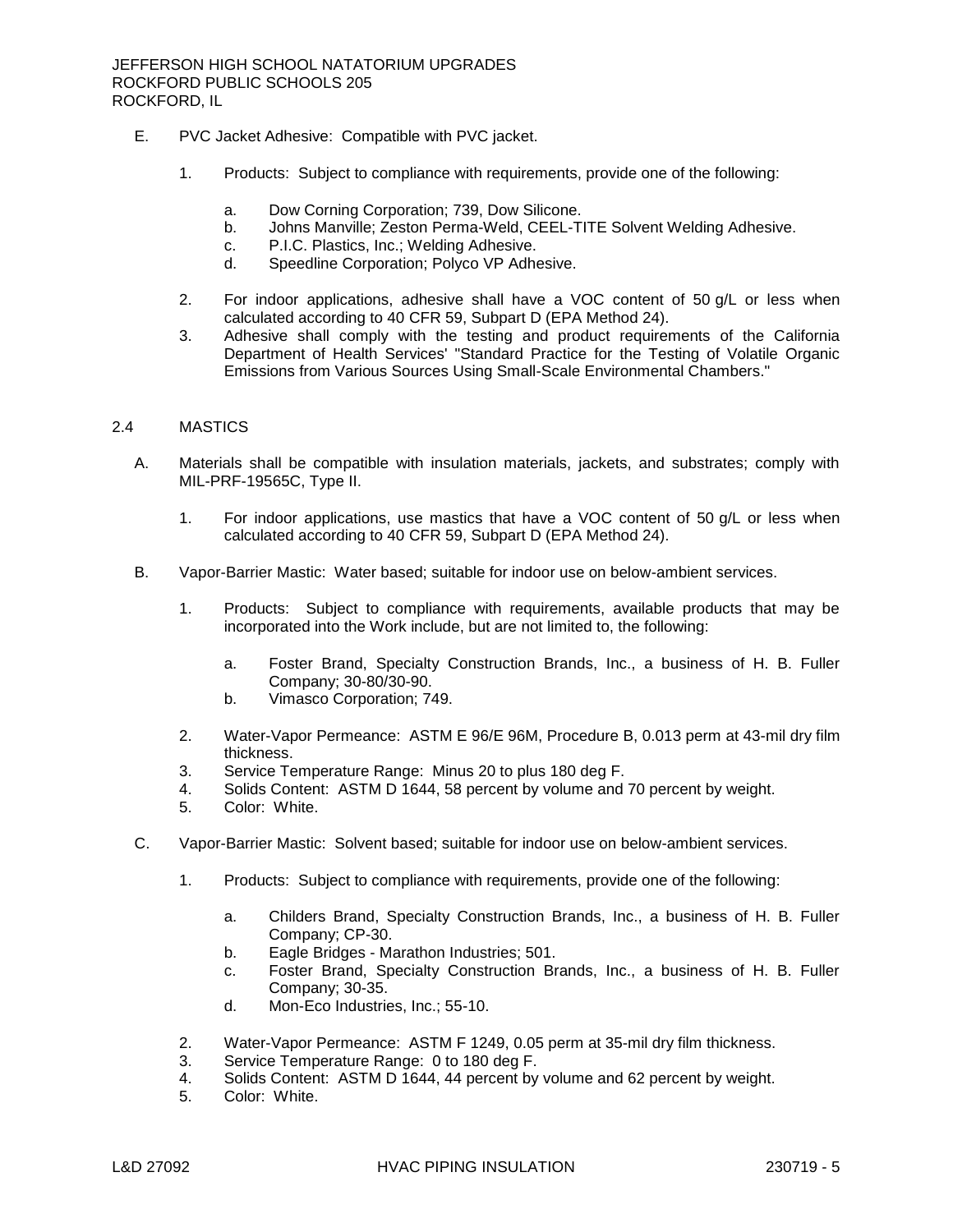- D. Vapor-Barrier Mastic: Solvent based; suitable for outdoor use on below-ambient services.
	- 1. Products: Subject to compliance with requirements, provide one of the following:
		- a. Childers Brand, Specialty Construction Brands, Inc., a business of H. B. Fuller Company; Encacel.
		- b. Eagle Bridges Marathon Industries; 570.
		- c. Foster Brand, Specialty Construction Brands, Inc., a business of H. B. Fuller Company; 60-95/60-96.
	- 2. Water-Vapor Permeance: ASTM F 1249, 0.05 perm at 30-mil dry film thickness.
	- 3. Service Temperature Range: Minus 50 to plus 220 deg F.
	- 4. Solids Content: ASTM D 1644, 33 percent by volume and 46 percent by weight.
	- 5. Color: White.
- E. Breather Mastic: Water based; suitable for indoor and outdoor use on above-ambient services.
	- 1. Products: Subject to compliance with requirements, provide one of the following:
		- a. Childers Brand, Specialty Construction Brands, Inc., a business of H. B. Fuller Company; CP-10.
		- b. Eagle Bridges Marathon Industries; 550.
		- c. Foster Brand, Specialty Construction Brands, Inc., a business of H. B. Fuller Company; 46-50.
		- d. Mon-Eco Industries, Inc.; 55-50.
		- e. Vimasco Corporation; WC-1/WC-5.
	- 2. Water-Vapor Permeance: ASTM F 1249, 1.8 perms at 0.0625-inch dry film thickness.
	- 3. Service Temperature Range: Minus 20 to plus 180 deg F.
	- 4. Solids Content: 60 percent by volume and 66 percent by weight.
	- 5. Color: White.

## 2.5 LAGGING ADHESIVES

- A. Description: Comply with MIL-A-3316C, Class I, Grade A and shall be compatible with insulation materials, jackets, and substrates.
	- 1. For indoor applications, use lagging adhesives that have a VOC content of 50 g/L or less when calculated according to 40 CFR 59, Subpart D (EPA Method 24).
	- 2. Products: Subject to compliance with requirements, provide one of the following:
		- a. Childers Brand, Specialty Construction Brands, Inc., a business of H. B. Fuller Company; CP-50 AHV2.
		- b. Foster Brand, Specialty Construction Brands, Inc., a business of H. B. Fuller Company; 30-36.
		- c. Vimasco Corporation; 713 and 714.
	- 3. Fire-resistant, water-based lagging adhesive and coating for use indoors to adhere fireresistant lagging cloths over pipe insulation.
	- 4. Service Temperature Range: 0 to plus 180 deg F.
	- 5. Color: White.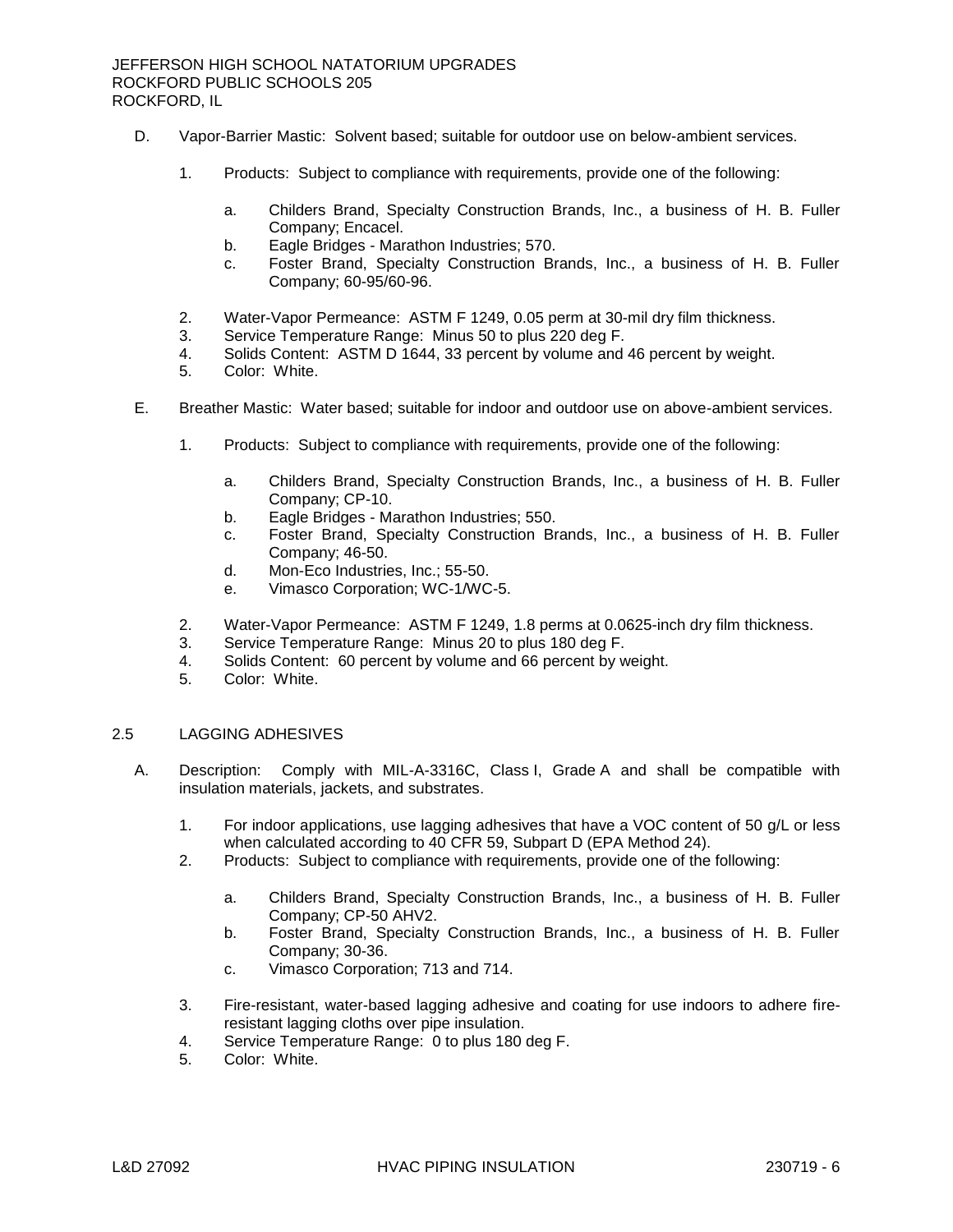# 2.6 SEALANTS

- A. Joint Sealants:
	- 1. Joint Sealants for Cellular-Glass, Phenolic, and Polyisocyanurate Products: Subject to compliance with requirements, provide one of the following:
		- a. Childers Brand, Specialty Construction Brands, Inc., a business of H. B. Fuller Company; CP-76.
		- b. Eagle Bridges Marathon Industries; 405.
		- c. Foster Brand, Specialty Construction Brands, Inc., a business of H. B. Fuller Company; 30-45.
		- d. Mon-Eco Industries, Inc.; 44-05.
		- e. Pittsburgh Corning Corporation; Pittseal 444.
	- 2. Materials shall be compatible with insulation materials, jackets, and substrates.
	- 3. Permanently flexible, elastomeric sealant.
	- 4. Service Temperature Range: Minus 100 to plus 300 deg F.
	- 5. Color: White or gray.
	- 6. For indoor applications, sealants shall have a VOC content of 420 g/L or less when calculated according to 40 CFR 59, Subpart D (EPA Method 24).
	- 7. Sealants shall comply with the testing and product requirements of the California Department of Health Services' "Standard Practice for the Testing of Volatile Organic Emissions from Various Sources Using Small-Scale Environmental Chambers."
- B. ASJ Flashing Sealants, and PVC Jacket Flashing Sealants:
	- 1. Products: Subject to compliance with requirements, available products that may be incorporated into the Work include, but are not limited to, the following:
		- a. Childers Brand, Specialty Construction Brands, Inc., a business of H. B. Fuller Company; CP-76.
	- 2. Materials shall be compatible with insulation materials, jackets, and substrates.
	- 3. Fire- and water-resistant, flexible, elastomeric sealant.
	- 4. Service Temperature Range: Minus 40 to plus 250 deg F.
	- 5. Color: White.
	- 6. For indoor applications, sealants shall have a VOC content of 420 g/L or less when calculated according to 40 CFR 59, Subpart D (EPA Method 24).
	- 7. Sealants shall comply with the testing and product requirements of the California Department of Health Services' "Standard Practice for the Testing of Volatile Organic Emissions from Various Sources Using Small-Scale Environmental Chambers."

## 2.7 FACTORY-APPLIED JACKETS

- A. Insulation system schedules indicate factory-applied jackets on various applications. When factory-applied jackets are indicated, comply with the following:
	- 1. ASJ: White, kraft-paper, fiberglass-reinforced scrim with aluminum-foil backing; complying with ASTM C 1136, Type I.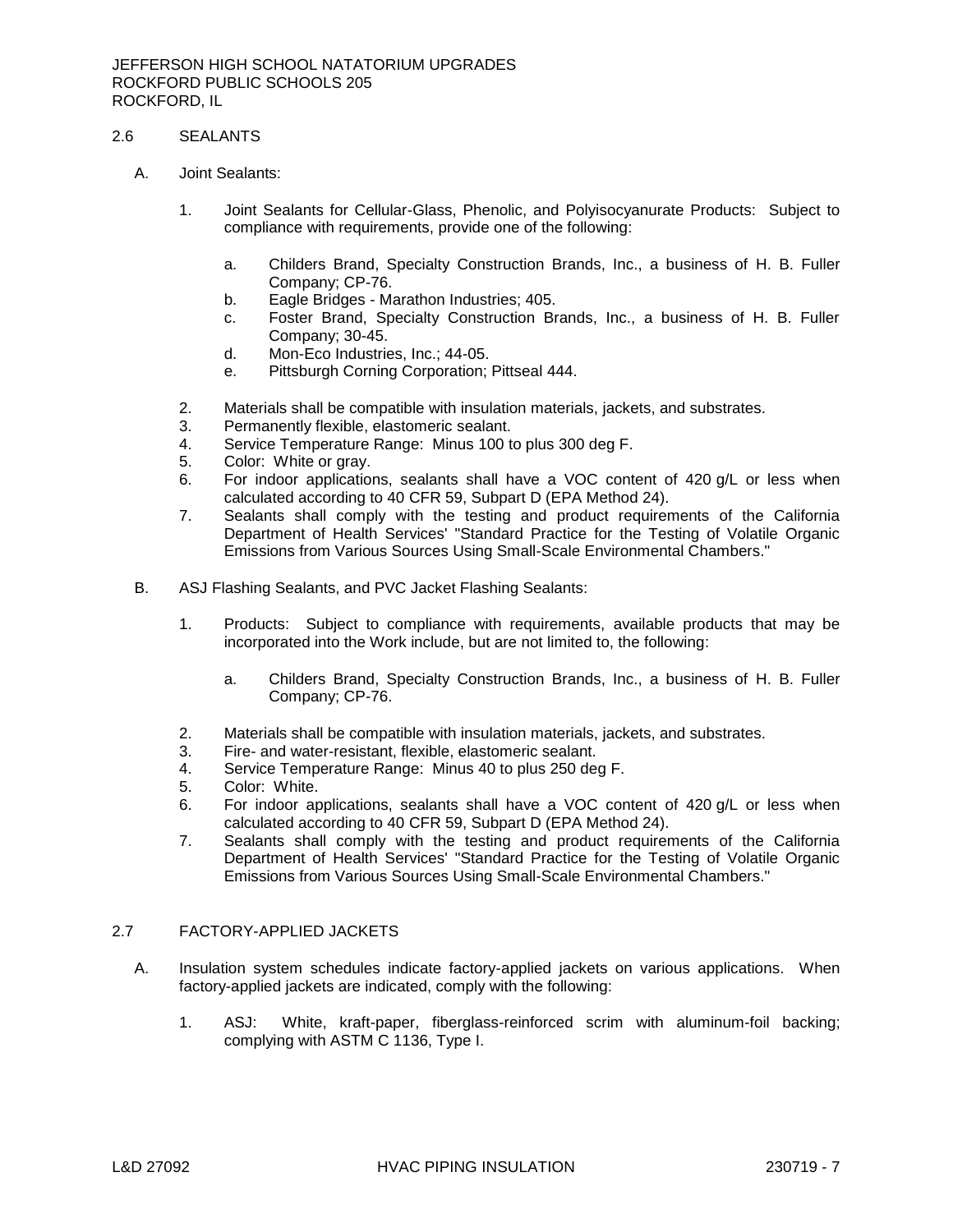# 2.8 FIELD-APPLIED JACKETS

- A. Field-applied jackets shall comply with ASTM C 921, Type I, unless otherwise indicated.
- B. PVC Jacket: High-impact-resistant, UV-resistant PVC complying with ASTM D 1784, Class 16354-C; thickness as scheduled; roll stock ready for shop or field cutting and forming. Thickness is indicated in field-applied jacket schedules.
	- 1. Products: Subject to compliance with requirements, provide one of the following:
		- a. Johns Manville; Zeston.
		- b. P.I.C. Plastics, Inc.; FG Series.
		- c. Proto Corporation; LoSmoke.
		- d. Speedline Corporation; SmokeSafe.
	- 2. Adhesive: As recommended by jacket material manufacturer.
	- 3. Color: White.
	- 4. Factory-fabricated fitting covers to match jacket if available; otherwise, field fabricate.
		- a. Shapes: 45- and 90-degree, short- and long-radius elbows, tees, valves, flanges, unions, reducers, end caps, soil-pipe hubs, traps, mechanical joints, and P-trap and supply covers for lavatories.

### 2.9 TAPES

- A. ASJ Tape: White vapor-retarder tape matching factory-applied jacket with acrylic adhesive, complying with ASTM C 1136.
	- 1. Products: Subject to compliance with requirements, provide one of the following:
		- a. ABI, Ideal Tape Division; 428 AWF ASJ.
		- b. Avery Dennison Corporation, Specialty Tapes Division; Fasson 0836.
		- c. Compac Corporation; 104 and 105.
		- d. Venture Tape; 1540 CW Plus, 1542 CW Plus, and 1542 CW Plus/SQ.
	- 2. Width: 3 inches.
	- 3. Thickness: 11.5 mils.
	- 4. Adhesion: 90 ounces force/inch in width.
	- 5. Elongation: 2 percent.
	- 6. Tensile Strength: 40 lbf/inch in width.
	- 7. ASJ Tape Disks and Squares: Precut disks or squares of ASJ tape.
- B. PVC Tape: White vapor-retarder tape matching field-applied PVC jacket with acrylic adhesive; suitable for indoor and outdoor applications.
	- 1. Products: Subject to compliance with requirements, provide one of the following:
		- a. ABI, Ideal Tape Division; 370 White PVC tape.
		- b. Compac Corporation; 130.
		- c. Venture Tape; 1506 CW NS.
	- 2. Width: 2 inches.
	- 3. Thickness: 6 mils.
	- 4. Adhesion: 64 ounces force/inch in width.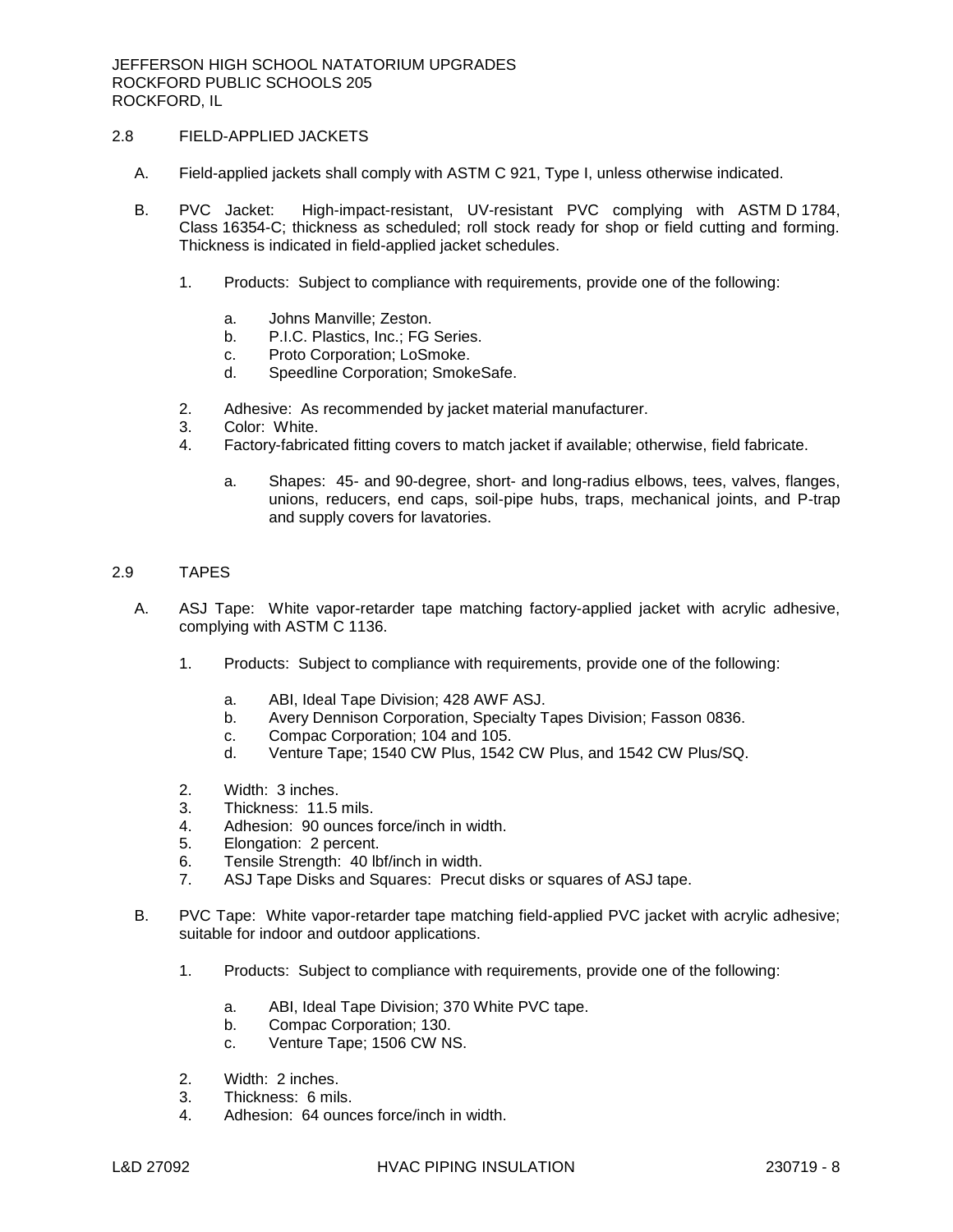### JEFFERSON HIGH SCHOOL NATATORIUM UPGRADES ROCKFORD PUBLIC SCHOOLS 205 ROCKFORD, IL

- 5. Elongation: 500 percent.<br>6. Tensile Strength: 18 lbf/ir
- 6. Tensile Strength: 18 lbf/inch in width.

#### 2.10 SECUREMENTS

- A. Bands:
	- 1. Products: Subject to compliance with requirements, available products that may be incorporated into the Work include, but are not limited to, the following:
		- a. ITW Insulation Systems; Gerrard Strapping and Seals.
		- b. RPR Products, Inc.; Insul-Mate Strapping, Seals, and Springs.
	- 2. Stainless Steel: ASTM A 167 or ASTM A 240/A 240M, Type 304 or Type 316; 0.015 inch thick, 1/2 inch wide with wing seal or closed seal.
	- 3. Springs: Twin spring set constructed of stainless steel with ends flat and slotted to accept metal bands. Spring size determined by manufacturer for application.
- B. Staples: Outward-clinching insulation staples, nominal 3/4-inch- wide, stainless steel or Monel.
- C. Wire: 0.080-inch nickel-copper alloy.
	- 1. Manufacturers: Subject to compliance with requirements, available manufacturers offering products that may be incorporated into the Work include, but are not limited to, the following:
		- a. C & F Wire.

#### PART 3 - EXECUTION

#### 3.1 EXAMINATION

- A. Examine substrates and conditions for compliance with requirements for installation tolerances and other conditions affecting performance of insulation application.
	- 1. Verify that systems to be insulated have been tested and are free of defects.
	- 2. Verify that surfaces to be insulated are clean and dry.
	- 3. Proceed with installation only after unsatisfactory conditions have been corrected.

#### 3.2 PREPARATION

- A. Surface Preparation: Clean and dry surfaces to receive insulation. Remove materials that will adversely affect insulation application.
- B. Coordinate insulation installation with the trade installing heat tracing. Comply with requirements for heat tracing that apply to insulation.
- C. Mix insulating cements with clean potable water; if insulating cements are to be in contact with stainless-steel surfaces, use demineralized water.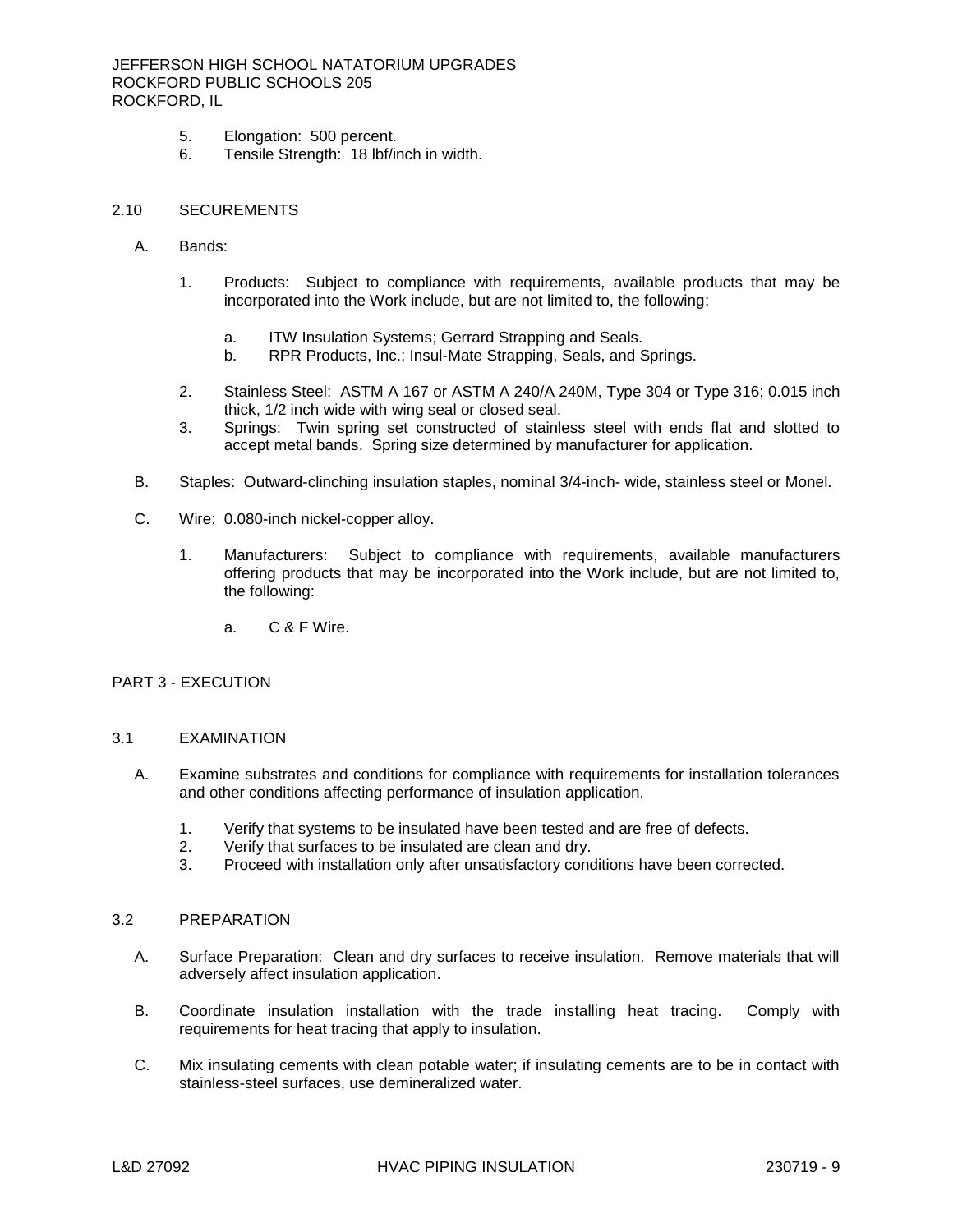# 3.3 GENERAL INSTALLATION REQUIREMENTS

- A. Install insulation materials, accessories, and finishes with smooth, straight, and even surfaces; free of voids throughout the length of piping including fittings, valves, and specialties.
- B. Install insulation materials, forms, vapor barriers or retarders, jackets, and thicknesses required for each item of pipe system as specified in insulation system schedules.
- C. Install accessories compatible with insulation materials and suitable for the service. Install accessories that do not corrode, soften, or otherwise attack insulation or jacket in either wet or dry state.
- D. Install insulation with longitudinal seams at top and bottom of horizontal runs.
- E. Install multiple layers of insulation with longitudinal and end seams staggered.
- F. Do not weld brackets, clips, or other attachment devices to piping, fittings, and specialties.
- G. Keep insulation materials dry during application and finishing.
- H. Install insulation with tight longitudinal seams and end joints. Bond seams and joints with adhesive recommended by insulation material manufacturer.
- I. Install insulation with least number of joints practical.
- J. Where vapor barrier is indicated, seal joints, seams, and penetrations in insulation at hangers, supports, anchors, and other projections with vapor-barrier mastic.
	- 1. Install insulation continuously through hangers and around anchor attachments.
	- 2. For insulation application where vapor barriers are indicated, extend insulation on anchor legs from point of attachment to supported item to point of attachment to structure. Taper and seal ends at attachment to structure with vapor-barrier mastic.
	- 3. Install insert materials and install insulation to tightly join the insert. Seal insulation to insulation inserts with adhesive or sealing compound recommended by insulation material manufacturer.
	- 4. Cover inserts with jacket material matching adjacent pipe insulation. Install shields over jacket, arranged to protect jacket from tear or puncture by hanger, support, and shield.
- K. Apply adhesives, mastics, and sealants at manufacturer's recommended coverage rate and wet and dry film thicknesses.
- L. Install insulation with factory-applied jackets as follows:
	- 1. Draw jacket tight and smooth.
	- 2. Cover circumferential joints with 3-inch- wide strips, of same material as insulation jacket. Secure strips with adhesive and outward clinching staples along both edges of strip, spaced 4 inches o.c.
	- 3. Overlap jacket longitudinal seams at least 1-1/2 inches. Install insulation with longitudinal seams at bottom of pipe. Clean and dry surface to receive self-sealing lap. Staple laps with outward clinching staples along edge at 4 inches o.c.
		- a. For below-ambient services, apply vapor-barrier mastic over staples.
	- 4. Cover joints and seams with tape, according to insulation material manufacturer's written instructions, to maintain vapor seal.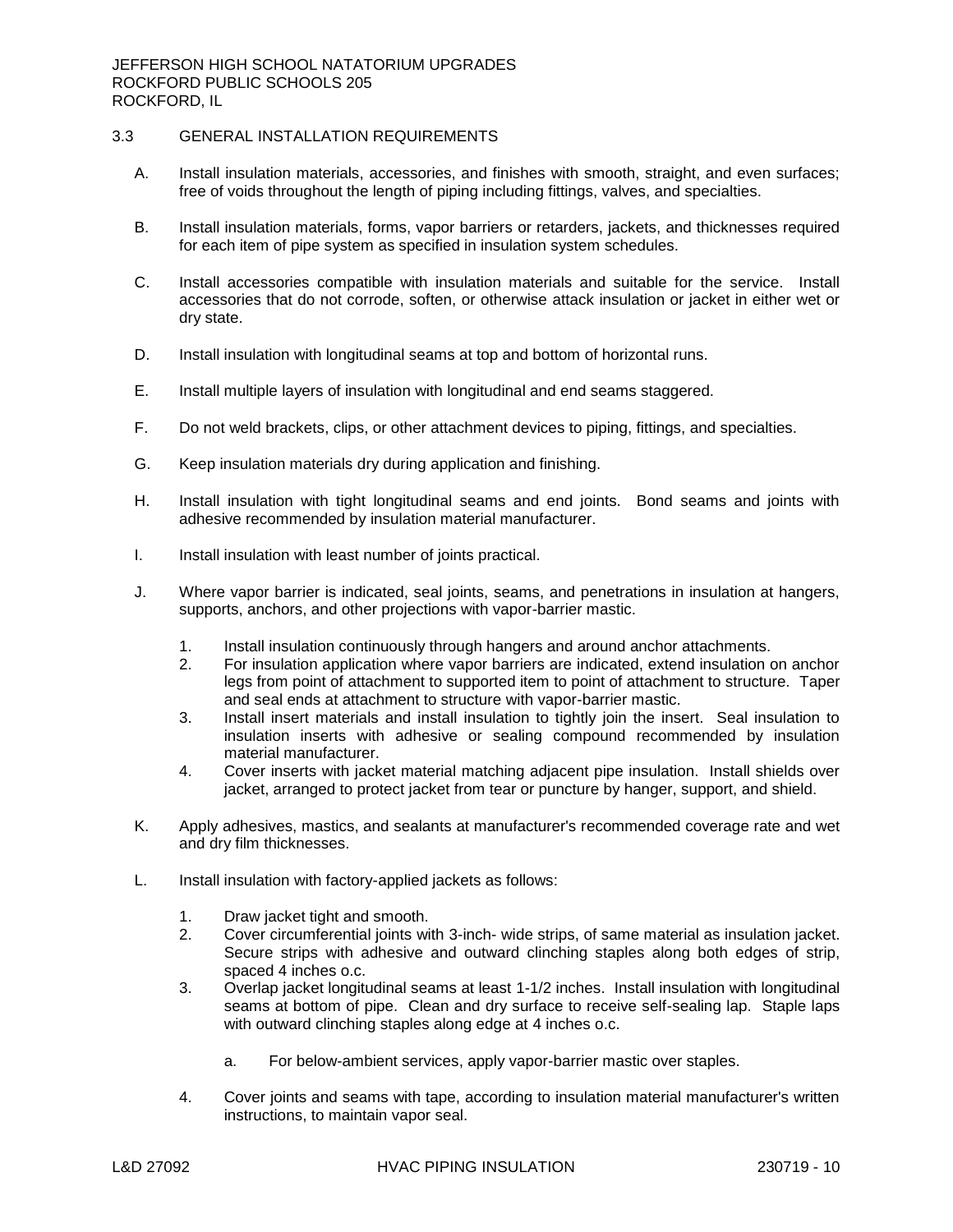- 5. Where vapor barriers are indicated, apply vapor-barrier mastic on seams and joints and at ends adjacent to pipe flanges and fittings.
- M. Cut insulation in a manner to avoid compressing insulation more than 75 percent of its nominal thickness.
- N. Finish installation with systems at operating conditions. Repair joint separations and cracking due to thermal movement.
- O. Repair damaged insulation facings by applying same facing material over damaged areas. Extend patches at least 4 inches beyond damaged areas. Adhere, staple, and seal patches similar to butt joints.
- P. For above-ambient services, do not install insulation to the following:
	- 1. Vibration-control devices.
	- 2. Testing agency labels and stamps.
	- 3. Nameplates and data plates.
	- 4. Manholes.
	- 5. Handholes.
	- 6. Cleanouts.

### 3.4 PENETRATIONS

- A. Insulation Installation at Roof Penetrations: Install insulation continuously through roof penetrations.
	- 1. Seal penetrations with flashing sealant.
	- 2. For applications requiring only indoor insulation, terminate insulation above roof surface and seal with joint sealant. For applications requiring indoor and outdoor insulation, install insulation for outdoor applications tightly joined to indoor insulation ends. Seal joint with joint sealant.
	- 3. Extend jacket of outdoor insulation outside roof flashing at least 2 inches below top of roof flashing.
	- 4. Seal jacket to roof flashing with flashing sealant.
- B. Insulation Installation at Underground Exterior Wall Penetrations: Terminate insulation flush with sleeve seal. Seal terminations with flashing sealant.
- C. Insulation Installation at Aboveground Exterior Wall Penetrations: Install insulation continuously through wall penetrations.
	- 1. Seal penetrations with flashing sealant.
	- 2. For applications requiring only indoor insulation, terminate insulation inside wall surface and seal with joint sealant. For applications requiring indoor and outdoor insulation, install insulation for outdoor applications tightly joined to indoor insulation ends. Seal joint with joint sealant.
	- 3. Extend jacket of outdoor insulation outside wall flashing and overlap wall flashing at least 2 inches.
	- 4. Seal jacket to wall flashing with flashing sealant.
- D. Insulation Installation at Interior Wall and Partition Penetrations (That Are Not Fire Rated): Install insulation continuously through walls and partitions.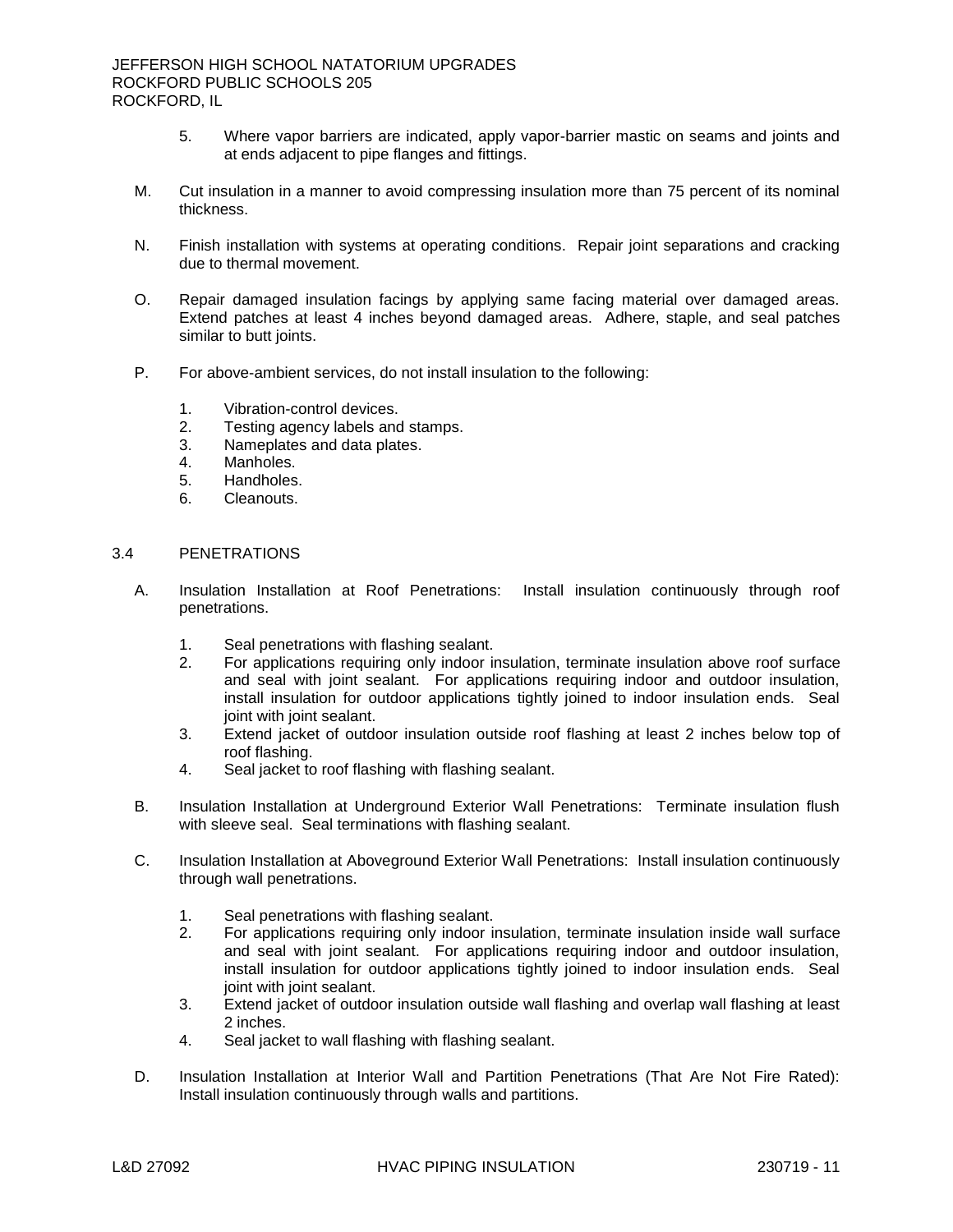- E. Insulation Installation at Fire-Rated Wall and Partition Penetrations: Install insulation continuously through penetrations of fire-rated walls and partitions.
	- 1. Comply with requirements in Division 07 Section "Penetration Firestopping" for firestopping and fire-resistive joint sealers.
- F. Insulation Installation at Floor Penetrations:
	- 1. Pipe: Install insulation continuously through floor penetrations.
	- 2. Seal penetrations through fire-rated assemblies. Comply with requirements in Division 07 Section "Penetration Firestopping."

## 3.5 GENERAL PIPE INSULATION INSTALLATION

- A. Requirements in this article generally apply to all insulation materials except where more specific requirements are specified in various pipe insulation material installation articles.
- B. Insulation Installation on Fittings, Valves, Strainers, Flanges, and Unions:
	- 1. Install insulation over fittings, valves, strainers, flanges, unions, and other specialties with continuous thermal and vapor-retarder integrity unless otherwise indicated.
	- 2. Insulate pipe elbows using preformed fitting insulation or mitered fittings made from same material and density as adjacent pipe insulation. Each piece shall be butted tightly against adjoining piece and bonded with adhesive. Fill joints, seams, voids, and irregular surfaces with insulating cement finished to a smooth, hard, and uniform contour that is uniform with adjoining pipe insulation.
	- 3. Insulate tee fittings with preformed fitting insulation or sectional pipe insulation of same material and thickness as used for adjacent pipe. Cut sectional pipe insulation to fit. Butt each section closely to the next and hold in place with tie wire. Bond pieces with adhesive.
	- 4. Insulate valves using preformed fitting insulation or sectional pipe insulation of same material, density, and thickness as used for adjacent pipe. Overlap adjoining pipe insulation by not less than two times the thickness of pipe insulation, or one pipe diameter, whichever is thicker. For valves, insulate up to and including the bonnets, valve stuffing-box studs, bolts, and nuts. Fill joints, seams, and irregular surfaces with insulating cement.
	- 5. Insulate strainers using preformed fitting insulation or sectional pipe insulation of same material, density, and thickness as used for adjacent pipe. Overlap adjoining pipe insulation by not less than two times the thickness of pipe insulation, or one pipe diameter, whichever is thicker. Fill joints, seams, and irregular surfaces with insulating cement. Insulate strainers so strainer basket flange or plug can be easily removed and replaced without damaging the insulation and jacket. Provide a removable reusable insulation cover. For below-ambient services, provide a design that maintains vapor barrier.
	- 6. Insulate flanges and unions using a section of oversized preformed pipe insulation. Overlap adjoining pipe insulation by not less than two times the thickness of pipe insulation, or one pipe diameter, whichever is thicker.
	- 7. Cover segmented insulated surfaces with a layer of finishing cement and coat with a mastic. Install vapor-barrier mastic for below-ambient services and a breather mastic for above-ambient services. Reinforce the mastic with fabric-reinforcing mesh. Trowel the mastic to a smooth and well-shaped contour.
	- 8. For services not specified to receive a field-applied jacket except for flexible elastomeric and polyolefin, install fitted PVC cover over elbows, tees, strainers, valves, flanges, and unions. Terminate ends with PVC end caps. Tape PVC covers to adjoining insulation facing using PVC tape.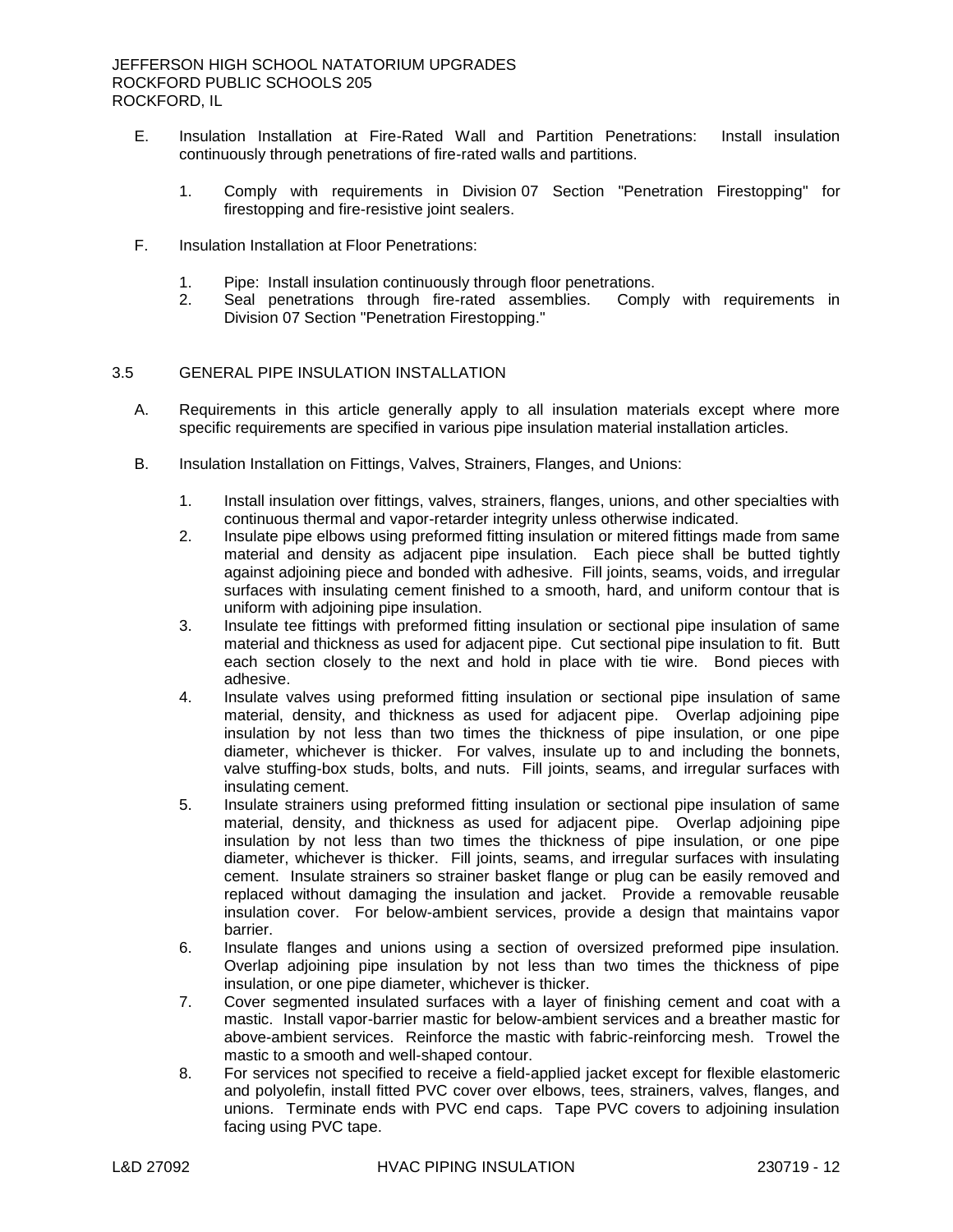- 9. Stencil or label the outside insulation jacket of each union with the word "union." Match size and color of pipe labels.
- C. Insulate instrument connections for thermometers, pressure gages, pressure temperature taps, test connections, flow meters, sensors, switches, and transmitters on insulated pipes. Shape insulation at these connections by tapering it to and around the connection with insulating cement and finish with finishing cement, mastic, and flashing sealant.

## 3.6 INSTALLATION OF MINERAL-FIBER INSULATION

- A. Insulation Installation on Straight Pipes and Tubes:
	- 1. Secure each layer of preformed pipe insulation to pipe with wire or bands and tighten bands without deforming insulation materials.
	- 2. Where vapor barriers are indicated, seal longitudinal seams, end joints, and protrusions with vapor-barrier mastic and joint sealant.
	- 3. For insulation with factory-applied jackets on above-ambient surfaces, secure laps with outward-clinched staples at 6 inches o.c.
	- 4. For insulation with factory-applied jackets on below-ambient surfaces, do not staple longitudinal tabs. Instead, secure tabs with additional adhesive as recommended by insulation material manufacturer and seal with vapor-barrier mastic and flashing sealant.
- B. Insulation Installation on Pipe Flanges:
	- 1. Install preformed pipe insulation to outer diameter of pipe flange.
	- 2. Make width of insulation section same as overall width of flange and bolts, plus twice the thickness of pipe insulation.
	- 3. Fill voids between inner circumference of flange insulation and outer circumference of adjacent straight pipe segments with mineral-fiber blanket insulation.
	- 4. Install jacket material with manufacturer's recommended adhesive, overlap seams at least 1 inch, and seal joints with flashing sealant.
- C. Insulation Installation on Pipe Fittings and Elbows:
	- 1. Install preformed sections of same material as straight segments of pipe insulation when available.
	- 2. When preformed insulation elbows and fittings are not available, install mitered sections of pipe insulation, to a thickness equal to adjoining pipe insulation. Secure insulation materials with wire or bands.
- D. Insulation Installation on Valves and Pipe Specialties:
	- 1. Install preformed sections of same material as straight segments of pipe insulation when available.
	- 2. When preformed sections are not available, install mitered sections of pipe insulation to valve body.
	- 3. Arrange insulation to permit access to packing and to allow valve operation without disturbing insulation.
	- 4. Install insulation to flanges as specified for flange insulation application.

# 3.7 FIELD-APPLIED JACKET INSTALLATION

A. Where PVC jackets are indicated, install with 1-inch overlap at longitudinal seams and end joints; for horizontal applications. Seal with manufacturer's recommended adhesive.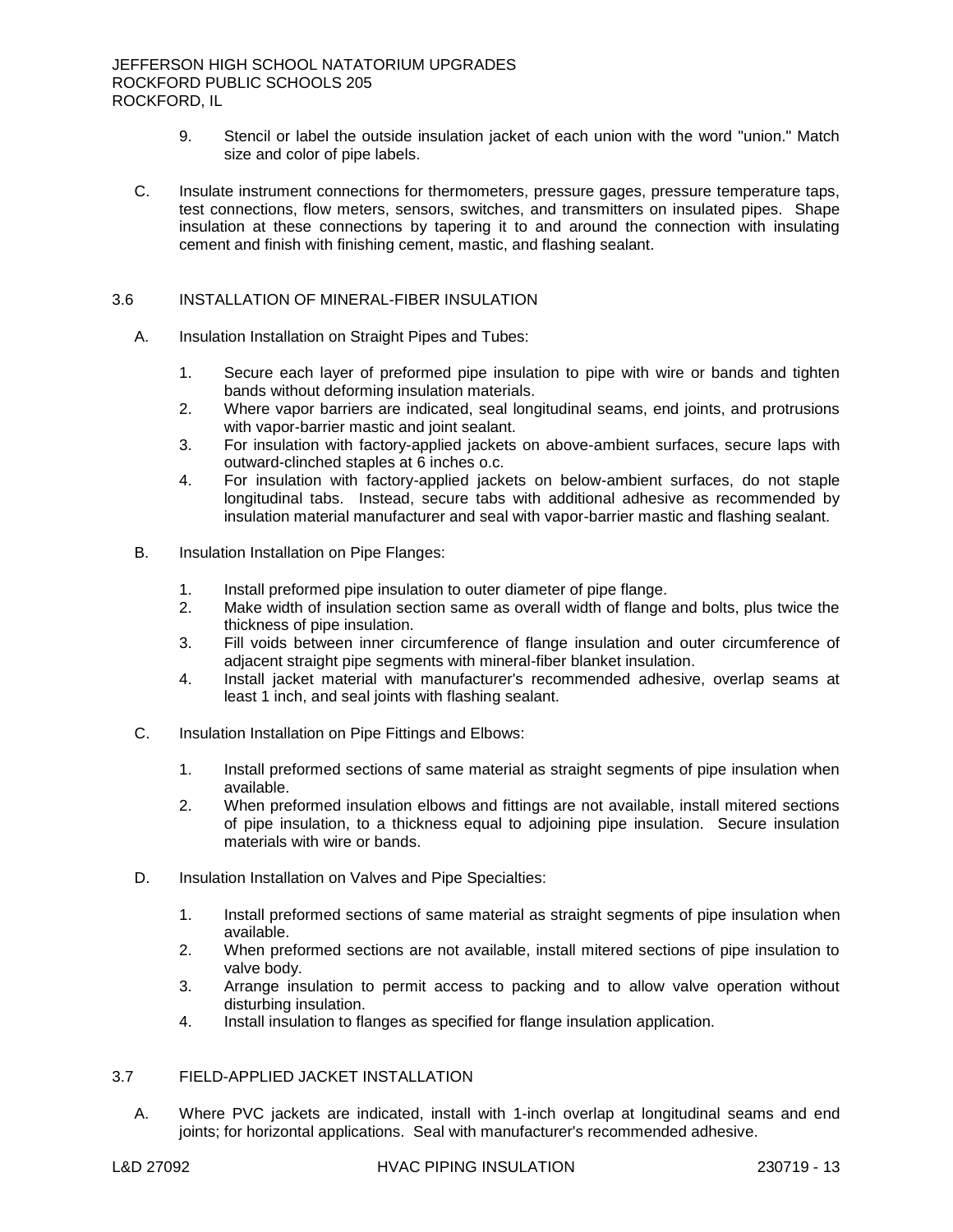1. Apply two continuous beads of adhesive to seams and joints, one bead under lap and the finish bead along seam and joint edge.

## 3.8 FINISHES

- A. Pipe Insulation with ASJ, Glass-Cloth, or Other Paintable Jacket Material: Paint jacket with paint system identified below and as specified in Division 09 painting Sections.
	- 1. Flat Acrylic Finish: Two finish coats over a primer that is compatible with jacket material and finish coat paint. Add fungicidal agent to render fabric mildew proof.
		- a. Finish Coat Material: Interior, flat, latex-emulsion size.
- B. Color: Final color as selected by Architect. Vary first and second coats to allow visual inspection of the completed Work.

### 3.9 PIPING INSULATION SCHEDULE, GENERAL

- A. Acceptable preformed pipe and tubular insulation materials and thicknesses are identified for each piping system and pipe size range. If more than one material is listed for a piping system, selection from materials listed is Contractor's option.
- B. Items Not Insulated: Unless otherwise indicated, do not install insulation on the following:
	- 1. Drainage piping located in crawl spaces.
	- 2. Underground piping.
	- 3. Chrome-plated pipes and fittings unless there is a potential for personnel injury.

## 3.10 INDOOR PIPING INSULATION SCHEDULE

- A. Heating-Hot-Water Supply and Return, 200 Deg F and Below:
	- 1. NPS 1.5 and Smaller: Insulation shall be the following:
		- a. Mineral-Fiber, Preformed Pipe, Type I: 1-1/2 inches thick.

### 3.11 INDOOR, FIELD-APPLIED JACKET SCHEDULE

- A. Install jacket over insulation material. For insulation with factory-applied jacket, install the fieldapplied jacket over the factory-applied jacket.
- B. If more than one material is listed, selection from materials listed is Contractor's option.
- C. Piping, Concealed:
	- 1. None.
- D. Piping, Exposed (within 6'-0" from finished floor):
	- 1. PVC: 20 mils thick.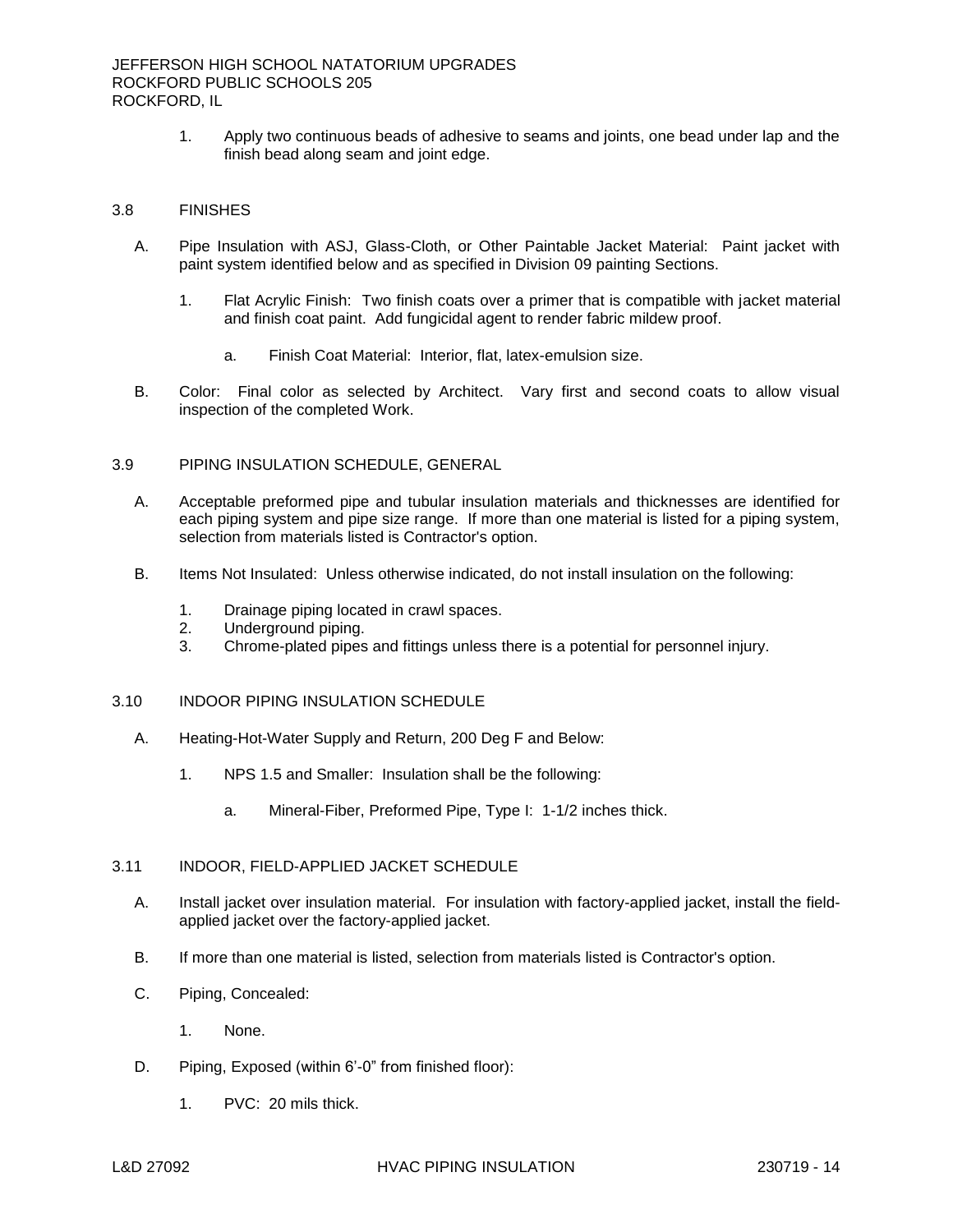JEFFERSON HIGH SCHOOL NATATORIUM UPGRADES ROCKFORD PUBLIC SCHOOLS 205 ROCKFORD, IL

END OF SECTION 23 07 19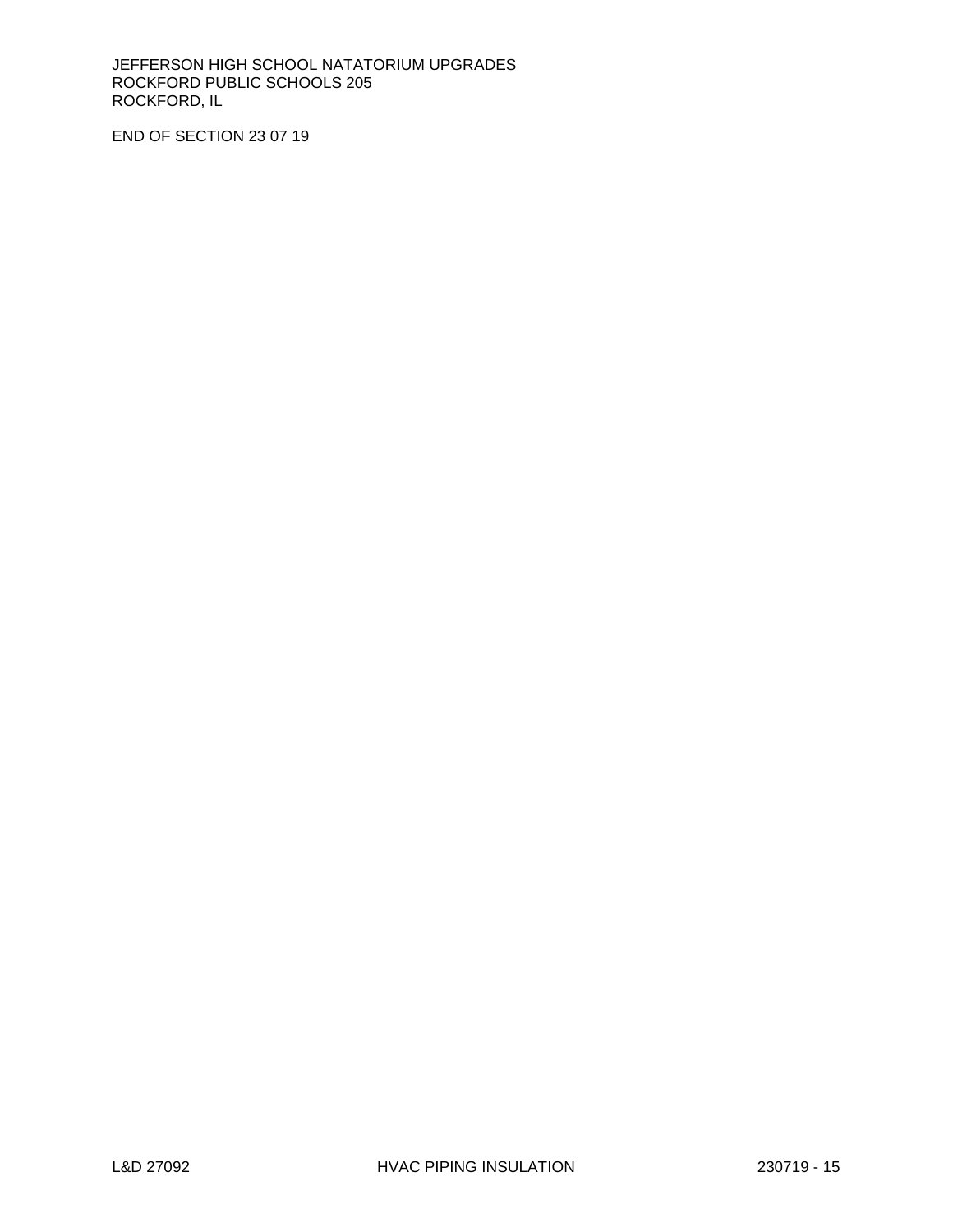# SECTION 23 09 00 - INSTRUMENTATION AND CONTROL FOR HVAC

PART 1 - GENERAL

### 1.1 RELATED DOCUMENTS

A. Drawings and general provisions of the Contract, including General and Supplementary Conditions, Division 00 Information for Bidders, and Division 01 Specification Sections, apply to this Section.

### 1.2 SUMMARY

- A. This Section includes control equipment for HVAC systems and components, including control components for terminal heating and cooling units not supplied with factory-wired controls.
- B. Related Sections include the following:
	- 1. Section 23 05 19 "Meters and Gages for HVAC Piping" for measuring equipment that relates to this Section.
	- 2. Section 23 09 93 "Sequence of Operations for HVAC Controls" for requirements that relate to this Section.

### 1.3 SCOPE OF WORK

A. Expand and modify the existing temperature control system as required to include the new equipment and sequence of operation shown and described in the construction documents.

#### 1.4 DEFINITIONS

- A. DDC: Direct digital control.
- B. I/O: Input/output.
- C. LonWorks: A control network technology platform for designing and implementing interoperable control devices and networks.
- D. PC: Personal computer.
- E. PID: Proportional plus integral plus derivative.
- F. RTD: Resistance temperature detector.

#### 1.5 SYSTEM PERFORMANCE

- A. Comply with the following performance requirements:
	- 1. Graphic Display: Display graphic with minimum 20 dynamic points with current data within 10 seconds.
	- 2. Graphic Refresh: Update graphic with minimum 20 dynamic points with current data within 8 seconds.
	- 3. Object Command: Reaction time of less than two seconds between operator command of a binary object and device reaction.
	- 4. Object Scan: Transmit change of state and change of analog values to control units or workstation within six seconds.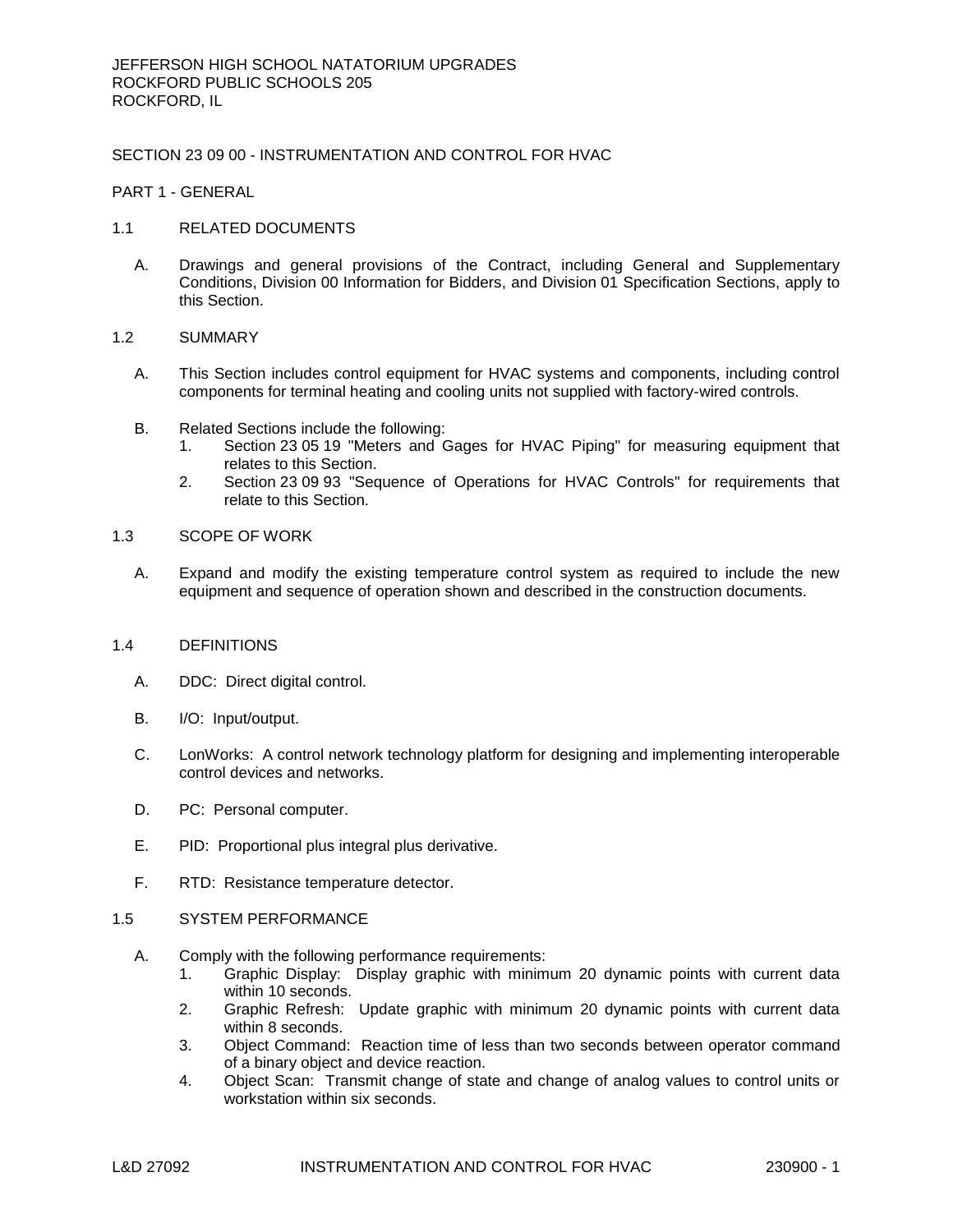- 5. Alarm Response Time: Annunciate alarm at workstation within 45 seconds. Multiple workstations must receive alarms within five seconds of each other.
- 6. Program Execution Frequency: Run capability of applications as often as five seconds, but selected consistent with mechanical process under control.
- 7. Performance: Programmable controllers shall execute DDC PID control loops, and scan and update process values and outputs at least once per second.
- 8. Reporting Accuracy and Stability of Control: Report values and maintain measured variables within tolerances as follows:
	- a. Water Temperature: Plus or minus 1 deg F.
	- b. Water Flow: Plus or minus 5 percent of full scale.
	- c. Water Pressure: Plus or minus 2 percent of full scale.
	- d. Space Temperature: Plus or minus 1 deg F.
	- e. Ducted Air Temperature: Plus or minus 1 deg F.
	- f. Outside Air Temperature: Plus or minus 2 deg F.
	- g. Dew Point Temperature: Plus or minus 3 deg F.
	- h. Temperature Differential: Plus or minus 0.25 deg F.
	- i. Relative Humidity: Plus or minus 5 percent.
	- j. Airflow (Pressurized Spaces): Plus or minus 3 percent of full scale.
	- k. Airflow (Measuring Stations): Plus or minus 5 percent of full scale.
	- l. Airflow (Terminal): Plus or minus 10 percent of full scale.
	- m. Air Pressure (Space): Plus or minus 0.01-inch wg.
	- n. Air Pressure (Ducts): Plus or minus 0.1-inch wg.
	- o. Carbon Monoxide: Plus or minus 5 percent of reading.
	- p. Carbon Dioxide: Plus or minus 50 ppm.
	- q. Electrical: Plus or minus 5 percent of reading.

# 1.6 ACTION SUBMITTALS

- A. Product Data: Include manufacturer's technical literature for each control device. Indicate dimensions, capacities, performance characteristics, electrical characteristics, finishes for materials, and installation and startup instructions for each type of product indicated.
	- 1. DDC System Hardware: Bill of materials of equipment indicating quantity, manufacturer, and model number. Include technical data for operator workstation equipment, interface equipment, control units, transducers/transmitters, sensors, actuators, valves, relays/switches, control panels, and operator interface equipment.
	- 2. Control System Software: Include technical data for operating system software, operator interface, color graphics, and other third-party applications.
	- 3. Controlled Systems: Instrumentation list with element name, type of device, manufacturer, model number, and product data. Include written description of sequence of operation including schematic diagram.
- B. Shop Drawings: Detail equipment assemblies and indicate dimensions, weights, loads, required clearances, method of field assembly, components, and location and size of each field connection.
	- 1. Bill of materials of equipment indicating quantity, manufacturer, and model number.
	- 2. Schematic flow diagrams showing fans, pumps, coils, dampers, valves, and control devices.
	- 3. Wiring Diagrams: Power, signal, and control wiring.
	- 4. Details of control panel faces, including controls, instruments, and labeling.
	- 5. Written description of sequence of operation.
	- 6. Schedule of dampers including size, leakage, and flow characteristics.
	- 7. Schedule of valves including flow characteristics.
	- 8. DDC System Hardware:
		- a. Wiring diagrams for control units with termination numbers.
		- b. Schematic diagrams and floor plans for field sensors and control hardware.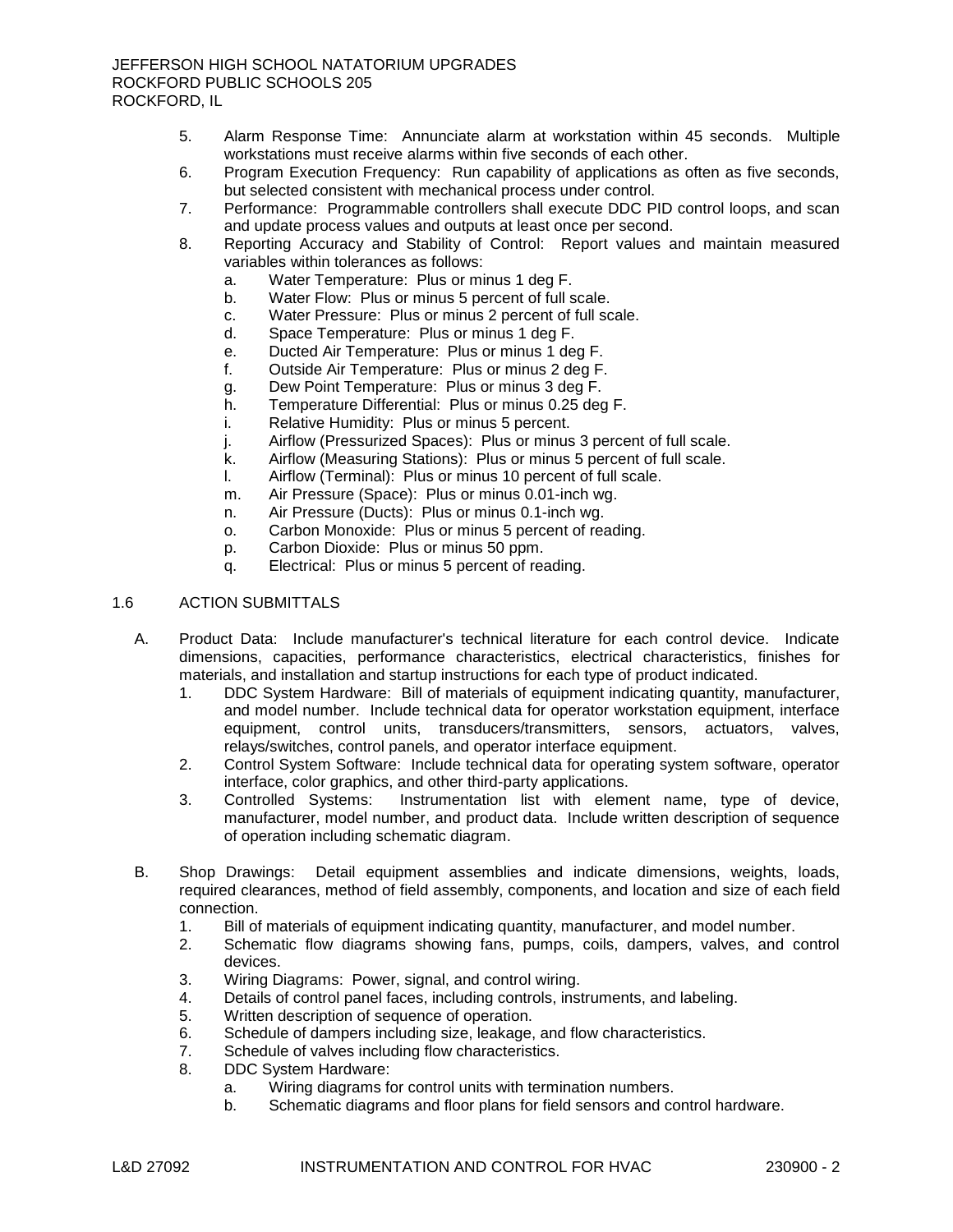- c. Schematic diagrams for control, communication, and power wiring, showing trunk data conductors and wiring between operator workstation and control unit locations.
- 9. Control System Software: List of color graphics indicating monitored systems, data (connected and calculated) point addresses, output schedule, and operator notations.
- 10. Controlled Systems:
	- a. Schematic diagrams of each controlled system with control points labeled and control elements graphically shown, with wiring.
	- b. Scaled drawings showing mounting, routing, and wiring of elements including bases and special construction.
	- c. Written description of sequence of operation including schematic diagram.
	- d. Points list.

# 1.7 INFORMATIONAL SUBMITTALS

- A. Data Communications Protocol Certificates: Certify that each proposed DDC system component complies with LonWorks.
- B. Qualification Data: For Installer and manufacturer.
- C. Software Upgrade Kit: For Owner to use in modifying software to suit future systems revisions or monitoring and control revisions.
- D. Field quality-control test reports.

### 1.8 CLOSEOUT SUBMITTALS

- A. Operation and Maintenance Data: For HVAC instrumentation and control system to include in emergency, operation, and maintenance manuals. In addition to items specified in emergency, operation, and maintenance manuals. Section 01 78 23 "Operation and Maintenance Data," include the following:
	- 1. Maintenance instructions and lists of spare parts for each type of control device and compressed-air station.
	- 2. Interconnection wiring diagrams with identified and numbered system components and devices.
	- 3. Keyboard illustrations and step-by-step procedures indexed for each operator function.
	- 4. Inspection period, cleaning methods, cleaning materials recommended, and calibration tolerances.
	- 5. Calibration records and list of set points.
- B. Software and Firmware Operational Documentation: Include the following:
	- 1. Software operating and upgrade manuals.
	- 2. Program Software Backup: On a magnetic media or compact disc, complete with data files.
	- 3. Device address list.
	- 4. Printout of software application and graphic screens.
	- 5. Software license required by and installed for DDC workstations and control systems.

# 1.9 QUALITY ASSURANCE

- A. Installer Qualifications: Automatic control system manufacturer's authorized representative who is trained and approved for installation of system components required for this Project.
- B. Electrical Components, Devices, and Accessories: Listed and labeled as defined in NFPA 70, Article 100, by a testing agency acceptable to authorities having jurisdiction, and marked for intended use.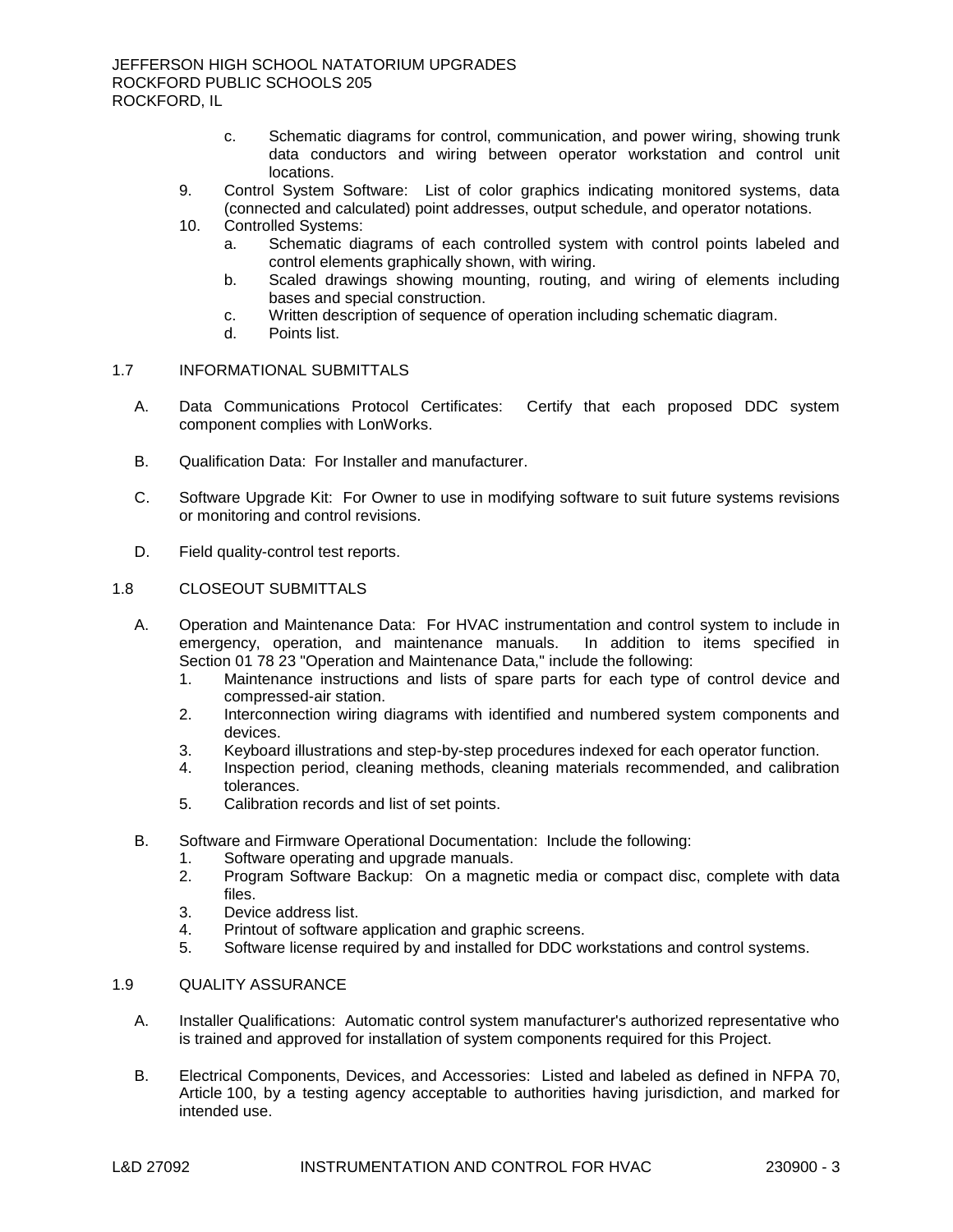# 1.10 DELIVERY, STORAGE, AND HANDLING

- A. Factory-Mounted Components: Where control devices specified in this Section are indicated to be factory mounted on equipment, arrange for shipping of control devices to equipment manufacturer.
- B. System Software: Update to latest version of software at Project completion.

### 1.11 COORDINATION

- A. Coordinate location of thermostats, humidistats, and other exposed control sensors with plans and room details before installation.
- B. Coordinate supply of conditioned electrical branch circuits for control units.
- C. Coordinate equipment with Section 26 24 16 "Panelboards" to achieve compatibility with starter coils and annunciation devices.
- D. Coordinate equipment with Section 26 24 19 "Motor-Control Centers" to achieve compatibility with motor starters and annunciation devices.
- E. Coordinate size and location of concrete bases. Cast anchor-bolt inserts into bases. Concrete, reinforcement, and formwork requirements are specified in Section 03 30 00 "Cast-in-Place Concrete."

# PART 2 - PRODUCTS

### 2.1 MANUFACTURERS

- A. In other Part 2 articles where titles below introduce lists, the following requirements apply to product selection:
	- 1. Available Manufacturers: Subject to compliance with requirements, manufacturers offering products that may be incorporated into the Work include, but are not limited to, manufacturers specified.
	- 2. Manufacturers: Subject to compliance with requirements, provide products by one of the manufacturers specified.

# 2.2 CONTROL SYSTEM

- A. [Manufacturers:](http://www.specagent.com/LookUp/?ulid=3262&mf=04&src=wd)
	- 1. [Honeywell -](http://www.specagent.com/LookUp/?uid=123456824776&mf=04&src=wd) WEBS Jace-AX.
	- 2. Tridium-Niagara-Vykon Jace-AX
	- 3. [Siemens –](http://www.specagent.com/LookUp/?uid=123456811862&mf=04&src=wd) Talon-Jace AX.
	- 4. Distech-EC-NET-Jace-AX.
	- 5. Schneider Electric –I/A Series-Jace AX
	- 6. Circon
	- 7. Johnson Controls
- B. The control equipment shall incorporate LonMark technology at the controller level and Niagara Frame AX version technology at the network device level and as network device level and as network management tool.
- C. Control system shall consist of sensors, indicators, actuators, final control elements, interface equipment, other apparatus, accessories, and software connected to distributed controllers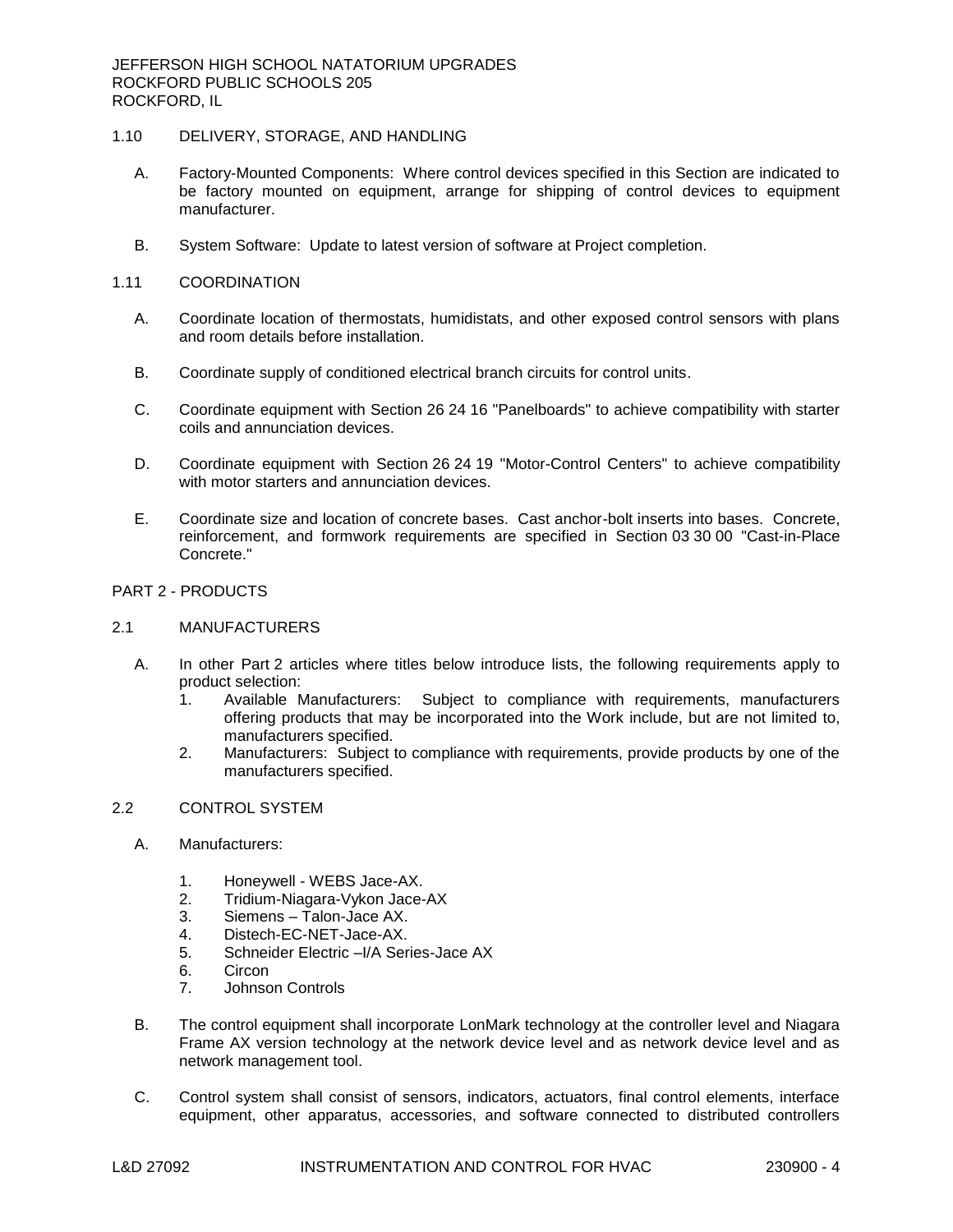operating in multiuser, multitasking environment on token-passing network and programmed to control mechanical systems. All graphics associated with the controls work will be created and implemented under a separate contract by the school district's existing service provider.

1. The system installed shall seamless connect devices other than HVAC throughout the building regardless of subsystem type, i.e. HVAC, lighting and security devices should easily coexist on the same network channel without the need for gateways.

# 2.3 DDC EQUIPMENT

- A. Control Units: Modular, comprising processor board with programmable, nonvolatile, randomaccess memory; local operator access and display panel; integral interface equipment; and backup power source.
	- 1. Units monitor or control each I/O point; process information; execute commands from other control units, devices, and operator stations; and download from or upload to operator workstation or diagnostic terminal unit.
	- 2. Stand-alone mode control functions operate regardless of network status. Functions include the following:
		- a. Global communications.
		- b. Discrete/digital, analog, and pulse I/O.
		- c. Monitoring, controlling, or addressing data points.
		- d. Software applications, scheduling, and alarm processing.
		- e. Testing and developing control algorithms without disrupting field hardware and controlled environment.
	- 3. Standard Application Programs:
		- a. Electric Control Programs: Demand limiting, duty cycling, automatic time scheduling, start/stop time optimization, night setback/setup, on-off control with differential sequencing, staggered start, antishort cycling, PID control, DDC with fine tuning, and trend logging.
		- b. HVAC Control Programs: Optimal run time, supply-air reset, and enthalpy switchover.
		- c. Programming Application Features: Include trend point; alarm processing and messaging; weekly, monthly, and annual scheduling; energy calculations; run-time totalization; and security access.
		- d. Remote communications.
		- e. Maintenance management.
		- f. Units of Measure: Inch-pound and SI (metric).
	- 4. Local operator interface provides for download from or upload to operator workstation or diagnostic terminal unit.
	- 5. LonWorks Compliance: Control units shall use LonTalk protocol and communicate using EIA/CEA 709.1 datalink/physical layer protocol.
- B. Local Control Units: Modular, comprising processor board with electronically programmable, nonvolatile, read-only memory; and backup power source.
	- 1. Units monitor or control each I/O point, process information, and download from or upload to operator workstation or diagnostic terminal unit.
	- 2. Stand-alone mode control functions operate regardless of network status. Functions include the following:
		- a. Global communications.
		- b. Discrete/digital, analog, and pulse I/O.
		- c. Monitoring, controlling, or addressing data points.
	- 3. Local operator interface provides for download from or upload to operator workstation or diagnostic terminal unit.<br>ASHRAE 135 Compliance:
	- 4. ASHRAE 135 Compliance: Control units shall use ASHRAE 135 protocol and communicate using ISO 8802-3 (Ethernet) datalink/physical layer protocol.
	- 5. LonWorks Compliance: Control units shall use LonTalk protocol and communicate using EIA/CEA 709.1 datalink/physical layer protocol.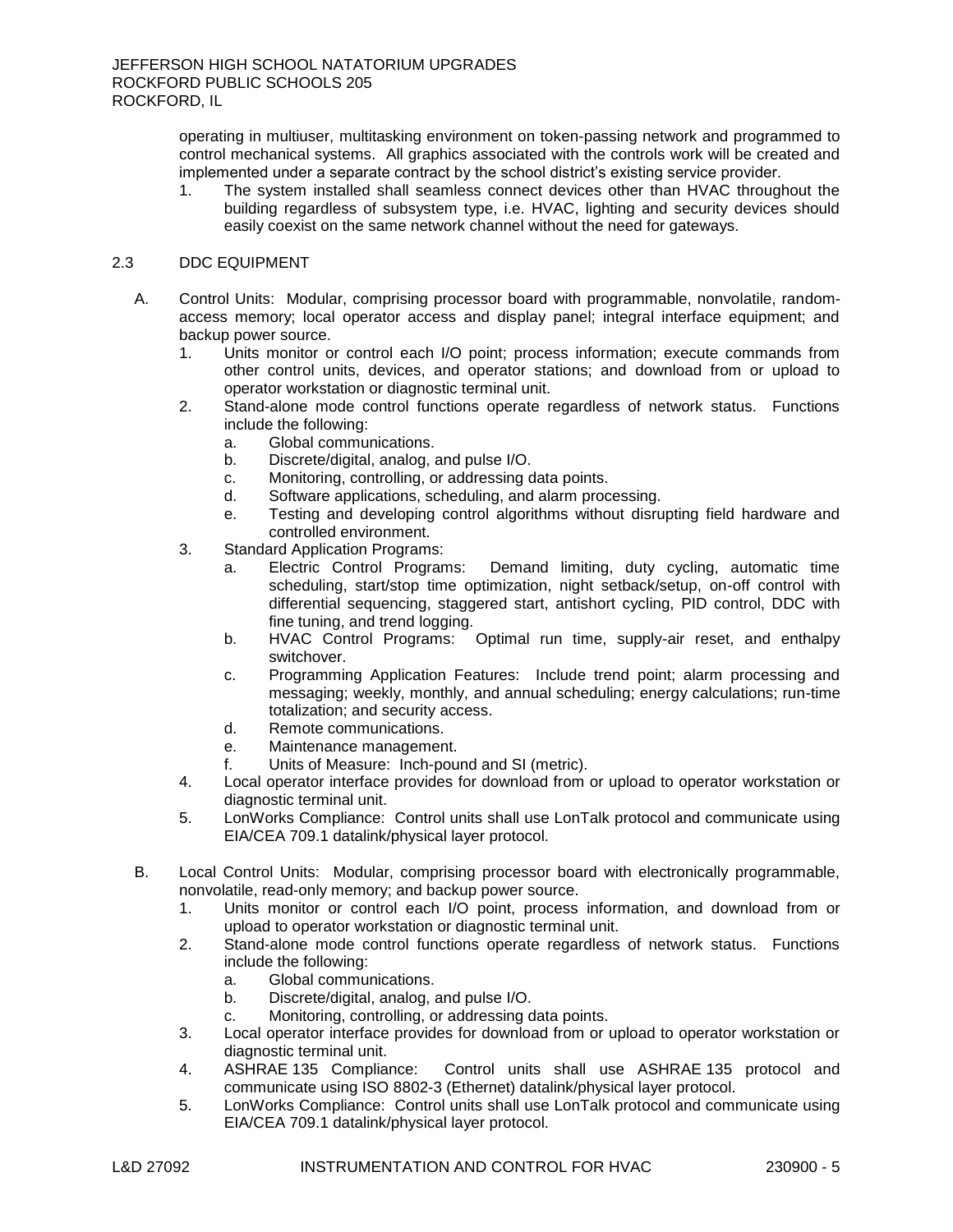- C. I/O Interface: Hardwired inputs and outputs may tie into system through controllers. Protect points so that shorting will cause no damage to controllers.
	- 1. Binary Inputs: Allow monitoring of on-off signals without external power.
	- 2. Pulse Accumulation Inputs: Accept up to 10 pulses per second.
	- 3. Analog Inputs: Allow monitoring of low-voltage (0- to 10-V dc), current (4 to 20 mA), or resistance signals.
	- 4. Binary Outputs: Provide on-off or pulsed low-voltage signal, selectable for normally open or normally closed operation with three-position (on-off-auto) override switches and status lights.
	- 5. Analog Outputs: Provide modulating signal, either low voltage (0- to 10-V dc) or current (4 to 20 mA) with status lights, two-position (auto-manual) switch, and manually adjustable potentiometer.
	- 6. Tri-State Outputs: Provide two coordinated binary outputs for control of three-point, floating-type electronic actuators.
	- 7. Universal I/Os: Provide software selectable binary or analog outputs.
- D. Power Supplies: Transformers with Class 2 current-limiting type or overcurrent protection; limit connected loads to 80 percent of rated capacity. DC power supply shall match output current and voltage requirements and be full-wave rectifier type with the following:
	- 1. Output ripple of 5.0 mV maximum peak to peak.
	- 2. Combined 1 percent line and load regulation with 100-mic.sec. response time for 50 percent load changes.
	- 3. Built-in overvoltage and overcurrent protection and be able to withstand 150 percent overload for at least 3 seconds without failure.
- E. Power Line Filtering: Internal or external transient voltage and surge suppression for workstations or controllers with the following:
	- 1. Minimum dielectric strength of 1000 V.
	- 2. Maximum response time of 10 nanoseconds.
	- 3. Minimum transverse-mode noise attenuation of 65 dB.
	- 4. Minimum common-mode noise attenuation of 150 dB at 40 to 100 Hz.

# 2.4 UNITARY CONTROLLERS

- A. Unitized, capable of stand-alone operation with sufficient memory to support its operating system, database, and programming requirements, and with sufficient I/O capacity for the application.
	- 1. Configuration: Local keypad and display; diagnostic LEDs for power, communication, and processor; wiring termination to terminal strip or card connected with ribbon cable; memory with bios; and 72-hour battery backup.
	- 2. Operating System: Manage I/O communication to allow distributed controllers to share real and virtual object information and allow central monitoring and alarms. Perform scheduling with real-time clock. Perform automatic system diagnostics; monitor system and report failures.
	- 3. LonWorks Compliance: Communicate using EIA/CEA 709.1 datalink/physical layer protocol using LonTalk protocol.
	- 4. Enclosure: Dustproof rated for operation at 32 to 120 deg F.
	- 5. Enclosure: Waterproof rated for operation at 40 to 150 deg F.

## 2.5 ANALOG CONTROLLERS

A. Step Controllers: 6- or 10-stage type, with heavy-duty switching rated to handle loads and operated by electric motor.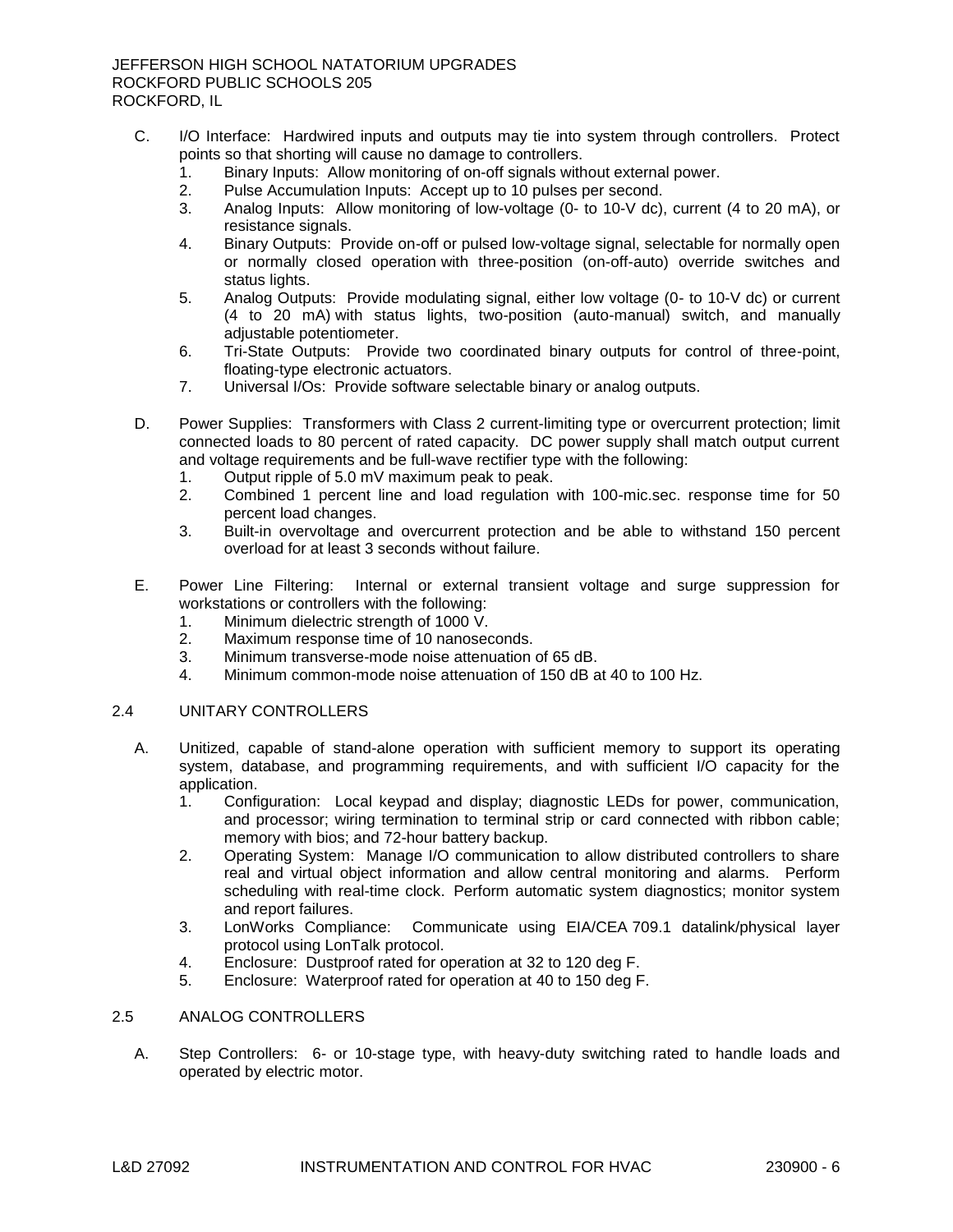- B. Electric, Outdoor-Reset Controllers: Remote-bulb or bimetal rod-and-tube type, proportioning action with adjustable throttling range, adjustable set point, scale range minus 10 to plus 70 deg F, and single- or double-pole contacts.
- C. Electronic Controllers: Wheatstone-bridge-amplifier type, in steel enclosure with provision for remote-resistance readjustment. Identify adjustments on controllers, including proportional band and authority.
	- 1. Single controllers can be integral with control motor if provided with accessible control readjustment potentiometer.
- D. Fan-Speed Controllers: Solid-state model providing field-adjustable proportional control of motor speed from maximum to minimum of 55 percent and on-off action below minimum fan speed. Controller shall briefly apply full voltage, when motor is started, to rapidly bring motor up to minimum speed. Equip with filtered circuit to eliminate radio interference.
- E. Receiver Controllers: Single- or multiple-input models with control-point adjustment, direct or reverse acting with mechanical set-point adjustment with locking device, proportional band adjustment, authority adjustment, and proportional control mode.
	- 1. Remote-control-point adjustment shall be plus or minus 20 percent of sensor span, input signal of 3 to 13 psig.
	- 2. Proportional band shall extend from 2 to 20 percent for 5 psig.
	- 3. Authority shall be 20 to 200 percent.
	- 4. Air-supply pressure of 18 psig, input signal of 3 to 15 psig, and output signal of zero to supply pressure.
	- 5. Gages: 1-1/2 inches in diameter, 2.5 percent wide-scale accuracy, and range to match transmitter input or output pressure.

# 2.6 TIME CLOCKS

- A. [Manufacturers:](http://www.specagent.com/LookUp/?ulid=3263&mf=04&src=wd)
	- 1. [ATC-Diversified Electronics.](http://www.specagent.com/LookUp/?uid=123456811873&mf=04&src=wd)
	- 2. [Grasslin Controls Corporation.](http://www.specagent.com/LookUp/?uid=123456811874&mf=04&src=wd)
	- 3. [Paragon Electric Co., Inc.](http://www.specagent.com/LookUp/?uid=123456811875&mf=04&src=wd)
	- 4. [Precision Multiple Controls, Inc.](http://www.specagent.com/LookUp/?uid=123456811876&mf=04&src=wd)
	- 5. [SSAC Inc.; ABB USA.](http://www.specagent.com/LookUp/?uid=123456825992&mf=04&src=wd)
	- 6. [TCS/Basys Controls.](http://www.specagent.com/LookUp/?uid=123456811877&mf=04&src=wd)
	- 7. Theben AG [Lumilite Control Technology, Inc.](http://www.specagent.com/LookUp/?uid=123456811879&mf=04&src=wd)
	- 8. [Time Mark Corporation.](http://www.specagent.com/LookUp/?uid=123456811878&mf=04&src=wd)
- B. Seven-day, programming-switch timer with synchronous-timing motor and seven-day dial; continuously charged, nickel-cadmium-battery-driven, eight-hour, power-failure carryover; multiple-switch trippers; minimum of two and maximum of eight signals per day with two normally open and two normally closed output contacts.
- C. Solid-state, programmable time control with 4 separate programs each with up to 100 on-off operations; 1-second resolution; lithium battery backup; keyboard interface and manual override; individual on-off-auto switches for each program; 365-day calendar with 20 programmable holidays; choice of fail-safe operation for each program; system fault alarm; and communications package allowing networking of time controls and programming from PC.

# 2.7 ELECTRONIC SENSORS

- A. Description: Vibration and corrosion resistant; for wall, immersion, or duct mounting as required.
- B. Thermistor Temperature Sensors and Transmitters: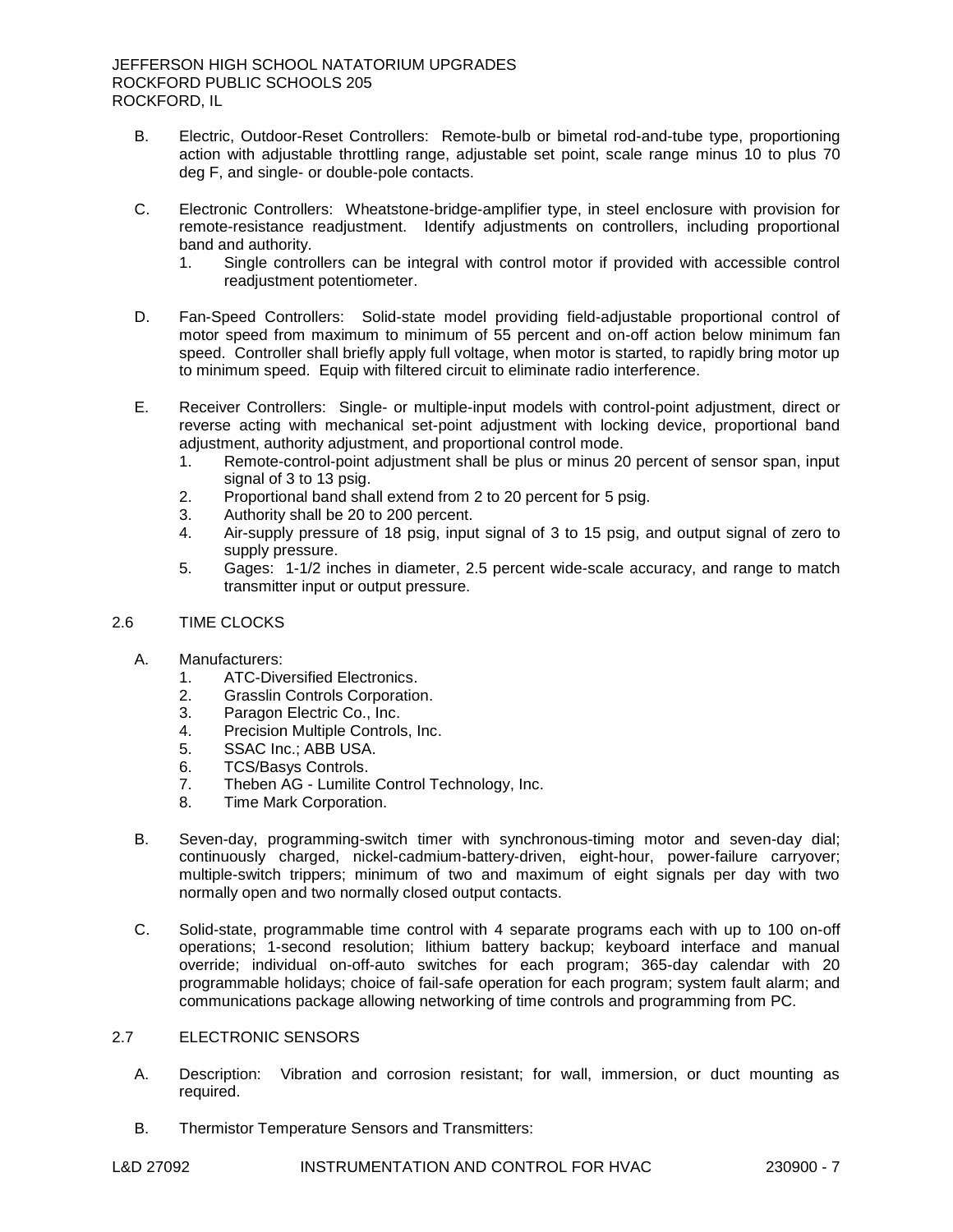JEFFERSON HIGH SCHOOL NATATORIUM UPGRADES ROCKFORD PUBLIC SCHOOLS 205 ROCKFORD, IL

- 1. [Manufacturers:](http://www.specagent.com/LookUp/?ulid=3264&mf=04&src=wd)
	- a. [BEC Controls Corporation.](http://www.specagent.com/LookUp/?uid=123456811880&mf=04&src=wd)
	- b. [Ebtron, Inc.](http://www.specagent.com/LookUp/?uid=123456811881&mf=04&src=wd)
	- c. [Heat-Timer Corporation.](http://www.specagent.com/LookUp/?uid=123456811882&mf=04&src=wd)
	- d. [I.T.M. Instruments Inc.](http://www.specagent.com/LookUp/?uid=123456811883&mf=04&src=wd)
	- e. [MAMAC Systems, Inc.](http://www.specagent.com/LookUp/?uid=123456811884&mf=04&src=wd)
	- f. [RDF Corporation.](http://www.specagent.com/LookUp/?uid=123456811885&mf=04&src=wd)
- 2. Accuracy: Plus or minus 0.5 deg F at calibration point.
- 3. Wire: Twisted, shielded-pair cable.
- 4. Insertion Elements in Ducts: Single point, 8 inches long; use where not affected by temperature stratification or where ducts are smaller than 9 sq. ft..
- 5. Averaging Elements in Ducts: 36 inches long, flexible; use where prone to temperature stratification or where ducts are larger than 10 sq. ft..
- 6. Insertion Elements for Liquids: Brass or stainless-steel socket with minimum insertion length of 2-1/2 inches.
- 7. Room Sensor Cover Construction: Plain stainless steel wall plate with 10k Type II thermistor.
	- a. Set-Point Adjustment: Concealed.
	- b. Set-Point Indication: Concealed.
	- c. Thermometer: Concealed.
	- d. Orientation: Vertical.
- 8. Outside-Air Sensors: Watertight inlet fitting, shielded from direct sunlight.
- 9. Room Security Sensors: Stainless-steel cover plate with insulated back and security screws.
- C. RTDs and Transmitters:
	- 1. [Manufacturers:](http://www.specagent.com/LookUp/?ulid=3265&mf=04&src=wd)
		- a. [BEC Controls Corporation.](http://www.specagent.com/LookUp/?uid=123456811886&mf=04&src=wd)
		- b. [MAMAC Systems, Inc.](http://www.specagent.com/LookUp/?uid=123456811887&mf=04&src=wd)
		- c. [RDF Corporation.](http://www.specagent.com/LookUp/?uid=123456811888&mf=04&src=wd)
	- 2. Accuracy: Plus or minus 0.2 percent at calibration point.
	- 3. Wire: Twisted, shielded-pair cable.
	- 4. Insertion Elements in Ducts: Single point, 8 inches long; use where not affected by temperature stratification or where ducts are smaller than 9 sq. ft..
	- 5. Averaging Elements in Ducts: 18 inches long, rigid; use where prone to temperature stratification or where ducts are larger than 9 sq. ft.; length as required.
	- 6. Insertion Elements for Liquids: Brass socket with minimum insertion length of 2-1/2 inches.
	- 7. Room Sensor Cover Construction: Plain stainless steel wall plate with 10k Type II thermistor.
		- a. Set-Point Adjustment: Concealed.
		- b. Set-Point Indication: Concealed.
		- c. Thermometer: Concealed.
		- d. Orientation: Vertical.
	- 8. Outside-Air Sensors: Watertight inlet fitting, shielded from direct sunlight.
	- 9. Room Security Sensors: Stainless-steel cover plate with insulated back and security screws.
- D. Humidity Sensors: Bulk polymer sensor element.
	- 1. [Manufacturers:](http://www.specagent.com/LookUp/?ulid=3266&mf=04&src=wd)
		- a. [BEC Controls Corporation.](http://www.specagent.com/LookUp/?uid=123456811889&mf=04&src=wd)
		- b. [General Eastern Instruments.](http://www.specagent.com/LookUp/?uid=123456811890&mf=04&src=wd)
		- c. [MAMAC Systems, Inc.](http://www.specagent.com/LookUp/?uid=123456811891&mf=04&src=wd)
		- d. [ROTRONIC Instrument Corp.](http://www.specagent.com/LookUp/?uid=123456811892&mf=04&src=wd)
		- e. [TCS/Basys Controls.](http://www.specagent.com/LookUp/?uid=123456811893&mf=04&src=wd)
		- f. [Vaisala.](http://www.specagent.com/LookUp/?uid=123456811894&mf=04&src=wd)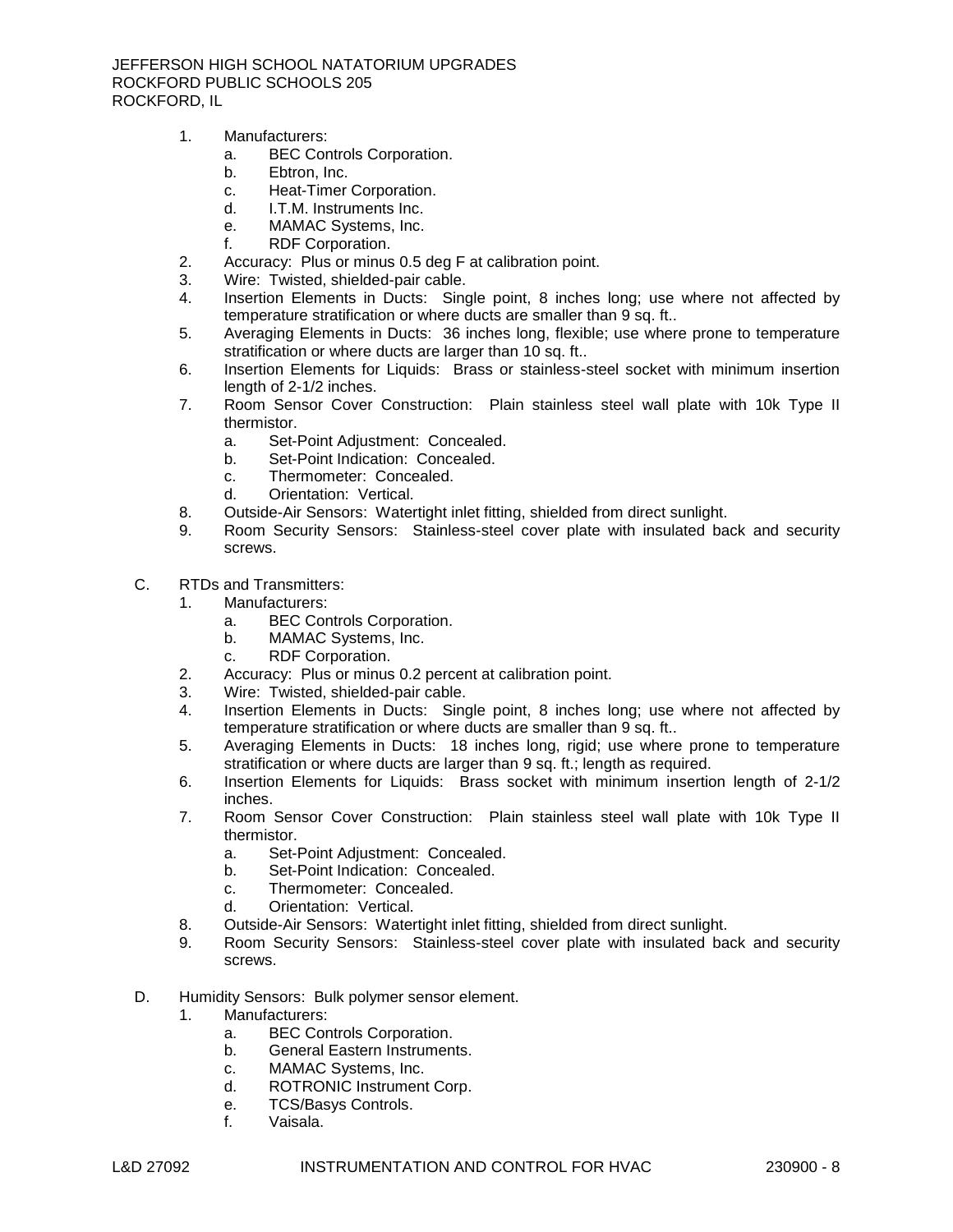- 2. Accuracy: 2 percent full range with linear output.
- 3. Room Sensor Range: 20 to 80 percent relative humidity.
- 4. Room Sensor Cover Construction: Manufacturer's standard locking covers.
	- a. Set-Point Adjustment: Concealed.
		- b. Set-Point Indication: Concealed.
		- c. Thermometer: Concealed.
		- d. Orientation: Vertical.
- 5. Duct Sensor: 20 to 80 percent relative humidity range with element guard and mounting plate.
- 6. Outside-Air Sensor: 20 to 80 percent relative humidity range with mounting enclosure, suitable for operation at outdoor temperatures of 32 to 120 deg F.
- 7. Duct and Sensors: With element guard and mounting plate, range of 0 to 100 percent relative humidity.
- E. Pressure Transmitters/Transducers:
	- 1. [Manufacturers:](http://www.specagent.com/LookUp/?ulid=3267&mf=04&src=wd)
		- a. [BEC Controls Corporation.](http://www.specagent.com/LookUp/?uid=123456811895&mf=04&src=wd)
		- b. [General Eastern Instruments.](http://www.specagent.com/LookUp/?uid=123456811896&mf=04&src=wd)
		- c. [MAMAC Systems, Inc.](http://www.specagent.com/LookUp/?uid=123456811897&mf=04&src=wd)
		- d. [ROTRONIC Instrument Corp.](http://www.specagent.com/LookUp/?uid=123456811898&mf=04&src=wd)
		- e. [TCS/Basys Controls.](http://www.specagent.com/LookUp/?uid=123456811899&mf=04&src=wd)
		- f. [Vaisala.](http://www.specagent.com/LookUp/?uid=123456811900&mf=04&src=wd)
	- 2. Static-Pressure Transmitter: Nondirectional sensor with suitable range for expected input, and temperature compensated.
		- a. Accuracy: 2 percent of full scale with repeatability of 0.5 percent.
		- b. Output: 4 to 20 mA.
		- c. Building Static-Pressure Range: 0- to 0.25-inch wg.
		- d. Duct Static-Pressure Range: 0- to 5-inch wg.
	- 3. Water Pressure Transducers: Stainless-steel diaphragm construction, suitable for service; minimum 150-psig operating pressure; linear output 4 to 20 mA.
	- 4. Water Differential-Pressure Transducers: Stainless-steel diaphragm construction, suitable for service; minimum 150-psig operating pressure and tested to 300-psig; linear output 4 to 20 mA.
	- 5. Differential-Pressure Switch (Air or Water): Snap acting, with pilot-duty rating and with suitable scale range and differential.
	- 6. Pressure Transmitters: Direct acting for gas, liquid, or steam service; range suitable for system; linear output 4 to 20 mA.
- F. Room Sensor Cover Construction: Plain stainless steel wall plate with 10k Type II thermistor.
	- a. Set-Point Adjustment: Concealed.
	- b. Set-Point Indication: Concealed.
	- c. Thermometer: Concealed.
	- d. Orientation: Vertical.
- G. Room sensor accessories include the following:
	- 1. Insulating Bases: For sensors located on exterior walls.
	- 2. Guards: Locking; heavy-duty, transparent plastic; mounted on separate base.
	- 3. Adjusting Key: As required for calibration and cover screws.

## 2.8 STATUS SENSORS

A. Status Inputs for Fans: Differential-pressure switch with pilot-duty rating and with adjustable range of 0- to 5-inch wg.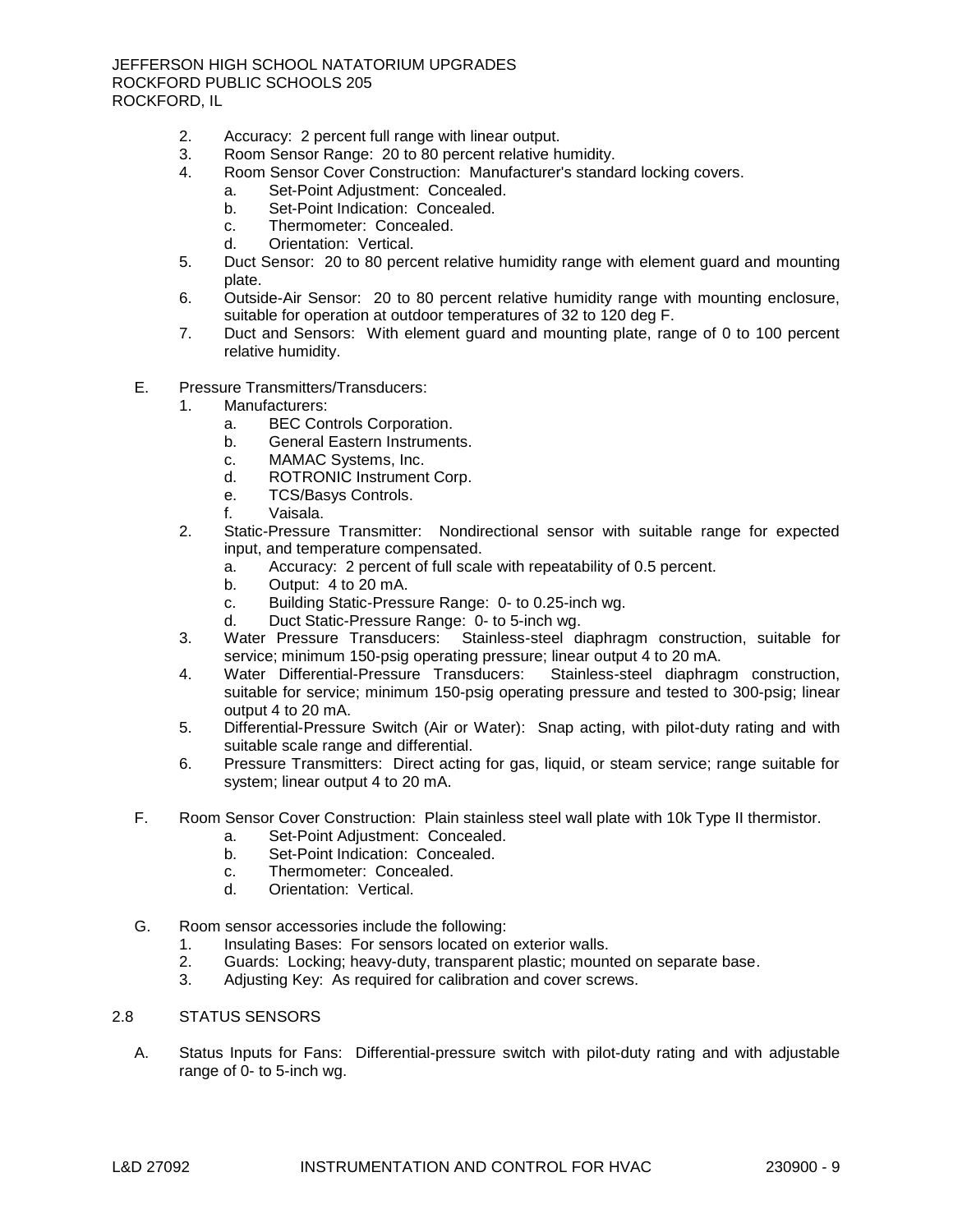- B. Status Inputs for Electric Motors: Comply with ISA 50.00.01, current-sensing fixed- or split-core transformers with self-powered transmitter, adjustable and suitable for 175 percent of rated motor current.
- C. Voltage Transmitter (100- to 600-V ac): Comply with ISA 50.00.01, single-loop, self-powered transmitter, adjustable, with suitable range and 1 percent full-scale accuracy.
- D. Power Monitor: 3-phase type with disconnect/shorting switch assembly, listed voltage and current transformers, with pulse kilowatt hour output and 4- to 20-mA kW output, with maximum 2 percent error at 1.0 power factor and 2.5 percent error at 0.5 power factor.
- E. Current Switches: Self-powered, solid-state with adjustable trip current, selected to match current and system output requirements.
- F. Electronic Valve/Damper Position Indicator: Visual scale indicating percent of travel and 2- to 10-V dc, feedback signal.

# 2.9 THERMOSTATS

- A. [Manufacturers:](http://www.specagent.com/LookUp/?ulid=3272&mf=04&src=wd)
	- 1. [Erie Controls.](http://www.specagent.com/LookUp/?uid=123456811922&mf=04&src=wd)
	- 2. [Danfoss Inc.; Air-Conditioning and Refrigeration Div.](http://www.specagent.com/LookUp/?uid=123456824797&mf=04&src=wd)
	- 3. [Heat-Timer Corporation.](http://www.specagent.com/LookUp/?uid=123456811923&mf=04&src=wd)
	- 4. [Sauter Controls Corporation.](http://www.specagent.com/LookUp/?uid=123456811924&mf=04&src=wd)
	- 5. [tekmar Control Systems, Inc.](http://www.specagent.com/LookUp/?uid=123456811925&mf=04&src=wd)
	- 6. Theben AG [Lumilite Control Technology, Inc.](http://www.specagent.com/LookUp/?uid=123456811926&mf=04&src=wd)
- B. Combination Thermostat and Fan Switches: Line-voltage thermostat with push-button or leveroperated fan switch.
	- 1. Label switches "FAN HIGH-MED-LOW-OFF".
	- 2. Mount on single electric switch box.
- C. Electric, solid-state, microcomputer-based room thermostat with remote sensor.
	- 1. Automatic switching from heating to cooling.
	- 2. Preferential rate control to minimize overshoot and deviation from set point.
	- 3. Set up for four separate temperatures per day.
	- 4. Instant override of set point for continuous or timed period from 1 hour to 31 days.
	- 5. Short-cycle protection.
	- 6. Programming based on every day of week.
	- 7. Selection features include degree F or degree C display, 12- or 24-hour clock, keyboard disable, remote sensor, and fan on-auto.
	- 8. Battery replacement without program loss.
	- 9. Thermostat display features include the following:
		- a. Time of day.
			- b. Actual room temperature.
			- c. Programmed temperature.
			- d. Programmed time.
			- e. Duration of timed override.
			- f. Day of week.
			- g. System mode indications include "heating," "off," "fan auto," and "fan on."
- D. Low-Voltage, On-Off Thermostats: NEMA DC 3, 24-V, bimetal-operated, mercury-switch type, with adjustable or fixed anticipation heater, concealed set-point adjustment, 55 to 85 deg F setpoint range, and 2 deg F maximum differential.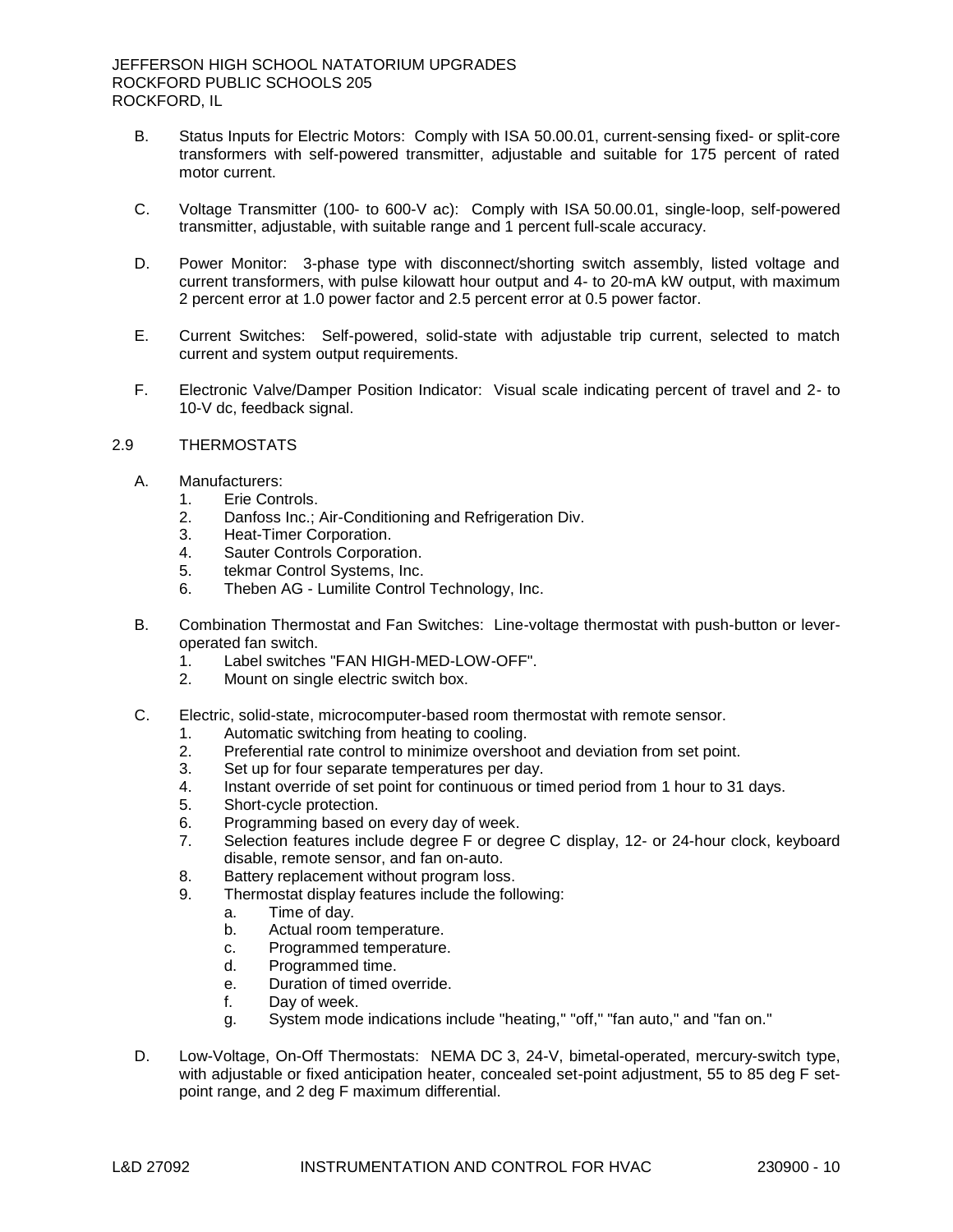# JEFFERSON HIGH SCHOOL NATATORIUM UPGRADES ROCKFORD PUBLIC SCHOOLS 205 ROCKFORD, IL

- E. Line-Voltage, On-Off Thermostats: Bimetal-actuated, open contact or bellows-actuated, enclosed, snap-switch or equivalent solid-state type, with heat anticipator; listed for electrical rating; with concealed set-point adjustment, 55 to 85 deg F set-point range, and 2 deg F maximum differential.
	- 1. Electric Heating Thermostats: Equip with off position on dial wired to break ungrounded conductors.
	- 2. Selector Switch: Integral, manual on-off-auto.
- F. Remote-Bulb Thermostats: On-off or modulating type, liquid filled to compensate for changes in ambient temperature; with copper capillary and bulb, unless otherwise indicated.
	- 1. Bulbs in water lines with separate wells of same material as bulb.
	- 2. Bulbs in air ducts with flanges and shields.<br>3. Averaging Elements: Copper tubing w
	- Averaging Elements: Copper tubing with either single- or multiple-unit elements, extended to cover full width of duct or unit; adequately supported.
	- 4. Scale settings and differential settings are clearly visible and adjustable from front of instrument.
	- 5. On-Off Thermostat: With precision snap switches and with electrical ratings required by application.
	- 6. Modulating Thermostats: Construct so complete potentiometer coil and wiper assembly is removable for inspection or replacement without disturbing calibration of instrument.
- G. Airstream Thermostats: Two-pipe, fully proportional, single-temperature type; with adjustable set point in middle of range, adjustable throttling range, plug-in test fitting or permanent pressure gage, remote bulb, bimetal rod and tube, or averaging element.
- H. Electric, Low-Limit Duct Thermostat: Snap-acting, single-pole, single-throw, manual- or automatic- reset switch that trips if temperature sensed across any 12 inches of bulb length is equal to or below set point.
	- 1. Bulb Length: Minimum 20 feet.
	- 2. Quantity: One thermostat for every 20 sq. ft. of coil surface.
- I. Electric, High-Limit Duct Thermostat: Snap-acting, single-pole, single-throw, manual- or automatic- reset switch that trips if temperature sensed across any 12 inches of bulb length is equal to or above set point.
	- 1. Bulb Length: Minimum 20 feet.
	- 2. Quantity: One thermostat for every 20 sq. ft. of coil surface.
- J. Heating/Cooling Valve-Top Thermostats: Proportional acting for proportional flow, with moldedrubber diaphragm, remote-bulb liquid-filled element, direct and reverse acting at minimum shutoff pressure of 25 psig, and cast housing with position indicator and adjusting knob.

## 2.10 HUMIDISTATS

- A. Available [Manufacturers:](http://www.specagent.com/LookUp/?ulid=3273&mf=04&src=wd)
	- 1. [MAMAC Systems, Inc.](http://www.specagent.com/LookUp/?uid=123456811927&mf=04&src=wd)
	- 2. [ROTRONIC Instrument Corp.](http://www.specagent.com/LookUp/?uid=123456811928&mf=04&src=wd)
- B. Duct-Mounting Humidistats: Electric insertion, 2-position type with adjustable, 2 percent throttling range, 20 to 80 percent operating range, and single- or double-pole contacts.

#### 2.11 ACTUATORS

- A. Electric Motors: Size to operate with sufficient reserve power to provide smooth modulating action or two-position action.
	- 1. Comply with requirements in Section 23 05 13 "Common Motor Requirements for HVAC Equipment."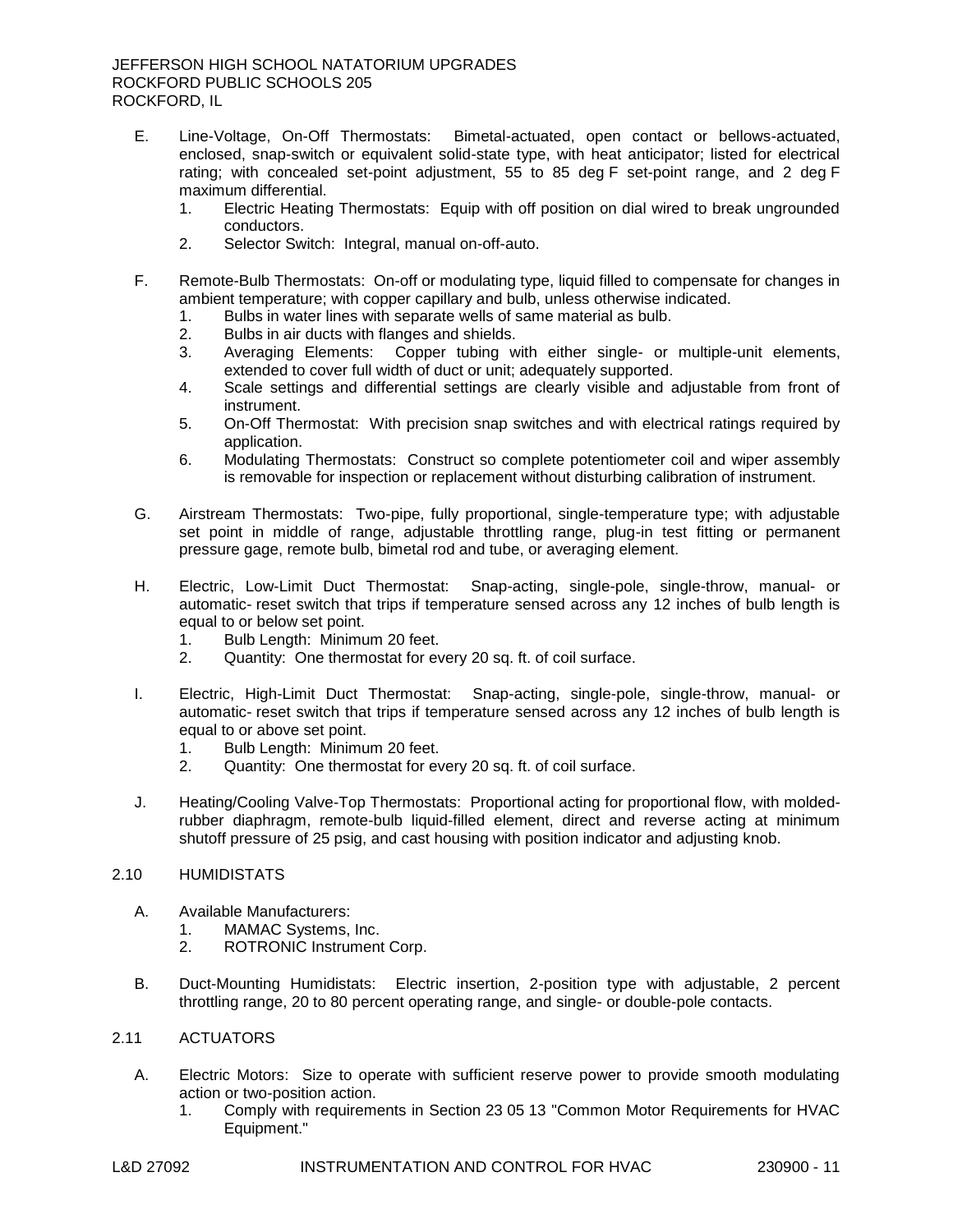- 2. Permanent Split-Capacitor or Shaded-Pole Type: Gear trains completely oil immersed and sealed. Equip spring-return motors with integral spiral-spring mechanism in housings designed for easy removal for service or adjustment of limit switches, auxiliary switches, or feedback potentiometer.
- 3. Nonspring-Return Motors for Dampers Larger Than 25 Sq. Ft.: Size for running torque of 150 in. x lbf and breakaway torque of 300 in. x lbf.
- 4. Spring-Return Motors for Dampers Larger Than 25 Sq. Ft.: Size for running and breakaway torque of 150 in. x lbf.
- B. Electronic Actuators: Direct-coupled type designed for minimum 60,000 full-stroke cycles at rated torque.
	- 1. Available [Manufacturers:](http://www.specagent.com/LookUp/?ulid=3274&mf=04&src=wd)
		- a. [Belimo Aircontrols \(USA\), Inc.](http://www.specagent.com/LookUp/?uid=123456811929&mf=04&src=wd)
	- 2. Dampers: Size for running torque calculated as follows:
		- a. Parallel-Blade Damper with Edge Seals: 7 inch-lb/sq. ft. of damper.
		- b. Opposed-Blade Damper with Edge Seals: 5 inch-lb/sq. ft. of damper.
		- c. Parallel-Blade Damper without Edge Seals: 4 inch-lb/sq. ft of damper.
		- d. Opposed-Blade Damper without Edge Seals: 3 inch-lb/sq. ft. of damper.
		- e. Dampers with 2- to 3-Inch wg of Pressure Drop or Face Velocities of 1000 to 2500 fpm: Increase running torque by 1.5.
		- f. Dampers with 3- to 4-Inch wg of Pressure Drop or Face Velocities of 2500 to 3000 fpm: Increase running torque by 2.0.
	- 3. Coupling: V-bolt and V-shaped, toothed cradle.<br>4. Overload Protection: Electronic overload or digit
	- Overload Protection: Electronic overload or digital rotation-sensing circuitry.
	- 5. Fail-Safe Operation: Mechanical, spring-return mechanism. Provide external, manual gear release on nonspring-return actuators.
	- 6. Power Requirements (Two-Position Spring Return): 24-V ac.
	- 7. Power Requirements (Modulating): Maximum 10 VA at 24-V ac or 8 W at 24-V dc.
	- 8. Proportional Signal: 2- to 10-V dc or 4 to 20 mA, and 2- to 10-V dc position feedback signal.
	- 9. Temperature Rating: Minus 22 to plus 122 deg F.
	- 10. Temperature Rating (Smoke Dampers): Minus 22 to plus 250 deg F.
	- 11. Run Time: 12 seconds open, 5 seconds closed.

# 2.12 DAMPERS

- A. [Manufacturers:](http://www.specagent.com/LookUp/?ulid=3276&mf=04&src=wd)
	- 1. [Air Balance Inc.](http://www.specagent.com/LookUp/?uid=123456811938&mf=04&src=wd)
	- 2. [Don Park Inc.; Autodamp Div.](http://www.specagent.com/LookUp/?uid=123456824805&mf=04&src=wd)
	- 3. [TAMCO \(T. A. Morrison & Co. Inc.\).](http://www.specagent.com/LookUp/?uid=123456811941&mf=04&src=wd)
	- 4. [United Enertech Corp.](http://www.specagent.com/LookUp/?uid=123456811939&mf=04&src=wd)
	- 5. [Vent Products Company, Inc.](http://www.specagent.com/LookUp/?uid=123456811940&mf=04&src=wd)
- B. Dampers: AMCA-rated, parallel or opposed-blade design; 0.108-inch- minimum thick, galvanized-steel or 0.125-inch- minimum thick, extruded-aluminum frames with holes for duct mounting; damper blades shall not be less than 0.064-inch- thick galvanized steel with maximum blade width of 8 inches and length of 48 inches.
	- 1. Secure blades to 1/2-inch- diameter, zinc-plated axles using zinc-plated hardware, with oil-impregnated sintered bronze blade bearings, blade-linkage hardware of zinc-plated steel and brass, ends sealed against spring-stainless-steel blade bearings, and thrust bearings at each end of every blade.
	- 2. Operating Temperature Range: From minus 40 to plus 200 deg F.
	- 3. Edge Seals, Standard Pressure Applications: Closed-cell neoprene.
	- 4. Edge Seals, Low-Leakage Applications: Use inflatable blade edging or replaceable rubber blade seals and spring-loaded stainless-steel side seals, rated for leakage at less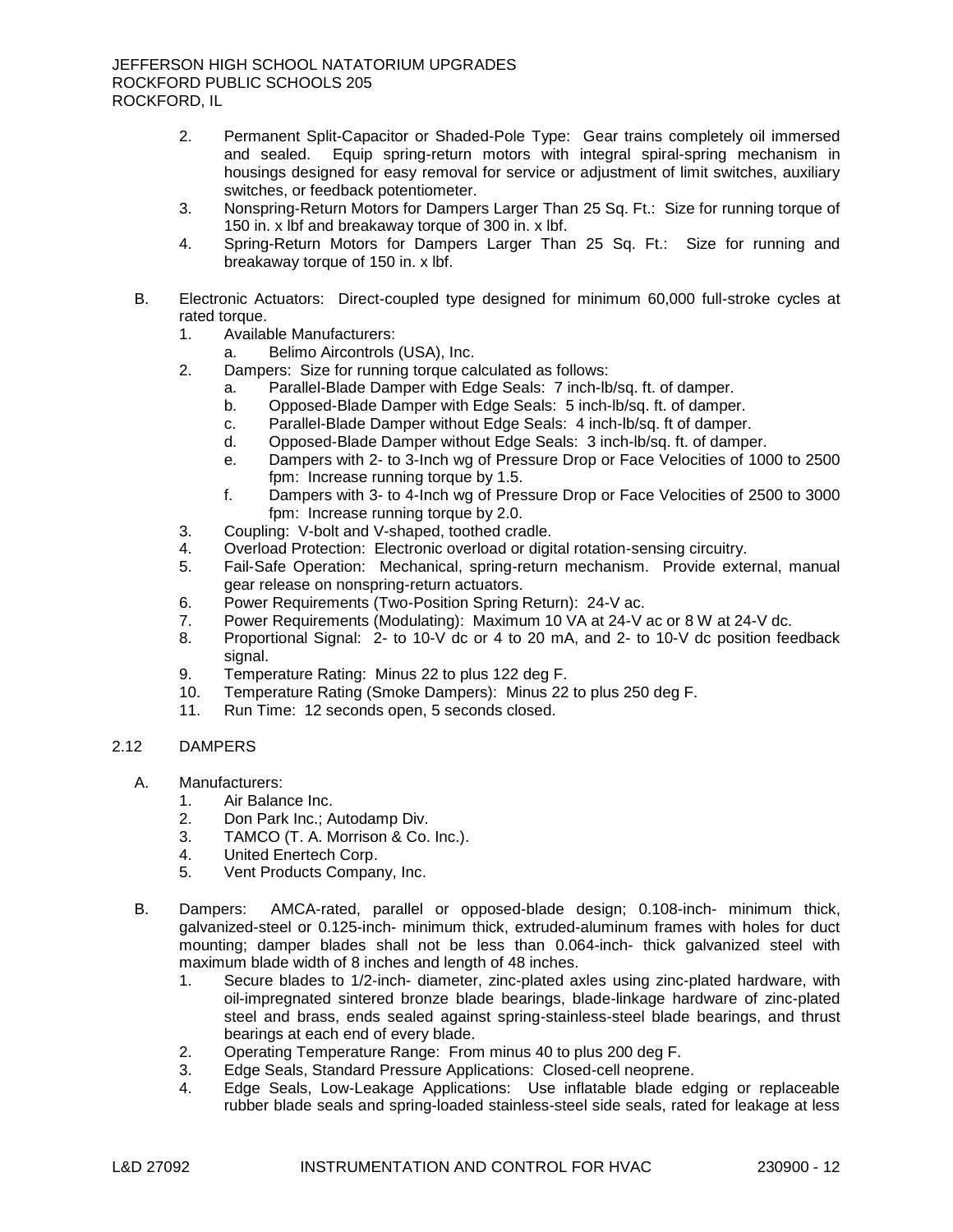than 10 cfm per sq. ft. of damper area, at differential pressure of 4-inch wg when damper is held by torque of 50 in. x lbf; when tested according to AMCA 500D.

# 2.13 CONTROL CABLE

A. Electronic and fiber-optic cables for control wiring are specified in Section 27 15 00 "Communications Horizontal Cabling."

### PART 3 - EXECUTION

### 3.1 EXAMINATION

- A. Verify that conditioned power supply is available to control units and operator workstation.
- B. Verify that pneumatic piping and duct-, pipe-, and equipment-mounted devices are installed before proceeding with installation.
- 3.2 INSTALLATION
	- A. Install software in control units and operator workstation(s). Implement all features of programs to specified requirements and as appropriate to sequence of operation.
	- B. Connect and configure equipment and software to achieve sequence of operation specified.
	- C. Verify location of thermostats, humidistats, and other exposed control sensors with Drawings and room details before installation. Install devices 60 inches above the floor.
		- 1. Install averaging elements in ducts and plenums in crossing or zigzag pattern.
	- D. Install guards on thermostats in the following locations:
		- 1. Entrances.
		- 2. Public areas.
		- 3. Where indicated.
	- E. Install automatic dampers according to Section 23 33 00 "Air Duct Accessories."
	- F. Install damper motors on outside of duct in warm areas, not in locations exposed to outdoor temperatures.
	- G. Install labels and nameplates to identify control components according to Section 23 05 53 "Identification for HVAC Piping and Equipment."
	- H. Install electronic and fiber-optic cables according to Section 27 15 00 "Communications Horizontal Cabling."

# 3.3 ELECTRICAL WIRING AND CONNECTION INSTALLATION

- A. Install raceways, boxes, and cabinets according to Section 26 05 33 "Raceways and Boxes for Electrical Systems."
- B. Install building wire and cable according to Section 26 05 19 "Low-Voltage Electrical Power Conductors and Cables."
- C. Install signal and communication cable according to Section 27 15 00 "Communications Horizontal Cabling."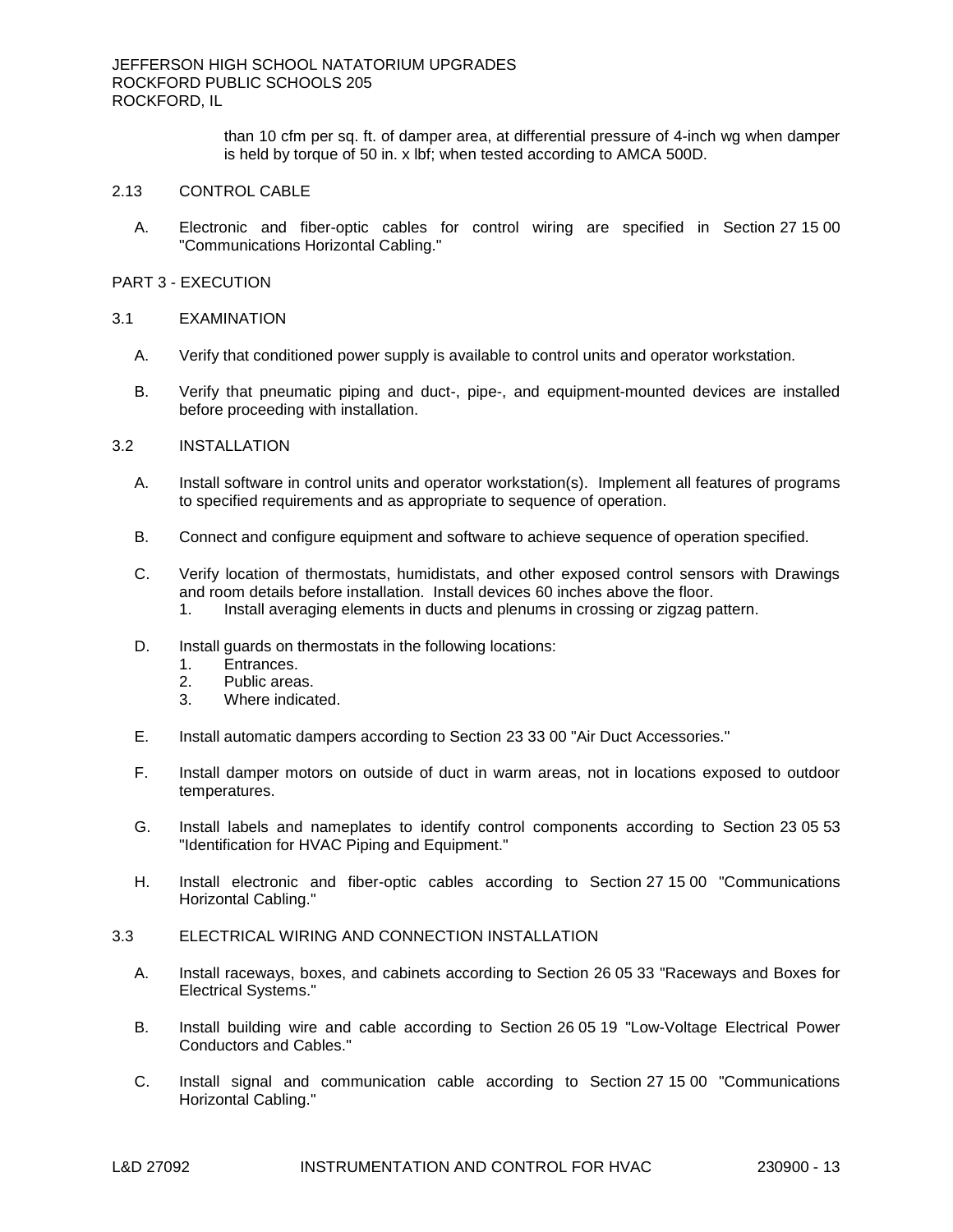- 1. Conceal cable, except in mechanical rooms and areas where other conduit and piping are exposed.
- 2. Install exposed cable in raceway.
- 3. Install concealed cable in raceway.
- 4. Bundle and harness multiconductor instrument cable in place of single cables where several cables follow a common path.
- 5. Fasten flexible conductors, bridging cabinets and doors, along hinge side; protect against abrasion. Tie and support conductors.
- 6. Number-code or color-code conductors for future identification and service of control system, except local individual room control cables.
- 7. Install wire and cable with sufficient slack and flexible connections to allow for vibration of piping and equipment.
- D. Connect manual-reset limit controls independent of manual-control switch positions. Automatic duct heater resets may be connected in interlock circuit of power controllers.
- E. Connect hand-off-auto selector switches to override automatic interlock controls when switch is in hand position.

# 3.4 FIELD QUALITY CONTROL

- A. Manufacturer's Field Service: Engage a factory-authorized service representative to inspect, test, and adjust field-assembled components and equipment installation, including connections, and to assist in field testing. Report results in writing.
- B. DDC Verification:
	- 1. Verify that instruments are installed before calibration, testing, and loop or leak checks.
	- 2. Check instruments for proper location and accessibility.
	- 3. Check instrument installation for direction of flow, elevation, orientation, insertion depth, and other applicable considerations.
	- 4. Check instrument tubing for proper fittings, slope, material, and support.
	- 5. Check installation of air supply for each instrument.
	- 6. Check flow instruments. Inspect tag number and line and bore size, and verify that inlet side is identified and that meters are installed correctly.
	- 7. Check pressure instruments, piping slope, installation of valve manifold, and selfcontained pressure regulators.
	- 8. Check temperature instruments and material and length of sensing elements.
	- 9. Check control valves. Verify that they are in correct direction.
	- 10. Check air-operated dampers. Verify that pressure gages are provided and that proper blade alignment, either parallel or opposed, has been provided.
	- 11. Check DDC system as follows:
		- a. Verify that DDC controller power supply is from emergency power supply, if applicable.
		- b. Verify that wires at control panels are tagged with their service designation and approved tagging system.
		- c. Verify that spare I/O capacity has been provided.
		- d. Verify that DDC controllers are protected from power supply surges.
- C. Replace damaged or malfunctioning controls and equipment and repeat testing procedures.

# 3.5 ADJUSTING

- A. Calibrating and Adjusting:
	- 1. Calibrate instruments.
	- 2. Make three-point calibration test for both linearity and accuracy for each analog instrument.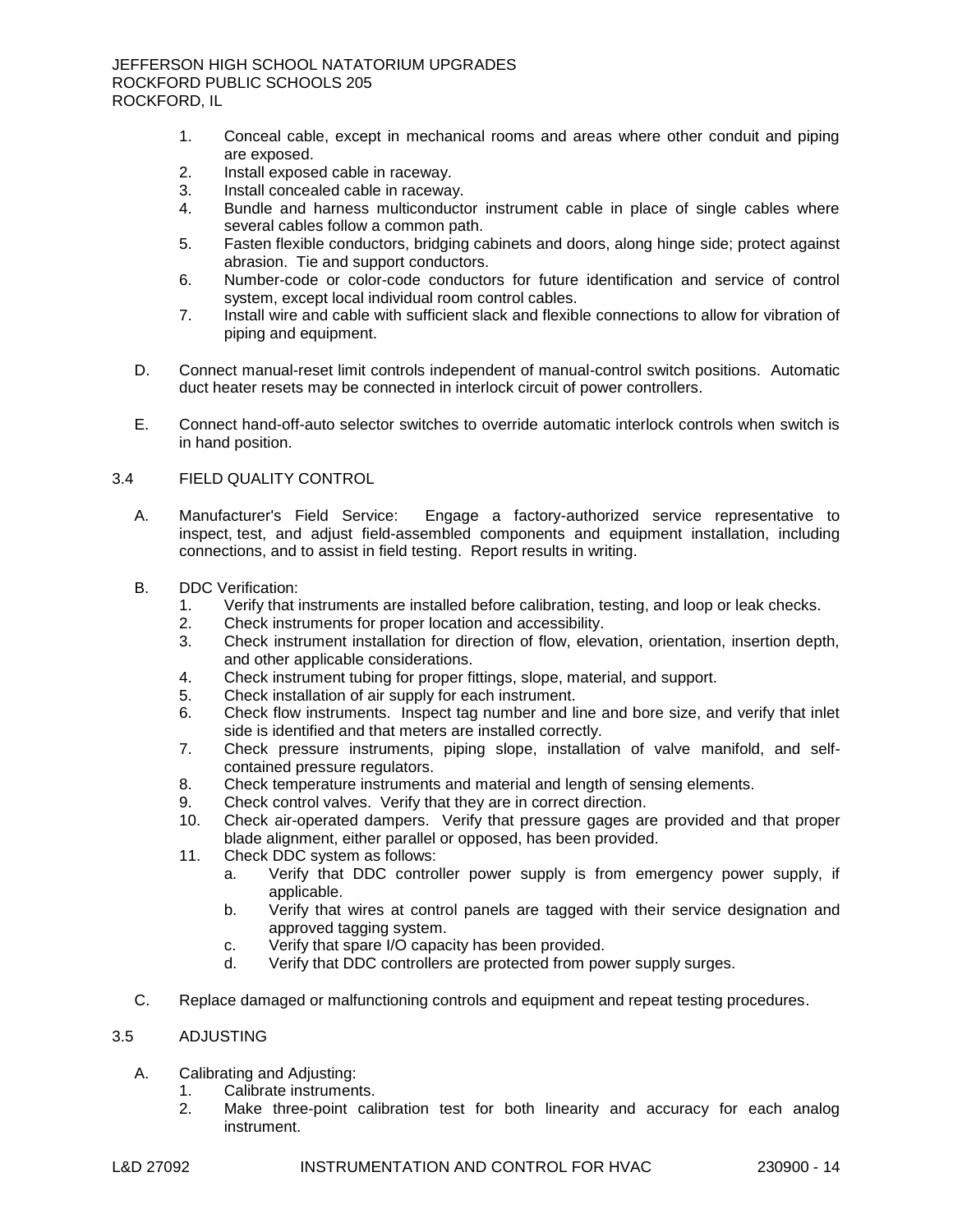- 3. Calibrate equipment and procedures using manufacturer's written recommendations and instruction manuals. Use test equipment with accuracy at least double that of instrument being calibrated.
- 4. Control System Inputs and Outputs:
	- a. Check analog inputs at 0, 50, and 100 percent of span.
	- b. Check analog outputs using milliampere meter at 0, 50, and 100 percent output.
	- c. Check digital inputs using jumper wire.
	- d. Check digital outputs using ohmmeter to test for contact making or breaking.
	- e. Check resistance temperature inputs at 0, 50, and 100 percent of span using a precision-resistant source.
- 5. Flow:
	- a. Set differential pressure flow transmitters for 0 and 100 percent values with 3-point calibration accomplished at 50, 90, and 100 percent of span.
	- b. Manually operate flow switches to verify that they make or break contact.
- 6. Pressure:
	- a. Calibrate pressure transmitters at 0, 50, and 100 percent of span.
	- b. Calibrate pressure switches to make or break contacts, with adjustable differential set at minimum.
- 7. Temperature:
	- a. Calibrate resistance temperature transmitters at 0, 50, and 100 percent of span using a precision-resistance source.
	- b. Calibrate temperature switches to make or break contacts.
- 8. Stroke and adjust control valves and dampers without positioners, following the manufacturer's recommended procedure, so that valve or damper is 100 percent open and closed.
- 9. Stroke and adjust control valves and dampers with positioners, following manufacturer's recommended procedure, so that valve and damper is 0, 50, and 100 percent closed.
- 10. Provide diagnostic and test instruments for calibration and adjustment of system.
- 11. Provide written description of procedures and equipment for calibrating each type of instrument. Submit procedures review and approval before initiating startup procedures.
- B. Adjust initial temperature and humidity set points.
- C. Occupancy Adjustments: When requested within 12 months of date of Substantial Completion, provide on-site assistance in adjusting system to suit actual occupied conditions. Provide up to three visits to Project during other than normal occupancy hours for this purpose.

# 3.6 DEMONSTRATION

A. Engage a factory-authorized service representative to train Owner's maintenance personnel to adjust, operate, and maintain HVAC instrumentation and controls. Refer to Section 01 79 00 "Demonstration and Training."

END OF SECTION 23 09 00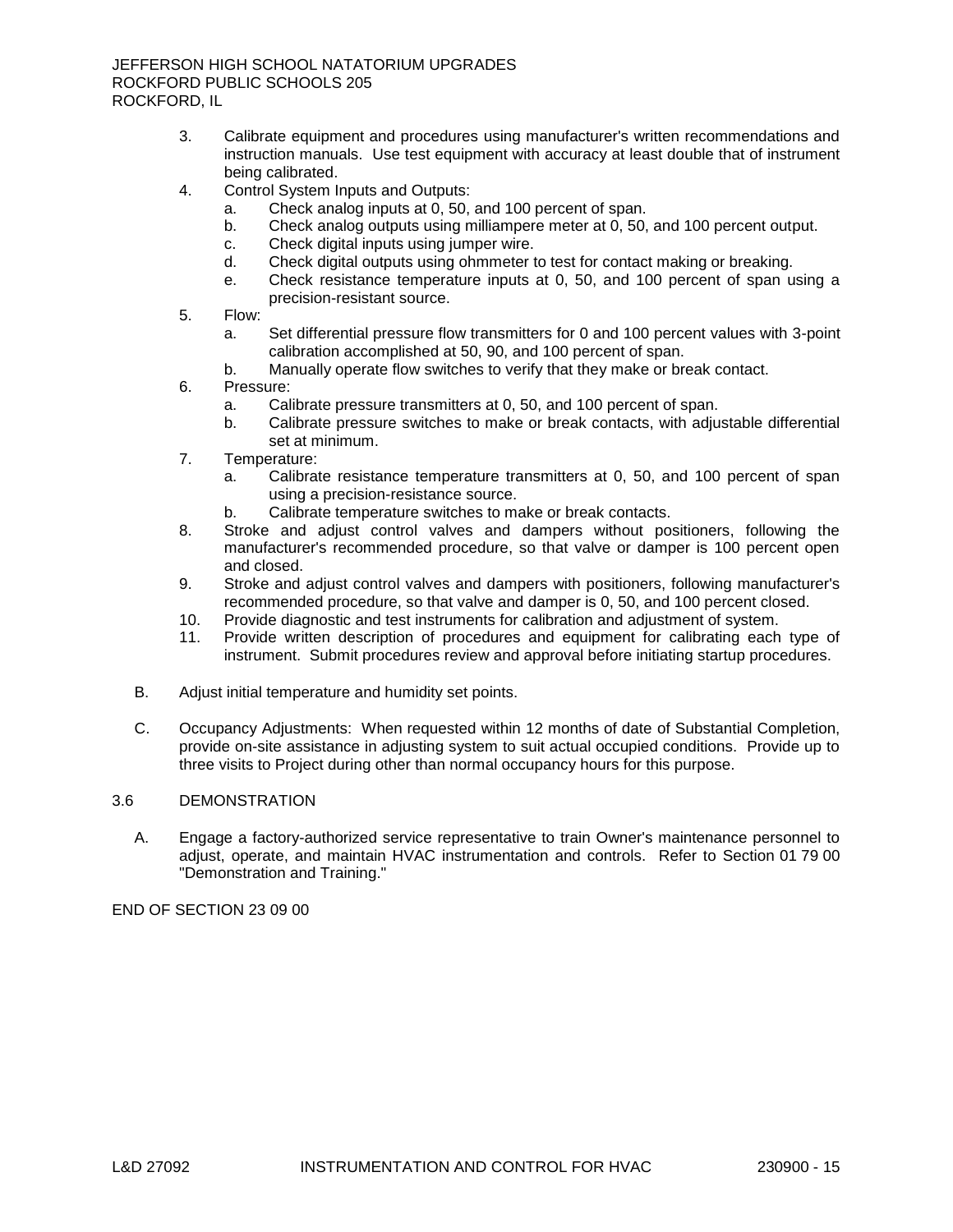# SECTION 23 09 93 - SEQUENCE OF OPERATIONS FOR HVAC CONTROLS

PART 1 - GENERAL

## 1.1 RELATED DOCUMENTS

A. Drawings and general provisions of the Contract, including General and Supplementary Conditions, Division 00 Information for Bidders, and Division 01 Specification Sections, apply to this Section.

### 1.2 SUMMARY

- A. This Section includes control sequences for HVAC systems, subsystems, and equipment.
- B. Related Sections include the following:
	- 1. Section 230900 "Instrumentation and Control for HVAC" for control equipment and devices and for submittal requirements.

### 1.3 DEFINITIONS

- A. DDC: Direct digital control.
- 1.4 SZCAV CENTRAL FAN SYSTEM- INDIRECT GAS-FIRED AHU: POOL HEATING & DEHUMIDIFICATION UNIT MAU- 1
	- A. A stand-alone microprocessor control panel provided by the equipment manufacturer shall monitor and control the air handling unit modes per the manufacturer standard sequence of operation for pool heating, ventilation and dehumidification application.
	- B. A BAS communication interface hardware shall be provided by the unit manufacturer to monitor and provide the occupied/unoccupied schedule.

# 1.5 SZCAV CENTRAL FAN SYSTEM- DIRECT GAS-FIRED AHU: MAU- 2

- A. A stand-alone microprocessor control panel provided by the equipment manufacturer shall monitor and control the air handling unit modes as directed by the DDC control system. Override into occupied mode to be by manual switch on individual room sensors. A BAS communication interface hardware shall be provided by the unit manufacturer.
- B. Occupied Mode:
	- 1. The O/A damper shall open to low minimum position, 30%, while the R/A damper shall modulate to its respective position. When O/A damper has reached its minimum position, the supply fan shall be energized. Associated PRE fan shall modulate to maintain slightly positive room pressure.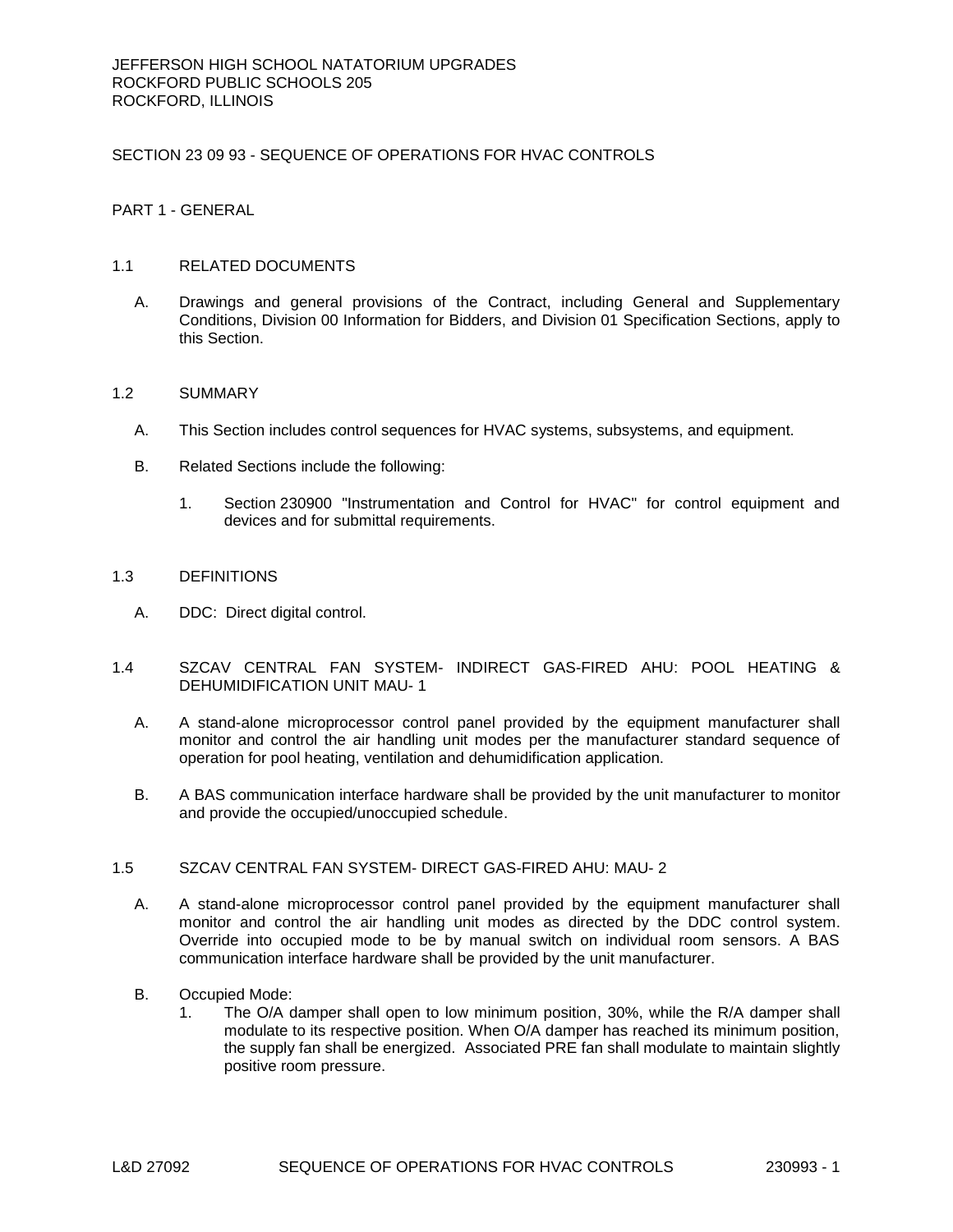- 2. On a call for cooling, with outside air temperature above  $60^{\circ}$ F, the O/A damper shall be at full open position. When the outside air temperature falls below  $60^{\circ}$ F, the AHU shall go into economizer mode.
- 3. On a call for heating, the O/A damper shall be at minimum position, the gas heating shall be started and modulate to maintain the room temperature at  $72^{\circ}F$  (adjustable). When the outside air temperature rises above  $55^{\circ}$ F, the heating shall be disabled.
- 4. When room humidity rises above set point, the OA damper shall modulate open and the respective PRE fan shall modulate to maintain slightly positive room pressure.
- C. Economizer Mode:
	- 1. Economizer operation is to be controlled on enthalpy to maintain desired relative humidity.
		- a. If the enthalpy of the return air is less than that of the outside air, the AHU shall return to normal heating or cooling mode.
	- 2. In the economizer mode, the supply fan shall remain on, O/A damper, and R/A damper shall modulate between their minimum and maximum positions to maintain the D/A temperature between  $55^{\circ}$  and  $60^{\circ}$ F. If M/A temperature drops below  $55^{\circ}$ F and O/A damper is in the minimum position, the AHU shall go into the heating mode.
- D. Unoccupied Mode:
	- 1. Supply fan shall de-energize, O/A damper shall be closed and R/A damper shall be open.
	- 2. On a call for cooling, the supply fan shall be energized.
	- 3. On a call for heating, the gas heat shall be started and modulated to maintain room temperature of 65°F (adjustable).
- E. Safety Devices:
	- 1. Smoke Detector Install a smoke detector in the S/A & R/A streams. Signal alarm and supply fan shall de-energize. O/A damper shall be closed , and R/A damper shall be open. Smoke detectors shall be provided and wired by Electrical contractor, installed in duct mains by mechanical contractor and wired for fan shutdown by TCC.
	- 2. No air flow condition If supply fan or return fan is on and no flow is detected after an adjustable time lapse an alarm shall be signaled.
	- 3. Filter Status Show filter status of clean or dirty.
	- 4. Sensor failure If any of the following sensors fail an alarm shall be sounded.
		- a. Room temperature
		- b. Mixed air temperature
		- c. Discharge air temperature
		- d. Return air temperature
		- e. Outside air temperature

# 1.6 SUPPLEMENTAL HEATERS

A. Hot Water Cabinet Heater and Unit Heater: Single temperature electronic thermostat, unit mounted, shall maintain a constant space temperature by cycling unit fan motor on and off.

## 1.7 POWER VENTILATORS

- A. Refer to exhaust fan schedule for fans that shall operate in conjunction with a time clock. In the occupied mode, the fans are "on" and in the unoccupied mode, the fans are "off".
- B. Refer to exhaust fan schedule for fans that shall be controlled by a remote wall switch to be provided and installed by E.C.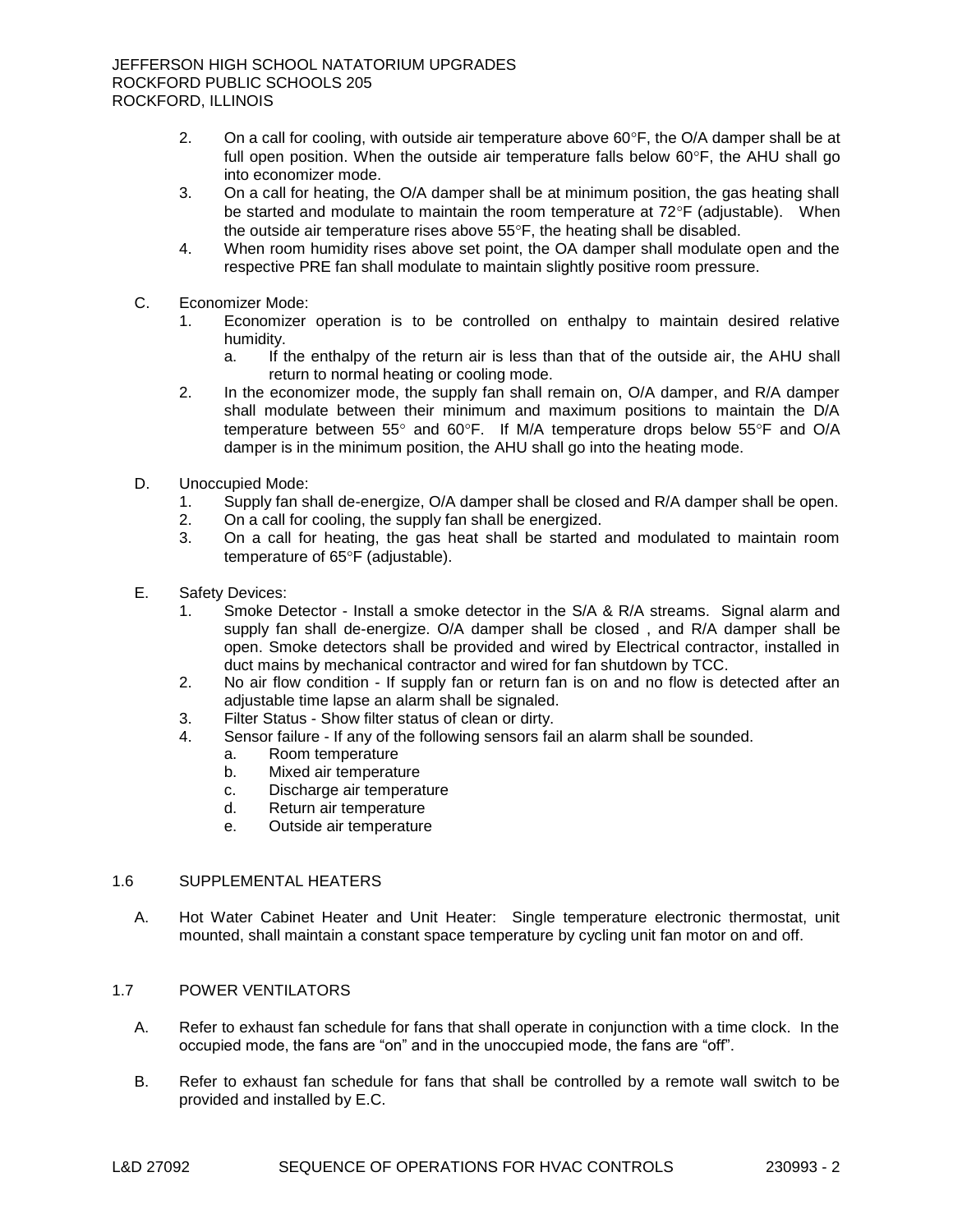C. Refer to exhaust fan schedule for fans that shall be controlled by a room thermostat. If space temperature is above 80°F, start exhaust fan. If space temperature is above 90°F, signal alarm.

PART 2 - PRODUCTS (Not Applicable)

PART 3 - EXECUTION (Not Applicable)

END OF SECTION 23 09 93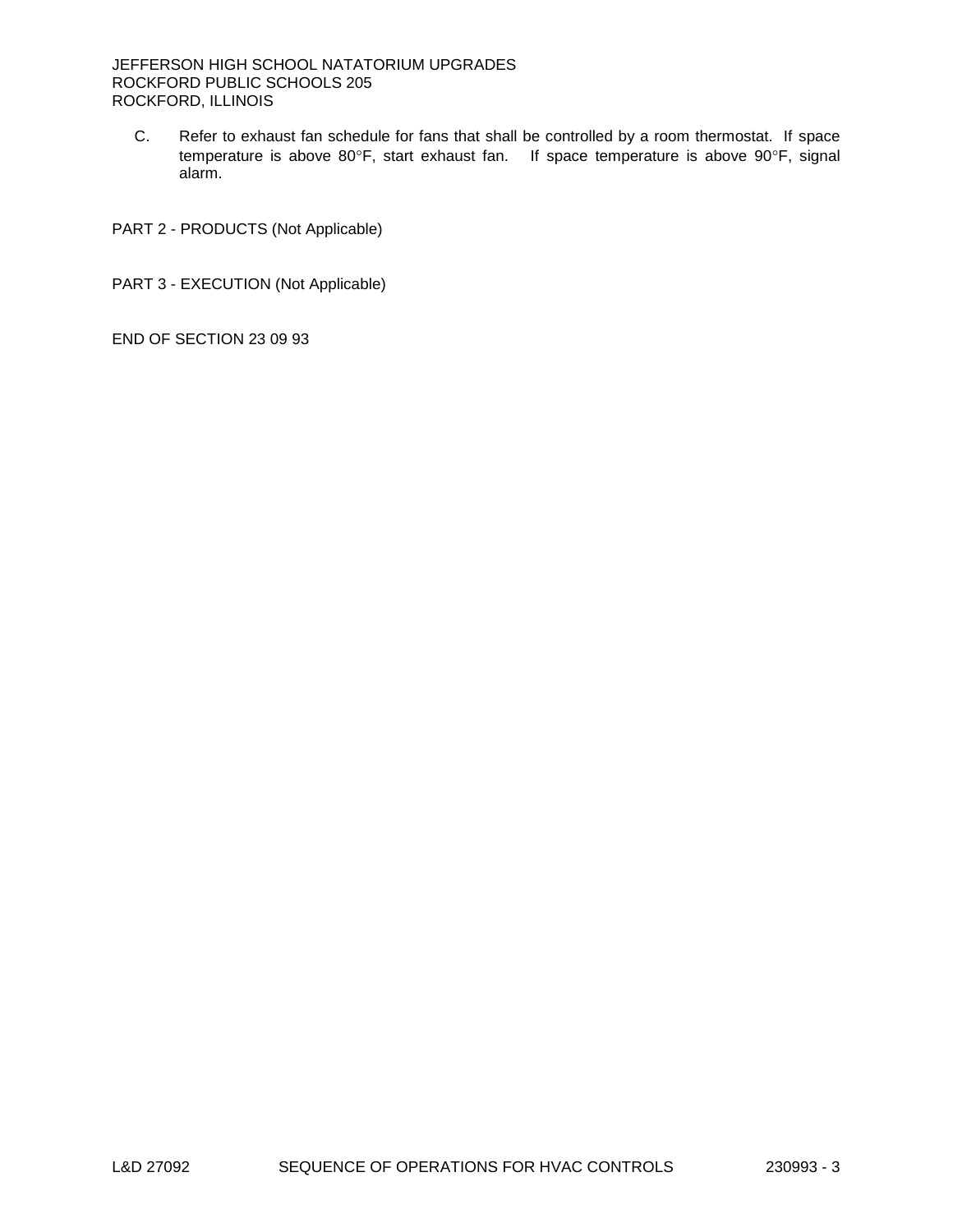# SECTION 231123 - NATURAL-GAS PIPING

PART 1 - GENERAL

- 1.1 RELATED DOCUMENTS
	- A. Drawings and general provisions of the Contract, including General and Supplementary Conditions and Division 01 Specification Sections, apply to this Section.
- 1.2 SUMMARY
	- A. Section Includes:
		- 1. Pipes, tubes, and fittings.
		- 2. Piping and tubing joining materials.
		- 3. Valves.

### 1.3 DEFINITIONS

- A. Finished Spaces: Spaces other than mechanical and electrical equipment rooms, furred spaces, pipe and duct shafts, unheated spaces immediately below roof, spaces above ceilings, unexcavated spaces, crawlspaces, and tunnels.
- B. Exposed, Interior Installations: Exposed to view indoors. Examples include finished occupied spaces and mechanical equipment rooms.
- C. Exposed, Exterior Installations: Exposed to view outdoors or subject to outdoor ambient temperatures and weather conditions. Examples include rooftop locations.

## 1.4 PERFORMANCE REQUIREMENTS

- A. Minimum Operating-Pressure Ratings:
	- 1. Piping and Valves: 100 psig minimum unless otherwise indicated.

### 1.5 SUBMITTALS

- A. Product Data: For each type of the following:
	- 1. Piping specialties.
	- 2. Valves. Include pressure rating, capacity, settings, and electrical connection data of selected models.

# 1.6 QUALITY ASSURANCE

- A. Steel Support Welding Qualifications: Qualify procedures and personnel according to AWS D1.1/D1.1M, "Structural Welding Code - Steel."
- B. Electrical Components, Devices, and Accessories: Listed and labeled as defined in NFPA 70, by a qualified testing agency, and marked for intended location and application.
- 1.7 DELIVERY, STORAGE, AND HANDLING
	- A. Handling Flammable Liquids: Remove and dispose of liquids from existing natural-gas piping according to requirements of authorities having jurisdiction.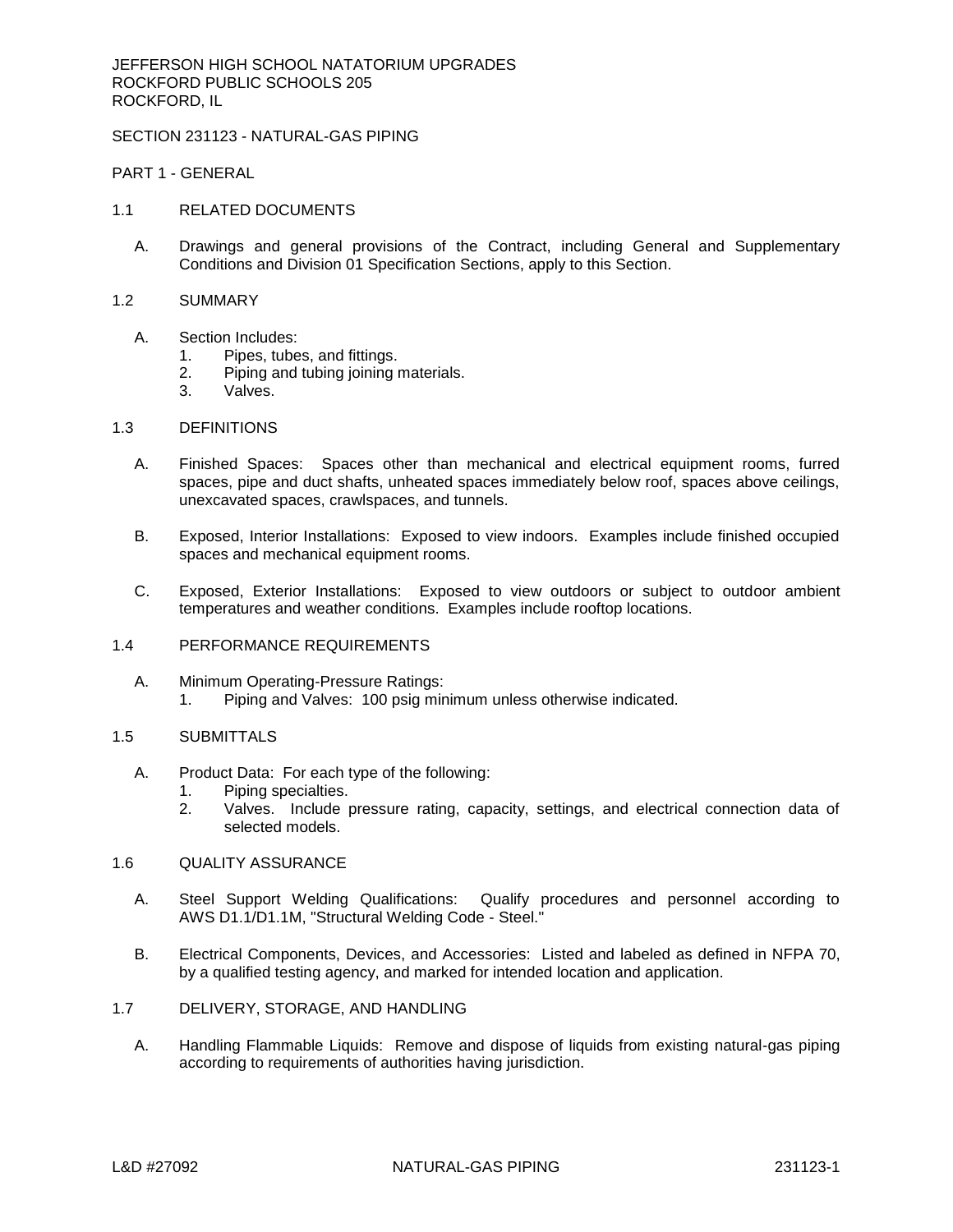- B. Deliver pipes and tubes with factory-applied end caps. Maintain end caps through shipping, storage, and handling to prevent pipe end damage and to prevent entrance of dirt, debris, and moisture.
- C. Store and handle pipes and tubes having factory-applied protective coatings to avoid damaging coating, and protect from direct sunlight.

### PART 2 - PRODUCTS

### 2.1 PIPES, TUBES, AND FITTINGS

- A. Steel Pipe: ASTM A 53/A 53M, black steel, Schedule 40, Type E or S, Grade B.
	- 1. Malleable-Iron Threaded Fittings: ASME B16.3, Class 150, standard pattern.
	- 2. Wrought-Steel Welding Fittings: ASTM A 234/A 234M for butt welding and socket welding.
	- 3. Unions: ASME B16.39, Class 150, malleable iron with brass-to-iron seat, ground joint, and threaded ends.

# 2.2 JOINING MATERIALS

- A. Joint Compound and Tape: Suitable for natural gas.
- B. Welding Filler Metals: Comply with AWS D10.12/D10.12M for welding materials appropriate for wall thickness and chemical analysis of steel pipe being welded.
- C. Brazing Filler Metals: Alloy with melting point greater than 1000 deg F complying with AWS A5.8/A5.8M. Brazing alloys containing more than 0.05 percent phosphorus are prohibited.

## 2.3 MANUAL GAS SHUTOFF VALVES

- A. General Requirements for Metallic Valves, NPS 2 and Smaller: Comply with ASME B16.33.
	- 1. CWP Rating: 125 psig.
	- 2. Threaded Ends: Comply with ASME B1.20.1.
	- 3. Dryseal Threads on Flare Ends: Comply with ASME B1.20.3.
	- 4. Listing: Listed and labeled by an NRTL acceptable to authorities having jurisdiction for valves 1 inch and smaller.
	- 5. Service Mark: Valves 1-1/4 inches to NPS 2 shall have initials "WOG" permanently marked on valve body.
- B. General Requirements for Metallic Valves, NPS 2-1/2 and Larger: Comply with ASME B16.38.
	- 1. CWP Rating: 125 psig.
	- 2. Flanged Ends: Comply with ASME B16.5 for steel flanges.
	- 3. Service Mark: Initials "WOG" shall be permanently marked on valve body.
- C. Cast-Iron, Lubricated Plug Valves: MSS SP-78.
	- 1. Manufacturers: Subject to compliance with requirements, provide products by one of the following:
		- a. Flowserve.
		- b. Homestead Valve; a division of Olson Technologies, Inc.
		- c. McDonald, A. Y. Mfg. Co.
		- d. Milliken Valve Company.
		- e. Mueller Co.; Gas Products Div.
		- f. R&M Energy Systems, A Unit of Robbins & Myers, Inc.
	- 2. Body: Cast iron, complying with ASTM A 126, Class B.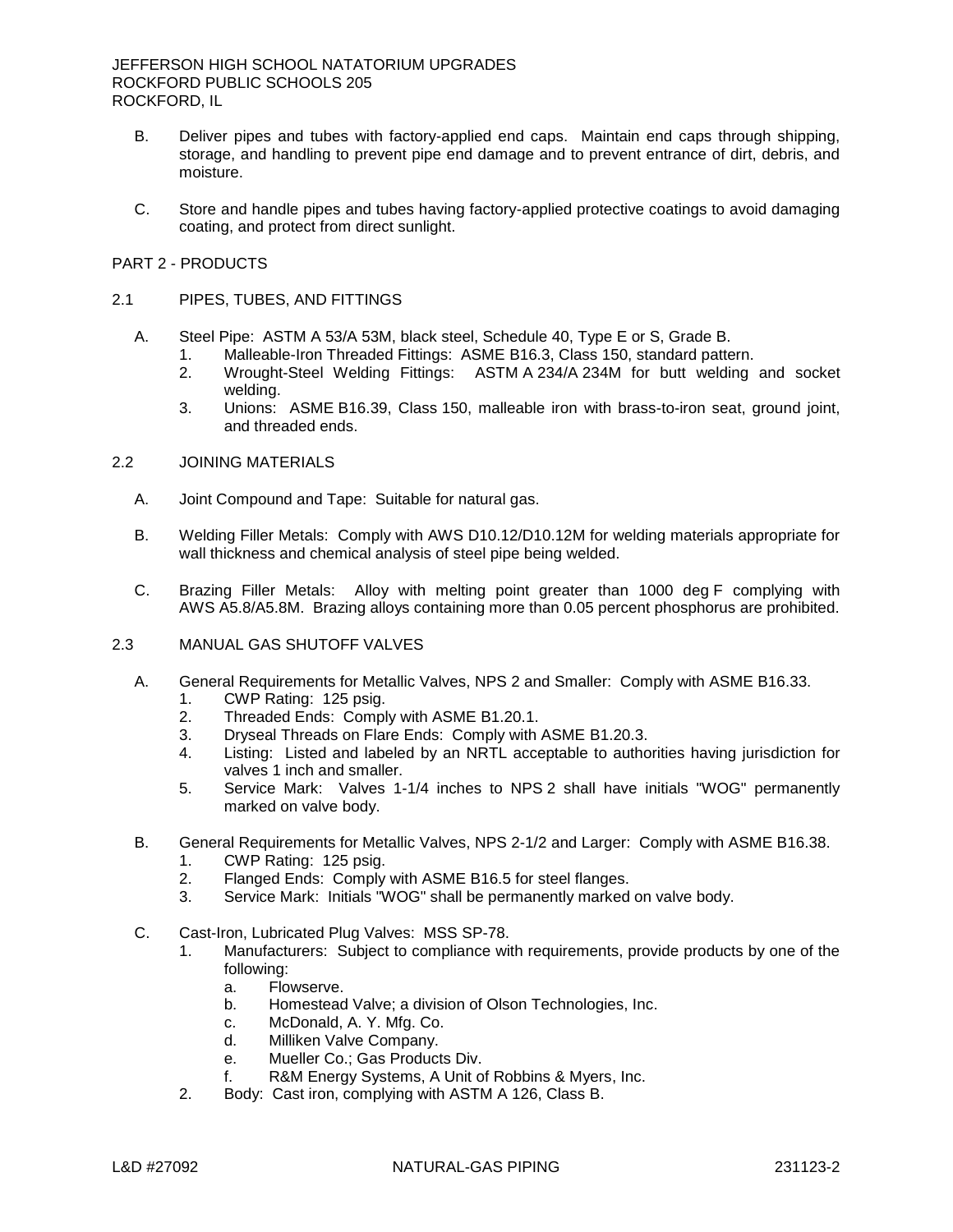- 3. Plug: Bronze or nickel-plated cast iron.
- 4. Seat: Coated with thermoplastic.
- 5. Stem Seal: Compatible with natural gas.
- 6. Operator: Square head or lug type with tamperproof feature where indicated.
- 7. Pressure Class: 125 psig.
- 8. Listing: Valves NPS 1 and smaller shall be listed and labeled by an NRTL acceptable to authorities having jurisdiction.
- 9. Service: Suitable for natural-gas service with "WOG" indicated on valve body.

### PART 3 - EXECUTION

#### 3.1 EXAMINATION

- A. Examine roughing-in for natural-gas piping system to verify actual locations of piping connections before equipment installation.
- B. Proceed with installation only after unsatisfactory conditions have been corrected.

# 3.2 PIPING INSTALLATION

- A. Comply with NFPA 54 for installation and purging of natural-gas piping.
- B. Drawing plans, schematics, and diagrams indicate general location and arrangement of piping systems. Indicated locations and arrangements are used to size pipe and calculate friction loss, expansion, and other design considerations. Install piping as indicated unless deviations to layout are approved on Coordination Drawings.
- C. Arrange for pipe spaces, chases, slots, sleeves, and openings in building structure during progress of construction, to allow for mechanical installations.
- D. Install piping in concealed locations unless otherwise indicated and except in equipment rooms and service areas.
- E. Install piping indicated to be exposed and piping in equipment rooms and service areas at right angles or parallel to building walls. Diagonal runs are prohibited unless specifically indicated otherwise.
- F. Install piping above accessible ceilings to allow sufficient space for ceiling panel removal.
- G. Locate valves for easy access.
- H. Fire-Barrier Penetrations: Maintain indicated fire rating of walls, partitions, ceilings, and floors at pipe penetrations. Seal pipe penetrations with firestop materials.
- I. Verify final equipment locations for roughing-in.
- J. Comply with requirements in Sections specifying gas-fired appliances and equipment for roughing-in requirements.
- K. Drips and Sediment Traps: Install drips at points where condensate may collect, including service-meter outlets. Locate where accessible to permit cleaning and emptying. Do not install where condensate is subject to freezing.
	- 1. Construct drips and sediment traps using tee fitting with bottom outlet plugged or capped. Use nipple a minimum length of 3 pipe diameters, but not less than 3 inches long and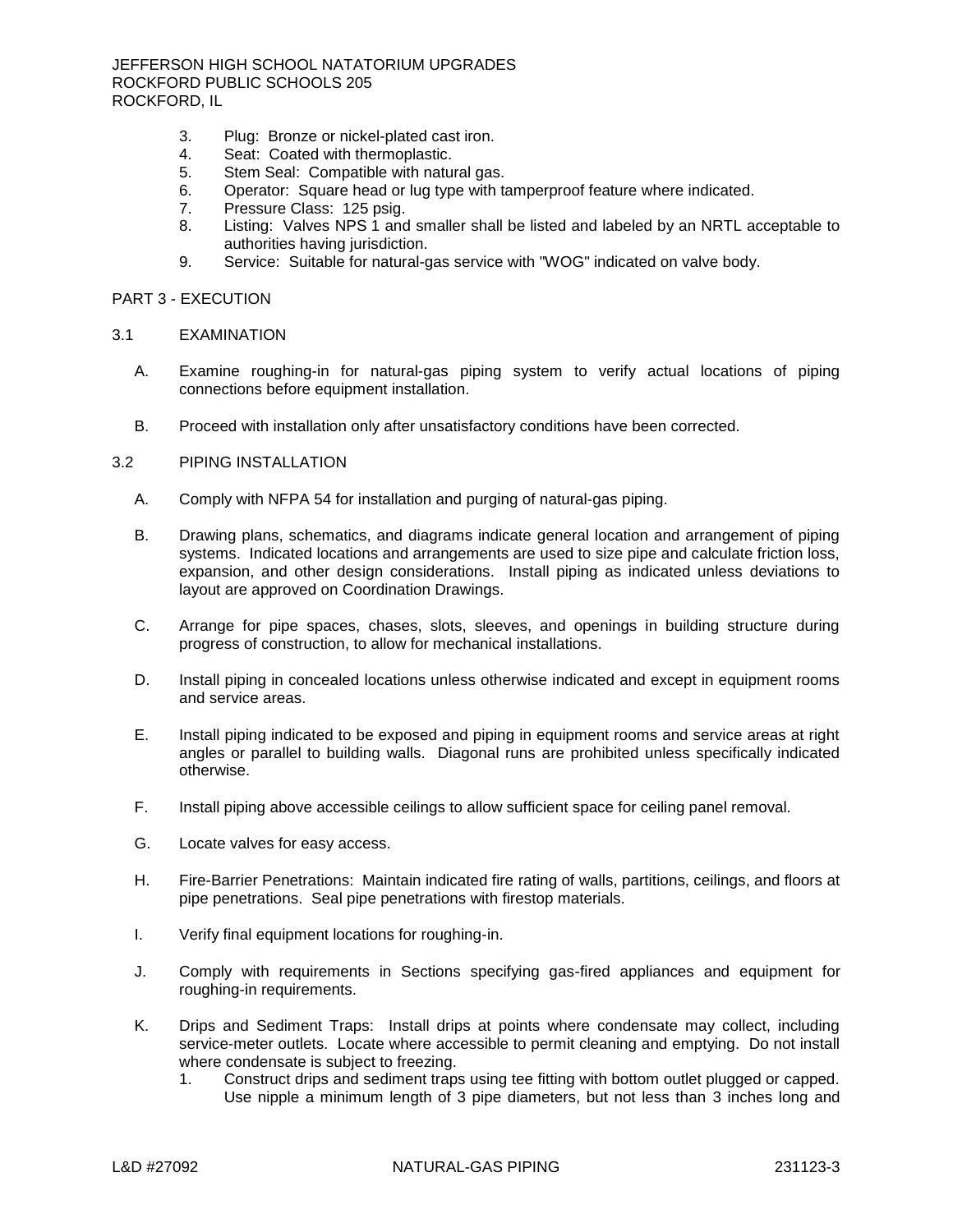same size as connected pipe. Install with space below bottom of drip to remove plug or cap.

- L. Use eccentric reducer fittings to make reductions in pipe sizes. Install fittings with level side down.
- M. Connect branch piping from top or side of horizontal piping.
- N. Install unions in pipes NPS 2 and smaller, adjacent to each valve, at final connection to each piece of equipment. Unions are not required at flanged connections.
- O. Do not use natural-gas piping as grounding electrode.
- 3.3 VALVE INSTALLATION
	- A. Install regulators and overpressure protection devices with maintenance access space adequate for servicing and testing.
- 3.4 PIPING JOINT CONSTRUCTION
	- A. Ream ends of pipes and tubes and remove burrs.
	- B. Remove scale, slag, dirt, and debris from inside and outside of pipe and fittings before assembly.
	- C. Threaded Joints:
		- 1. Thread pipe with tapered pipe threads complying with ASME B1.20.1.
		- 2. Cut threads full and clean using sharp dies.
		- 3. Ream threaded pipe ends to remove burrs and restore full inside diameter of pipe.
		- 4. Apply appropriate tape or thread compound to external pipe threads unless dryseal threading is specified.
		- 5. Damaged Threads: Do not use pipe or pipe fittings with threads that are corroded or damaged. Do not use pipe sections that have cracked or open welds.
	- D. Welded Joints:
		- 1. Construct joints according to AWS D10.12/D10.12M, using qualified processes and welding operators.
		- 2. Bevel plain ends of steel pipe.
		- 3. Patch factory-applied protective coating as recommended by manufacturer at field welds and where damage to coating occurs during construction.
	- E. Flanged Joints: Install gasket material, size, type, and thickness appropriate for natural-gas service. Install gasket concentrically positioned.

# 3.5 HANGER AND SUPPORT INSTALLATION

- A. Install hangers for horizontal steel piping with the following maximum spacing and minimum rod sizes:
	- 1. NPS 1 and Smaller: Maximum span, 96 inches; minimum rod size, 3/8 inch.
	- 2. NPS 1-1/4: Maximum span, 108 inches; minimum rod size, 3/8 inch.
	- 3. NPS 1-1/2 and NPS 2: Maximum span, 108 inches; minimum rod size, 3/8 inch.
	- 4. NPS 2-1/2 to NPS 3-1/2: Maximum span, 10 feet; minimum rod size, 1/2 inch.
	- 5. NPS 4 and Larger: Maximum span, 10 feet; minimum rod size, 5/8 inch.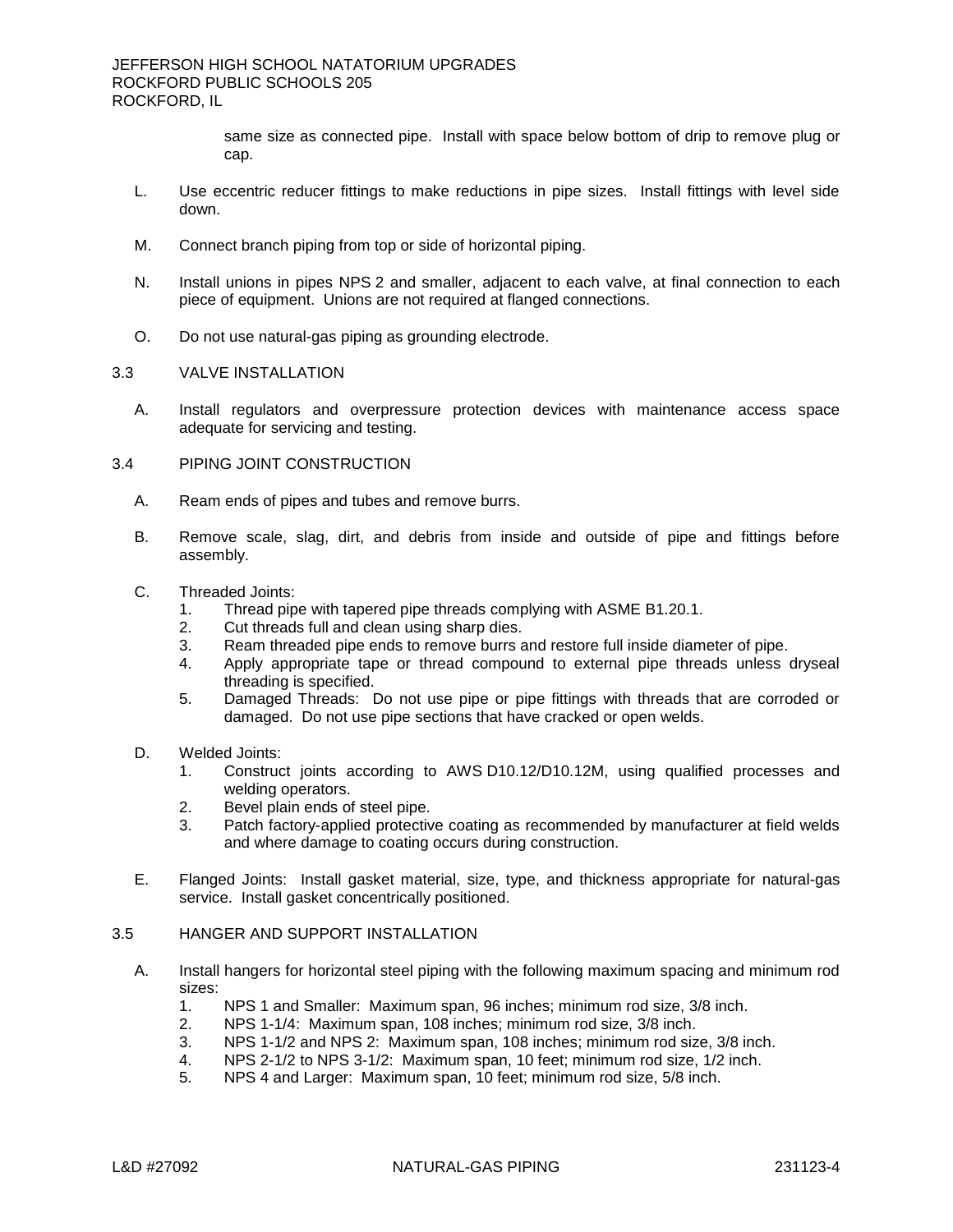# 3.6 LABELING AND IDENTIFYING

A. Comply with requirements in Division 22 Section "Identification for Plumbing Piping and Equipment" for piping and valve identification.

# 3.7 PAINTING

- A. Paint exposed, exterior gas piping, valves, and piping specialties, except components, with factory-applied paint or protective coating.
	- 1. Alkyd System: MPI EXT 5.1D.
		- a. Prime Coat: Alkyd anticorrosive metal primer.
		- b. Topcoat: Exterior alkyd enamel (flat).
		- c. Color: Yellow.
- B. Damage and Touchup: Repair marred and damaged factory-applied finishes with materials and by procedures to match original factory finish.

# 3.8 FIELD QUALITY CONTROL

- A. Perform tests and inspections.
- B. Tests and Inspections:
	- 1. Test, inspect, and purge natural gas according to NFPA 54 and authorities having jurisdiction.

# 3.9 PIPING SCHEDULE

- A. NPS 2 and smaller, and/or less than 1.0 PSI operating pressure shall be the following: 1. Steel pipe with malleable-iron fittings and threaded joints.
- B. NPS 2-1/2 and larger, and/or operating pressure 1.0 PSI or greater shall be the following: 1. Steel pipe with wrought-steel fittings and welded joints.

# 3.10 VALVE SCHEDULE

- A. Distribution piping valves shall be one of the following: 1. Cast-iron, lubricated plug valve.
- B. Valves in branch piping for single appliance shall be one of the following: 1. Two-piece, full-port, bronze ball valves with bronze trim.

END OF SECTION 231123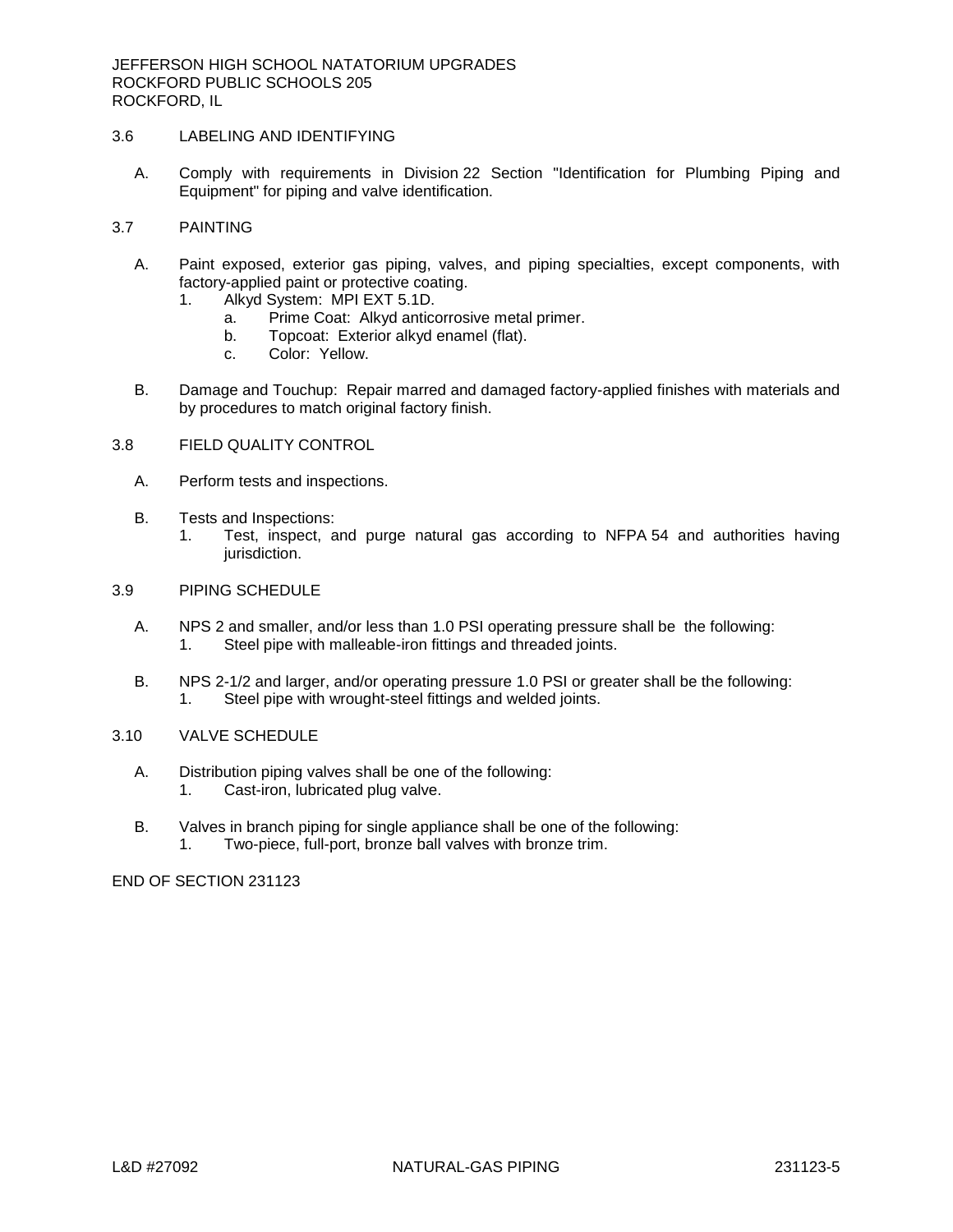SECTION 23 21 13 - HYDRONIC PIPING

## PART 1 - GENERAL

# 1.1 RELATED DOCUMENTS

A. Drawings and general provisions of the Contract, including General and Supplementary Conditions, Division 00 Information for Bidders, and Division 01 Specification Sections, apply to this Section.

## 1.2 SUMMARY

- A. This Section includes pipe and fitting materials, joining methods, special-duty valves, and specialties for the following:
	- 1. Hot-water heating piping.
	- 2. Condensate-drain piping.
	- 3. Air-vent piping.

#### 1.3 PERFORMANCE REQUIREMENTS

- A. Hydronic piping components and installation shall be capable of withstanding the following minimum working pressure and temperature:
	- 1. Hot-Water Heating Piping: 125 psig at 200 deg F.
	- 2. Condensate-Drain Piping: 150 deg F.
	- 3. Air-Vent Piping: 200 deg F.

#### 1.4 ACTION SUBMITTALS

- A. Product Data: For each type of the following:
	- 1. Valves. Include flow and pressure drop curves based on manufacturer's testing for calibrated-orifice balancing valves and automatic flow-control valves.
	- 2. Air control devices.
	- 3. Chemical treatment.
	- 4. Hydronic specialties.

### 1.5 CLOSEOUT SUBMITTALS

A. Operation and Maintenance Data: For air control devices, hydronic specialties, and specialduty valves to include in emergency, operation, and maintenance manuals.

#### 1.6 MAINTENANCE MATERIAL SUBMITTALS

A. Water-Treatment Chemicals: Furnish enough chemicals for initial system startup and for preventive maintenance for one year from date of Substantial Completion.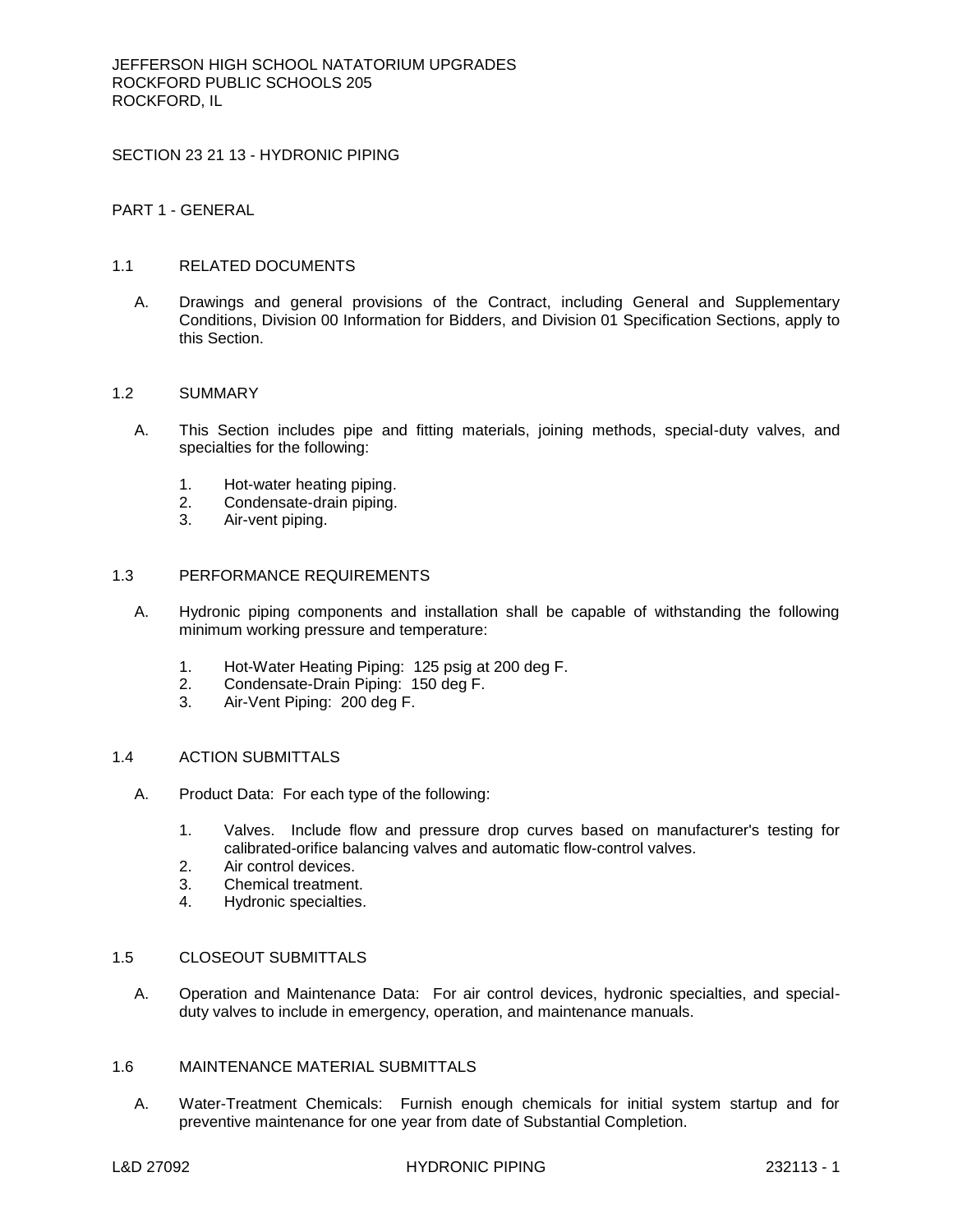B. Differential Pressure Meter: For each type of balancing valve and automatic flow control valve, include flowmeter, probes, hoses, flow charts, and carrying case.

### 1.7 QUALITY ASSURANCE

- A. Steel Support Welding: Qualify processes and operators according to AWS D1.1/D1.1M, "Structural Welding Code - Steel."
- B. Welding: Qualify processes and operators according to ASME Boiler and Pressure Vessel Code: Section IX.
	- 1. Comply with provisions in ASME B31 Series, "Code for Pressure Piping."
	- 2. Certify that each welder has passed AWS qualification tests for welding processes involved and that certification is current.
- C. ASME Compliance: Comply with ASME B31.9, "Building Services Piping," for materials, products, and installation. Safety valves and pressure vessels shall bear the appropriate ASME label. Fabricate and stamp air separators and expansion tanks to comply with ASME Boiler and Pressure Vessel Code: Section VIII, Division 1.

# PART 2 - PRODUCTS

- 2.1 COPPER TUBE AND FITTINGS
	- A. Drawn-Temper Copper Tubing: ASTM B 88, Type L.
	- B. Annealed-Temper Copper Tubing: ASTM B 88, Type K.
	- C. DWV Copper Tubing: ASTM B 306, Type DWV.
	- D. Wrought-Copper Fittings: ASME B16.22.
	- E. Wrought-Copper Unions: ASME B16.22.

# 2.2 STEEL PIPE AND FITTINGS

- A. Steel Pipe: ASTM A 53/A 53M, black steel with plain ends; type, grade, and wall thickness as indicated in Part 3 "Piping Applications" Article.
- B. Cast-Iron Threaded Fittings: ASME B16.4; Classes 125 and 250 as indicated in Part 3 "Piping Applications" Article.
- C. Malleable-Iron Threaded Fittings: ASME B16.3, Classes 150 and 300 as indicated in Part 3 "Piping Applications" Article.
- D. Malleable-Iron Unions: ASME B16.39; Classes 150, 250, and 300 as indicated in Part 3 "Piping Applications" Article.
- E. Cast-Iron Pipe Flanges and Flanged Fittings: ASME B16.1, Classes 25, 125, and 250; raised ground face, and bolt holes spot faced as indicated in Part 3 "Piping Applications" Article.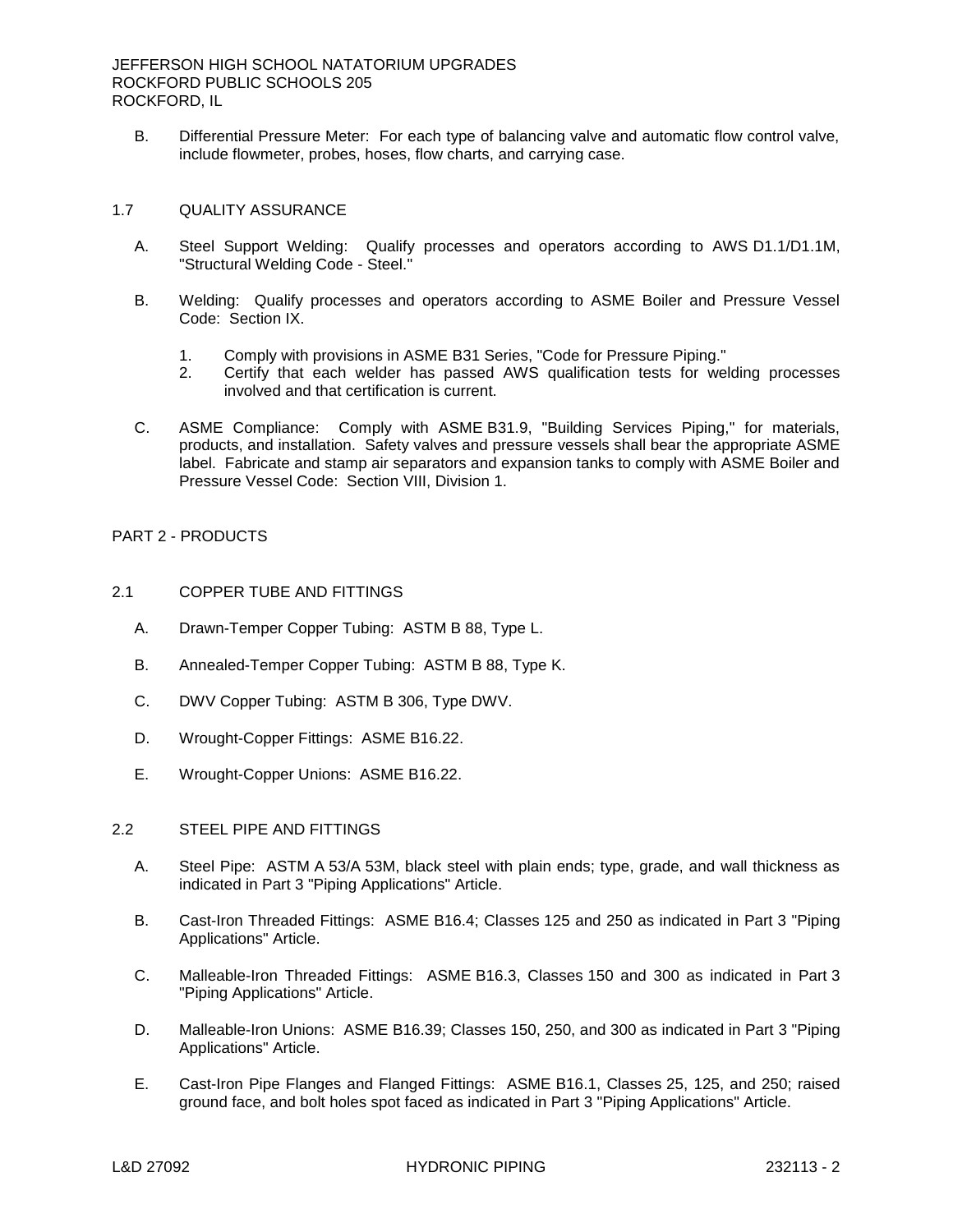- F. Wrought-Steel Fittings: ASTM A 234/A 234M, wall thickness to match adjoining pipe.
- G. Wrought Cast- and Forged-Steel Flanges and Flanged Fittings: ASME B16.5, including bolts, nuts, and gaskets of the following material group, end connections, and facings:
	- 1. Material Group: 1.1.
	- 2. End Connections: Butt welding.
	- 3. Facings: Raised face.
- H. Steel Pipe Nipples: ASTM A 733, made of same materials and wall thicknesses as pipe in which they are installed.

#### 2.3 JOINING MATERIALS

- A. Pipe-Flange Gasket Materials: Suitable for chemical and thermal conditions of piping system contents.
	- 1. ASME B16.21, nonmetallic, flat, asbestos free, 1/8-inch maximum thickness unless thickness or specific material is indicated.
		- a. Full-Face Type: For flat-face, Class 125, cast-iron and cast-bronze flanges.
		- b. Narrow-Face Type: For raised-face, Class 250, cast-iron and steel flanges.
- B. Flange Bolts and Nuts: ASME B18.2.1, carbon steel, unless otherwise indicated.
- C. Solder Filler Metals: ASTM B 32, lead-free alloys. Include water-flushable flux according to ASTM B 813.
- D. Brazing Filler Metals: AWS A5.8, BCuP Series, copper-phosphorus alloys for joining copper with copper; or BAg-1, silver alloy for joining copper with bronze or steel.
- E. Welding Filler Metals: Comply with AWS D10.12/D10.12M for welding materials appropriate for wall thickness and chemical analysis of steel pipe being welded.
- F. Gasket Material: Thickness, material, and type suitable for fluid to be handled and working temperatures and pressures.

#### 2.4 DIELECTRIC FITTINGS

- A. General Requirements: Assembly of copper alloy and ferrous materials with separating nonconductive insulating material. Include end connections compatible with pipes to be joined.
- B. Dielectric Unions:
	- 1. [Manufacturers:](http://www.specagent.com/LookUp/?ulid=3373&mf=04&src=wd) Subject to compliance with requirements, provide products by one of the following:
		- a. [Capitol Manufacturing Company.](http://www.specagent.com/LookUp/?uid=123456812308&mf=04&src=wd)
		- b. [Central Plastics Company.](http://www.specagent.com/LookUp/?uid=123456812309&mf=04&src=wd)
		- c. [Hart Industries International, Inc.](http://www.specagent.com/LookUp/?uid=123456812310&mf=04&src=wd)
		- d. [Jomar International Ltd.](http://www.specagent.com/LookUp/?uid=123456812311&mf=04&src=wd)
		- e. [Matco-Norca, Inc.](http://www.specagent.com/LookUp/?uid=123456812312&mf=04&src=wd)
		- f. [McDonald, A. Y. Mfg. Co.](http://www.specagent.com/LookUp/?uid=123456812313&mf=04&src=wd)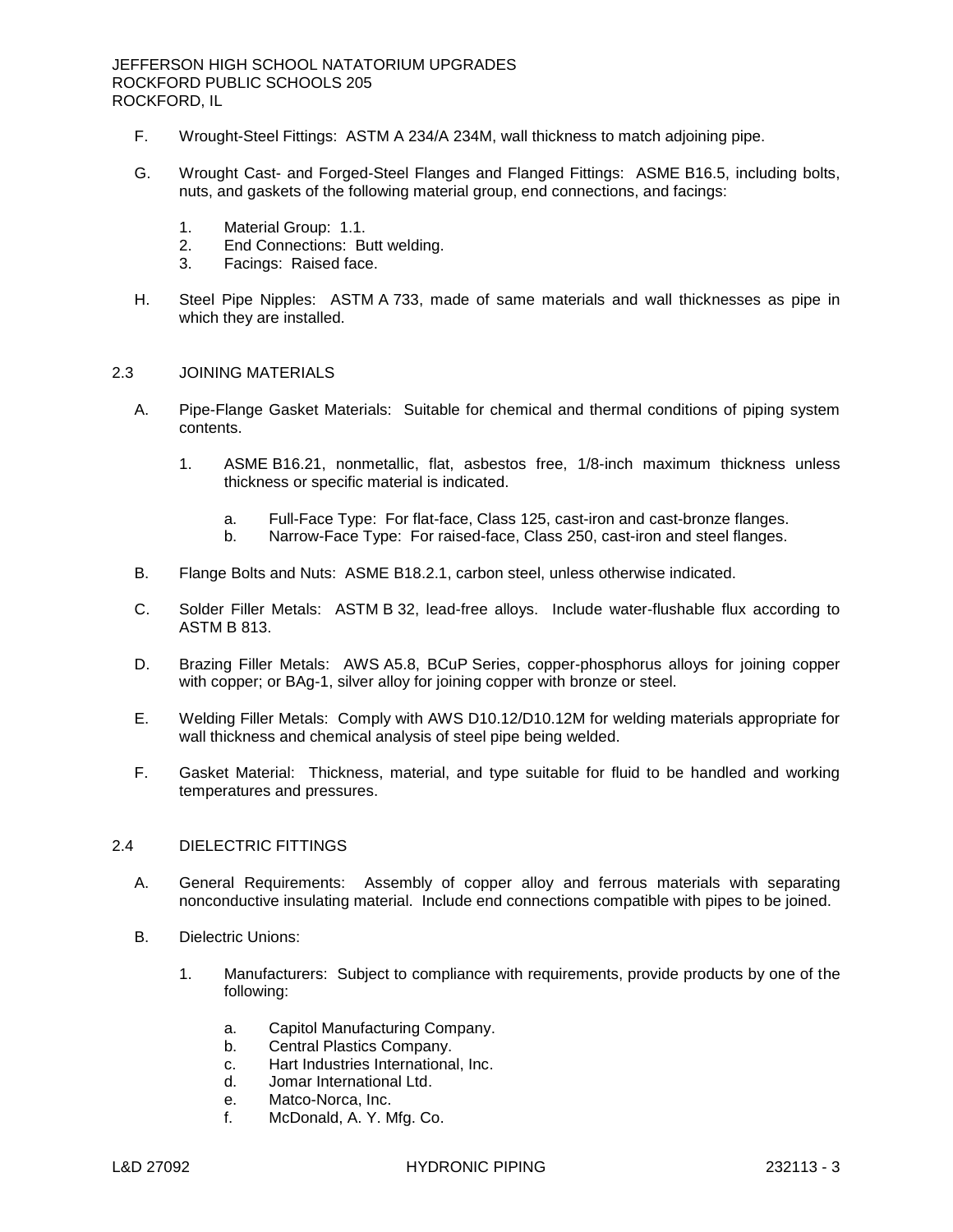- g. [Watts Regulator Co.; a division of Watts Water Technologies, Inc.](http://www.specagent.com/LookUp/?uid=123456823701&mf=04&src=wd)
- h. [Wilkins; a Zurn company.](http://www.specagent.com/LookUp/?uid=123456823703&mf=04&src=wd)
- 2. Description:
	- a. Standard: ASSE 1079.
	- b. Pressure Rating: 150 psig.
	- c. End Connections: Solder-joint copper alloy and threaded ferrous.
- C. Dielectric Flanges:
	- 1. [Manufacturers:](http://www.specagent.com/LookUp/?ulid=3374&mf=04&src=wd) Subject to compliance with requirements, provide products by one of the following:
		- a. [Capitol Manufacturing Company.](http://www.specagent.com/LookUp/?uid=123456812314&mf=04&src=wd)
		- b. [Central Plastics Company.](http://www.specagent.com/LookUp/?uid=123456812315&mf=04&src=wd)
		- c. [Matco-Norca, Inc.](http://www.specagent.com/LookUp/?uid=123456812316&mf=04&src=wd)
		- d. [Watts Regulator Co.; a division of Watts Water Technologies, Inc.](http://www.specagent.com/LookUp/?uid=123456823706&mf=04&src=wd)
		- e. [Wilkins; a Zurn company.](http://www.specagent.com/LookUp/?uid=123456823708&mf=04&src=wd)
	- 2. Description:
		- a. Standard: ASSE 1079.
		- b. Factory-fabricated, bolted, companion-flange assembly.
		- c. Pressure Rating: 125 psig minimum at 180 deg F.
		- d. End Connections: Solder-joint copper alloy and threaded ferrous; threaded solderjoint copper alloy and threaded ferrous.
- D. Dielectric-Flange Insulating Kits:
	- 1. [Manufacturers:](http://www.specagent.com/LookUp/?ulid=3375&mf=04&src=wd) Subject to compliance with requirements, provide products by one of the following:
		- a. [Advance Products & Systems, Inc.](http://www.specagent.com/LookUp/?uid=123456812317&mf=04&src=wd)
		- b. [Calpico, Inc.](http://www.specagent.com/LookUp/?uid=123456812318&mf=04&src=wd)
		- c. [Central Plastics Company.](http://www.specagent.com/LookUp/?uid=123456812319&mf=04&src=wd)
		- d. [Pipeline Seal and Insulator, Inc.](http://www.specagent.com/LookUp/?uid=123456812320&mf=04&src=wd)
	- 2. Description:
		- a. Nonconducting materials for field assembly of companion flanges.
		- b. Pressure Rating: 150 psig.
		- c. Gasket: Neoprene or phenolic.
		- d. Bolt Sleeves: Phenolic or polyethylene.
		- e. Washers: Phenolic with steel backing washers.
- E. Dielectric Nipples:
	- 1. [Manufacturers:](http://www.specagent.com/LookUp/?ulid=3376&mf=04&src=wd) Subject to compliance with requirements, provide products by one of the following:
		- a. [Elster Perfection.](http://www.specagent.com/LookUp/?uid=123456812321&mf=04&src=wd)
		- b. [Grinnell Mechanical Products.](http://www.specagent.com/LookUp/?uid=123456812322&mf=04&src=wd)
		- c. [Matco-Norca, Inc.](http://www.specagent.com/LookUp/?uid=123456812323&mf=04&src=wd)
		- d. [Precision Plumbing Products, Inc.](http://www.specagent.com/LookUp/?uid=123456812324&mf=04&src=wd)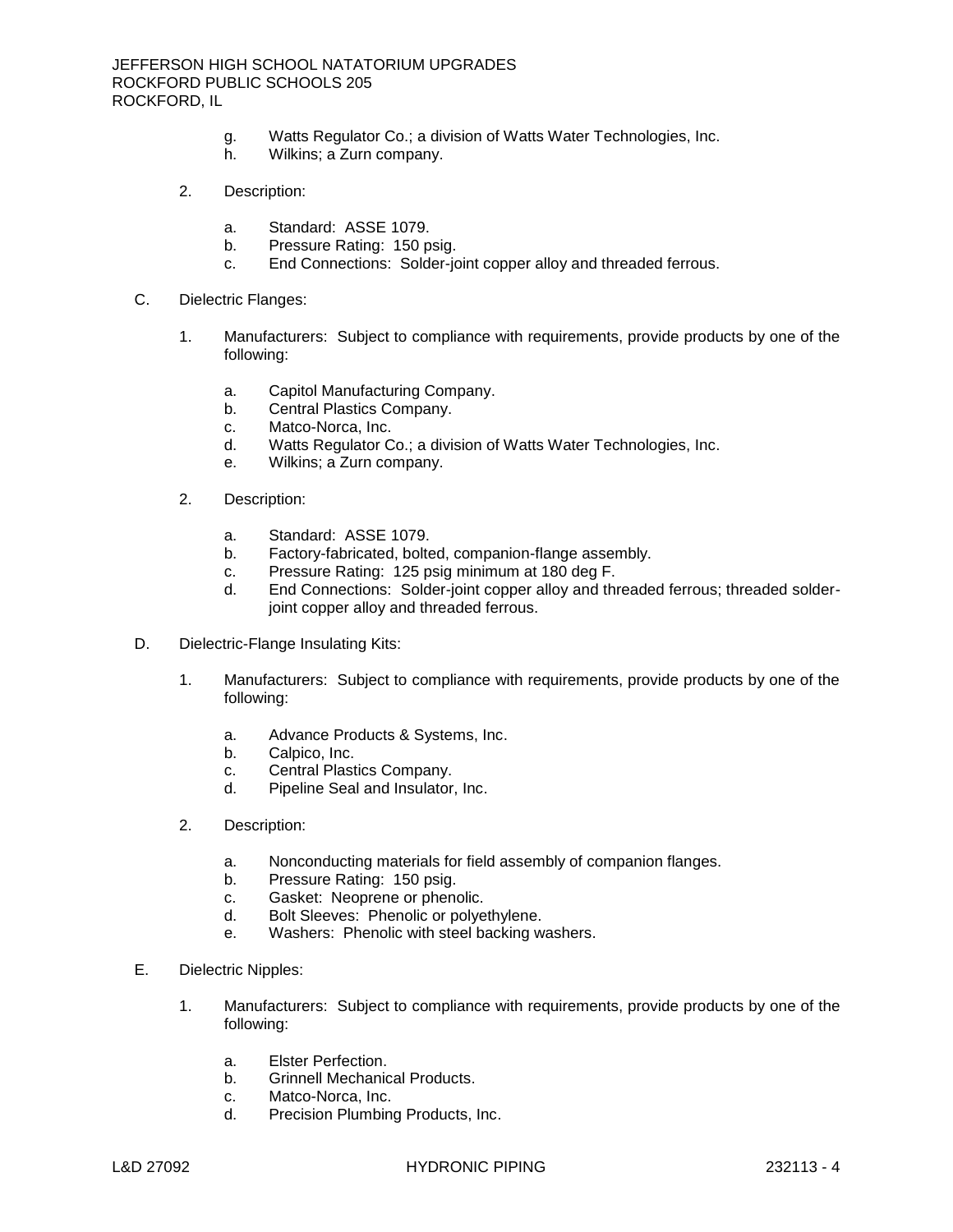- e. [Victaulic Company.](http://www.specagent.com/LookUp/?uid=123456812325&mf=04&src=wd)
- 2. Description:
	- a. Standard: IAPMO PS 66
	- b. Electroplated steel nipple. complying with ASTM F 1545.
	- c. Pressure Rating: 300 psig at 225 deg F.
	- d. End Connections: Male threaded or grooved.
	- e. Lining: Inert and noncorrosive, propylene.

### 2.5 VALVES

- A. Gate, Globe, Check, Ball, and Butterfly Valves: Comply with requirements specified in Section 23 05 23 "General-Duty Valves for HVAC Piping."
- B. Automatic Temperature-Control Valves, Actuators, and Sensors: Comply with requirements specified in Section 23 09 00 "Instrumentation and Control for HVAC."
- C. Bronze, Calibrated-Orifice, Balancing Valves:
	- 1. Manufacturers: Subject to compliance with requirements, provide products by one of the following:
		- a. [Armstrong Pumps, Inc.](http://www.specagent.com/LookUp/?uid=123456812364&mf=04&src=wd)
		- b. [Bell & Gossett Domestic Pump; a division of ITT Industries.](http://www.specagent.com/LookUp/?uid=123456823721&mf=04&src=wd)
		- c. [Flow Design Inc.](http://www.specagent.com/LookUp/?uid=123456812365&mf=04&src=wd)
		- d. [Gerand Engineering Co.](http://www.specagent.com/LookUp/?uid=123456812366&mf=04&src=wd)
		- e. [Griswold Controls.](http://www.specagent.com/LookUp/?uid=123456812367&mf=04&src=wd)
		- f. [Taco.](http://www.specagent.com/LookUp/?uid=123456812368&mf=04&src=wd)
	- 2. Body: Bronze, ball or plug type with calibrated orifice or venturi.
	- 3. Ball: Brass or stainless steel.
	- 4. Plug: Resin.
	- 5. Seat: PTFE.
	- 6. End Connections: Threaded or socket.
	- 7. Pressure Gage Connections: Integral seals for portable differential pressure meter.
	- 8. Handle Style: Lever, with memory stop to retain set position.
	- 9. CWP Rating: Minimum 125 psig.
	- 10. Maximum Operating Temperature: 250 deg F.
- D. Cast-Iron or Steel, Calibrated-Orifice, Balancing Valves:
	- 1. Manufacturers: Subject to compliance with requirements, provide products by one of the following:
		- a. [Armstrong Pumps, Inc.](http://www.specagent.com/LookUp/?uid=123456812369&mf=04&src=wd)
		- b. [Bell & Gossett Domestic Pump; a division of ITT Industries.](http://www.specagent.com/LookUp/?uid=123456823724&mf=04&src=wd)
		- c. [Flow Design Inc.](http://www.specagent.com/LookUp/?uid=123456812370&mf=04&src=wd)
		- d. [Gerand Engineering Co.](http://www.specagent.com/LookUp/?uid=123456812371&mf=04&src=wd)
		- e. [Griswold Controls.](http://www.specagent.com/LookUp/?uid=123456812372&mf=04&src=wd)
		- f. [Taco.](http://www.specagent.com/LookUp/?uid=123456812373&mf=04&src=wd)
		- g. [Tour & Andersson; available through Victaulic Company.](http://www.specagent.com/LookUp/?uid=123456823726&mf=04&src=wd)
	- 2. Body: Cast-iron or steel body, ball, plug, or globe pattern with calibrated orifice or venturi.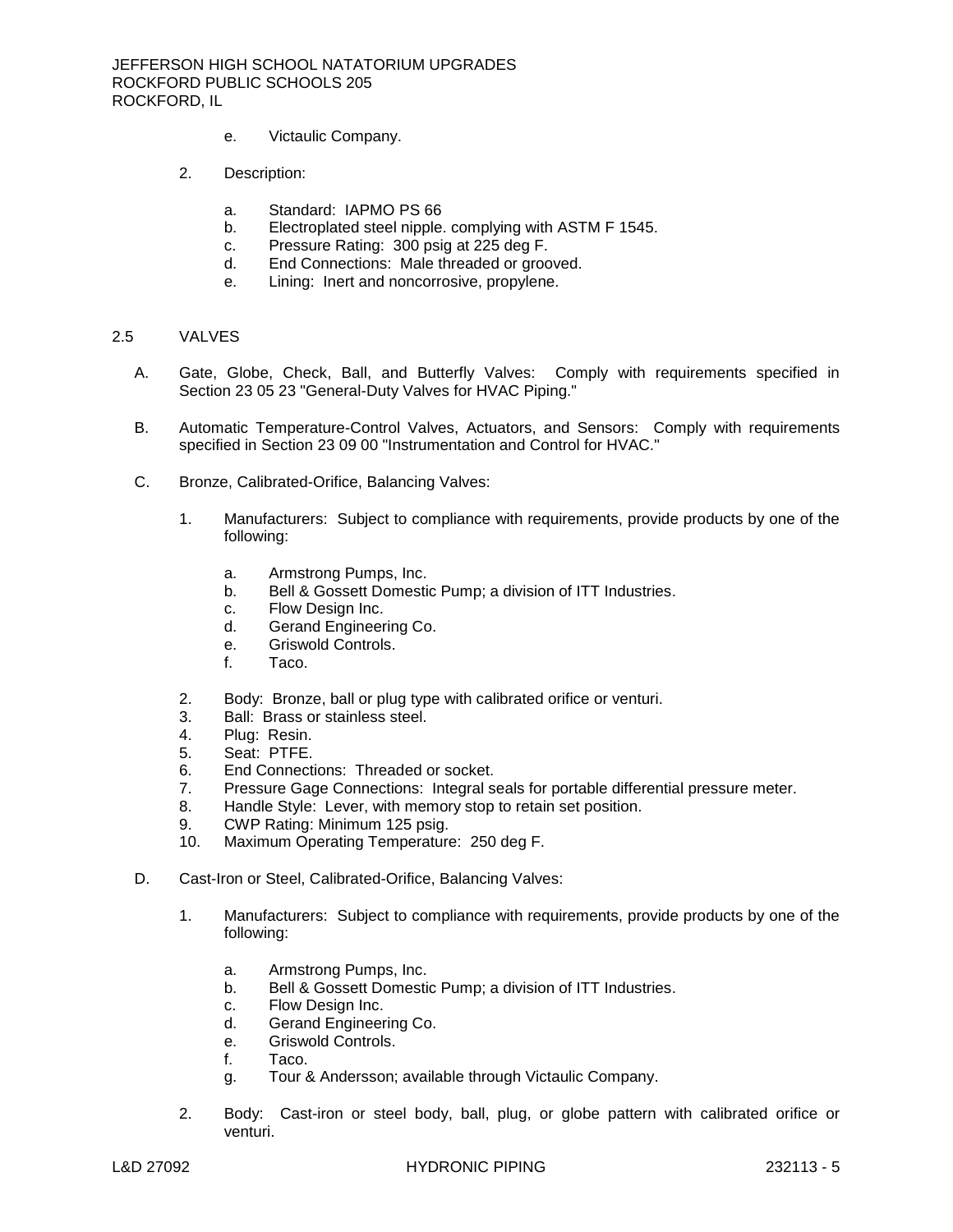JEFFERSON HIGH SCHOOL NATATORIUM UPGRADES ROCKFORD PUBLIC SCHOOLS 205 ROCKFORD, IL

- 3. Ball: Brass or stainless steel.
- 4. Stem Seals: EPDM O-rings.
- 5. Disc: Glass and carbon-filled PTFE.
- 6. Seat: PTFE.
- 7. End Connections: Flanged or grooved.
- 8. Pressure Gage Connections: Integral seals for portable differential pressure meter.
- 9. Handle Style: Lever, with memory stop to retain set position.<br>10. CWP Rating: Minimum 125 psig.
- CWP Rating: Minimum 125 psig.
- 11. Maximum Operating Temperature: 250 deg F.
- E. Diaphragm-Operated, Pressure-Reducing Valves:
	- 1. Manufacturers: Subject to compliance with requirements, provide products by one of the following:
		- a. [Amtrol, Inc.](http://www.specagent.com/LookUp/?uid=123456812374&mf=04&src=wd)
		- b. [Armstrong Pumps, Inc.](http://www.specagent.com/LookUp/?uid=123456812375&mf=04&src=wd)
		- c. [Bell & Gossett Domestic Pump; a division of ITT Industries.](http://www.specagent.com/LookUp/?uid=123456823729&mf=04&src=wd)
		- d. [Conbraco Industries, Inc.](http://www.specagent.com/LookUp/?uid=123456812376&mf=04&src=wd)
		- e. [Spence Engineering Company, Inc.](http://www.specagent.com/LookUp/?uid=123456812377&mf=04&src=wd)
		- f. [Watts Regulator Co.; a division of Watts Water Technologies, Inc.](http://www.specagent.com/LookUp/?uid=123456823732&mf=04&src=wd)
	- 2. Body: Bronze or brass.
	- 3. Disc: Glass and carbon-filled PTFE.
	- 4. Seat: Brass.
	- 5. Stem Seals: EPDM O-rings.
	- 6. Diaphragm: EPT.
	- 7. Low inlet-pressure check valve.
	- 8. Inlet Strainer: removable without system shutdown.
	- 9. Valve Seat and Stem: Noncorrosive.
	- 10. Valve Size, Capacity, and Operating Pressure: Selected to suit system in which installed, with operating pressure and capacity factory set and field adjustable.
- F. Diaphragm-Operated Safety Valves:
	- 1. Manufacturers: Subject to compliance with requirements, provide products by one of the following:
		- a. [Amtrol, Inc.](http://www.specagent.com/LookUp/?uid=123456812378&mf=04&src=wd)
		- b. [Armstrong Pumps, Inc.](http://www.specagent.com/LookUp/?uid=123456812379&mf=04&src=wd)
		- c. [Bell & Gossett Domestic Pump; a division of ITT Industries.](http://www.specagent.com/LookUp/?uid=123456823736&mf=04&src=wd)
		- d. [Conbraco Industries, Inc.](http://www.specagent.com/LookUp/?uid=123456812380&mf=04&src=wd)
		- e. [Spence Engineering Company, Inc.](http://www.specagent.com/LookUp/?uid=123456812381&mf=04&src=wd)
		- f. [Watts Regulator Co.; a division of Watts Water Technologies, Inc.](http://www.specagent.com/LookUp/?uid=123456823738&mf=04&src=wd)
	- 2. Body: Bronze or brass.
	- 3. Disc: Glass and carbon-filled PTFE.
	- 4. Seat: Brass.
	- 5. Stem Seals: EPDM O-rings.
	- 6. Diaphragm: EPT.
	- 7. Wetted, Internal Work Parts: Brass and rubber.
	- 8. Inlet Strainer: removable without system shutdown.
	- 9. Valve Seat and Stem: Noncorrosive.
	- 10. Valve Size, Capacity, and Operating Pressure: Comply with ASME Boiler and Pressure Vessel Code: Section IV, and selected to suit system in which installed, with operating pressure and capacity factory set and field adjustable.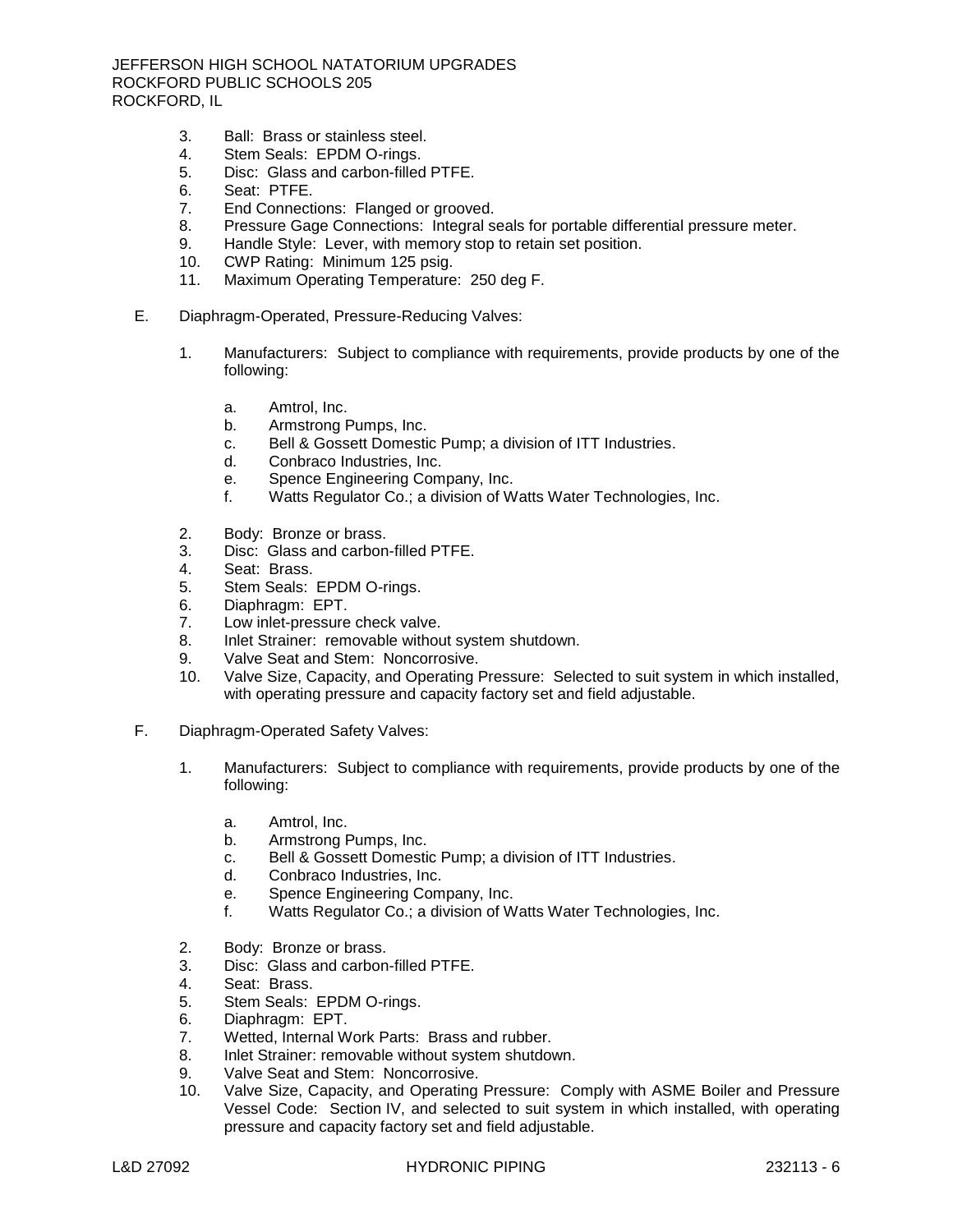- G. Automatic Flow-Control Valves:
	- 1. Available Manufacturers: Subject to compliance with requirements, manufacturers offering products that may be incorporated into the Work include, but are not limited to, the following:
		- a. [Flow Design Inc.](http://www.specagent.com/LookUp/?uid=123456812382&mf=04&src=wd)
		- b. [Griswold Controls.](http://www.specagent.com/LookUp/?uid=123456812383&mf=04&src=wd)
	- 2. Body: Brass or ferrous metal.
	- 3. Piston and Spring Assembly: Corrosion resistant, tamper proof, self cleaning, and removable.
	- 4. Combination Assemblies: Include bonze or brass-alloy ball valve.
	- 5. Identification Tag: Marked with zone identification, valve number, and flow rate.
	- 6. Size: Same as pipe in which installed.
	- 7. Performance: Maintain constant flow, plus or minus 5 percent over system pressure fluctuations.
	- 8. Minimum CWP Rating: 175 psig.
	- 9. Maximum Operating Temperature: 200 deg F.

### 2.6 AIR CONTROL DEVICES

- A. [Manufacturers:](http://www.specagent.com/LookUp/?ulid=3385&mf=04&src=wd) Subject to compliance with requirements, provide products by one of the following:
	- 1. [Amtrol, Inc.](http://www.specagent.com/LookUp/?uid=123456812384&mf=04&src=wd)
	- 2. [Armstrong Pumps, Inc.](http://www.specagent.com/LookUp/?uid=123456812385&mf=04&src=wd)
	- 3. [Bell & Gossett Domestic Pump; a division of ITT Industries.](http://www.specagent.com/LookUp/?uid=123456823741&mf=04&src=wd)
	- 4. [Taco.](http://www.specagent.com/LookUp/?uid=123456812386&mf=04&src=wd)
- B. Manual Air Vents:
	- 1. Body: Bronze.
	- 2. Internal Parts: Nonferrous.
	- 3. Operator: Screwdriver or thumbscrew.
	- 4. Inlet Connection: NPS 1/2.
	- 5. Discharge Connection: NPS 1/8.
	- 6. CWP Rating: 150 psig.
	- 7. Maximum Operating Temperature: 225 deg F.
- C. Automatic Air Vents:
	- 1. Body: Bronze or cast iron.
	- 2. Internal Parts: Nonferrous.
	- 3. Operator: Noncorrosive metal float.
	- 4. Inlet Connection: NPS 1/2.
	- 5. Discharge Connection: NPS 1/4.
	- 6. CWP Rating: 150 psig.
	- 7. Maximum Operating Temperature: 240 deg F.

## 2.7 CHEMICAL TREATMENT

A. Bypass Chemical Feeder: Welded steel construction; 125-psig working pressure; 5-gal. capacity; with fill funnel and inlet, outlet, and drain valves.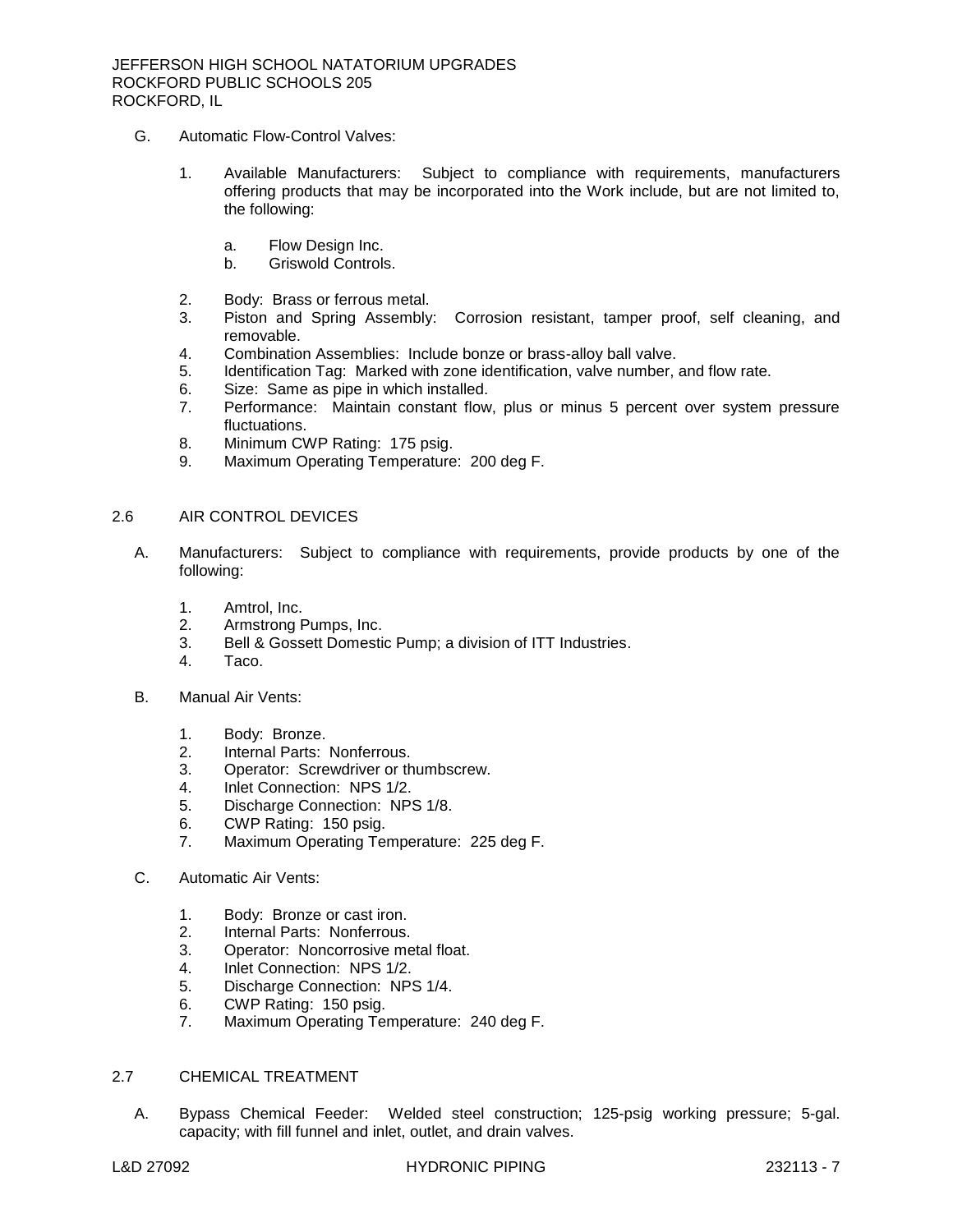#### JEFFERSON HIGH SCHOOL NATATORIUM UPGRADES ROCKFORD PUBLIC SCHOOLS 205 ROCKFORD, IL

- 1. Chemicals: Specially formulated, based on analysis of makeup water, to prevent accumulation of scale and corrosion in piping and connected equipment.
- B. Ethylene and Propylene Glycol: Industrial grade with corrosion inhibitors and environmentalstabilizer additives for mixing with water in systems indicated to contain antifreeze or glycol solutions.

# PART 3 - EXECUTION

### 3.1 PIPING APPLICATIONS

- A. Hot-water heating piping, aboveground, NPS 2 and smaller, shall be any of the following:
	- 1. Type L, drawn-temper copper tubing, wrought-copper fittings, and soldered joints.
	- 2. Schedule 40 steel pipe; Class 125, cast-iron fittings; cast-iron flanges and flange fittings; and threaded joints.
- B. Hot-water heating piping, aboveground, NPS 2-1/2 and larger, shall be the following:
	- 1. Schedule 40 steel pipe, wrought-steel fittings and wrought-cast or forged-steel flanges and flange fittings, and welded and flanged joints.
	- 2. Schedule 40 steel pipe; grooved, mechanical joint coupling and fittings; and grooved, mechanical joints.
- C. Condensate-Drain Piping: Type DWV, drawn-temper copper tubing, wrought-copper fittings, and soldered joints or Schedule 40 PVC plastic pipe and fittings and solvent-welded joints.
- D. Air-Vent Piping:
	- 1. Inlet: Same as service where installed with metal-to-plastic transition fittings for plastic piping systems according to the piping manufacturer's written instructions.
	- 2. Outlet: Type K, annealed-temper copper tubing with soldered or flared joints.

# 3.2 VALVE APPLICATIONS

- A. Install shutoff-duty valves at each branch connection to supply mains, and at supply connection to each piece of equipment.
- B. Install calibrated-orifice, balancing valves at each branch connection to return main.
- C. Install Automatic Flow Control valves in the return pipe of each heating or cooling terminal.
- D. Install check valves at each pump discharge and elsewhere as required to control flow direction.
- E. Install safety valves at hot-water generators and elsewhere as required by ASME Boiler and Pressure Vessel Code. Install drip-pan elbow on safety-valve outlet and pipe without valves to the outdoors; and pipe drain to nearest floor drain or as indicated on Drawings. Comply with ASME Boiler and Pressure Vessel Code: Section VIII, Division 1, for installation requirements.
- F. Install pressure-reducing valves at makeup-water connection to regulate system fill pressure.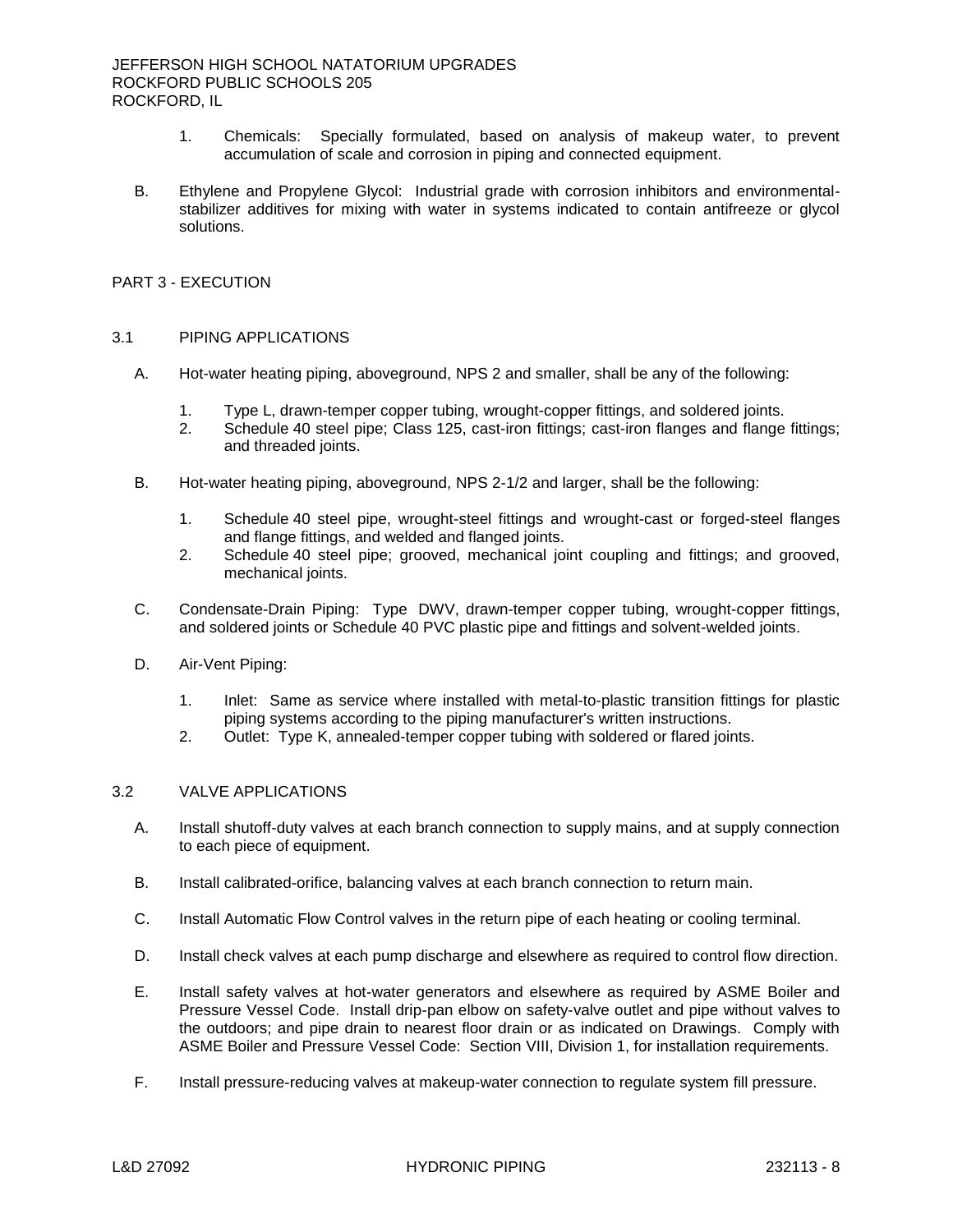## 3.3 PIPING INSTALLATIONS

- A. Drawing plans, schematics, and diagrams indicate general location and arrangement of piping systems. Indicate piping locations and arrangements if such were used to size pipe and calculate friction loss, expansion, pump sizing, and other design considerations. Install piping as indicated unless deviations to layout are approved on Coordination Drawings.
- B. Install piping in concealed locations, unless otherwise indicated and except in equipment rooms and service areas.
- C. Install piping indicated to be exposed and piping in equipment rooms and service areas at right angles or parallel to building walls. Diagonal runs are prohibited unless specifically indicated otherwise.
- D. Install piping above accessible ceilings to allow sufficient space for ceiling panel removal.
- E. Install piping to permit valve servicing.
- F. Install piping at indicated slopes.
- G. Install piping free of sags and bends.
- H. Install fittings for changes in direction and branch connections.
- I. Install piping to allow application of insulation.
- J. Select system components with pressure rating equal to or greater than system operating pressure.
- K. Install groups of pipes parallel to each other, spaced to permit applying insulation and servicing of valves.
- L. Install drains, consisting of a tee fitting, NPS 3/4 ball valve, and short NPS 3/4 threaded nipple with cap, at low points in piping system mains and elsewhere as required for system drainage.
- M. Install piping at a uniform grade of 0.2 percent upward in direction of flow.
- N. Reduce pipe sizes using eccentric reducer fitting installed with level side up.
- O. Install branch connections to mains using tee fittings in main pipe, with the branch connected to the bottom of the main pipe. For up-feed risers, connect the branch to the top of the main pipe.
- P. Install valves according to Section 23 05 23 "General-Duty Valves for HVAC Piping."
- Q. Install unions in piping**,** NPS 2 and smaller, adjacent to valves, at final connections of equipment, and elsewhere as indicated.
- R. Install flanges in piping, NPS 2-1/2 and larger, at final connections of equipment and elsewhere as indicated.
- S. Install strainers on inlet side of each control valve, pressure-reducing valve, solenoid valve, inline pump, and elsewhere as indicated. Install NPS 3/4 nipple and ball valve in blowdown connection of strainers NPS 2 and larger. Match size of strainer blowoff connection for strainers smaller than NPS 2.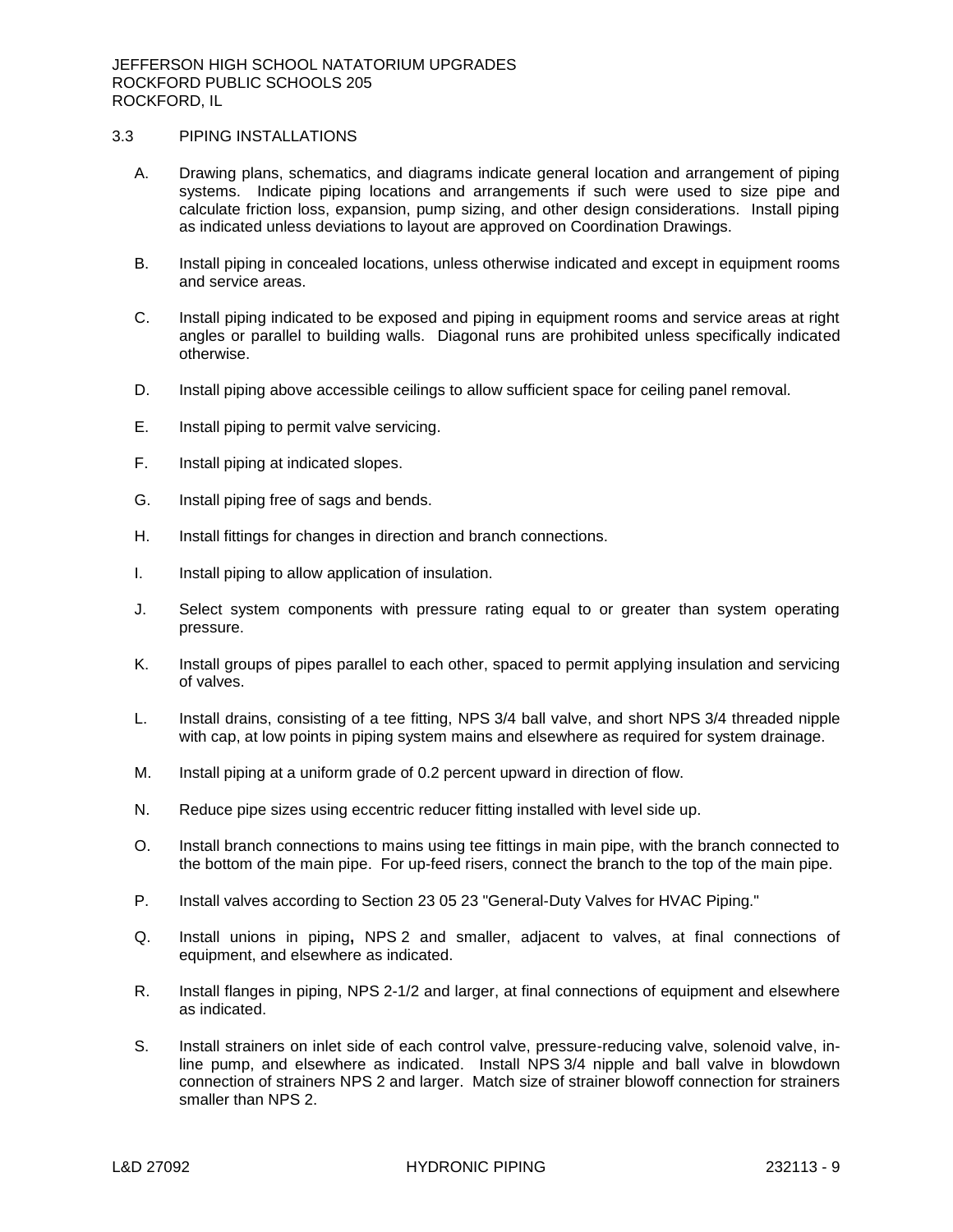T. Identify piping as specified in Section 23 05 53 "Identification for HVAC Piping and Equipment."

### 3.4 HANGERS AND SUPPORTS

- A. Hanger, support, and anchor devices are specified in Section 23 05 29 "Hangers and Supports for HVAC Piping and Equipment." Comply with the following requirements for maximum spacing of supports.
- B. Install the following pipe attachments:
	- 1. Adjustable steel clevis hangers for individual horizontal piping less than 20 feet long.
	- 2. Adjustable roller hangers and spring hangers for individual horizontal piping 20 feet or longer.
	- 3. Pipe Roller: MSS SP-58, Type 44 for multiple horizontal piping 20 feet or longer, supported on a trapeze.
	- 4. Spring hangers to support vertical runs.
	- 5. Provide copper-clad hangers and supports for hangers and supports in direct contact with copper pipe.
	- 6. On plastic pipe, install pads or cushions on bearing surfaces to prevent hanger from scratching pipe.
- C. Install hangers for steel piping with the following maximum spacing and minimum rod sizes:
	- 1. NPS 3/4: Maximum span, 7 feet; minimum rod size, 1/4 inch.
	- 2. NPS 1: Maximum span, 7 feet; minimum rod size, 1/4 inch.
	- 3. NPS 1-1/2: Maximum span, 9 feet; minimum rod size, 3/8 inch.
	- 4. NPS 2: Maximum span, 10 feet; minimum rod size, 3/8 inch.
	- 5. NPS 2-1/2: Maximum span, 11 feet; minimum rod size, 3/8 inch.
	- 6. NPS 3: Maximum span, 12 feet; minimum rod size, 3/8 inch.
	- 7. NPS 4: Maximum span, 14 feet; minimum rod size, 1/2 inch.
	- 8. NPS 6: Maximum span, 17 feet; minimum rod size, 1/2 inch.
- D. Install hangers for drawn-temper copper piping with the following maximum spacing and minimum rod sizes:
	- 1. NPS 3/4: Maximum span, 5 feet; minimum rod size, 1/4 inch.
	- 2. NPS 1: Maximum span, 6 feet; minimum rod size, 1/4 inch.
	- 3. NPS 1-1/2: Maximum span, 8 feet; minimum rod size, 3/8 inch.
	- 4. NPS 2: Maximum span, 8 feet; minimum rod size, 3/8 inch.
	- 5. NPS 2-1/2: Maximum span, 9 feet; minimum rod size, 3/8 inch.
	- 6. NPS 3: Maximum span, 10 feet; minimum rod size, 3/8 inch.
- E. Support vertical runs at roof, at each floor, and at 10-foot intervals between floors.

### 3.5 PIPE JOINT CONSTRUCTION

- A. Ream ends of pipes and tubes and remove burrs. Bevel plain ends of steel pipe.
- B. Remove scale, slag, dirt, and debris from inside and outside of pipe and fittings before assembly.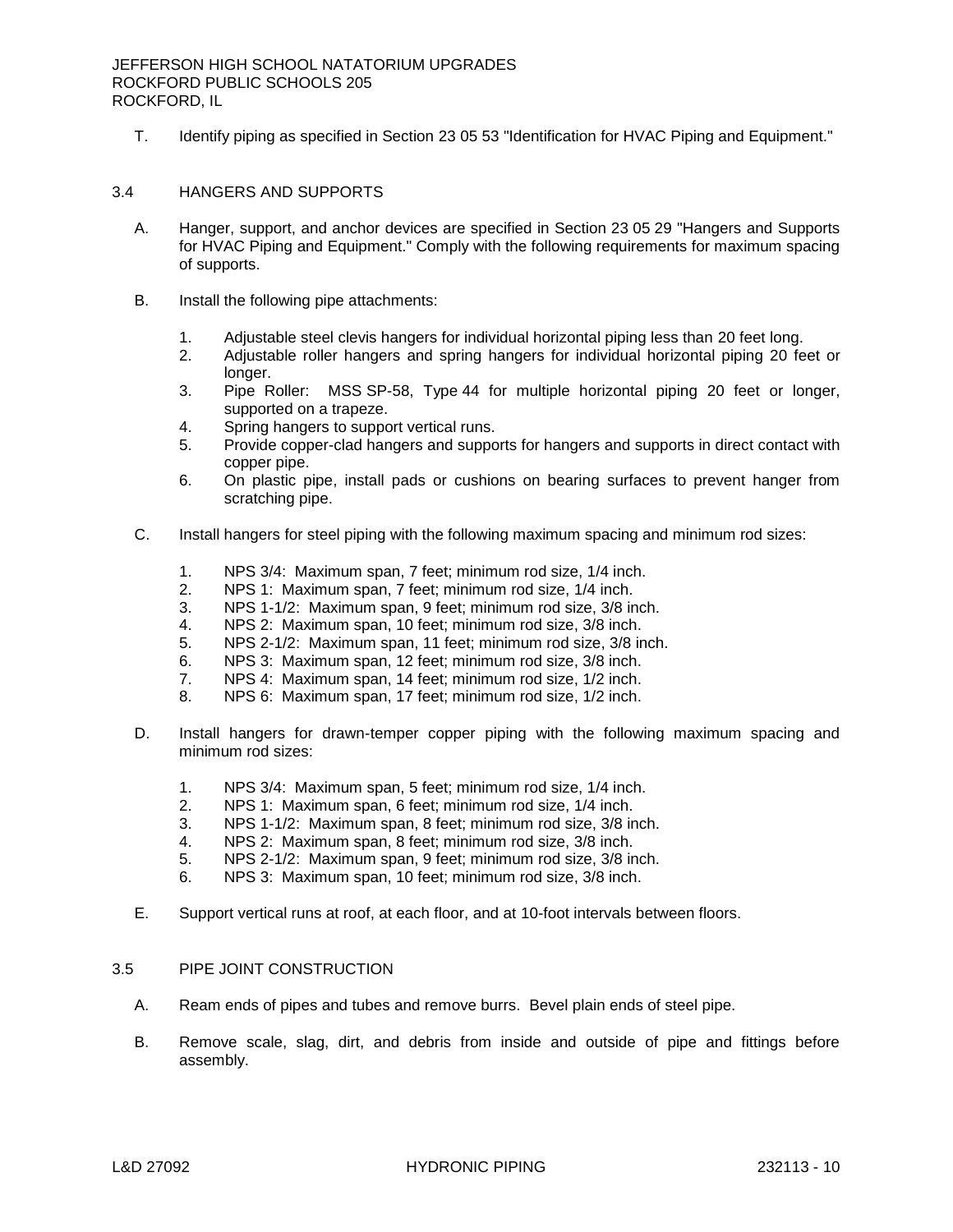- C. Soldered Joints: Apply ASTM B 813, water-flushable flux, unless otherwise indicated, to tube end. Construct joints according to ASTM B 828 or CDA's "Copper Tube Handbook," using leadfree solder alloy complying with ASTM B 32.
- D. Brazed Joints: Construct joints according to AWS's "Brazing Handbook," "Pipe and Tube" Chapter, using copper-phosphorus brazing filler metal complying with AWS A5.8.
- E. Threaded Joints: Thread pipe with tapered pipe threads according to ASME B1.20.1. Cut threads full and clean using sharp dies. Ream threaded pipe ends to remove burrs and restore full ID. Join pipe fittings and valves as follows:
	- 1. Apply appropriate tape or thread compound to external pipe threads unless dry seal threading is specified.
	- 2. Damaged Threads: Do not use pipe or pipe fittings with threads that are corroded or damaged. Do not use pipe sections that have cracked or open welds.
- F. Welded Joints: Construct joints according to AWS D10.12/D10.12M, using qualified processes and welding operators according to Part 1 "Quality Assurance" Article.
- G. Flanged Joints: Select appropriate gasket material, size, type, and thickness for service application. Install gasket concentrically positioned. Use suitable lubricants on bolt threads.

### 3.6 HYDRONIC SPECIALTIES INSTALLATION

- A. Install manual air vents at high points in piping, at heat-transfer coils, and elsewhere as required for system air venting.
- B. Install automatic air vents at high points of system piping in mechanical equipment rooms only. Manual vents at heat-transfer coils and elsewhere as required for air venting.
- C. Install piping from boiler air outlet, air separator, or air purger to expansion tank with a 2 percent upward slope toward tank.
- D. Install bypass chemical feeders in each hydronic system where indicated, in upright position with top of funnel not more than 48 inches above the floor. Install feeder in minimum NPS 3/4 bypass line, from main with full-size, full-port, ball valve in the main between bypass connections. Install NPS 3/4 pipe from chemical feeder drain, to nearest equipment drain and include a full-size, full-port, ball valve.

### 3.7 TERMINAL EQUIPMENT CONNECTIONS

- A. Sizes for supply and return piping connections shall be the same as or larger than equipment connections.
- B. Install control valves in accessible locations close to connected equipment.
- C. Install bypass piping with globe valve around control valve. If parallel control valves are installed, only one bypass is required.
- D. Install ports for pressure gages and thermometers at coil inlet and outlet connections according to Section 23 05 19 "Meters and Gages for HVAC Piping."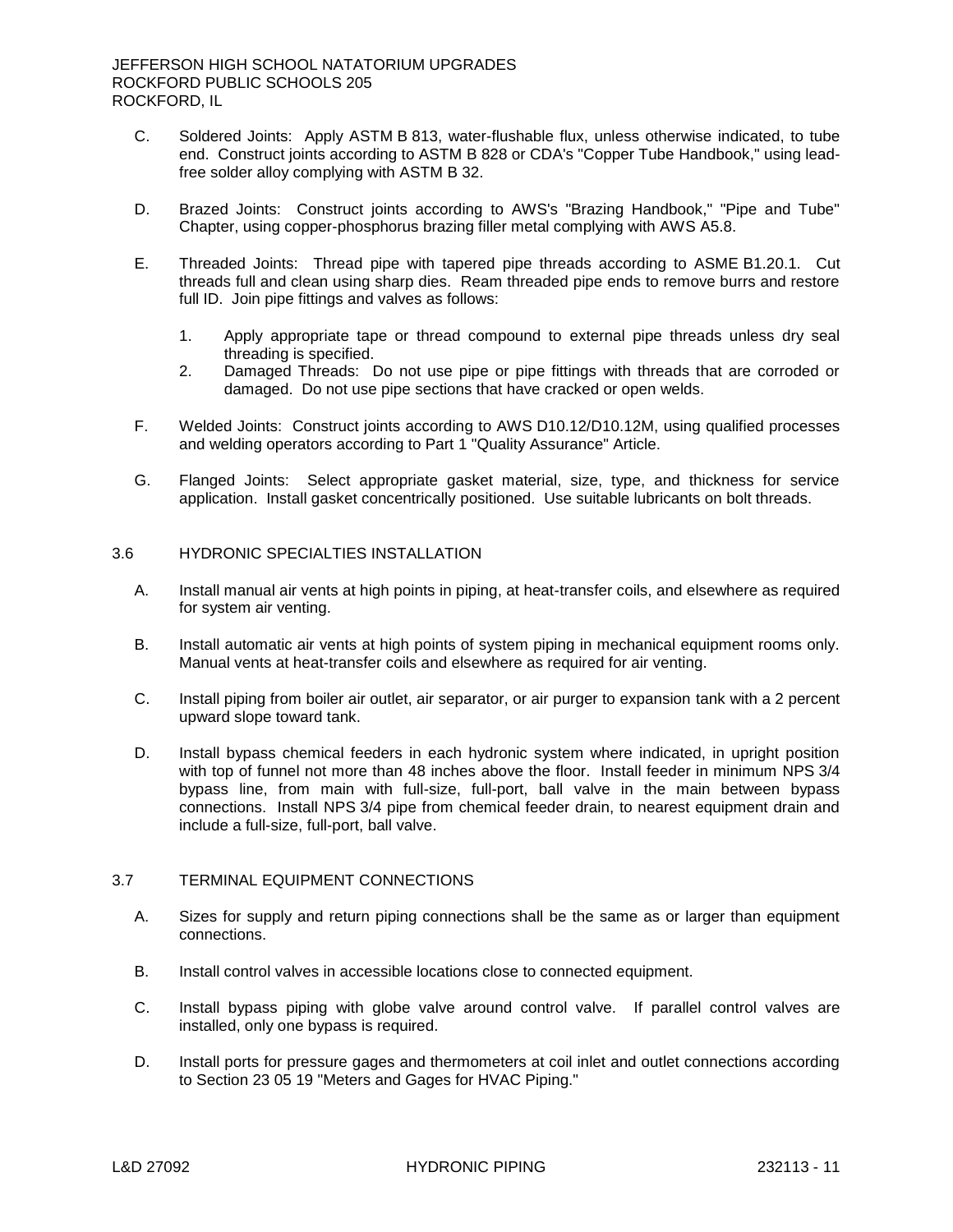# 3.8 CHEMICAL TREATMENT

- A. Perform an analysis of makeup water to determine type and quantities of chemical treatment needed to keep system free of scale, corrosion, and fouling, and to sustain the following water characteristics:
	- 1. pH: 9.0 to 10.5.
	- 2. "P" Alkalinity: 100 to 500 ppm.
	- 3. Boron: 100 to 200 ppm.
	- 4. Chemical Oxygen Demand: Maximum 100 ppm. Modify this value if closed system contains glycol.
	- 5. Corrosion Inhibitor:
		- a. Sodium Nitrate: 1000 to 1500 ppm.
		- b. Molybdate: 200 to 300 ppm.
		- c. Chromate: 200 to 300 ppm.
		- d. Sodium Nitrate Plus Molybdate: 100 to 200 ppm each.
		- e. Chromate Plus Molybdate: 50 to 100 ppm each.
	- 6. Soluble Copper: Maximum 0.20 ppm.
	- 7. Tolyiriazole Copper and Yellow Metal Corrosion Inhibitor: Minimum 10 ppm.
	- 8. Total Suspended Solids: Maximum 10 ppm.
	- 9. Ammonia: Maximum 20 ppm.
	- 10. Free Caustic Alkalinity: Maximum 20 ppm.
	- 11. Microbiological Limits:
		- a. Total Aerobic Plate Count: Maximum 1000 organisms/ml.
		- b. Total Anaerobic Plate Count: Maximum 100 organisms/ml.
		- c. Nitrate Reducers: 100 organisms/ml.
		- d. Sulfate Reducers: Maximum 0 organisms/ml.
		- e. Iron Bacteria: Maximum 0 organisms/ml.
- B. Fill system with fresh water and add liquid alkaline compound with emulsifying agents and detergents to remove grease and petroleum products from piping. Circulate solution for a minimum of 24 hours, drain, clean strainer screens, and refill with fresh water.
- C. Add initial chemical treatment and maintain water quality in ranges noted above for the first year of operation.
- D. Fill systems indicated to have antifreeze or glycol solutions with the following concentrations:
	- 1. Hot-Water Heating Piping: Minimum 30 percent propylene glycol.

# 3.9 FIELD QUALITY CONTROL

- A. Prepare hydronic piping according to ASME B31.9 and as follows:
	- 1. Leave joints, including welds, uninsulated and exposed for examination during test.
	- 2. Provide temporary restraints for expansion joints that cannot sustain reactions due to test pressure. If temporary restraints are impractical, isolate expansion joints from testing.
	- 3. Flush hydronic piping systems with clean water; then remove and clean or replace strainer screens.
	- 4. Isolate equipment from piping. If a valve is used to isolate equipment, its closure shall be capable of sealing against test pressure without damage to valve. Install blinds in flanged joints to isolate equipment.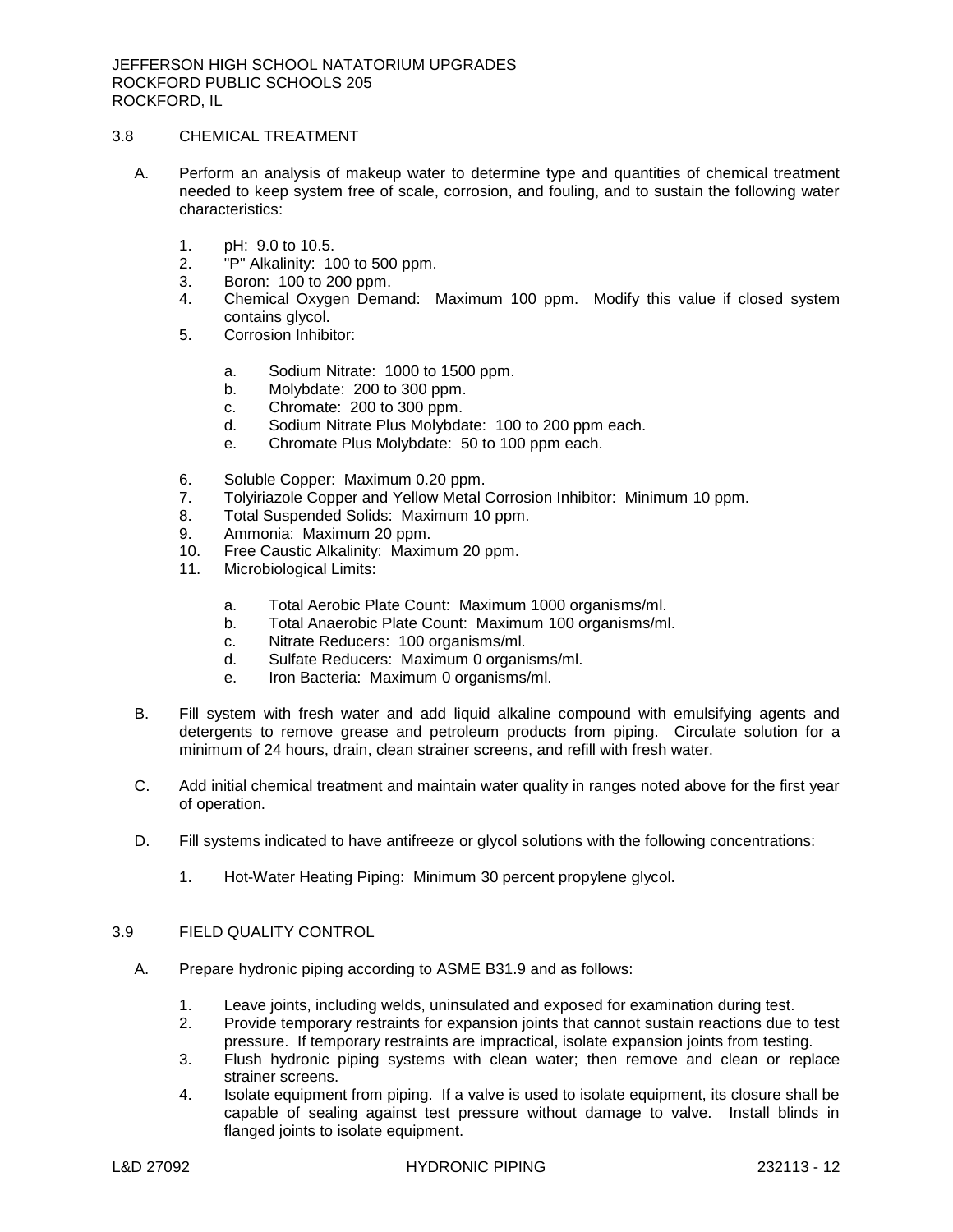- 5. Install safety valve, set at a pressure no more than one-third higher than test pressure, to protect against damage by expanding liquid or other source of overpressure during test.
- B. Perform the following tests on hydronic piping:
	- 1. Use ambient temperature water as a testing medium unless there is risk of damage due to freezing. Another liquid that is safe for workers and compatible with piping may be used.
	- 2. While filling system, use vents installed at high points of system to release air. Use drains installed at low points for complete draining of test liquid.
	- 3. Isolate expansion tanks and determine that hydronic system is full of water.
	- 4. Subject piping system to hydrostatic test pressure that is not less than 1.5 times the system's working pressure. Test pressure shall not exceed maximum pressure for any vessel, pump, valve, or other component in system under test. Verify that stress due to pressure at bottom of vertical runs does not exceed 90 percent of specified minimum yield strength or 1.7 times "SE" value in Appendix A in ASME B31.9, "Building Services Piping."
	- 5. After hydrostatic test pressure has been applied for at least 10 minutes, examine piping, joints, and connections for leakage. Eliminate leaks by tightening, repairing, or replacing components, and repeat hydrostatic test until there are no leaks.
	- 6. Prepare written report of testing.
- C. Perform the following before operating the system:
	- 1. Open manual valves fully.
	- 2. Inspect pumps for proper rotation.
	- 3. Set makeup pressure-reducing valves for required system pressure.
	- 4. Inspect air vents at high points of system and determine if all are installed and operating freely (automatic type), or bleed air completely (manual type).
	- 5. Set temperature controls so all coils are calling for full flow.
	- 6. Inspect and set operating temperatures of hydronic equipment, such as boilers, to specified values.
	- 7. Verify lubrication of motors and bearings.

END OF SECTION 23 21 13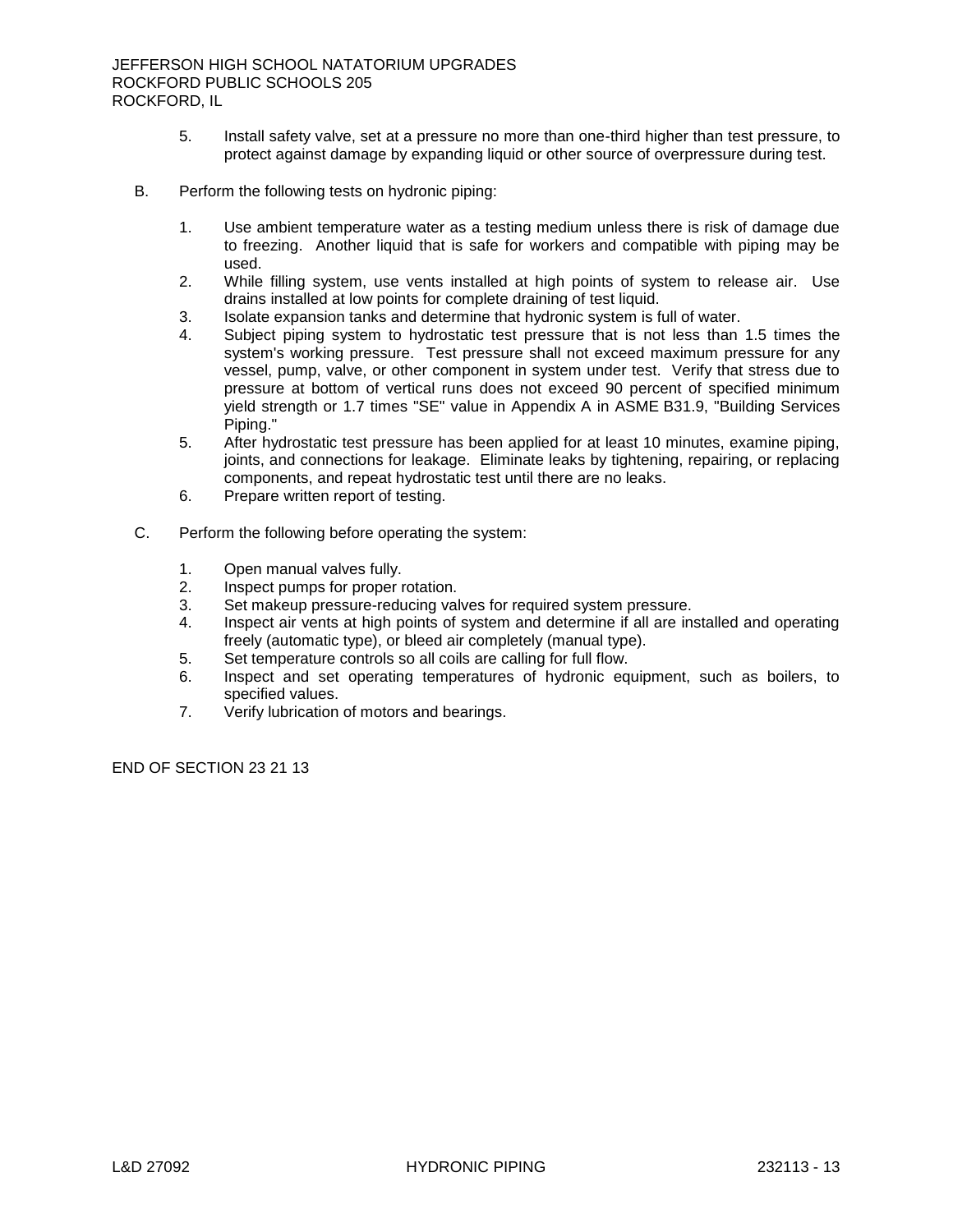SECTION 23 31 13 - METAL DUCTS

PART 1 - GENERAL

## 1.1 RELATED DOCUMENTS

A. Drawings and general provisions of the Contract, including General and Supplementary Conditions, Division 00 Information for Bidders, and Division 01 Specification Sections, apply to this Section.

#### 1.2 SUMMARY

- A. Section Includes:
	- 1. Single-wall rectangular ducts and fittings.
	- 2. Sheet metal materials.
	- 3. Sealants and gaskets.
	- 4. Hangers and supports.
- B. Related Sections:
	- 1. Division 23 Section "Testing, Adjusting, and Balancing for HVAC" for testing, adjusting, and balancing requirements for metal ducts.
	- 2. Division 23 Section "Air Duct Accessories" for dampers, sound-control devices, ductmounting access doors and panels, turning vanes, and flexible ducts.

# 1.3 PERFORMANCE REQUIREMENTS

- A. Delegated Duct Design: Duct construction, including sheet metal thicknesses, seam and joint construction, reinforcements, and hangers and supports, shall comply with SMACNA's "HVAC Duct Construction Standards - Metal and Flexible" and performance requirements and design criteria indicated in "Duct Schedule" Article.
- B. Airstream Surfaces: Surfaces in contact with the airstream shall comply with requirements in ASHRAE 62.1.

## 1.4 ACTION SUBMITTALS

- A. Product Data: For each type of the following products:
	- 1. Liners and adhesives.
	- 2. Sealants and gaskets.

#### 1.5 QUALITY ASSURANCE

- A. Welding Qualifications: Qualify procedures and personnel according to the following:
	- 1. AWS D1.1/D1.1M, "Structural Welding Code Steel," for hangers and supports.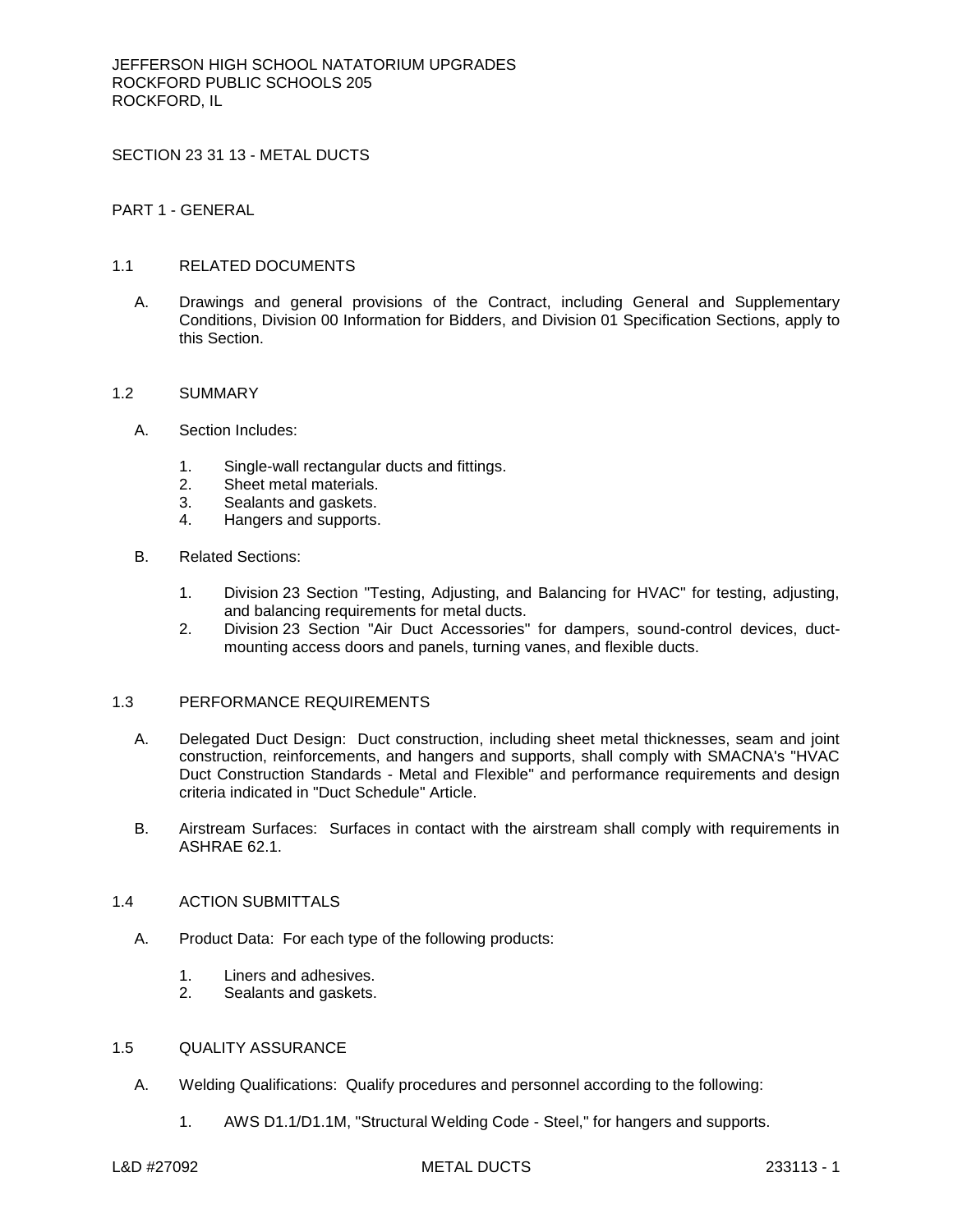- 2. AWS D1.2/D1.2M, "Structural Welding Code Aluminum," for aluminum supports.<br>3. AWS D9.1M/D9.1. "Sheet Metal Welding Code." for duct joint and seam welding.
- AWS D9.1M/D9.1, "Sheet Metal Welding Code," for duct joint and seam welding.
- B. ASHRAE Compliance: Applicable requirements in ASHRAE 62.1, Section 5 "Systems and Equipment" and Section 7 - "Construction and System Start-up."
- C. ASHRAE/IESNA Compliance: Applicable requirements in ASHRAE/IESNA 90.1, Section 6.4.4 "HVAC System Construction and Insulation."

#### PART 2 - PRODUCTS

#### 2.1 SINGLE-WALL RECTANGULAR DUCTS AND FITTINGS

- A. General Fabrication Requirements: Comply with SMACNA's "HVAC Duct Construction Standards - Metal and Flexible" based on indicated static-pressure class unless otherwise indicated.
- B. Transverse Joints: Select joint types and fabricate according to SMACNA's "HVAC Duct Construction Standards - Metal and Flexible," Figure 2-1, "Rectangular Duct/Transverse Joints," for static-pressure class, applicable sealing requirements, materials involved, duct-support intervals, and other provisions in SMACNA's "HVAC Duct Construction Standards - Metal and Flexible."
- C. Longitudinal Seams: Select seam types and fabricate according to SMACNA's "HVAC Duct Construction Standards - Metal and Flexible," Figure 2-2, "Rectangular Duct/Longitudinal Seams," for static-pressure class, applicable sealing requirements, materials involved, ductsupport intervals, and other provisions in SMACNA's "HVAC Duct Construction Standards - Metal and Flexible."
- D. Elbows, Transitions, Offsets, Branch Connections, and Other Duct Construction: Select types and fabricate according to SMACNA's "HVAC Duct Construction Standards - Metal and Flexible," Chapter 4, "Fittings and Other Construction," for static-pressure class, applicable sealing requirements, materials involved, duct-support intervals, and other provisions in SMACNA's "HVAC Duct Construction Standards - Metal and Flexible."

#### 2.2 SHEET METAL MATERIALS

- A. General Material Requirements: Comply with SMACNA's "HVAC Duct Construction Standards - Metal and Flexible" for acceptable materials, material thicknesses, and duct construction methods unless otherwise indicated. Sheet metal materials shall be free of pitting, seam marks, roller marks, stains, discolorations, and other imperfections.
- B. Galvanized Sheet Steel: Comply with ASTM A 653/A 653M.
	- 1. Galvanized Coating Designation: G60.
	- 2. Finishes for Surfaces Exposed to View: Mill phosphatized.
- C. Aluminum Sheets: Comply with ASTM B 209 Alloy 3003, H14 temper; with mill finish for concealed ducts, and standard, one-side bright finish for duct surfaces exposed to view.
- D. Reinforcement Shapes and Plates: ASTM A 36/A 36M, steel plates, shapes, and bars; black and galvanized.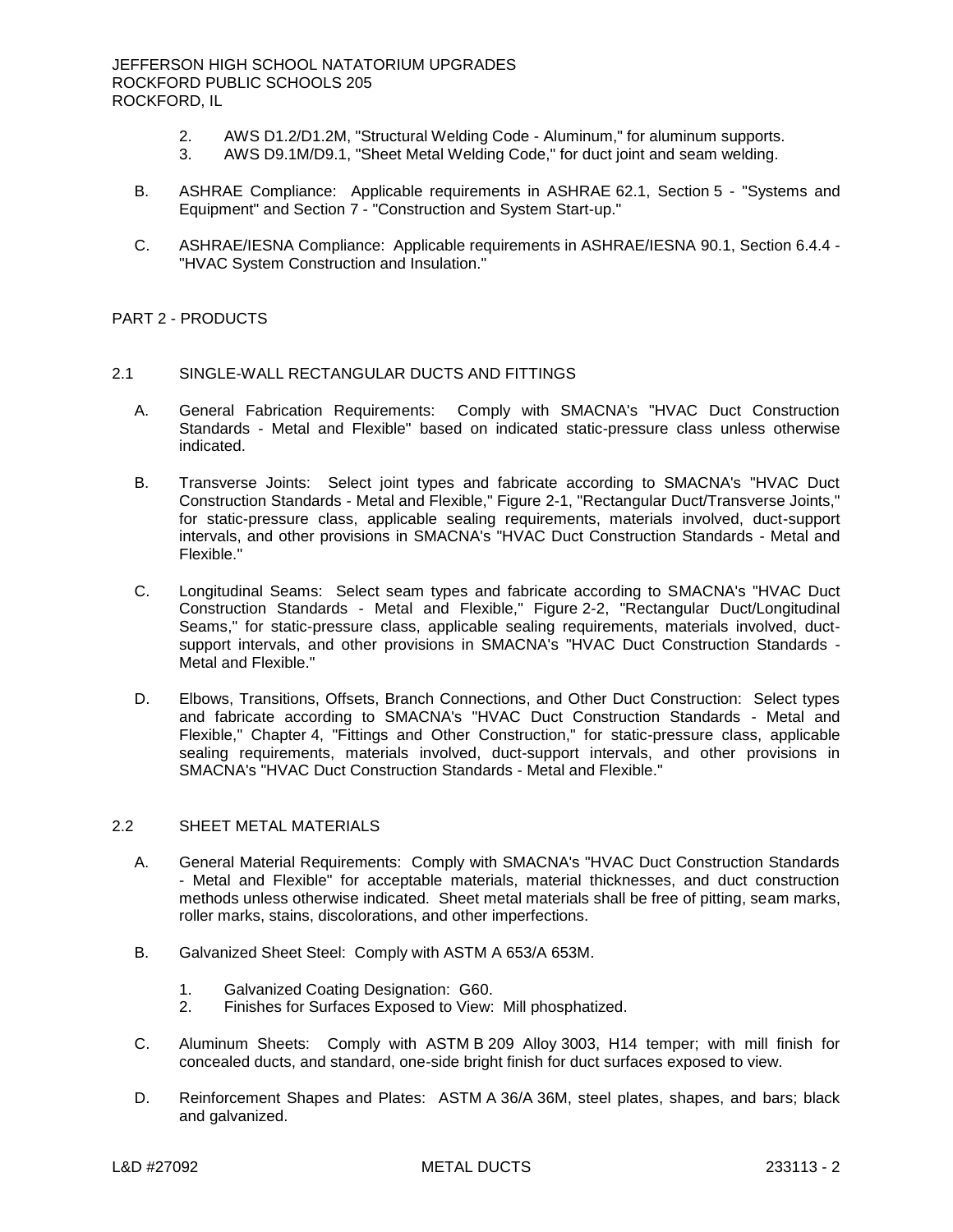- 1. Where black- and galvanized-steel shapes and plates are used to reinforce aluminum ducts, isolate the different metals with butyl rubber, neoprene, or EPDM gasket materials.
- E. Tie Rods: Galvanized steel, 1/4-inch minimum diameter for lengths 36 inches or less; 3/8-inch minimum diameter for lengths longer than 36 inches.

## 2.3 SEALANT AND GASKETS

- A. General Sealant and Gasket Requirements: Surface-burning characteristics for sealants and gaskets shall be a maximum flame-spread index of 25 and a maximum smoke-developed index of 50 when tested according to UL 723; certified by an NRTL.
- B. Two-Part Tape Sealing System:
	- 1. Tape: Woven cotton fiber impregnated with mineral gypsum and modified acrylic/silicone activator to react exothermically with tape to form hard, durable, airtight seal.
	- 2. Tape Width: 3 inches.
	- 3. Sealant: Modified styrene acrylic.
	- 4. Water resistant.
	- 5. Mold and mildew resistant.
	- 6. Maximum Static-Pressure Class: 10-inch wg, positive and negative.
	- 7. Service: Indoor and outdoor.
	- 8. Service Temperature: Minus 40 to plus 200 deg F.
	- 9. Substrate: Compatible with galvanized sheet steel (both PVC coated and bare), stainless steel, or aluminum.
	- 10. For indoor applications, sealant shall have a VOC content of 250 g/L or less when calculated according to 40 CFR 59, Subpart D (EPA Method 24).
	- 11. Sealant shall comply with the testing and product requirements of the California Department of Health Services' "Standard Practice for the Testing of Volatile Organic Emissions from Various Sources Using Small-Scale Environmental Chambers."
- C. Water-Based Joint and Seam Sealant:
	- 1. Application Method: Brush on.
	- 2. Solids Content: Minimum 65 percent.
	- 3. Shore A Hardness: Minimum 20.
	- 4. Water resistant.
	- 5. Mold and mildew resistant.
	- 6. VOC: Maximum 75 g/L (less water).
	- 7. Maximum Static-Pressure Class: 10-inch wg, positive and negative.
	- 8. Service: Indoor or outdoor.
	- 9. Substrate: Compatible with galvanized sheet steel (both PVC coated and bare), stainless steel, or aluminum sheets.
- D. Solvent-Based Joint and Seam Sealant:
	- 1. Application Method: Brush on.
	- 2. Base: Synthetic rubber resin.
	- 3. Solvent: Toluene and heptane.
	- 4. Solids Content: Minimum 60 percent.
	- 5. Shore A Hardness: Minimum 60.
	- 6. Water resistant.
	- 7. Mold and mildew resistant.
	- 8. For indoor applications, sealant shall have a VOC content of 250 g/L or less when calculated according to 40 CFR 59, Subpart D (EPA Method 24).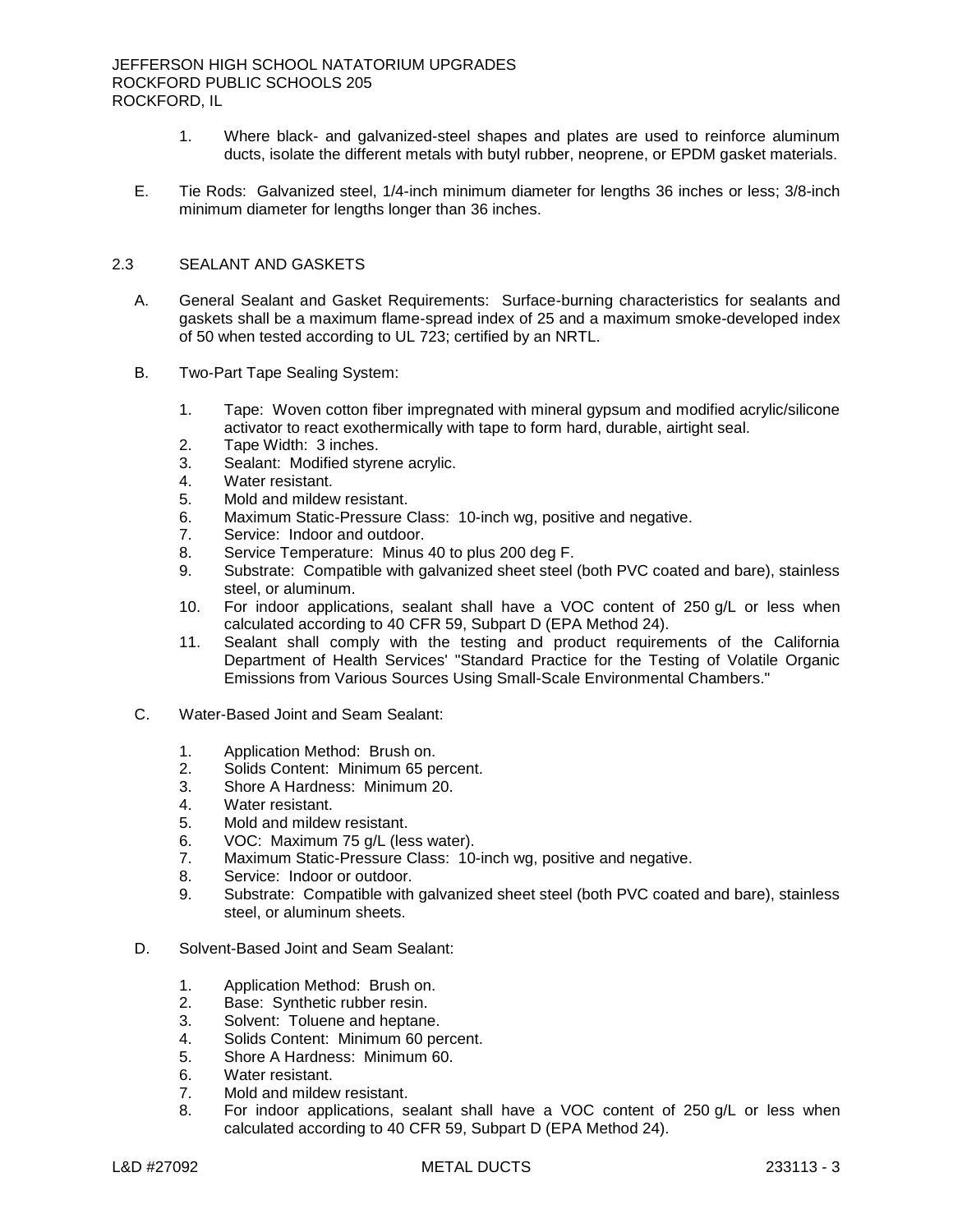- 9. VOC: Maximum 395 g/L.
- 10. Sealant shall comply with the testing and product requirements of the California Department of Health Services' "Standard Practice for the Testing of Volatile Organic Emissions from Various Sources Using Small-Scale Environmental Chambers."
- 11. Maximum Static-Pressure Class: 10-inch wg, positive or negative.
- 12. Service: Indoor or outdoor.
- 13. Substrate: Compatible with galvanized sheet steel (both PVC coated and bare), stainless steel, or aluminum sheets.
- E. Flanged Joint Sealant: Comply with ASTM C 920.
	- 1. General: Single-component, acid-curing, silicone, elastomeric.
	- 2. Type: S.
	- 3. Grade: NS.
	- 4. Class: 25.
	- 5. Use: O.
	- 6. For indoor applications, sealant shall have a VOC content of 250 g/L or less when calculated according to 40 CFR 59, Subpart D (EPA Method 24).
	- 7. Sealant shall comply with the testing and product requirements of the California Department of Health Services' "Standard Practice for the Testing of Volatile Organic Emissions from Various Sources Using Small-Scale Environmental Chambers."
- F. Flange Gaskets: Butyl rubber, neoprene, or EPDM polymer with polyisobutylene plasticizer.
- G. Round Duct Joint O-Ring Seals:
	- 1. Seal shall provide maximum leakage class of 3 cfm/100 sq. ft. at 1-inch wg and shall be rated for 10-inch wg static-pressure class, positive or negative.
	- 2. EPDM O-ring to seal in concave bead in coupling or fitting spigot.
	- 3. Double-lipped, EPDM O-ring seal, mechanically fastened to factory-fabricated couplings and fitting spigots.

#### 2.4 HANGERS AND SUPPORTS

- A. Hanger Rods for Noncorrosive Environments: Cadmium-plated steel rods and nuts.
- B. Strap and Rod Sizes: Comply with SMACNA's "HVAC Duct Construction Standards Metal and Flexible," Table 5-1, "Rectangular Duct Hangers Minimum Size," and Table 5-2, "Minimum Hanger Sizes for Round Duct."
- C. Duct Attachments: Sheet metal screws, blind rivets, or self-tapping metal screws; compatible with duct materials.
- D. Trapeze and Riser Supports:
	- 1. Supports for Galvanized-Steel Ducts: Galvanized-steel shapes and plates.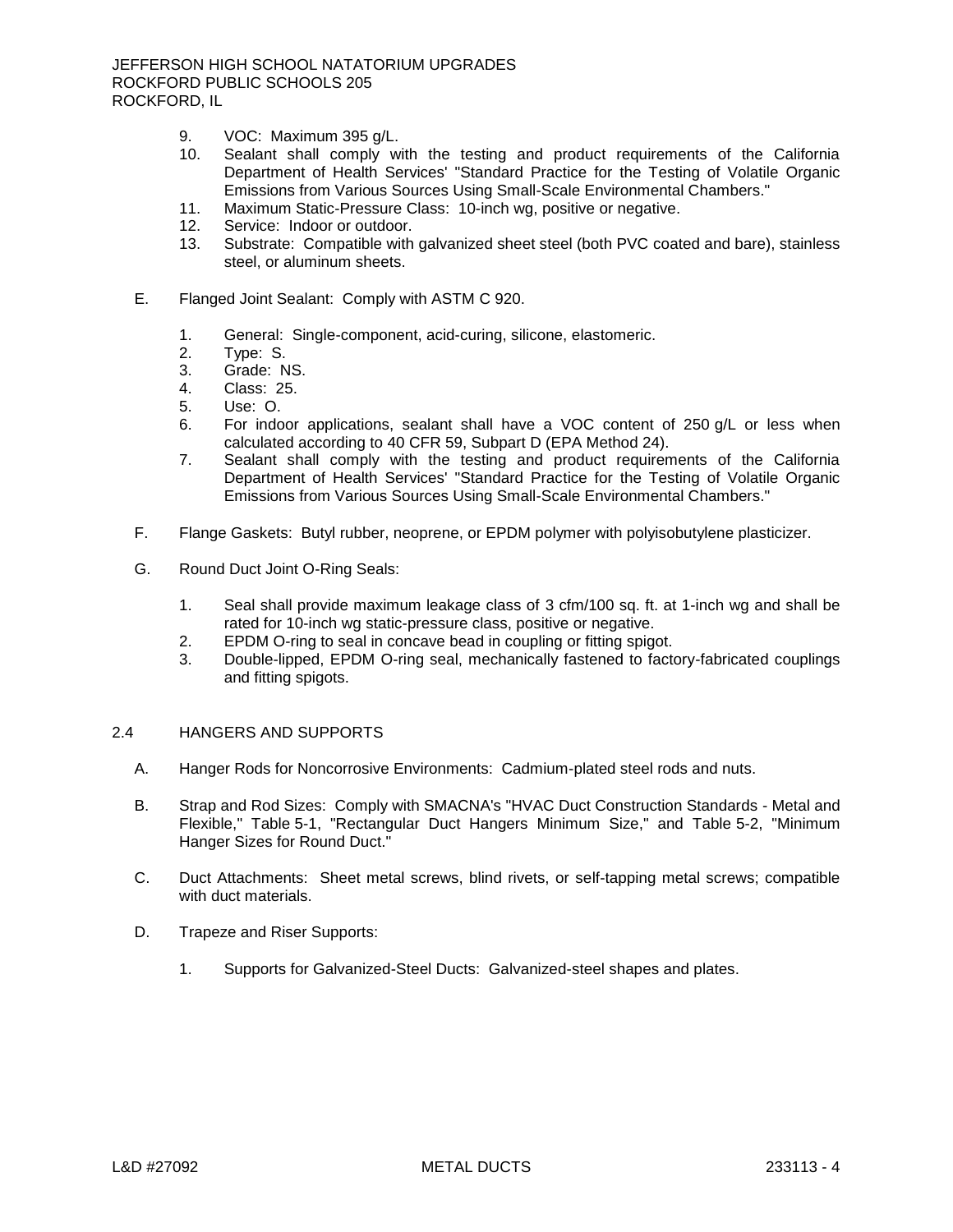# PART 3 - EXECUTION

### 3.1 DUCT INSTALLATION

- A. Drawing plans, schematics, and diagrams indicate general location and arrangement of duct system. Indicated duct locations, configurations, and arrangements were used to size ducts and calculate friction loss for air-handling equipment sizing and for other design considerations. Install duct systems as indicated unless deviations to layout are approved on Shop Drawings and Coordination Drawings.
- B. Install ducts according to SMACNA's "HVAC Duct Construction Standards Metal and Flexible" unless otherwise indicated.
- C. Install round and flat-oval ducts in maximum practical lengths.
- D. Install ducts with fewest possible joints.
- E. Install factory- or shop-fabricated fittings for changes in direction, size, and shape and for branch connections.
- F. Unless otherwise indicated, install ducts vertically and horizontally, and parallel and perpendicular to building lines.
- G. Install ducts close to walls, overhead construction, columns, and other structural and permanent enclosure elements of building.
- H. Install ducts with a clearance of 1 inch, plus allowance for insulation thickness.
- I. Route ducts to avoid passing through transformer vaults and electrical equipment rooms and enclosures.
- J. Where ducts pass through non-fire-rated interior partitions and exterior walls and are exposed to view, cover the opening between the partition and duct or duct insulation with sheet metal flanges of same metal thickness as the duct. Overlap openings on four sides by at least 1-1/2 inches.
- K. Where ducts pass through fire-rated interior partitions and exterior walls, install fire dampers. Comply with requirements in Division 23 Section "Air Duct Accessories" for fire and smoke dampers.
- L. Protect duct interiors from moisture, construction debris and dust, and other foreign materials. Comply with SMACNA's "IAQ Guidelines for Occupied Buildings Under Construction," Appendix G, "Duct Cleanliness for New Construction Guidelines."

### 3.2 INSTALLATION OF EXPOSED DUCTWORK

- A. Protect ducts exposed in finished spaces from being dented, scratched, or damaged.
- B. Trim duct sealants flush with metal. Create a smooth and uniform exposed bead. Do not use two-part tape sealing system.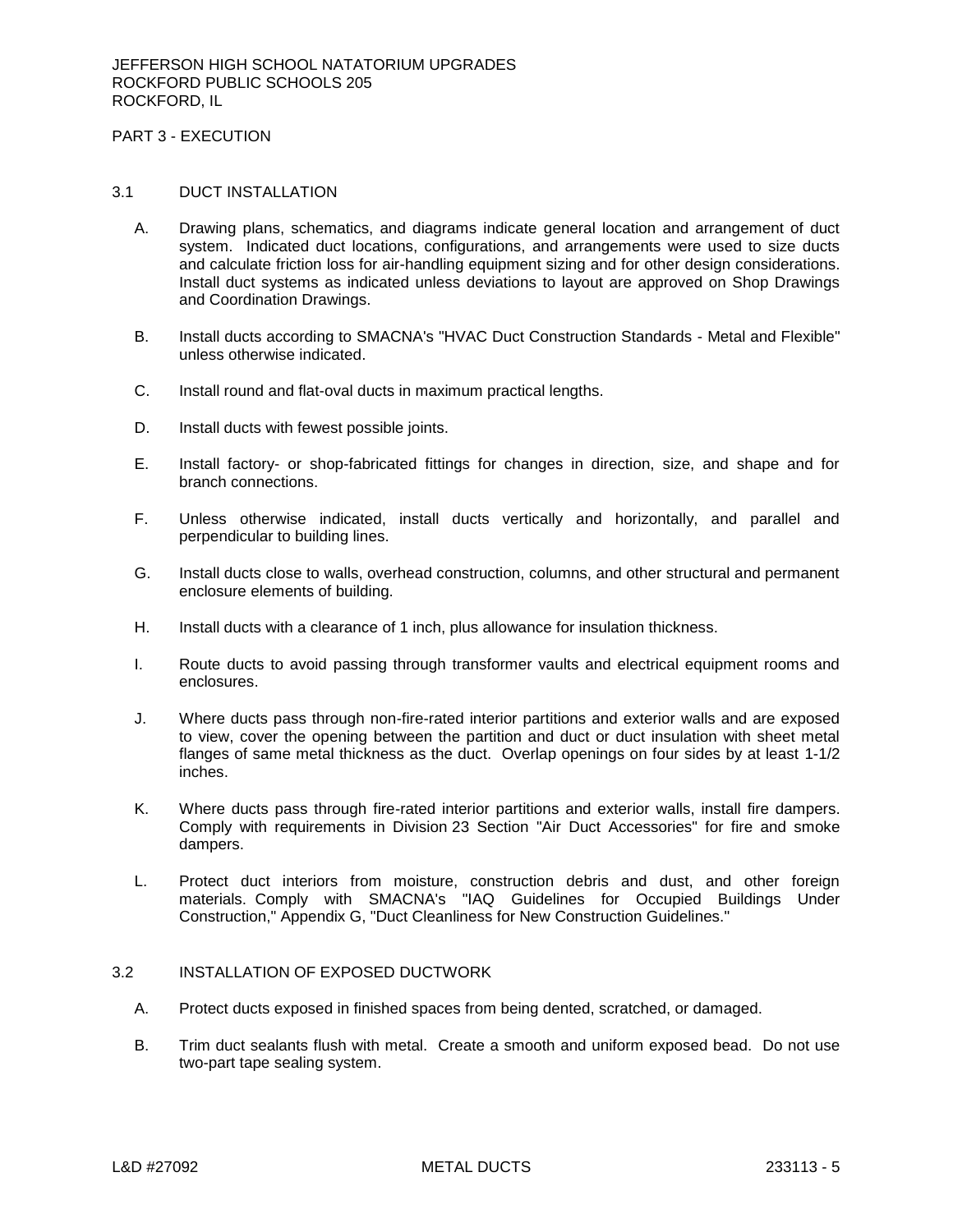- C. Grind welds to provide smooth surface free of burrs, sharp edges, and weld splatter. When welding stainless steel with a No. 3 or 4 finish, grind the welds flush, polish the exposed welds, and treat the welds to remove discoloration caused by welding.
- D. Maintain consistency, symmetry, and uniformity in the arrangement and fabrication of fittings, hangers and supports, duct accessories, and air outlets.
- E. Repair or replace damaged sections and finished work that does not comply with these requirements.

#### 3.3 DUCT SEALING

- A. Seal ducts for duct static-pressure, seal classes, and leakage classes specified in "Duct Schedule" Article according to SMACNA's "HVAC Duct Construction Standards - Metal and Flexible."
- B. Seal ducts to the following seal classes according to SMACNA's "HVAC Duct Construction Standards - Metal and Flexible":
	- 1. Comply with SMACNA's "HVAC Duct Construction Standards Metal and Flexible."
	- 2. Outdoor, Supply-Air Ducts: Seal Class A.
	- 3. Outdoor, Exhaust Ducts: Seal Class C.
	- 4. Outdoor, Return-Air Ducts: Seal Class C.
	- 5. Unconditioned Space, Supply-Air Ducts in Pressure Classes 2-Inch wg and Lower: Seal Class B.
	- 6. Unconditioned Space, Supply-Air Ducts in Pressure Classes Higher Than 2-Inch wg: Seal Class A.
	- 7. Unconditioned Space, Exhaust Ducts: Seal Class C.
	- 8. Unconditioned Space, Return-Air Ducts: Seal Class B.
	- 9. Conditioned Space, Supply-Air Ducts in Pressure Classes 2-Inch wg and Lower: Seal Class C.
	- 10. Conditioned Space, Supply-Air Ducts in Pressure Classes Higher Than 2-Inch wg: Seal Class B.
	- 11. Conditioned Space, Exhaust Ducts: Seal Class B.
	- 12. Conditioned Space, Return-Air Ducts: Seal Class C.

# 3.4 HANGER AND SUPPORT INSTALLATION

- A. Comply with SMACNA's "HVAC Duct Construction Standards Metal and Flexible," Chapter 5, "Hangers and Supports."
- B. Building Attachments: Concrete inserts, powder-actuated fasteners, or structural-steel fasteners appropriate for construction materials to which hangers are being attached.
	- 1. Where practical, install concrete inserts before placing concrete.
	- 2. Install powder-actuated concrete fasteners after concrete is placed and completely cured.
	- 3. Use powder-actuated concrete fasteners for standard-weight aggregate concretes or for slabs more than 4 inches thick.
	- 4. Do not use powder-actuated concrete fasteners for lightweight-aggregate concretes or for slabs less than 4 inches thick.
	- 5. Do not use powder-actuated concrete fasteners for seismic restraints.
- C. Hanger Spacing: Comply with SMACNA's "HVAC Duct Construction Standards Metal and Flexible," Table 5-1, "Rectangular Duct Hangers Minimum Size," and Table 5-2, "Minimum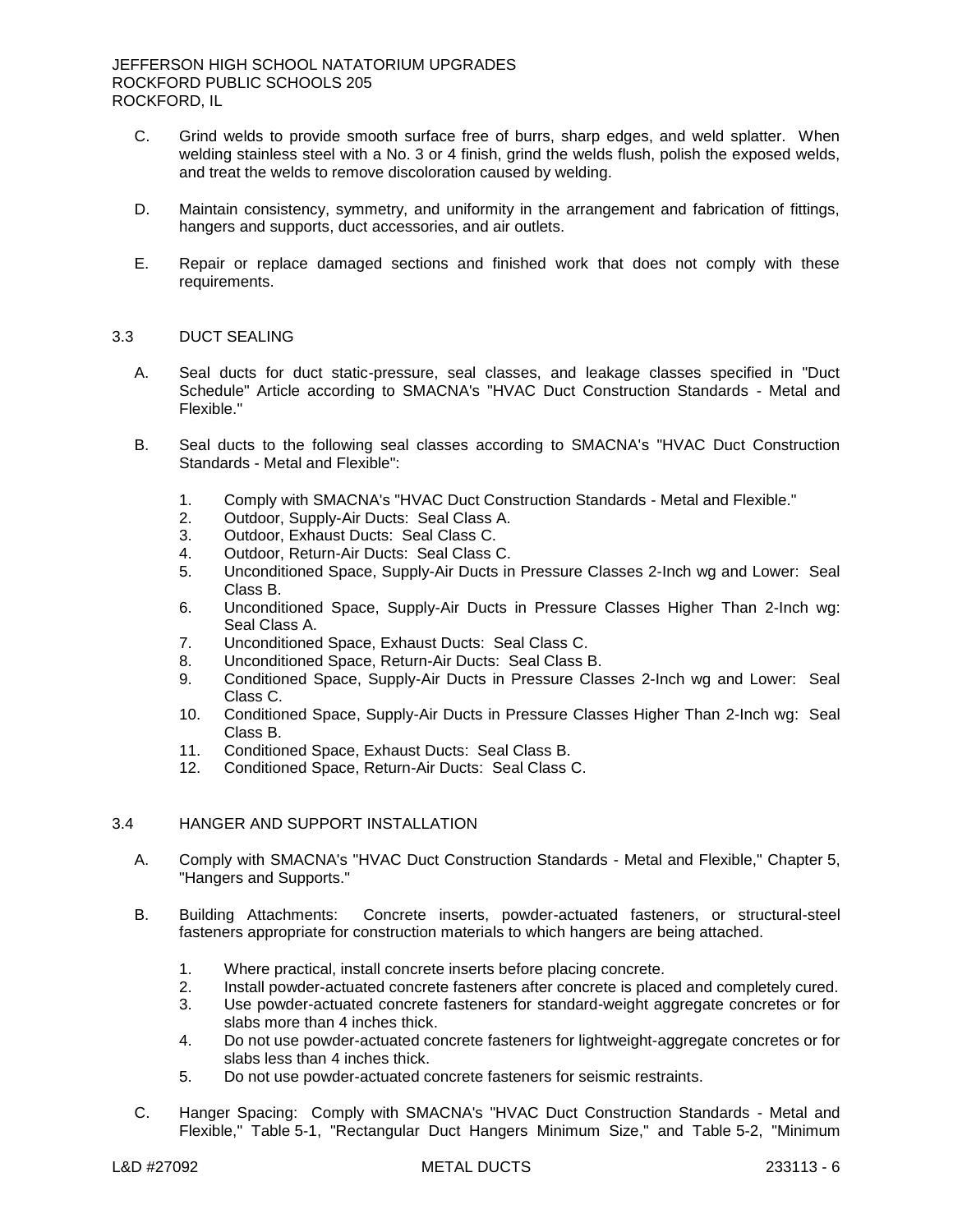Hanger Sizes for Round Duct," for maximum hanger spacing; install hangers and supports within 24 inches of each elbow and within 48 inches of each branch intersection.

- D. Hangers Exposed to View: Threaded rod and angle or channel supports.
- E. Support vertical ducts with steel angles or channel secured to the sides of the duct with welds, bolts, sheet metal screws, or blind rivets; support at each floor and at a maximum intervals of 16 feet.
- F. Install upper attachments to structures. Select and size upper attachments with pull-out, tension, and shear capacities appropriate for supported loads and building materials where used.

#### 3.5 CONNECTIONS

- A. Make connections to equipment with flexible connectors complying with Division 23 Section "Air Duct Accessories."
- B. Comply with SMACNA's "HVAC Duct Construction Standards Metal and Flexible" for branch, outlet and inlet, and terminal unit connections.

### 3.6 PAINTING

A. Paint interior of metal ducts that are visible through registers and grilles and that do not have duct liner. Apply one coat of flat, black, latex paint over a compatible galvanized-steel primer. Paint materials and application requirements are specified in Division 09 painting Sections.

#### 3.7 FIELD QUALITY CONTROL

- A. Perform tests and inspections.
- B. Leakage Tests:
	- 1. Comply with SMACNA's "HVAC Air Duct Leakage Test Manual." Submit a test report for each test.
	- 2. Disassemble, reassemble, and seal segments of systems to accommodate leakage testing and for compliance with test requirements.
	- 3. Test for leaks before applying external insulation.
	- 4. Conduct tests at static pressures equal to maximum design pressure of system or section being tested. If static-pressure classes are not indicated, test system at maximum system design pressure. Do not pressurize systems above maximum design operating pressure.
	- 5. Give seven days' advance notice for testing.
- C. Duct system will be considered defective if it does not pass tests and inspections.
- D. Prepare test and inspection reports.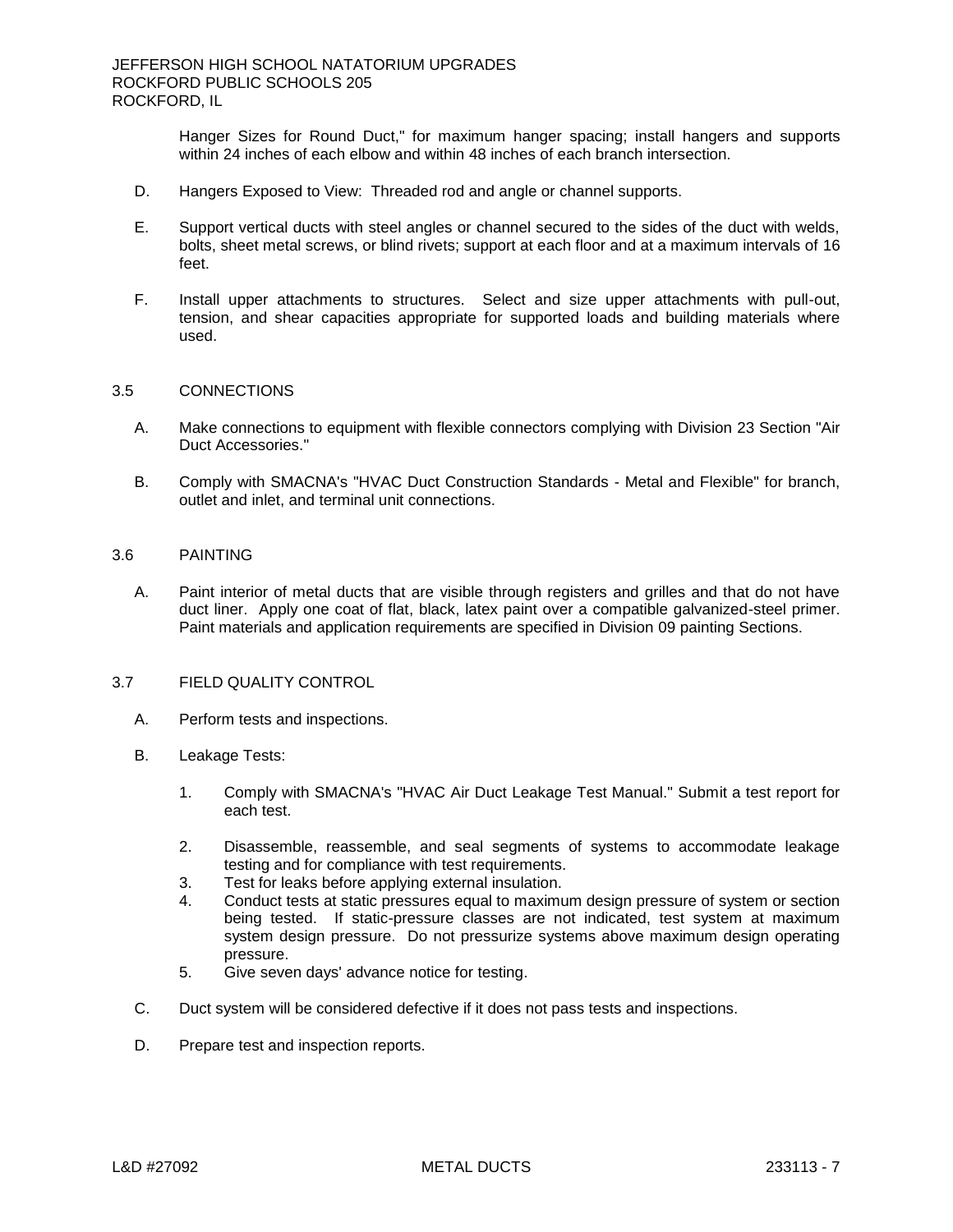## 3.8 START UP

A. Air Balance: Comply with requirements in Division 23 Section "Testing, Adjusting, and Balancing for HVAC."

#### 3.9 DUCT SCHEDULE

- A. Fabricate ducts with galvanized sheet steel except as otherwise indicated and as follows:
	- 1. Pool supply/exhaust/return: Aluminum sheets.
	- 2. Locker room exhaust: Match existing duct material.
- B. Exhaust Ducts:
	- 1. Ducts Connected to Fans Exhausting (ASHRAE 62.1, Class 1 and 2) Air:
		- a. Pressure Class: Negative 1-inch wg.
		- b. Minimum SMACNA Seal Class: A if negative pressure, and A if positive pressure.
		- c. SMACNA Leakage Class for Rectangular: 12.
		- d. SMACNA Leakage Class for Round and Flat Oval: 6.
	- 2. Ducts Connected to Equipment Not Listed Above:
		- a. Pressure Class: Positive or negative 2-inch wg.
		- b. Minimum SMACNA Seal Class: A if negative pressure, and A if positive pressure.
		- c. SMACNA Leakage Class for Rectangular: 6.
		- d. SMACNA Leakage Class for Round and Flat Oval: 3.
- C. Outdoor-Air (Not Filtered, Heated, or Cooled) Ducts:
	- 1. Ducts Connected to Air-Handling Units:
		- a. Pressure Class: Positive or negative 2-inch wg.
		- b. Minimum SMACNA Seal Class: A.
		- c. SMACNA Leakage Class for Rectangular: 6.
		- d. SMACNA Leakage Class for Round and Flat Oval: 3.
	- 2. Ducts Connected to Equipment Not Listed Above:
		- a. Pressure Class: Positive or negative 2-inch wg.
		- b. Minimum SMACNA Seal Class: A.
		- c. SMACNA Leakage Class for Rectangular: 3.
		- d. SMACNA Leakage Class for Round and Flat Oval: 3.
- D. Intermediate Reinforcement:
	- 1. Galvanized-Steel Ducts: Galvanized steel.
- E. Elbow Configuration:
	- 1. Rectangular Duct: Comply with SMACNA's "HVAC Duct Construction Standards Metal and Flexible," Figure 4-2, "Rectangular Elbows."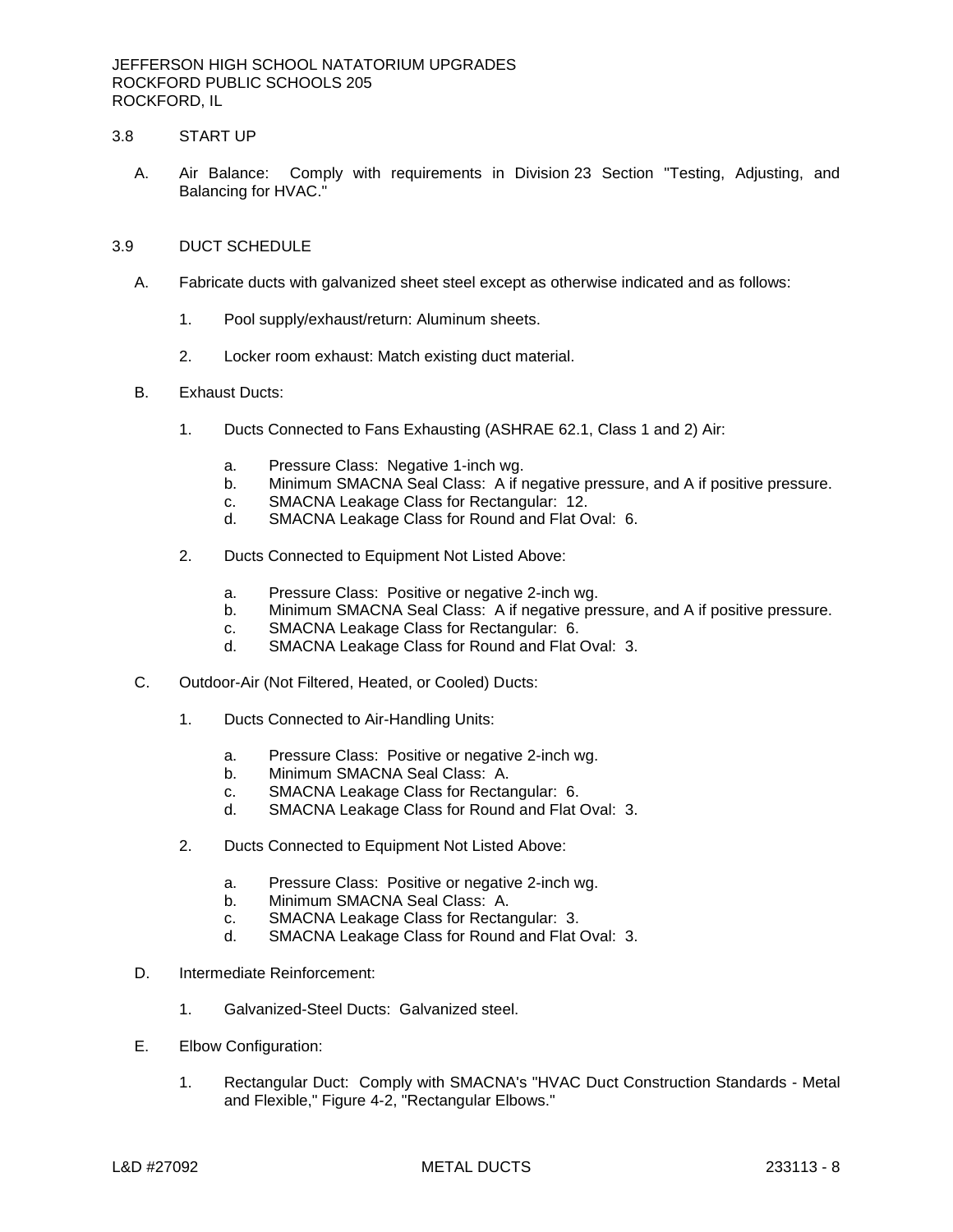- a. Radius Type RE 1 with minimum 1.5 radius-to-diameter ratio.
- b. Radius Type RE 3 with minimum 1.0 radius-to-diameter ratio and two vanes.
- c. Mitered Type RE 2 with vanes complying with SMACNA's "HVAC Duct Construction Standards - Metal and Flexible," Figure 4-3, "Vanes and Vane Runners," and Figure 4-4, "Vane Support in Elbows."
- 2. Round Duct: Comply with SMACNA's "HVAC Duct Construction Standards Metal and Flexible," Figure 3-4, "Round Duct Elbows."
	- a. Minimum Radius-to-Diameter Ratio and Elbow Segments: Comply with SMACNA's "HVAC Duct Construction Standards - Metal and Flexible," Table 3-1, "Mitered Elbows." Elbows with less than 90-degree change of direction have proportionately fewer segments.
		- 1) Radius-to Diameter Ratio: 1.5.
	- b. Round Elbows, 12 Inches and Smaller in Diameter: Stamped or pleated.
	- c. Round Elbows, 14 Inches and Larger in Diameter: Standing seam.

### F. Branch Configuration:

- 1. Rectangular Duct: Comply with SMACNA's "HVAC Duct Construction Standards Metal and Flexible," Figure 4-6, "Branch Connection."
	- a. Rectangular Main to Rectangular Branch: 45-degree entry.
	- b. Rectangular Main to Round Branch: Spin in.
- 2. Round and Flat Oval: Comply with SMACNA's "HVAC Duct Construction Standards Metal and Flexible," Figure 3-5, "90 Degree Tees and Laterals," and Figure 3-6, "Conical Tees." Saddle taps are permitted in existing duct.
	- a. Velocity 1000 fpm or Lower: 90-degree tap.
	- b. Velocity 1000 to 1500 fpm: Conical tap.
	- c. Velocity 1500 fpm or Higher: 45-degree lateral.

END OF SECTION 23 31 13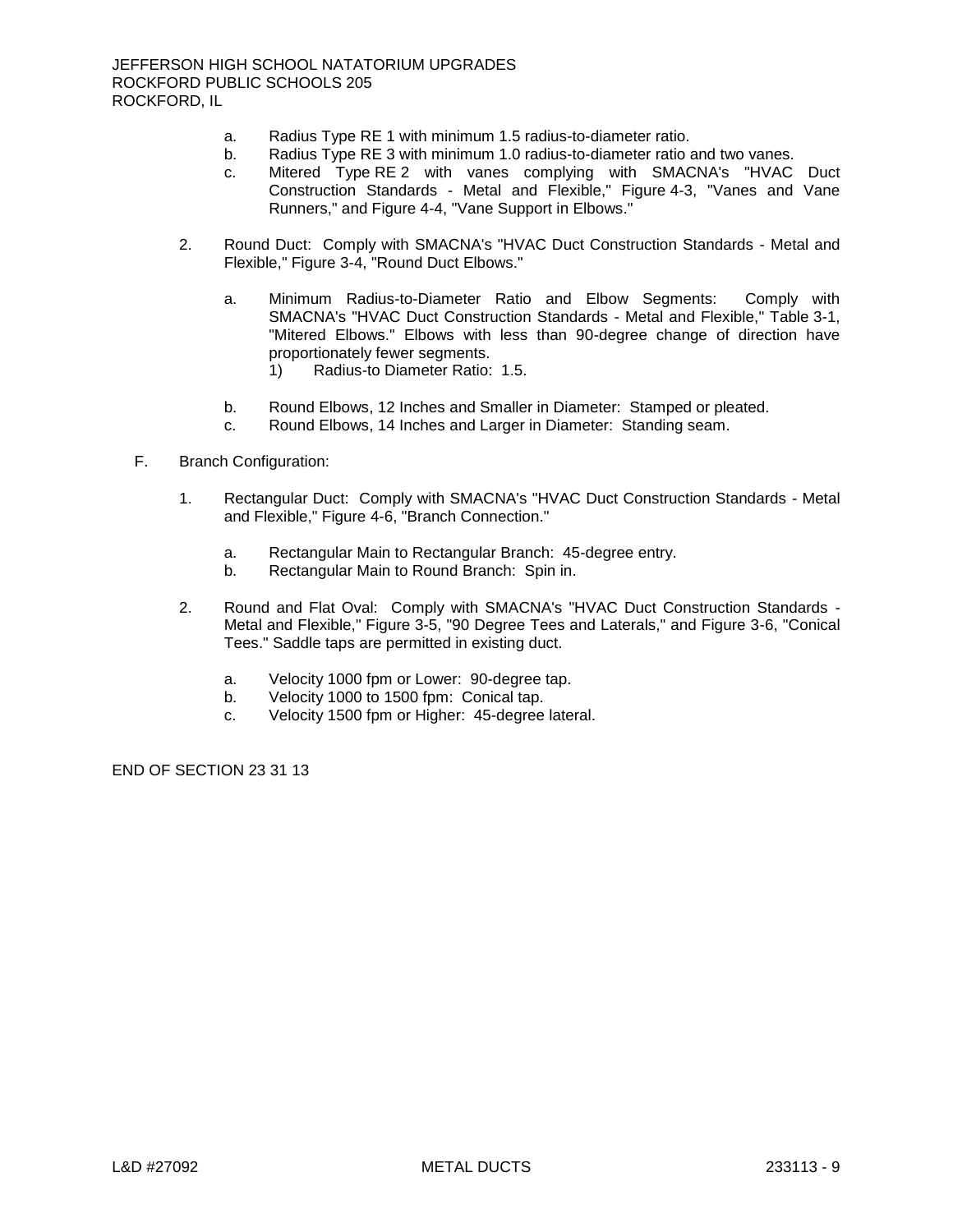SECTION 23 33 00 - AIR DUCT ACCESSORIES

PART 1 - GENERAL

# 1.1 RELATED DOCUMENTS

A. Drawings and general provisions of the Contract, including General and Supplementary Conditions, Division 00 Information for Bidders, and Division 01 Specification Sections, apply to this Section.

## 1.2 SUMMARY

- A. Section Includes:
	- 1. Barometric relief dampers.
	- 2. Manual volume dampers.
	- 3. Control dampers.
	- 4. Flange connectors.
	- 5. Turning vanes.
	- 6. Flexible connectors.
	- 7. Duct accessory hardware.

#### 1.3 ACTION SUBMITTALS

- A. Product Data: For each type of product.
- 1.4 CLOSEOUT SUBMITTALS
	- A. Operation and Maintenance Data: For air duct accessories to include in operation and maintenance manuals.

# PART 2 - PRODUCTS

#### 2.1 ASSEMBLY DESCRIPTION

- A. Comply with NFPA 90A, "Installation of Air Conditioning and Ventilating Systems," and with NFPA 90B, "Installation of Warm Air Heating and Air Conditioning Systems."
- B. Comply with SMACNA's "HVAC Duct Construction Standards Metal and Flexible" for acceptable materials, material thicknesses, and duct construction methods unless otherwise indicated. Sheet metal materials shall be free of pitting, seam marks, roller marks, stains, discolorations, and other imperfections.

# 2.2 MATERIALS

A. Galvanized Sheet Steel: Comply with ASTM A 653/A 653M.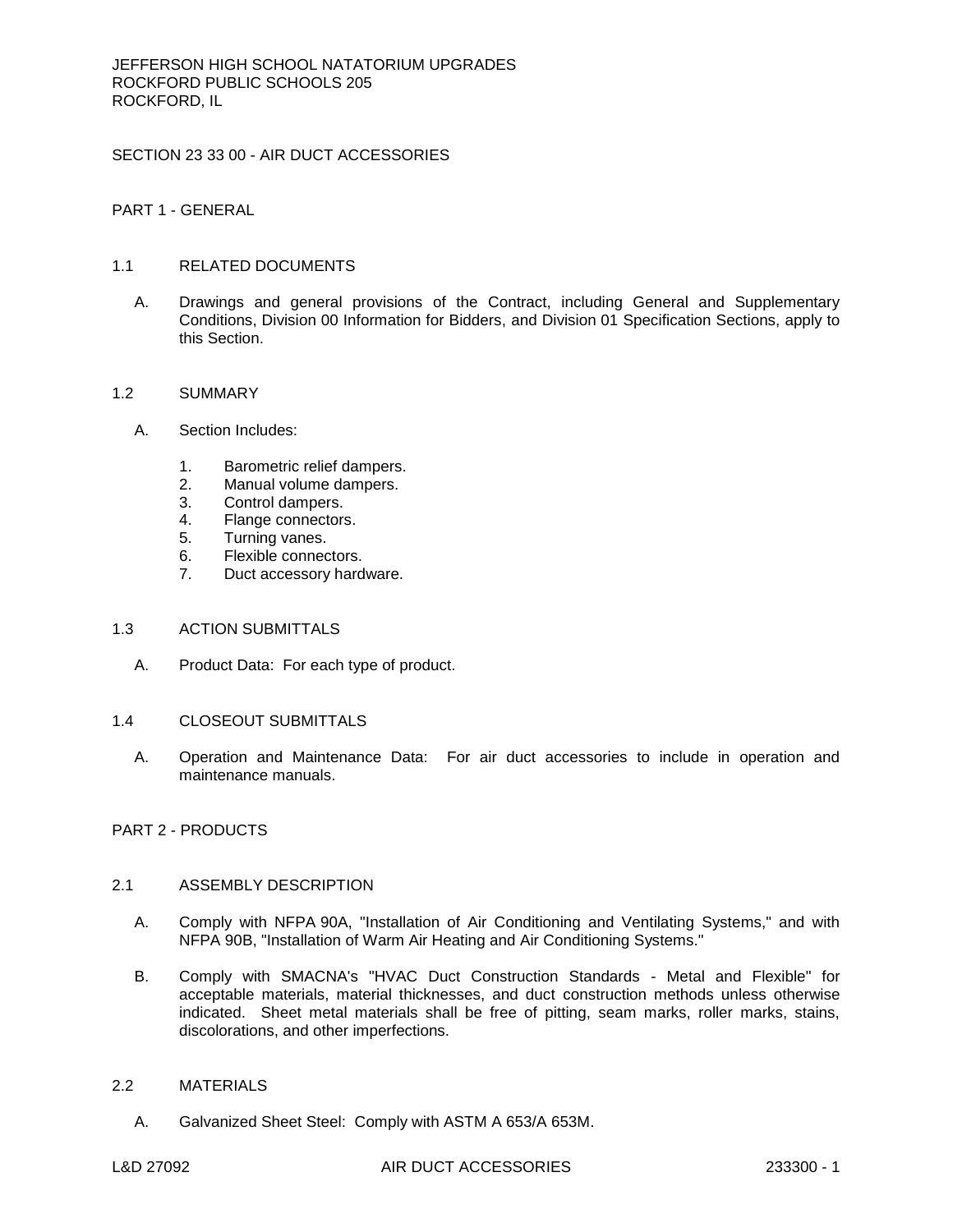JEFFERSON HIGH SCHOOL NATATORIUM UPGRADES ROCKFORD PUBLIC SCHOOLS 205 ROCKFORD, IL

- 1. Galvanized Coating Designation: G60.<br>2. Exposed-Surface Finish: Mill phosphati
- 2. Exposed-Surface Finish: Mill phosphatized.
- B. Stainless-Steel Sheets: Comply with ASTM A 480/A 480M, Type 304, and having a No. 2 finish for concealed ducts and for exposed ducts.
- C. Aluminum Sheets: Comply with ASTM B 209, Alloy 3003, Temper H14; with mill finish for concealed ducts and standard, 1-side bright finish for exposed ducts.
- D. Extruded Aluminum: Comply with ASTM B 221, Alloy 6063, Temper T6.
- E. Reinforcement Shapes and Plates: Galvanized-steel reinforcement where installed on galvanized sheet metal ducts; compatible materials for aluminum and stainless-steel ducts.
- F. Tie Rods: Galvanized steel, 1/4-inch minimum diameter for lengths 36 inches or less; 3/8-inch minimum diameter for lengths longer than 36 inches.

# 2.3 BAROMETRIC RELIEF DAMPERS

- A. Manufacturers: Subject to compliance with requirements, provide products by one of the following:
	- 1. [Air Balance Inc.; a division of Mestek, Inc.](http://www.specagent.com/LookUp/?uid=123456821233&mf=04&src=wd)
	- 2. [American Warming and Ventilating; a division of Mestek, Inc.](http://www.specagent.com/LookUp/?uid=123456821237&mf=04&src=wd)
	- 3. [Cesco Products; a division of Mestek, Inc.](http://www.specagent.com/LookUp/?uid=123456821239&mf=04&src=wd)
	- 4. [Greenheck Fan Corporation.](http://www.specagent.com/LookUp/?uid=123456812700&mf=04&src=wd)
	- 5. [Lloyd Industries, Inc.](http://www.specagent.com/LookUp/?uid=123456812701&mf=04&src=wd)
	- 6. [Nailor Industries Inc.](http://www.specagent.com/LookUp/?uid=123456812702&mf=04&src=wd)
	- 7. [NCA Manufacturing, Inc.](http://www.specagent.com/LookUp/?uid=123456812703&mf=04&src=wd)
	- 8. [Pottorff.](http://www.specagent.com/LookUp/?uid=123456812704&mf=04&src=wd)
	- 9. [Ruskin Company.](http://www.specagent.com/LookUp/?uid=123456812705&mf=04&src=wd)
	- 10. [Vent Products Company, Inc.](http://www.specagent.com/LookUp/?uid=123456812706&mf=04&src=wd)
- B. Suitable for horizontal or vertical mounting.
- C. Maximum Air Velocity: 1000 fpm.
- D. Frame: Hat-shaped, 0.094-inch- thick, galvanized sheet steel, with welded corners or mechanically attached and mounting flange.
- E. Blades:
	- 1. Multiple, 0.025-inch- thick, roll-formed aluminum.
	- 2. Maximum Width: 6 inches.
	- 3. Action: Parallel.
	- 4. Balance: Gravity.
	- 5. Eccentrically pivoted.
- F. Blade Seals: Vinyl.
- G. Blade Axles: Nonferrous metal.
- H. Tie Bars and Brackets: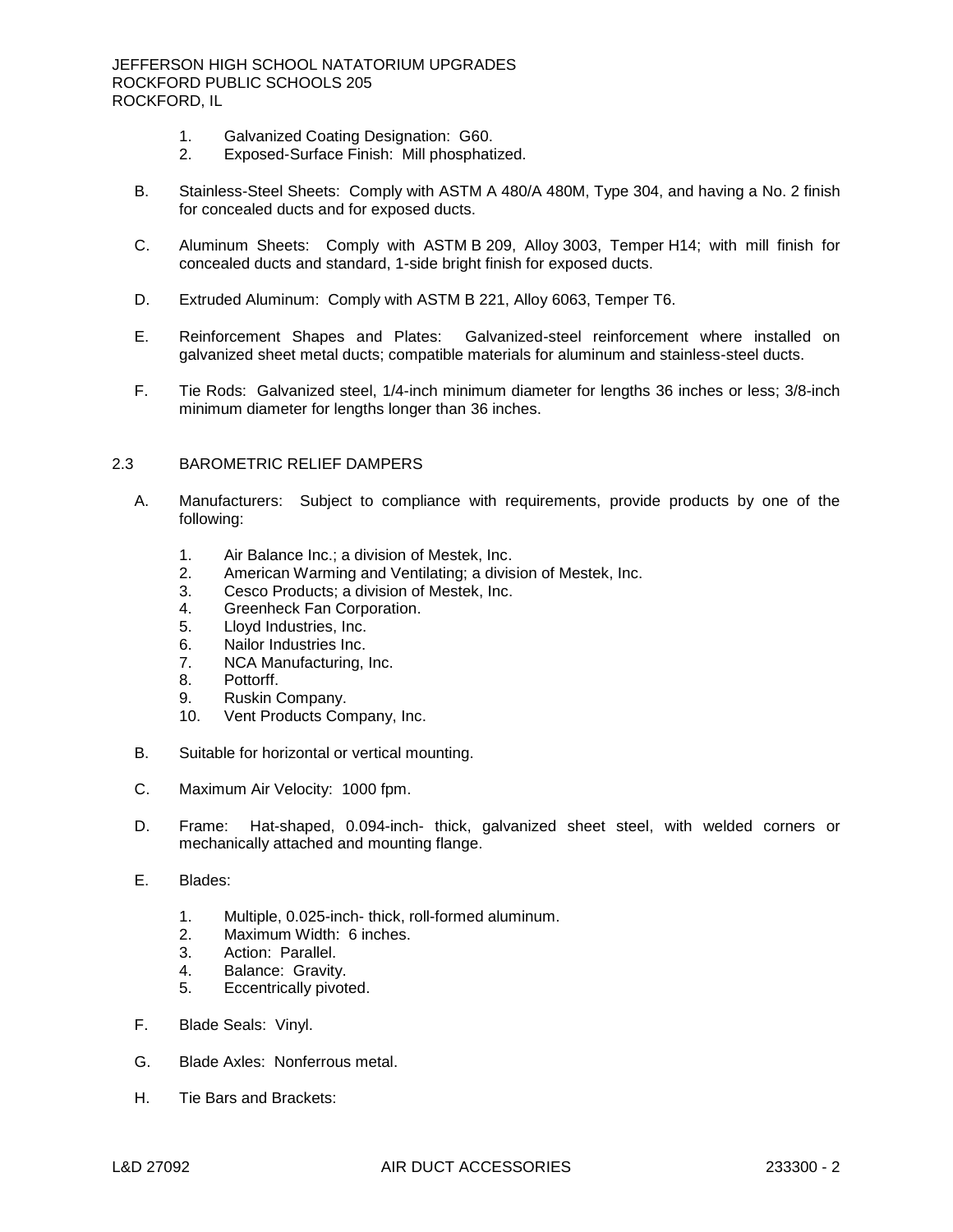JEFFERSON HIGH SCHOOL NATATORIUM UPGRADES ROCKFORD PUBLIC SCHOOLS 205 ROCKFORD, IL

- 1. Material: Aluminum.<br>2. Rattle free with 90-de
- Rattle free with 90-degree stop.
- I. Return Spring: Adjustable tension.
- J. Bearings: Synthetic.
- K. Accessories:
	- 1. Flange on intake.
	- 2. Adjustment device to permit setting for varying differential static pressures.

#### 2.4 MANUAL VOLUME DAMPERS

- A. Standard, Steel, Manual Volume Dampers:
	- 1. Manufacturers: Subject to compliance with requirements, provide products by one of the following:
		- a. [Air Balance Inc.; a division of Mestek, Inc.](http://www.specagent.com/LookUp/?uid=123456821240&mf=04&src=wd)
		- b. [American Warming and Ventilating; a division of Mestek, Inc.](http://www.specagent.com/LookUp/?uid=123456821244&mf=04&src=wd)
		- c. [Flexmaster U.S.A., Inc.](http://www.specagent.com/LookUp/?uid=123456812707&mf=04&src=wd)
		- d. [McGill AirFlow LLC.](http://www.specagent.com/LookUp/?uid=123456812708&mf=04&src=wd)
		- e. [Nailor Industries Inc.](http://www.specagent.com/LookUp/?uid=123456812709&mf=04&src=wd)
		- f. [Pottorff.](http://www.specagent.com/LookUp/?uid=123456812710&mf=04&src=wd)
		- g. [Ruskin Company.](http://www.specagent.com/LookUp/?uid=123456812711&mf=04&src=wd)
		- h. [Trox USA Inc.](http://www.specagent.com/LookUp/?uid=123456812712&mf=04&src=wd)
		- i. [Vent Products Company, Inc.](http://www.specagent.com/LookUp/?uid=123456812713&mf=04&src=wd)
	- 2. Standard leakage rating, with linkage outside airstream.
	- 3. Suitable for horizontal or vertical applications.
	- 4. Frames:
		- a. Frame: Hat-shaped, 0.094-inch- thick, galvanized sheet steel.
		- b. Mitered and welded corners.
		- c. Flanges for attaching to walls and flangeless frames for installing in ducts.
	- 5. Blades:
		- a. Multiple or single blade.
		- b. Parallel- or opposed-blade design.
		- c. Stiffen damper blades for stability.
		- d. Galvanized-steel, 0.064 inch thick.
	- 6. Blade Axles: Nonferrous metal.
	- 7. Bearings:
		- a. Oil-impregnated bronze.
		- b. Dampers in ducts with pressure classes of 3-inch wg or less shall have axles full length of damper blades and bearings at both ends of operating shaft.
	- 8. Tie Bars and Brackets: Galvanized steel.
- B. Jackshaft: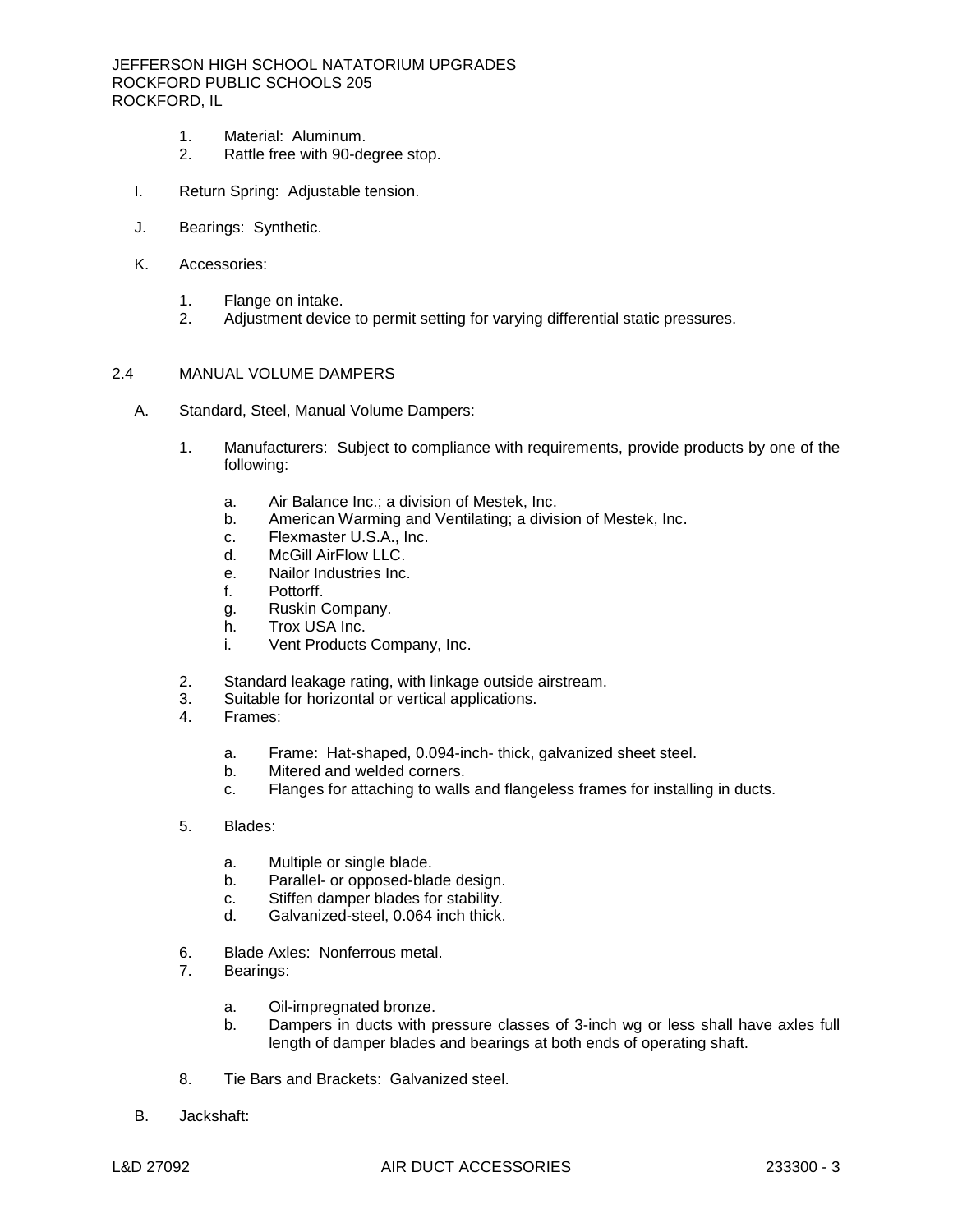- 1. Size: 0.5-inch diameter.
- 2. Material: Galvanized-steel pipe rotating within pipe-bearing assembly mounted on supports at each mullion and at each end of multiple-damper assemblies.
- 3. Length and Number of Mountings: As required to connect linkage of each damper in multiple-damper assembly.
- C. Damper Hardware:
	- 1. Zinc-plated, die-cast core with dial and handle made of 3/32-inch- thick zinc-plated steel, and a 3/4-inch hexagon locking nut.
	- 2. Include center hole to suit damper operating-rod size.
	- 3. Include elevated platform for insulated duct mounting.

### 2.5 CONTROL DAMPERS

- A. Manufacturers: Subject to compliance with requirements, provide products by one of the following:
	- 1. [American Warming and Ventilating; a division of Mestek, Inc.](http://www.specagent.com/LookUp/?uid=123456821259&mf=04&src=wd)
	- 2. [Arrow United Industries; a division of Mestek, Inc.](http://www.specagent.com/LookUp/?uid=123456821262&mf=04&src=wd)
	- 3. [Cesco Products; a division of Mestek, Inc.](http://www.specagent.com/LookUp/?uid=123456821264&mf=04&src=wd)
	- 4. [Greenheck Fan Corporation.](http://www.specagent.com/LookUp/?uid=123456812733&mf=04&src=wd)
	- 5. [Lloyd Industries, Inc.](http://www.specagent.com/LookUp/?uid=123456812734&mf=04&src=wd)
	- 6. [McGill AirFlow LLC.](http://www.specagent.com/LookUp/?uid=123456812735&mf=04&src=wd)
	- 7. [Metal Form Manufacturing, Inc.](http://www.specagent.com/LookUp/?uid=123456812736&mf=04&src=wd)
	- 8. [Nailor Industries Inc.](http://www.specagent.com/LookUp/?uid=123456812737&mf=04&src=wd)
	- 9. [NCA Manufacturing, Inc.](http://www.specagent.com/LookUp/?uid=123456812738&mf=04&src=wd)
	- 10. [Pottorff.](http://www.specagent.com/LookUp/?uid=123456812739&mf=04&src=wd)
	- 11. [Ruskin Company.](http://www.specagent.com/LookUp/?uid=123456812740&mf=04&src=wd)
	- 12. [Vent Products Company, Inc.](http://www.specagent.com/LookUp/?uid=123456812741&mf=04&src=wd)
	- 13. [Young Regulator Company.](http://www.specagent.com/LookUp/?uid=123456812742&mf=04&src=wd)
- B. Low-leakage rating, with linkage outside airstream, and bearing AMCA's Certified Ratings Seal for both air performance and air leakage.
- C. Frames:
	- 1. Hat shaped.
	- 2. 0.094-inch- thick, galvanized sheet steel.
	- 3. Mitered and welded corners.
- D. Blades:
	- 1. Multiple blade with maximum blade width of 6 inches.
	- 2. Parallel- and opposed-blade design.
	- 3. Galvanized-steel.
	- 4. 0.064 inch thick single skin or 0.0747-inch- thick dual skin.
	- 5. Blade Edging: Closed-cell neoprene.
	- 6. Blade Edging: Inflatable seal blade edging, or replaceable rubber seals.
- E. Blade Axles: 1/2-inch- diameter; nonferrous metal; blade-linkage hardware of zinc-plated steel and brass; ends sealed against blade bearings.
	- 1. Operating Temperature Range: From minus 40 to plus 200 deg F.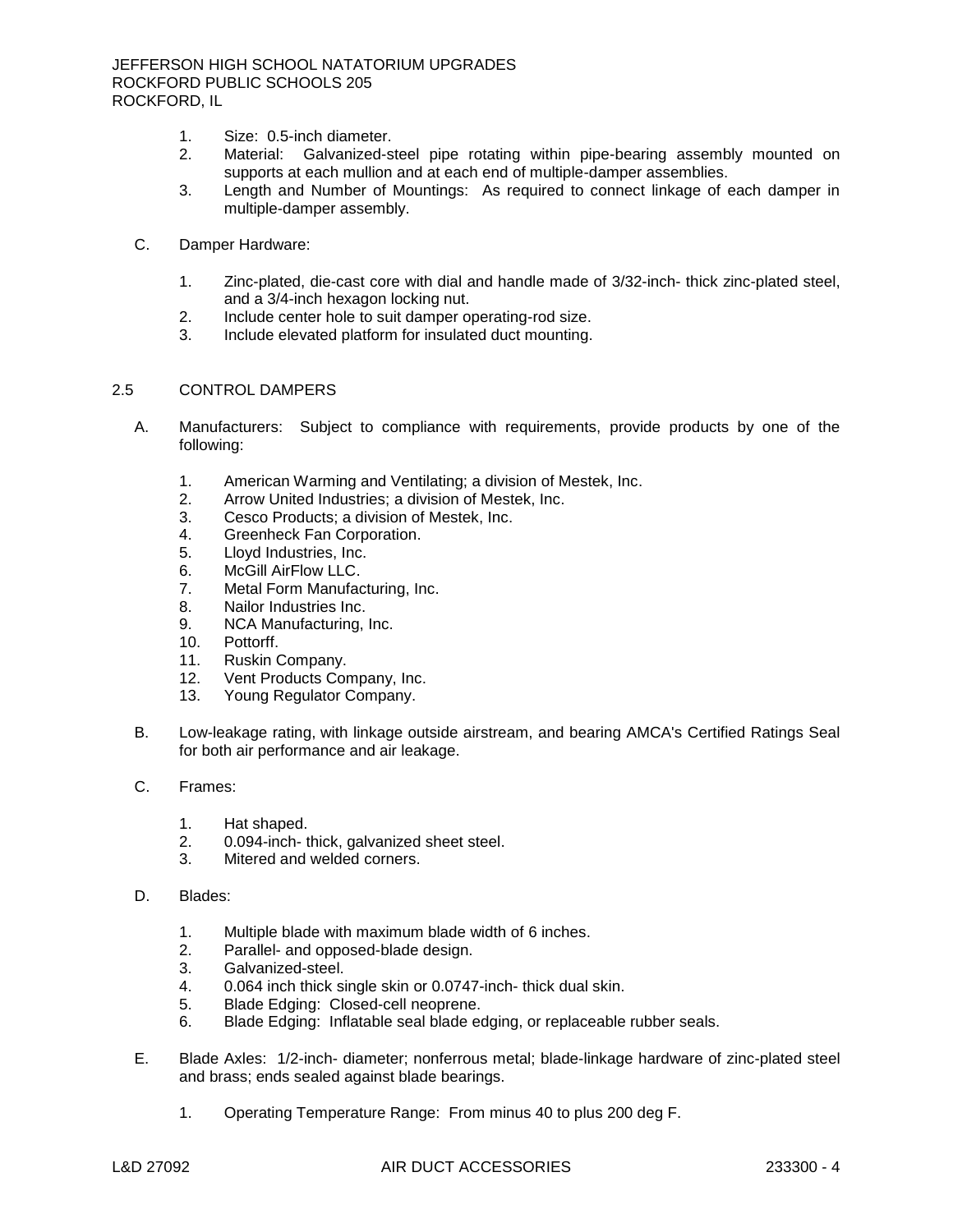- F. Bearings:
	- 1. Oil-impregnated bronze.
	- 2. Dampers in ducts with pressure classes of 3-inch wg or less shall have axles full length of damper blades and bearings at both ends of operating shaft.
	- 3. Thrust bearings at each end of every blade.

#### 2.6 FLANGE CONNECTORS

- A. Manufacturers: Subject to compliance with requirements, provide products by one of the following:
	- 1. [Ductmate Industries, Inc.](http://www.specagent.com/LookUp/?uid=123456812763&mf=04&src=wd)
	- 2. [Nexus PDQ; Division of Shilco Holdings Inc.](http://www.specagent.com/LookUp/?uid=123456821309&mf=04&src=wd)
	- 3. [Ward Industries, Inc.; a division of Hart & Cooley, Inc.](http://www.specagent.com/LookUp/?uid=123456821313&mf=04&src=wd)
- B. Description: Add-on or roll-formed, factory-fabricated, slide-on transverse flange connectors, gaskets, and components.
- C. Material: Galvanized steel.
- D. Gage and Shape: Match connecting ductwork.

#### 2.7 TURNING VANES

- A. Manufacturers: Subject to compliance with requirements, provide products by one of the following:
	- 1. [Ductmate Industries, Inc.](http://www.specagent.com/LookUp/?uid=123456812764&mf=04&src=wd)
	- 2. [Duro Dyne Inc.](http://www.specagent.com/LookUp/?uid=123456812765&mf=04&src=wd)
	- 3. [Elgen Manufacturing.](http://www.specagent.com/LookUp/?uid=123456826009&mf=04&src=wd)
	- 4. [METALAIRE, Inc.](http://www.specagent.com/LookUp/?uid=123456812766&mf=04&src=wd)
	- 5. [SEMCO Incorporated.](http://www.specagent.com/LookUp/?uid=123456812767&mf=04&src=wd)
	- 6. [Ward Industries, Inc.; a division of Hart & Cooley, Inc.](http://www.specagent.com/LookUp/?uid=123456821331&mf=04&src=wd)
- B. Manufactured Turning Vanes for Metal Ducts: Curved blades of galvanized sheet steel; support with bars perpendicular to blades set; set into vane runners suitable for duct mounting.
	- 1. Acoustic Turning Vanes: Fabricate airfoil-shaped aluminum extrusions with perforated faces and fibrous-glass fill.
- C. Manufactured Turning Vanes for Nonmetal Ducts: Fabricate curved blades of resin-bonded fiberglass with acrylic polymer coating; support with bars perpendicular to blades set; set into vane runners suitable for duct mounting.
- D. General Requirements: Comply with SMACNA's "HVAC Duct Construction Standards Metal and Flexible"; Figures 4-3, "Vanes and Vane Runners," and 4-4, "Vane Support in Elbows."
- E. Vane Construction: Single wall.
- F. Vane Construction: Single wall for ducts up to 48 inches wide and double wall for larger dimensions.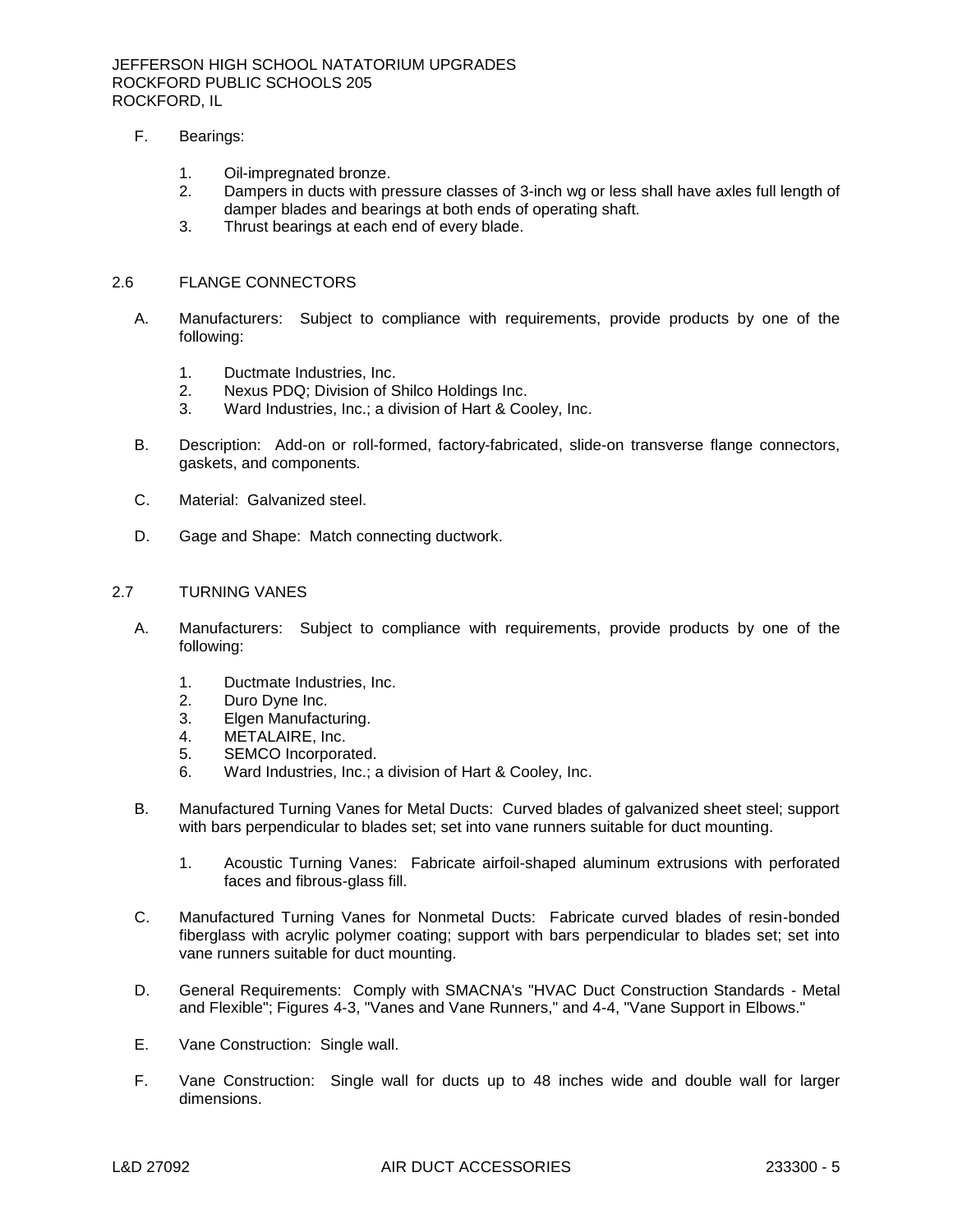### 2.8 FLEXIBLE CONNECTORS

- A. Manufacturers: Subject to compliance with requirements, provide products by one of the following:
	- 1. [Ductmate Industries, Inc.](http://www.specagent.com/LookUp/?uid=123456812781&mf=04&src=wd)
	- 2. [Duro Dyne Inc.](http://www.specagent.com/LookUp/?uid=123456812782&mf=04&src=wd)
	- 3. [Elgen Manufacturing.](http://www.specagent.com/LookUp/?uid=123456826011&mf=04&src=wd)
	- 4. [Ventfabrics, Inc.](http://www.specagent.com/LookUp/?uid=123456812783&mf=04&src=wd)
	- 5. [Ward Industries, Inc.; a division of Hart & Cooley, Inc.](http://www.specagent.com/LookUp/?uid=123456821343&mf=04&src=wd)
- B. Materials: Flame-retardant or noncombustible fabrics.
- C. Coatings and Adhesives: Comply with UL 181, Class 1.
- D. Metal-Edged Connectors: Factory fabricated with a fabric strip 3-1/2 inches wide attached to two strips of 2-3/4-inch- wide, 0.028-inch- thick, galvanized sheet steel or 0.032-inch- thick aluminum sheets. Provide metal compatible with connected ducts.
- E. Indoor System, Flexible Connector Fabric: Glass fabric double coated with neoprene.
	- 1. Minimum Weight: 26 oz./sq. yd..
	- 2. Tensile Strength: 480 lbf/inch in the warp and 360 lbf/inch in the filling.
	- 3. Service Temperature: Minus 40 to plus 200 deg F.
- F. Outdoor System, Flexible Connector Fabric: Glass fabric double coated with weatherproof, synthetic rubber resistant to UV rays and ozone.
	- 1. Minimum Weight: 24 oz./sq. yd..
	- 2. Tensile Strength: 530 lbf/inch in the warp and 440 lbf/inch in the filling.
	- 3. Service Temperature: Minus 50 to plus 250 deg F.
- G. High-Temperature System, Flexible Connectors: Glass fabric coated with silicone rubber.
	- 1. Minimum Weight: 16 oz./sq. yd..
	- 2. Tensile Strength: 285 lbf/inch in the warp and 185 lbf/inch in the filling.
	- 3. Service Temperature: Minus 67 to plus 500 deg F.
- H. Thrust Limits: Combination coil spring and elastomeric insert with spring and insert in compression, and with a load stop. Include rod and angle-iron brackets for attaching to fan discharge and duct.
	- 1. Frame: Steel, fabricated for connection to threaded rods and to allow for a maximum of 30 degrees of angular rod misalignment without binding or reducing isolation efficiency.
	- 2. Outdoor Spring Diameter: Not less than 80 percent of the compressed height of the spring at rated load.
	- 3. Minimum Additional Travel: 50 percent of the required deflection at rated load.
	- 4. Lateral Stiffness: More than 80 percent of rated vertical stiffness.
	- 5. Overload Capacity: Support 200 percent of rated load, fully compressed, without deformation or failure.
	- 6. Elastomeric Element: Molded, oil-resistant rubber or neoprene.
	- 7. Coil Spring: Factory set and field adjustable for a maximum of 1/4-inch movement at start and stop.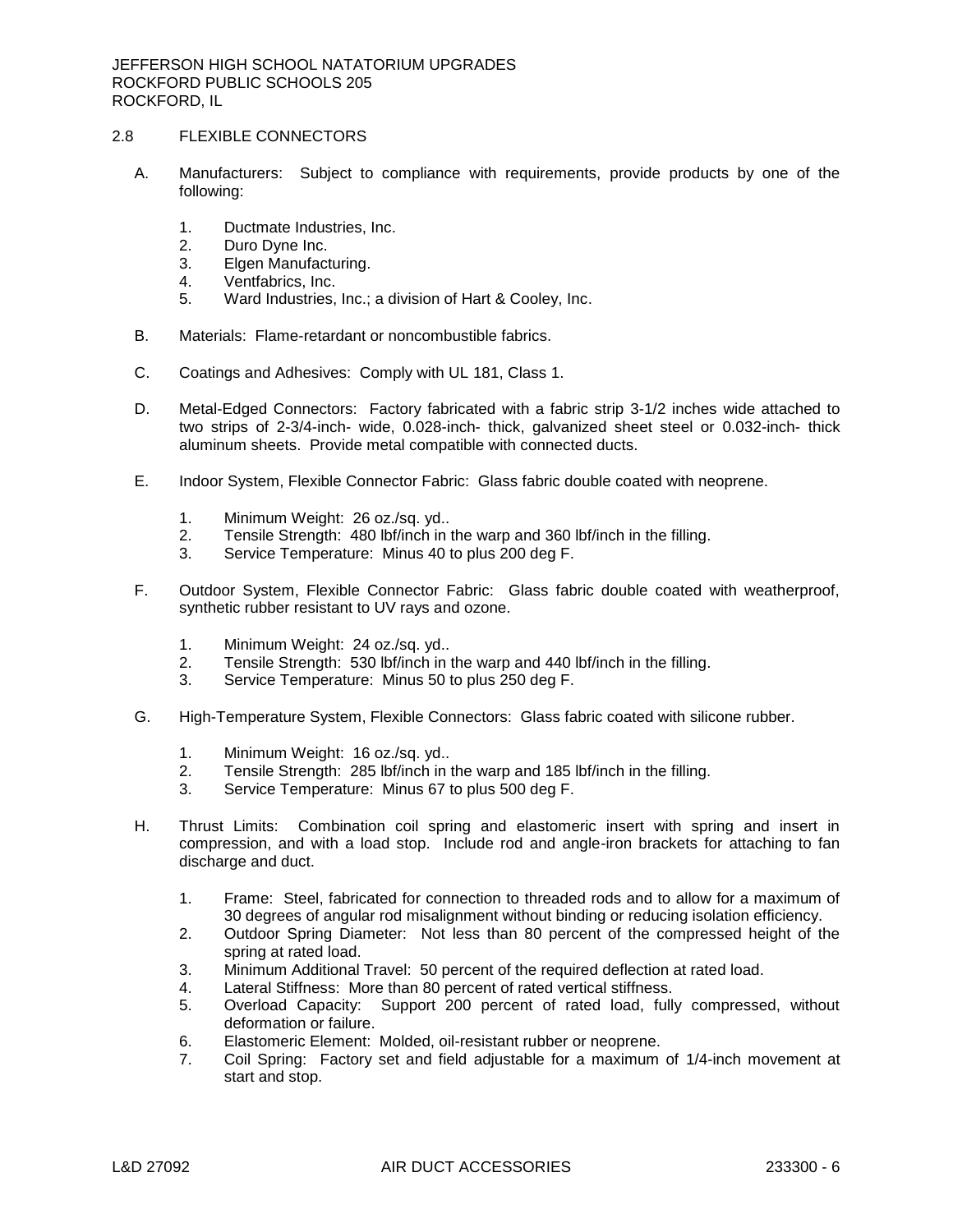# 2.9 DUCT ACCESSORY HARDWARE

- A. Instrument Test Holes: Cast iron or cast aluminum to suit duct material, including screw cap and gasket. Size to allow insertion of pitot tube and other testing instruments and of length to suit duct-insulation thickness.
- B. Adhesives: High strength, quick setting, neoprene based, waterproof, and resistant to gasoline and grease.

### PART 3 - EXECUTION

#### 3.1 INSTALLATION

- A. Install duct accessories according to applicable details in SMACNA's "HVAC Duct Construction Standards - Metal and Flexible" for metal ducts and in NAIMA AH116, "Fibrous Glass Duct Construction Standards," for fibrous-glass ducts.
- B. Install duct accessories of materials suited to duct materials; use galvanized-steel accessories in galvanized-steel and fibrous-glass ducts, stainless-steel accessories in stainless-steel ducts, and aluminum accessories in aluminum ducts.
- C. Install backdraft dampers at inlet of exhaust fans or exhaust ducts as close as possible to exhaust fan unless otherwise indicated.
- D. Install volume dampers at points on supply, return, and exhaust systems where branches extend from larger ducts. Where dampers are installed in ducts having duct liner, install dampers with hat channels of same depth as liner, and terminate liner with nosing at hat channel.
- E. Set dampers to fully open position before testing, adjusting, and balancing.
- F. Install test holes at fan inlets and outlets and elsewhere as indicated.
- G. Install flexible connectors to connect ducts to equipment.
- H. For fans developing static pressures of 5-inch wg and more, cover flexible connectors with loaded vinyl sheet held in place with metal straps.
- I. Install duct test holes where required for testing and balancing purposes.
- J. Install thrust limits at centerline of thrust, symmetrical on both sides of equipment. Attach thrust limits at centerline of thrust and adjust to a maximum of 1/4-inch movement during start and stop of fans.

### 3.2 FIELD QUALITY CONTROL

- A. Tests and Inspections:
	- 1. Operate dampers to verify full range of movement.
	- 2. Inspect turning vanes for proper and secure installation.